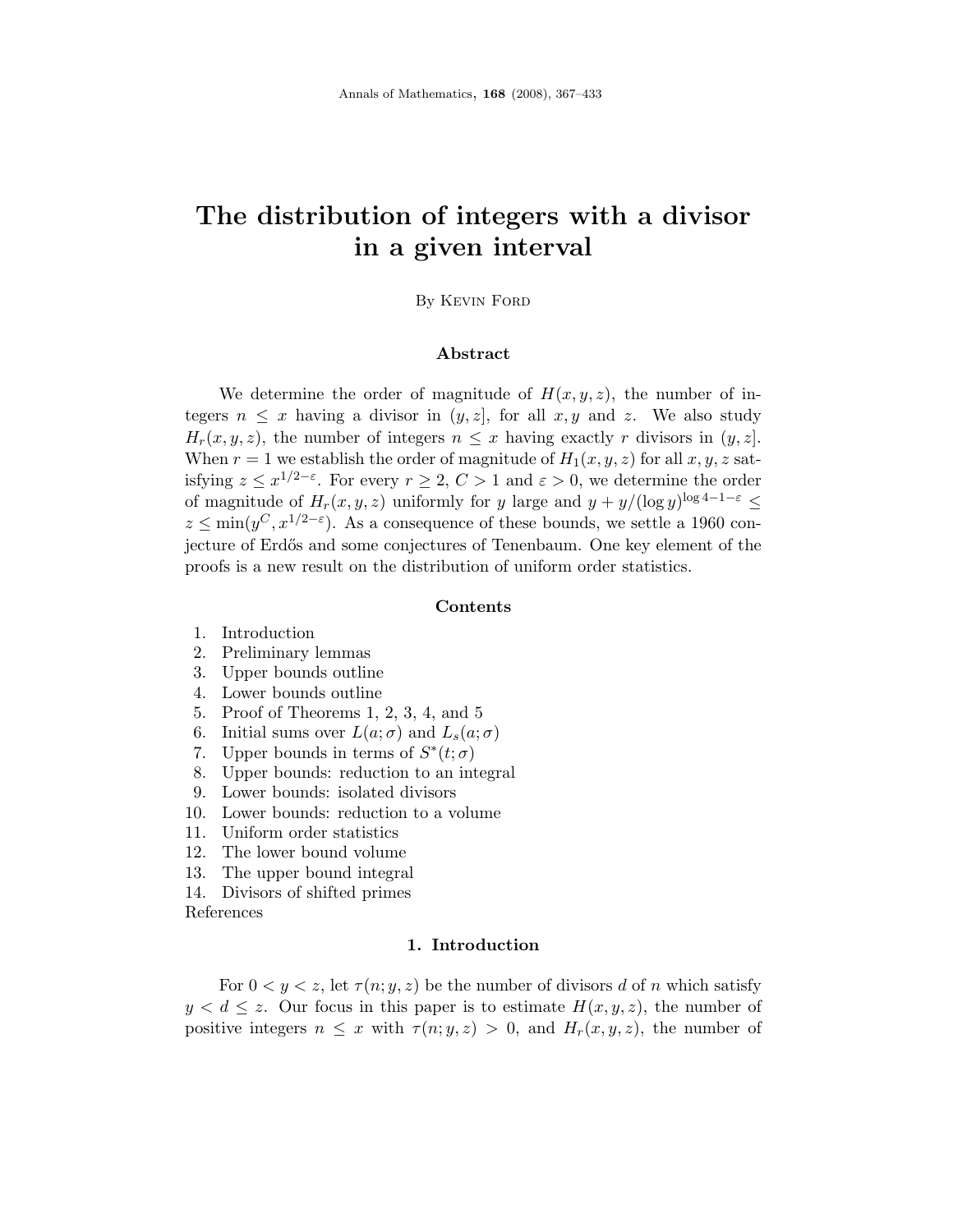$n \leq x$  with  $\tau(n; y, z) = r$ . By inclusion-exclusion,

$$
H(x, y, z) = \sum_{k \ge 1} (-1)^{k-1} \sum_{y < d_1 < \dots < d_k \le z} \left\lfloor \frac{x}{\text{lcm}[d_1, \dots, d_k]} \right\rfloor,
$$

but this is not useful for estimating  $H(x, y, z)$  unless  $z - y$  is small. With y and z fixed, however, this formula implies that the set of positive integers having at least one divisor in  $(y, z]$  has an *asymptotic density*, i.e. the limit

$$
\varepsilon(y, z) = \lim_{x \to \infty} \frac{H(x, y, z)}{x}
$$

exists. Similarly, the exact formula

$$
H_r(x, y, z) = \sum_{k \ge r} (-1)^{k-r} {k \choose r} \sum_{y < d_1 < \dots < d_k \le z} \left\lfloor \frac{x}{\operatorname{lcm}[d_1, \dots, d_k]} \right\rfloor
$$

implies the existence of

$$
\varepsilon_r(y, z) = \lim_{x \to \infty} \frac{H_r(x, y, z)}{x}
$$

for every fixed pair  $y, z$ .

1.1. Bounds for  $H(x, y, z)$ . Besicovitch initiated the study of such quantities in 1934, proving in [2] that

(1.1) 
$$
\liminf_{y \to \infty} \varepsilon(y, 2y) = 0,
$$

and using (1.1) to construct an infinite set  $\mathscr A$  of positive integers such that its set of multiples  $\mathscr{B}(\mathscr{A}) = \{ am : a \in \mathscr{A}, m \geq 1 \}$  does not possess asymptotic density. Erdős in 1935 [5] showed  $\lim_{y\to\infty} \varepsilon(y, 2y) = 0$  and in 1960 [8] gave the further refinement (see also Tenenbaum [38])

$$
\varepsilon(y, 2y) = (\log y)^{-\delta + o(1)} \quad (y \to \infty),
$$

where

$$
\delta = 1 - \frac{1 + \log \log 2}{\log 2} = 0.086071\dots.
$$

Prior to the 1980s, a few other special cases were studied. In 1936, Erdős [6] established

$$
\lim_{y \to \infty} \varepsilon(y, y^{1+u}) = 0,
$$

provided that  $u = u(y) \to 0$  as  $y \to \infty$ . In the late 1970s, Tenenbaum ([39], [40]) showed that

$$
h(u, t) = \lim_{x \to \infty} \frac{H(x, x^{(1-u)/t}, x^{1/t})}{x}
$$

exists for  $0 \le u \le 1$ ,  $t \ge 1$  and gave bounds on  $h(u, t)$ .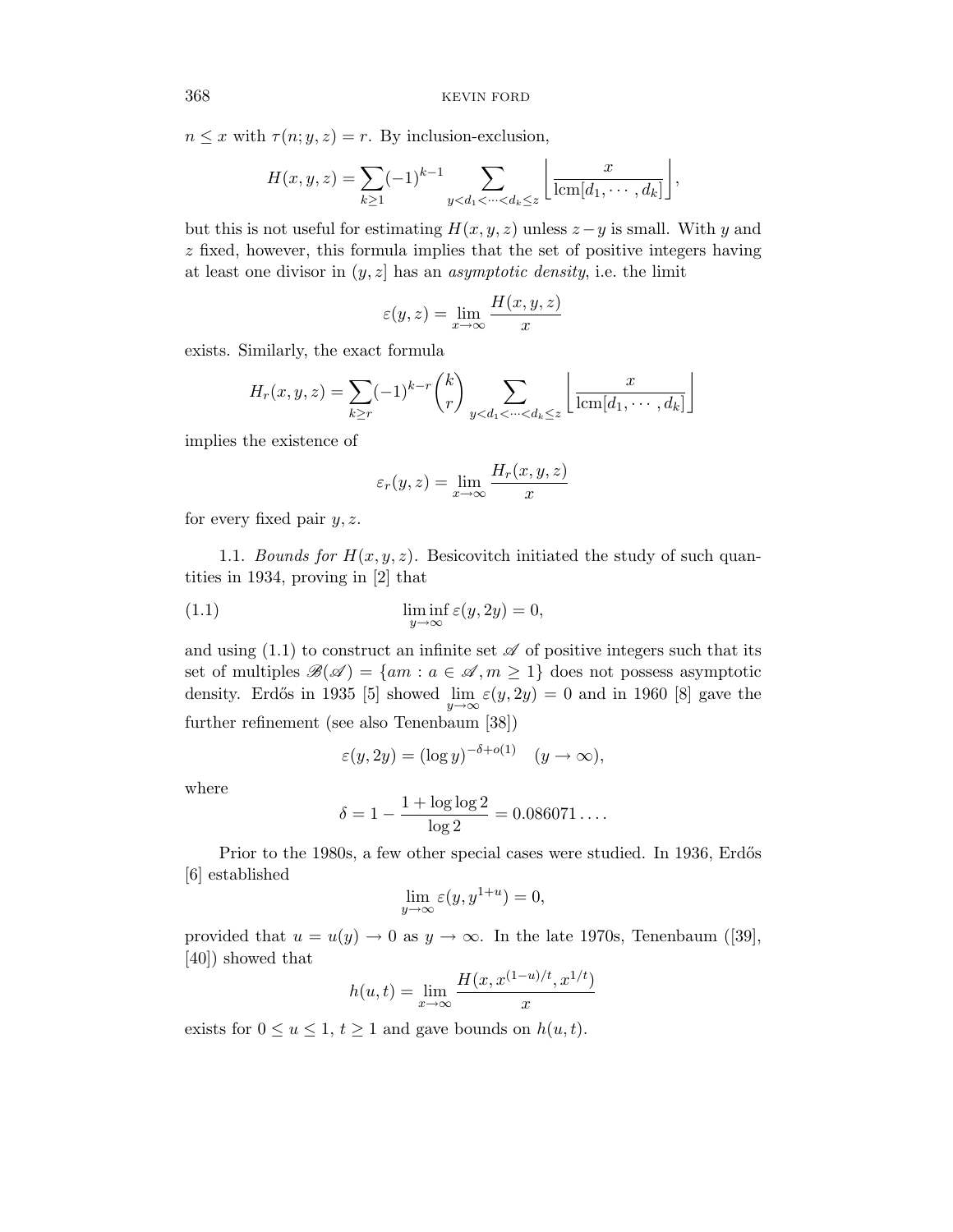Motivated by a growing collection of applications for such bounds, Tenenbaum in the early 1980s turned to the problem of bounding  $H(x, y, z)$  for all  $x, y, z$ . In the seminal work [42] he established reasonably sharp upper and lower bounds for  $H(x, y, z)$  which we list below (paper [41] announces these results and gives a history of previous bounds for  $H(x, y, z)$ ; Hall and Tenenbaum's book Divisors [24] gives a simpler proof of Tenenbaum's theorem). We require some additional notation. For a given pair  $(y, z)$  with  $4 \leq y \leq z$ , we define  $\eta, u, \beta, \xi$  by

(1.2) 
$$
z = e^{\eta} y = y^{1+u}, \quad \eta = (\log y)^{-\beta}, \quad \beta = \log 4 - 1 + \frac{\xi}{\sqrt{\log \log y}}.
$$

Tenenbaum defines  $\eta$  by  $z = y(1 + \eta)$ , which is asymptotic to our  $\eta$  when  $z - y = o(y)$ . The definition in (1.2) plays a natural role in the arguments even when  $z - y$  is large. For smaller z, we also need the function

(1.3) 
$$
G(\beta) = \begin{cases} \frac{1+\beta}{\log 2} \log \left( \frac{1+\beta}{e \log 2} \right) + 1 & 0 \le \beta \le \log 4 - 1 \\ \beta & \log 4 - 1 \le \beta. \end{cases}
$$

When x and y are fixed, Tenenbaum discovered that  $H(x, y, z)$  undergoes a change of behavior in the vicinity of

$$
z = z_0(y) := y \exp\{(\log y)^{1-\log 4}\} \approx y + y/(\log y)^{\log 4 - 1},
$$

in the vicinity of  $z = 2y$  and in the vicinity of  $z = y^2$ .

THEOREM T1 (Tenenbaum [42]). (i) Suppose  $y \to \infty$ ,  $z - y \to \infty$ ,  $z \leq \sqrt{x}$  and  $\xi \to \infty$ . Then

$$
H(x, y, z) \sim \eta x.
$$

(ii) Suppose 
$$
2 \le y < z \le \min(2y, \sqrt{x})
$$
 and  $\xi$  is bounded above. Then  
\n
$$
\frac{x}{(\log y)^{G(\beta)}Z(\log y)} \ll H(x, y, z) \ll \frac{x}{(\log y)^{G(\beta)}\max(1, -\xi)}.
$$

Here  $Z(v) = \exp\{c\sqrt{\log(100v)\log\log(100v)}\}$  and c is some positive constant. (iii) Suppose  $4 \leq 2y \leq z \leq \min(y^{3/2}, \sqrt{x})$ . Then

$$
\frac{xu^{\delta}}{Z(1/u)} \ll H(x, y, z) \ll \frac{xu^{\delta} \log \log(3/u)}{\sqrt{\log(2/u)}}.
$$

Moreover, the term  $\log \log(3/u)$  on the right may be omitted if  $z \leq By$  for some  $B > 2$ , the constant implied by  $\ll$  depending on B.

(iv) If  $2 \le y \le z \le x$ , then

$$
H(x, y, z) = x \left( 1 + O\left(\frac{\log y}{\log z}\right) \right).
$$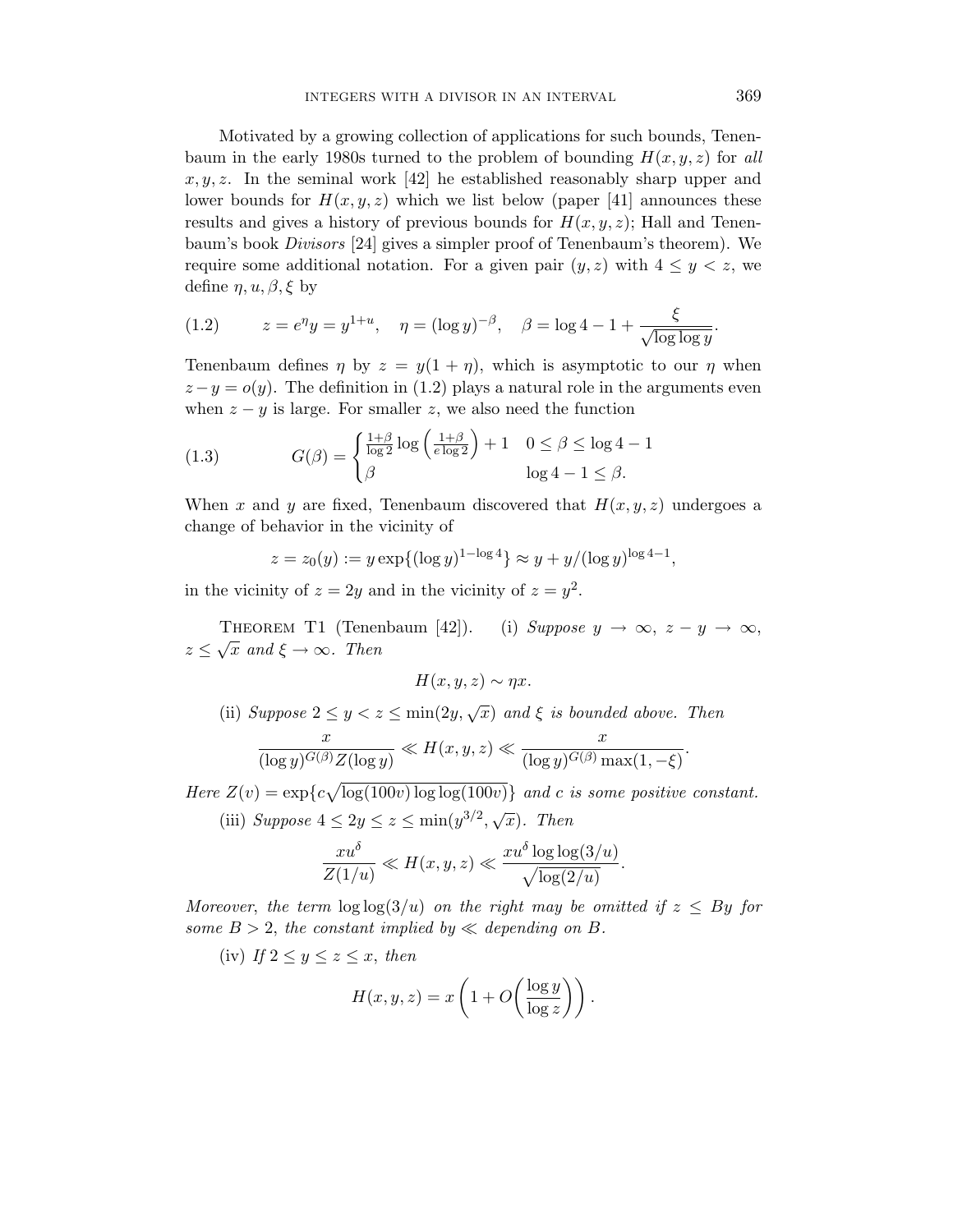Remark. Since

$$
\sum_{n\leq x} \tau(n, y, z) = \sum_{y < d \leq z} \left\lfloor \frac{x}{d} \right\rfloor \sim \eta x \qquad (z - y \to \infty),
$$

in the range of  $x, y, z$  given in (i) of Theorem T1, most n with a divisor in  $(y, z]$  have only one such divisor. By (iv), when  $\frac{\log z}{\log y} \to \infty$ , almost all integers have a divisor in  $(y, z)$ .

In 1991, Hall and Tenenbaum [25] established the order of  $H(x, y, z)$  in the vicinity of the "threshhold"  $z = z_0(y)$ . Specifically, they showed that if  $3 \le y + 1 \le z \le \sqrt{x}, c > 0$  is fixed and  $\xi \ge -c(\log \log y)^{1/6}$ , then

$$
H(x, y, z) \approx \frac{x}{(\log y)^{G(\beta)} \max(1, -\xi)},
$$

thus showing that the upper bound given by (ii) of Theorem T1 is the true order in this range. In fact the argument in [25] implies that

$$
H_1(x, y, z) \asymp H(x, y, z)
$$

in this range of  $x, y, z$ . Specifically, Hall and Tenenbaum use a lower estimate

$$
H(x, y, z) \ge \sum_{\substack{n \le x \\ n \in \mathcal{N}}} \tau(n, y, z)(2 - \tau(n, y, z))
$$

for a certain set  $\mathcal{N}$ , and clearly the right side is also a lower bound for  $H_1(x, y, z)$ . Later, in a slightly more restricted range, Hall ([22], Ch. 7) proved an asymptotic formula for  $H(x, y, z)$  which extends the asymptotic formula of part (i) of Theorem T1. Richard Hall has kindly pointed out an error in the stated range of validity of this asymptotic in [22], which we correct below (in [22], the range is stated as  $\xi \geq -c(\log \log y)^{1/6}$ .

THEOREM H (Hall [22, Th. 7.9]). Uniformly for  $z \leq x^{1/\log \log x}$  and for  $\xi \geq -o(\log \log y)^{1/6},$ 

$$
\frac{H(x, y, z)}{x} = (F(\xi) + O(E(\xi, y)))(\log y)^{-\beta},
$$

where

$$
F(\xi) = \frac{1}{\sqrt{\pi}} \int_{-\infty}^{\xi/\log 4} e^{-u^2} du
$$

and

$$
E(\xi, y) = \begin{cases} \frac{\xi^2 + \log \log \log y}{\sqrt{\log \log y}} e^{-\xi^2/\log^2 4}, & \xi \le 0 \\ \\ \frac{\xi + \log \log \log y}{\sqrt{\log \log y}}, & \xi > 0. \end{cases}
$$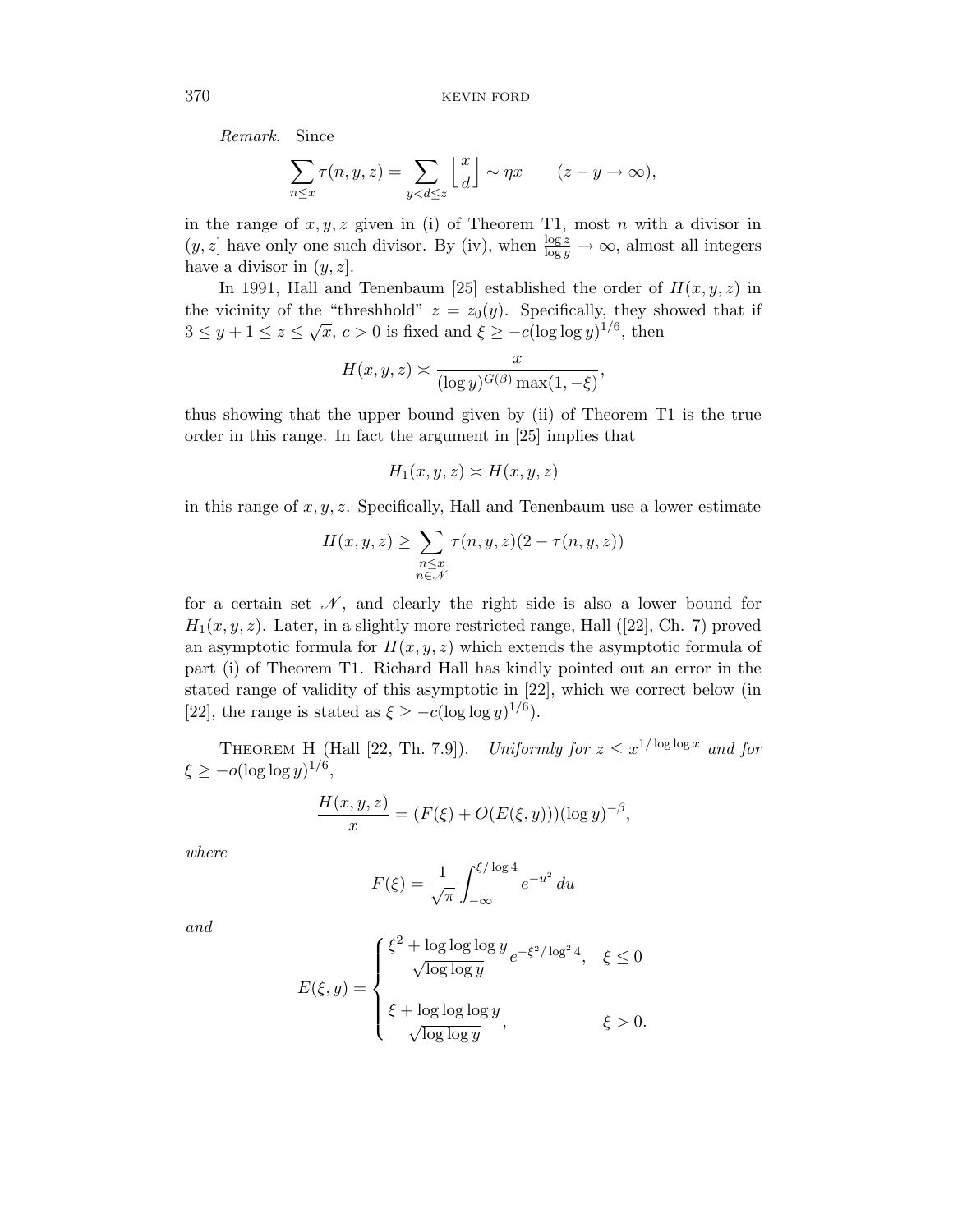Note that

$$
F(\xi)(\log y)^{-\beta} \asymp \frac{1}{(\log y)^{G(\beta)} \max(1,-\xi)}
$$

in Theorem H.

We now determine the exact order of  $H(x, y, z)$  for all  $x, y, z$ . Constants implied by  $O \ll \text{and} \times \text{are absolute unless otherwise noted, e.g. by a subscript.}$ The notation  $f \n\times g$  means  $f \n\times g$  and  $g \n\times f$ . Variables  $c_1, c_2, \ldots$  will denote certain specific constants,  $y_0$  is a sufficiently large real number, while  $y_0(\cdot)$  will denote a large constant depending only on the parameters given, e.g.  $y_0(r, c, c')$ , and the meaning may change from statement to statement. Lastly,  $|x|$  denotes the largest integer  $\leq x$ .

THEOREM 1. Suppose  $1 \leq y \leq z \leq x$ . Then,

(i) 
$$
H(x, y, z) = 0
$$
 if  $z < \lfloor y \rfloor + 1$ ;

(ii) 
$$
H(x, y, z) = [x/(\lfloor y \rfloor + 1)]
$$
 if  $\lfloor y \rfloor + 1 \le z < y + 1$ ;

- (iii)  $H(x, y, z) \approx 1$  if  $z \ge y + 1$  and  $x \le 100000$ ;
- (iv)  $H(x, y, z) \approx x$  if  $x \ge 100000, 1 \le y \le 100$  and  $z \ge y + 1$ ;
- (v) If  $x > 100000, 100 \le y \le z 1$  and  $y \le \sqrt{x}$ ,

$$
\frac{H(x, y, z)}{x} \asymp \begin{cases} \log(z/y) = \eta & y + 1 \le z \le z_0(y) \\ \frac{\beta}{\max(1, -\xi)(\log y)^{G(\beta)}} & z_0(y) \le z \le 2y \\ u^{\delta}(\log \frac{2}{u})^{-3/2} & 2y \le z \le y^2 \\ 1 & z \ge y^2. \end{cases}
$$

(vi) If  $x > 100000$ ,  $\sqrt{x} < y < z \leq x$  and  $z \geq y + 1$ , then

$$
H(x, y, z) \asymp \begin{cases} H\left(x, \frac{x}{z}, \frac{x}{y}\right) & \frac{x}{y} \ge \frac{x}{z} + 1\\ \eta x & otherwise. \end{cases}
$$

COROLLARY 1. Suppose  $x_1, y_1, z_1, x_2, y_2, z_2$  are real numbers with  $1 \leq$  $y_i \le z_i \le x_i \ (i = 1, 2), \ z_i \ge y_i + 1 \ (i = 1, 2), \ \log(z_1/y_1) \approx \log(z_2/y_2),$  $\log y_1 \asymp \log y_2$  and  $\log(x_1/z_1) \asymp \log(x_2/z_2)$ . Then

$$
\frac{H(x_1, y_1, z_1)}{x_1} \approx \frac{H(x_2, y_2, z_2)}{x_2}.
$$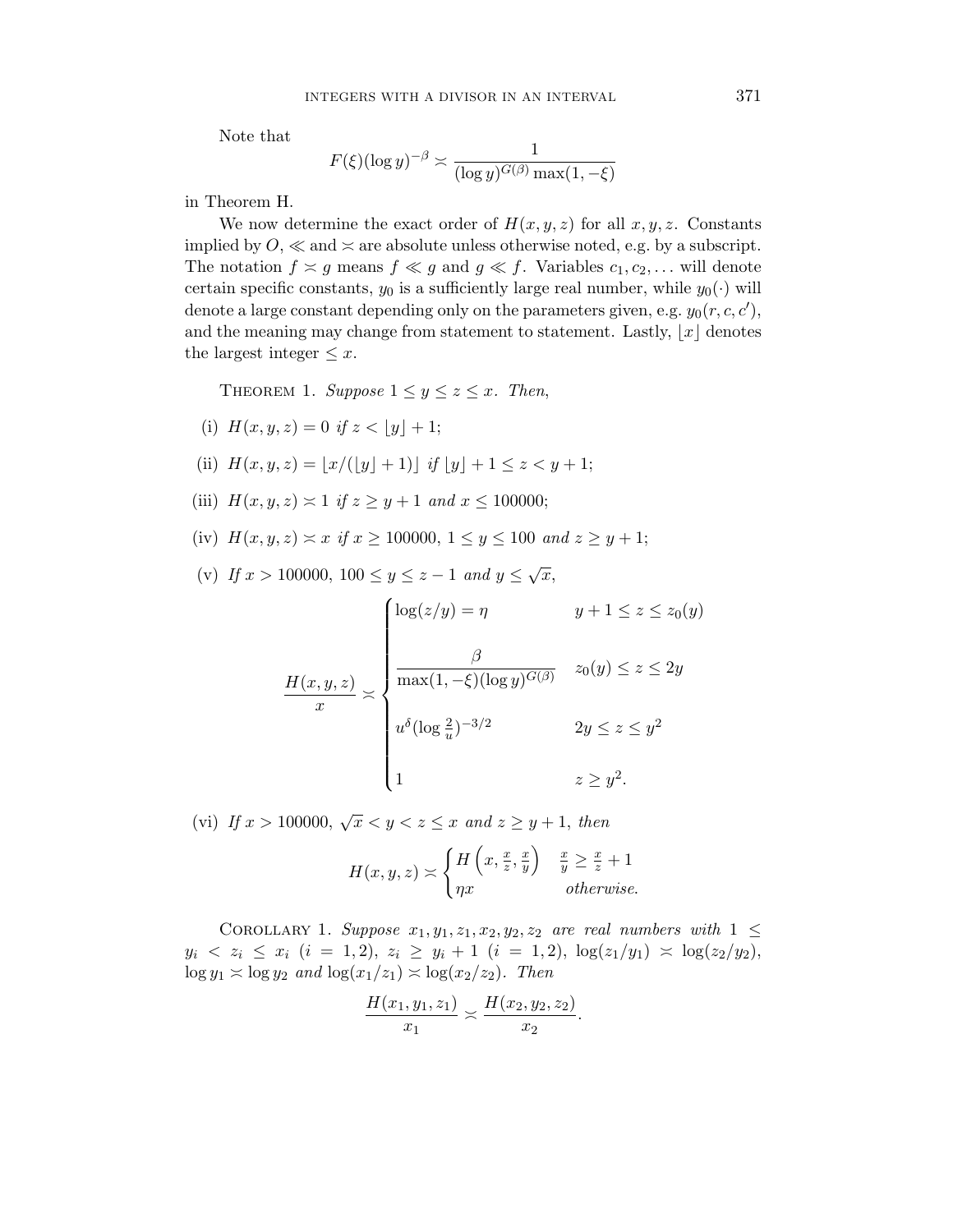COROLLARY 2. If  $c > 1$  and  $\frac{1}{c-1} \leq y \leq x/c$ , then

$$
H(x, y, cy) \asymp_c \frac{x}{(\log Y)^{\delta} (\log \log Y)^{3/2}} \qquad (Y = \min(y, x/y) + 3)
$$

and

$$
\varepsilon(y, cy) \asymp_c \frac{1}{(\log y)^{\delta} (\log \log y)^{3/2}}
$$

.

Items  $(i)$ – $(iv)$  of Theorem 1 are trivial. The first and fourth part of item  $(v)$ are already known (cf. the papers of Tenenbaum [42] and Hall and Tenenbaum  $[25]$  mentioned above). Item (vi) essentially follows from (v) by observing that  $d|n$  if and only if  $(n/d)|n$ . However, proving (vi) requires a version of (v) where n is restricted to a short interval, which we record below. The range of  $\Delta$  can be considerably improved, but the given range suffices for the application to Theorem 1 (vi).

THEOREM 2. For 
$$
y_0 \le y \le \sqrt{x}
$$
,  $z \ge y + 1$  and  $\frac{x}{\log^{10} z} \le \Delta \le x$ ,  

$$
H(x, y, z) - H(x - \Delta, y, z) \approx \frac{\Delta}{x} H(x, y, z).
$$

Motivated by an application to gaps in the Farey series, we also record an analogous result for  $H^*(x, y, z)$ , the number of *squarefree* numbers  $n \leq x$  with  $\tau(n, y, z) \geq 1.$ 

THEOREM 3. Suppose  $y_0 \le y \le \sqrt{x}$ ,  $y + 1 \le z \le x$  and  $\frac{x}{\log y} \le \Delta \le x$ . If  $z \geq y + Ky^{1/5} \log y$ , where K is a large absolute constant, then

$$
H^*(x, y, z) - H^*(x - \Delta, y, z) \asymp \frac{\Delta}{x} H(x, y, z).
$$

If  $y + (\log y)^{2/3} \le z \le y + Ky^{1/5} \log y$ ,  $g > 0$  and there are  $\ge g(z-y)$  square-free numbers in  $(y, z)$ , then

$$
H^*(x, y, z) - H^*(x - \Delta, y, z) \asymp_g \frac{\Delta}{x} H(x, y, z).
$$

To obtain good lower bounds on  $H^*(x, y, z)$ , it is important that  $(y, z)$ contain many squarefree integers. In the extreme case where  $(y, z)$  contains no squarefree integers, clearly  $H^*(x, y, z) = 0$ . A theorem of Filaseta and Trifonov [13] implies that there are  $\geq \frac{1}{2}$  $\frac{1}{2}(z-y)$  squarefree numbers in  $(y, z]$  if  $z \geq y + Ky^{1/5} \log y$ , and this is the best result known of this kind.

Some applications. Most of the following applications depend on the distribution of integers with  $\tau(n, y, z) \geq 1$  when  $z \approx y$ . See also Chapter 2 of [24] for further discussion of these and other applications.

1. Distinct products in a multiplication table, a problem of Erdős from 1955 ([7], [8]). Let  $A(x)$  be the number of positive integers  $n \leq x$  which can be written as  $n = m_1 m_2$  with each  $m_i \leq \sqrt{x}$ .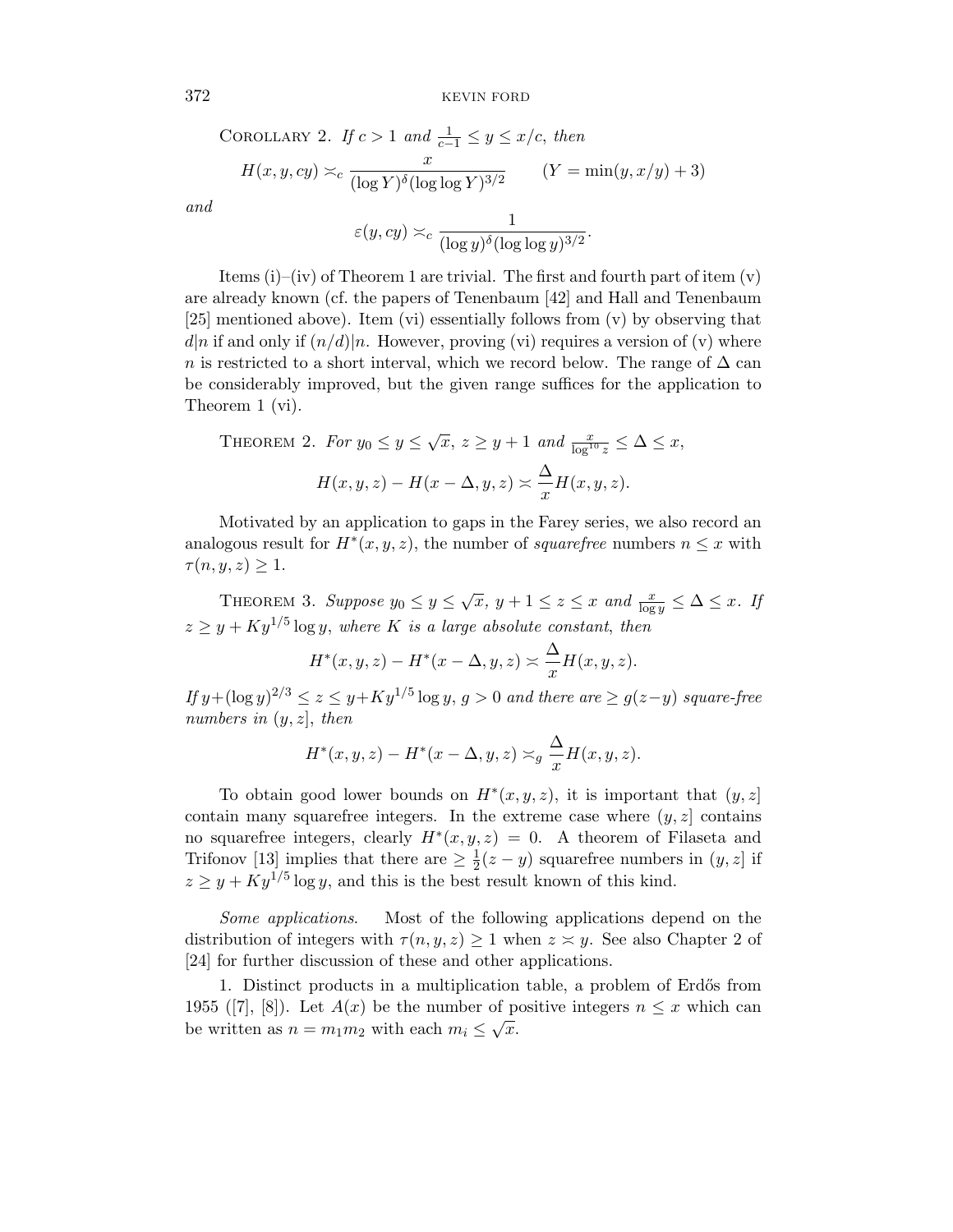Corollary 3. We have

$$
A(x) \asymp \frac{x}{(\log x)^{\delta} (\log \log x)^{3/2}}
$$

Proof. Apply Theorem 1 and the inequalities

$$
H\left(\frac{x}{4}, \frac{\sqrt{x}}{4}, \frac{\sqrt{x}}{2}\right) \le A(x) \le \sum_{k\ge 0} H\left(\frac{x}{2^k}, \frac{\sqrt{x}}{2^{k+1}}, \frac{\sqrt{x}}{2^k}\right). \qquad \Box
$$

.

2. Distribution of Farey gaps (Cobeli, Ford, Zaharescu [3]).

COROLLARY 4. Let  $(\frac{0}{1})$  $\frac{0}{1},\frac{1}{Q}$  $\frac{1}{Q}, \ldots, \frac{Q-1}{Q}$  $\frac{Q-1}{Q},\frac{1}{1}$  $\frac{1}{1}$ ) denote the sequence of Farey fractions of order  $Q$ , and let  $N(Q)$  denote the number of distinct gaps between successive terms of the sequence. Then

$$
N(Q) \asymp \frac{Q^2}{(\log Q)^{\delta} (\log \log Q)^{3/2}}.
$$

*Proof.* The distinct gaps are precisely those products  $qq'$  with  $1 \leq q$ ,  $q' \leq Q, (q, q') = 1$  and  $q + q' > Q$ . Thus

$$
H^*(\frac{9}{25}Q^2, \frac{Q}{2}, \frac{3Q}{5}) - H^*(\frac{3}{10}Q^2, \frac{Q}{2}, \frac{3Q}{5}) \le N(Q) \le H(Q^2, Q/2, Q),
$$

and the corollary follows from Theorems 1 and 3.

3. Divisor functions. Erdős introduced  $([11], [12]$  and  $\S 4.6$  of  $[24]$ ) the function

$$
\tau^+(n) = |\{k \in \mathbb{Z} : \tau(n, 2^k, 2^{k+1}) \ge 1\}|.
$$

COROLLARY 5. For  $x \geq 3$ ,

$$
\frac{1}{x}\sum_{n\leq x}\tau^+(n)\asymp \frac{(\log x)^{1-\delta}}{(\log\log x)^{3/2}}.
$$

Proof. This follows directly from Theorem 1 and

$$
\sum_{n \le x} \tau^+(n) = \sum_k H(x, 2^k, 2^{k+1}).
$$

Tenenbaum [37] defines  $\rho_1(n)$  to be the largest divisor d of n satisfying  $d \leq \sqrt{n}$ .

Corollary 6. We have

$$
\sum_{n\leq x}\rho_1(n)\asymp \frac{x^{3/2}}{(\log x)^{\delta}(\log\log x)^{3/2}}.
$$

 $\Box$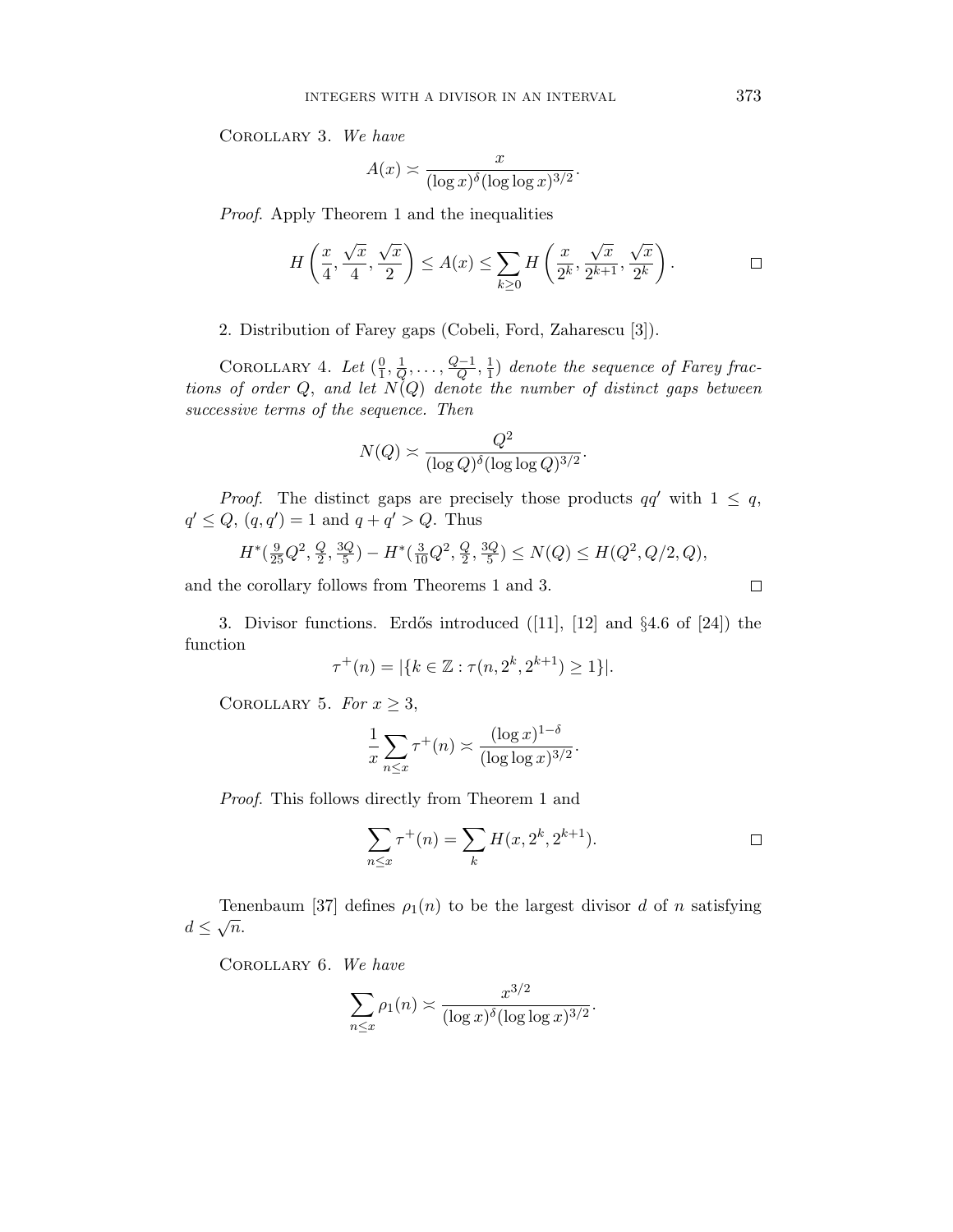*Proof.* Suppose  $x/4^l < n \leq x/4^{l-1}$ . Since  $\rho_1(n)$  lies in  $(\sqrt{x}2^{-k}, \sqrt{x}2^{-k+1}]$ for some integer  $k \geq l$ ,

$$
\frac{\sqrt{x}}{4} \left( H\left(x, \frac{\sqrt{x}}{4}, \frac{\sqrt{x}}{2}\right) - H\left(\frac{x}{4}, \frac{\sqrt{x}}{4}, \frac{\sqrt{x}}{2}\right) \right) \le \sum_{n \le x} \rho_1(n)
$$
\n
$$
\le \sum_{l \ge 1} \sum_{k \ge l} \frac{\sqrt{x}}{2^{k-1}} H\left(\frac{x}{4^{l-1}}, \frac{\sqrt{x}}{2^k}, \frac{\sqrt{x}}{2^{k-1}}\right)
$$

and the corollary follows from Theorem 1.

4. Density of unions of residue classes. Given moduli  $m_1, \ldots, m_k$ , let  $\delta_0(m_1,\ldots,m_k)$  be the minimum, over all possible residue classes  $a_1 \mod m_1$ ,  $\ldots$ ,  $a_k$  mod  $m_k$ , of the density of integers which lie in at least one of the classes. By a theorem of Rogers (see [20, p. 242–244]), the minimum is achieved by taking  $a_1 = \cdots = a_k = 0$  and thus  $\delta_0(m_1, \ldots, m_k)$  is the density of integers possessing a divisor among the numbers  $m_1, \ldots, m_k$ . When  $m_1, \ldots, m_k$  consist of the integers in an interval  $(y, z]$ , then  $\delta_0(m_1, \ldots, m_k) = \varepsilon(y, z)$ .

5. Bounds for  $H(x, y, z)$  were used in recent work of Heath-Brown [26] on the validity of the Hasse principle for pairs of quadratic forms.

6. Bounds on  $H(x, y, z)$  are central to the study of the function

$$
\max\{|a-b|: 1 \le a, b \le n-1, ab \equiv 1 \pmod{n}\}
$$

in [16].

1.2. *Bounds for*  $H_r(x, y, z)$ . In the paper [8], Erdős made the following conjecture:<sup>1</sup>

CONJECTURE 1  $(End\ddot{\circ}s [8])$ .

$$
\lim_{y \to \infty} \frac{\varepsilon_1(y, 2y)}{\varepsilon(y, 2y)} = 0.
$$

This can be interpreted as the assertion that the conditional probability that a random integer has exactly 1 divisor in  $(y, 2y]$  given that it has at least one divisor in  $(y, 2y]$ , tends to zero as  $y \to \infty$ .

In 1987, Tenenbaum [43] gave general bounds on  $H_r(x, y, z)$ , which are of similar strength to his bounds on  $H(x, y, z)$  (Theorem T1) when  $z \leq 2y$ .

THEOREM T2 (Tenenbaum [43]). Fix  $r \geq 1, c > 0$ .

$$
\Box
$$

 ${}^{1}$ Erdős also mentioned this conjecture in some of his books on unsolved problems, e.g. [9], and he wrote it in the Problem Book (page 2) of the Mathematisches Forschungsinstitut Oberwolfach.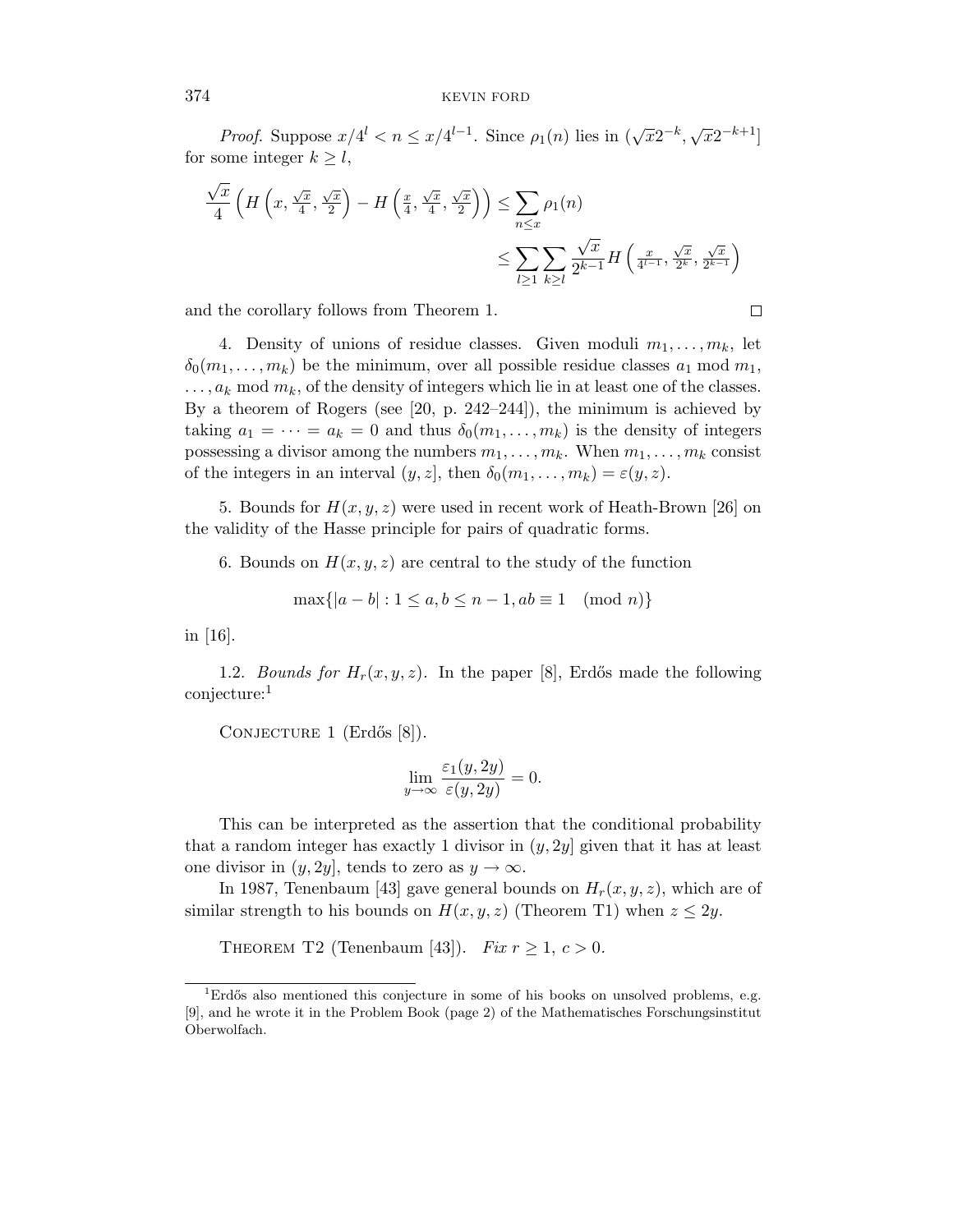(i) If 
$$
y \to \infty
$$
,  $z - y \to \infty$ , and  $\xi \to \infty$ , then  
\n
$$
\frac{H_r(x, y, z)}{H(x, y, z)} \to \begin{cases} 1 & r = 1 \\ 0 & r \ge 2 \end{cases}.
$$
\n(ii) If  $y \ge y_0(r)$ ,  $z_0(y) \le z \le \min(2y, x^{1/(r+1)-c})$ , then  
\n
$$
\frac{1}{Z(\log y)} \ll_{r,c} \frac{H_r(x, y, z)}{H(x, y, z)} \le 1.
$$
\n(iii) If  $y_0(r) \le 2y \le z \le \min(y^{3/2}, x^{1/(r+1)-c})$ ,  
\n
$$
\frac{1}{\log(z/y)Z(\log y)} \ll_{r,c} \frac{H_r(x, y, z)}{H(x, y, z)} \ll_r \frac{Z(\log y)}{(\log(z/y))^{\delta}}.
$$
\n(iv) If  $y \ge y_0(r)$ ,  $y^{3/2} \le z \le x^{1/2}$ , then  
\n
$$
\frac{\log\left(\frac{\log z}{\log y}\right)}{\log z} \ll_r \frac{H_r(x, y, z)}{H(x, y, z)} \ll_r \frac{(\log y)^{1-\delta}(\log \log z)^{2r+1}}{\log z}.
$$

Remarks. In [43], (ii) and (iii) above are stated with  $c = 0$ , but the proofs of the lower bounds require  $c$  to be positive. The construction of  $n$  with  $\tau(n, y, z) = r$  on p. 177 of [43] requires  $z^{\frac{1}{r+3} + r+1} \leq x$ , but the proof can be modified to work for  $z \leq x^{\frac{1}{r+1}-c}$  for any fixed  $c > 0$ .

Based on the strength of the bounds in (ii) and (iii) above, Tenenbaum made two conjectures. In particular, he asserted that Conjecture 1 is false.

CONJECTURE 2 (Tenenbaum [43]). For every  $r \ge 1$ ,  $c > 0$ , and  $c' > 0$ , if  $\xi \to -\infty$  as  $y \to \infty$ ,  $y \leq x^{1/2-c'}$  and  $z \leq cy$ , then

$$
H_r(x, y, z) \gg_{r,c,c'} H(x, y, z).
$$

CONJECTURE 3 (Tenenbaum [43]). If  $c > 0$  is fixed,  $y \leq x^{1/2-c}$ ,  $r \geq 1$ and  $z/y \rightarrow \infty$ , then

$$
H_r(x, y, z) = o(H(x, y, z)).
$$

Using the methods used to prove Theorem 1 plus some additional arguments, we shall prove much stronger bounds on  $H_r(x, y, z)$  which will settle these three conjectures (except Conjecture 2 when z is near  $z_0(y)$ ). When  $z \geq 2y$ , the order of  $H_r(x, y, z)$  depends on  $\nu(r)$ , the exponent of the largest power of 2 dividing r (i.e.  $2^{\nu(r)}||r$ ).

THEOREM 4. Suppose that  $c > 0$ ,  $y_0(c) \le y$ ,  $y + 1 \le z \le x^{5/8}$  and  $yz \leq x^{1-c}$ . Then

(1.4) 
$$
\frac{H_1(x,y,z)}{H(x,y,z)} \asymp_c \frac{\log \log(z/y + 10)}{\log(z/y + 10)}.
$$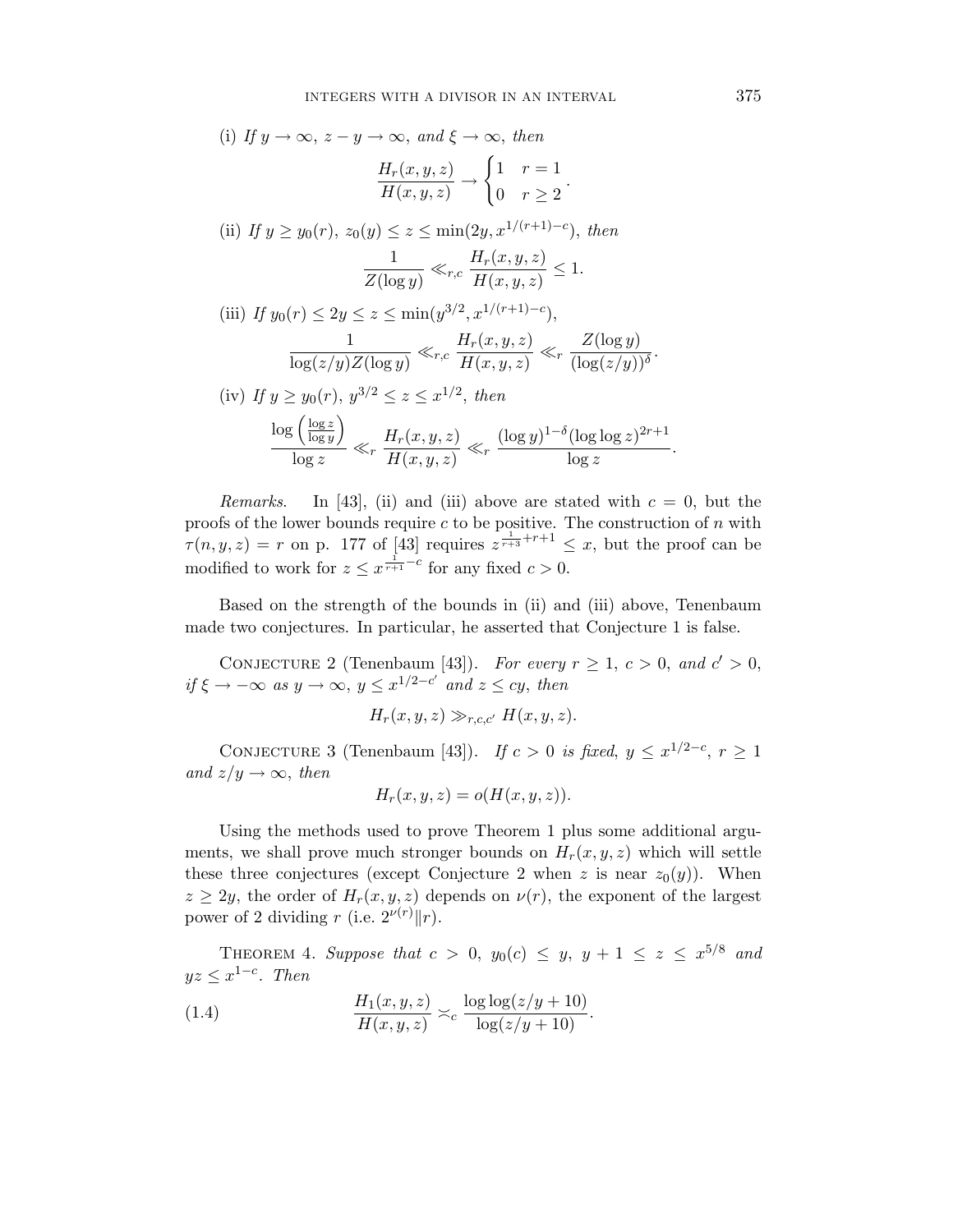THEOREM 5. Suppose that  $r \geq 2$ ,  $c > 0$ ,  $y_0(r,c) \leq y$ ,  $z \leq x^{5/8}$  and  $yz \leq x^{1-c}$ . If  $z_0(y) \leq z \leq 10y$ , then

(1.5) 
$$
\frac{\max(1,-\xi)}{\sqrt{\log\log y}} \ll_{r,c} \frac{H_r(x,y,z)}{H(x,y,z)} \le 1.
$$

When  $C > 1$  is fixed and  $10y \leq z \leq y^C$ ,

(1.6) 
$$
\frac{H_r(x,y,z)}{H(x,y,z)} \asymp_{r,c,C} \frac{(\log \log(z/y))^{\nu(r)+1}}{\log(z/y)}.
$$

When  $y \ge y_0(r)$  and  $y^2 \le z \le x^{5/8}$ , then

(1.7) 
$$
\frac{H_r(x, y, z)}{H(x, y, z)} \gg_r \frac{(\log \log y)^{\nu(r)+1}}{\log z}.
$$

COROLLARY 7. For every  $\lambda > 1$  and  $r \geq 1$ ,

$$
\frac{\varepsilon_r(y,\lambda y)}{\varepsilon(y,\lambda y)} \gg_{r,\lambda} 1.
$$

while for each  $r \geq 1$ , if  $z/y \to \infty$  then

$$
\frac{\varepsilon_r(y,z)}{\varepsilon(y,z)} \to 0.
$$

In particular, Conjecture 1 is false, Conjecture 3 is true, and Conjecture 2 is true provided  $z \geq y + y/(\log y)^{\log 4 - 1 - b}$  for a fixed  $b > 0$ .

The upper bounds in Theorems 4 and 5 are proved in the wider range  $y \leq \sqrt{x}, z \leq x^{5/8}$ . The conclusions of the two theorems, however, are not true when  $yz \approx x$ . This is a consequence of  $d|n$  implying  $\frac{n}{d}|n$ , which shows for example that  $\tau(n, y, n/y)$  is odd only if n is a square or  $y|n$ . For another example, while  $H_1(x, x^{1/4}, x^{3/5}) \approx x \frac{\log \log x}{\log x}$  $\frac{\text{g log } x}{\log x}$  by Theorem 4, we have

(1.8) 
$$
H_1(x, x^{1/4}, x^{3/4}) \approx \frac{x}{\log x}.
$$

The lower bound is obtained by considering  $n = ap$  with  $a \leq x^{1/4}$  and p a prime in  $(\frac{1}{2}x^{3/4}, x^{3/4}]$ . Now suppose  $n > x^{3/4}$ ,  $\tau(n, x^{1/4}, x^{3/4}) = 1$ , and  $d|n$ with  $x^{1/4} < d \leq x^{3/4}$ . Since  $\frac{n}{d} < x^{3/4}$ , we have  $\frac{n}{d} \leq x^{1/4}$ , hence  $d > x^{1/2}$ . If d is not prime, then there is a proper divisor of d that is  $\geq \sqrt{d} > x^{1/4}$ , a contradiction. Thus, d is prime and  $n = da$  with  $a \leq x^{1/4}$ . The upper bound in  $(1.8)$  follows.

There is an application to the Erdős-Montgomery function  $q(n)$ , which counts the number of pairs of consecutive divisors  $d, d'$  of n with  $d/d'$  (see [11],  $[12]$ ). The following sharpens Théorème 2 of  $[43]$ .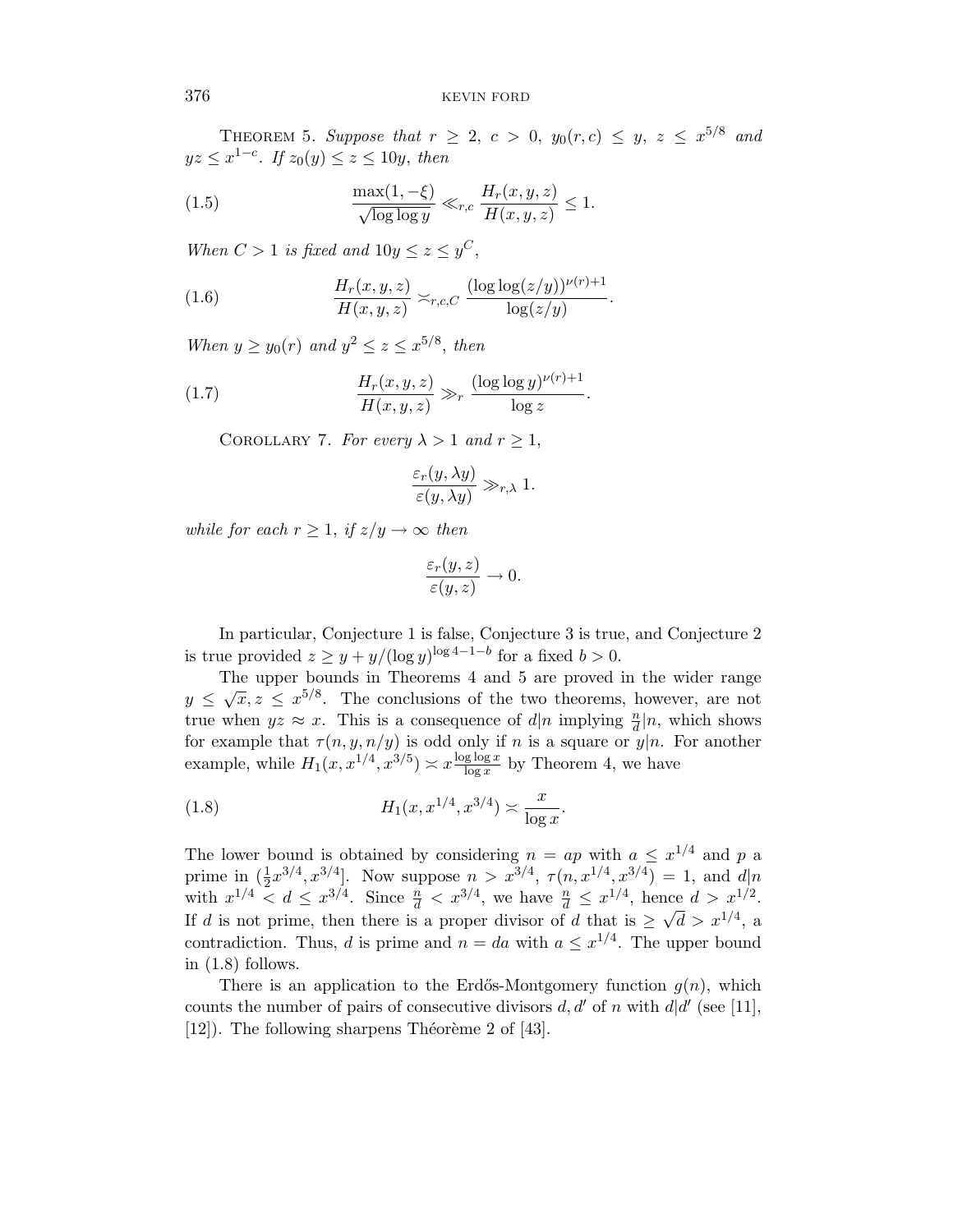Corollary 8. We have

$$
\frac{1}{x} \sum_{n \le x} g(n) \asymp \frac{(\log x)^{1-\delta}}{(\log \log x)^{3/2}}.
$$

*Proof.* The upper bound follows from  $g(n) \leq \tau^+(n)$  and Corollary 5. We also have  $g(2n) \geq I(n)$ , where  $I(n)$  is the number of  $d|n$  such that if  $d'|n, d' \neq d$ , then  $d' > 2d$  or  $d' < d/2$  (see §4). We quickly derive (cf. [43, p. 185])

$$
\sum_{n\leq x} g(n) \gg \frac{x}{\log x} \sum_{m\leq x^{1/5}} \frac{I(m)}{m}.
$$

Applying (5.5) with  $g = 1$ ,  $y = \sqrt{x}$ ,  $\alpha = \frac{1}{5}$  $\frac{1}{5}$  and  $\sigma = \log 2$ , we obtain

$$
\sum_{m \le x^{1/5}} \frac{I(m)}{m} \gg \frac{(\log x)^{2-\delta}}{(\log \log x)^{3/2}},
$$

and this gives the corollary.

In a forthcoming paper, the author and G. Tenenbaum [18] show that Conjecture 2 is false when z is close to  $z_0(y)$ . Specifically, if  $c > 0$  is fixed,  $g(y) > 0, \lim_{y \to \infty} g(y) = 0, y \leq x^{1/2 - c}$  and  $y + 1 \leq z \leq y + y(\log y)^{1 - \log 4 + g(y)},$ then

$$
H_1(x, y, z) \sim H(x, y, z) \qquad (y \to \infty).
$$

Moreover, the lower bound in (1.5) is the true order of  $\frac{H_r(x,y,z)}{H(x,y,z)}$  for  $r \geq 2$ .

1.3. Divisors of shifted primes. The methods developed in this paper may also be used to estimate a more general quantity

$$
H(x, y, z; \mathscr{A}) = |\{n \le x : n \in \mathscr{A}, \tau(n, y, z) \ge 1\}\
$$

for a set  $\mathscr A$  of positive integers which is well enough distributed in arithmetic progressions so that the initial reductions (Lemmas 3.2, 4.1, 4.2) can be made to work. An example is  $\mathscr A$  being an arithmetic progression  $\{un + v : n \geq 1\},\$ where the modulus  $u$  may be fixed or grow at a moderate rate as a function of x. Estimates with these  $\mathscr A$  are given in [16].

One example which we shall examine in this paper is when  $\mathscr A$  is a set of shifted primes (the set  $P_{\lambda} = \{q + \lambda : q \text{ prime}\}\$  for a fixed non-zero  $\lambda$ ). Results about the multiplicative structure of shifted primes play an important role in many number theoretic applications, especially in the areas of primality testing, integer factorization and cryptography. Upper bounds for  $H(x, y, z; P<sub>\lambda</sub>)$  have been given by Pappalardi  $([32, Th. 3.1])$ , Erdős and Murty  $([10, Th. 2])$  and Indlekofer and Timofeev ([27, Th. 2 and its corollaries]). Improving on all of these estimates, we give upper bounds of the expected order of magnitude, for all  $x, y, z$  satisfying  $y \leq \sqrt{x}$ .

 $\Box$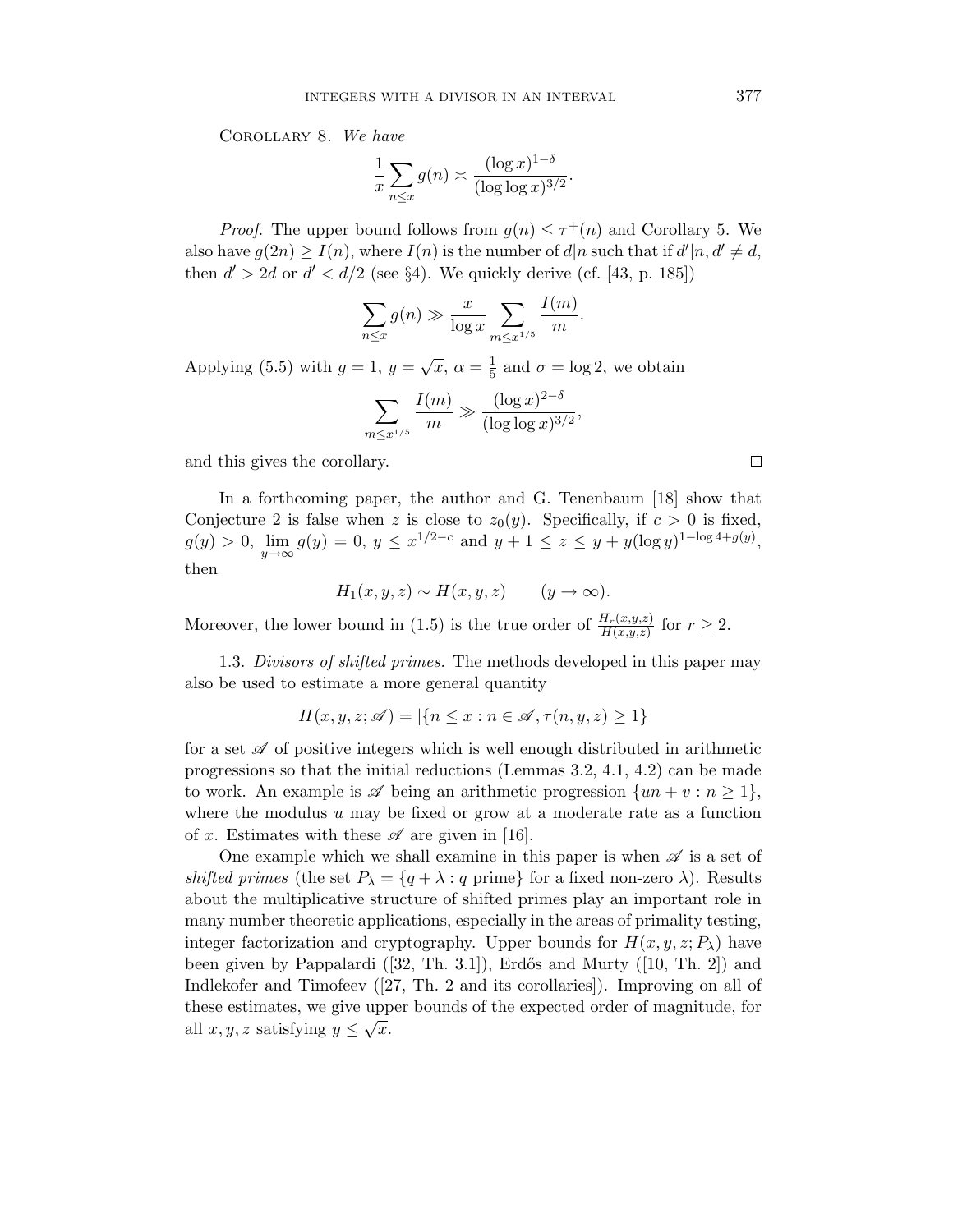THEOREM 6. Let  $\lambda$  be a fixed non-zero integer. Let  $1 \le y \le \sqrt{x}$  and  $y+1 \leq z \leq x$ . Then

$$
H(x, y, z; P\lambda) \ll \lambda \begin{cases} \frac{H(x, y, z)}{\log x} & z \geq y + (\log y)^{2/3} \\ \frac{x}{\log x} \sum_{y < d \leq z} \frac{1}{\phi(d)} & y < z \leq y + (\log y)^{2/3} .\end{cases}
$$

Lower bounds are much more difficult, depending heavily on the distribution of primes in arithmetic progressions. The special case  $z = y + 1$  already presents difficulties, since then  $H(x, y, y + 1; P_\lambda)$  counts the primes  $\leq x$  in the progression  $-\lambda$  (mod  $\lfloor y \rfloor + 1$ ). If the interval  $(y, z]$  is long, however, we can make use of average result for primes in arithmetic progressions.

THEOREM 7. For fixed 
$$
\lambda
$$
, a, b with  $\lambda \neq 0$  and  $0 \leq a < b \leq 1$ ,  

$$
H(x, x^a, x^b; P_\lambda) \gg_{a,b,\lambda} \frac{x}{\log x}.
$$

Theorem 7 has an application to counting finite fields for which there is a curve with Jacobian of small exponent [17].

1.4. Outline of the paper. In Section 2 we give a few preliminary lemmas about primes and sieve counting functions. Sections 3 and 4 provide an outline of the upper and lower bound arguments with most proofs omitted. These tools are combined to prove Theorems 1, 2, 3, 4 and 5 in Section 5.

The first step in all estimations is to relate the average behavior of  $\tau(n, y, z)$ , which contains local information about the divisors of n, with average behavior of functions which measure global distribution of divisors. This is accomplished in Section 6. The upper and lower bound arguments begin to diverge after this point. In general, the upper bounds are more difficult, since one may restrict ones attention to numbers with nice properties for the lower bounds. The prime divisors of n which are  $\langle z/y \rangle$  play an insignificant role in the estimation of  $H(x, y, z)$ . For example, if  $y < d \leq 2y$ , then  $md \leq z$  for  $1 \leq m \leq z/(2y)$ . By the same reason, the prime factors of n which are  $\leq z/y$ play a very important role in the estimation of  $H_r(x, y, z)$ . Quantifying this difference of roles for the upper bounds in Section 7 is much more difficult than for the lower bounds in Section 9, although the underlying idea is the same.

In Section 7, both  $H(x, y, z)$  and  $H<sub>r</sub>(x, y, z)$  are bounded above in terms of a quantity  $S^*(t;\eta)$ , which is an average over square-free n whose prime factors lie in  $(z/y, z]$  of a global divisor function of n. The contribution to  $S^*(t; \eta)$  from those  $n$  with exactly  $k$  prime factors is then estimated in terms of an integral over  $\mathbb{R}^k$  of an elementary but complicated function. Strong estimates for this integral are proved in Section 13, and depend on new probability bounds for uniform order statistics given in Lemma 11.1 (see §11 for relevant definitions).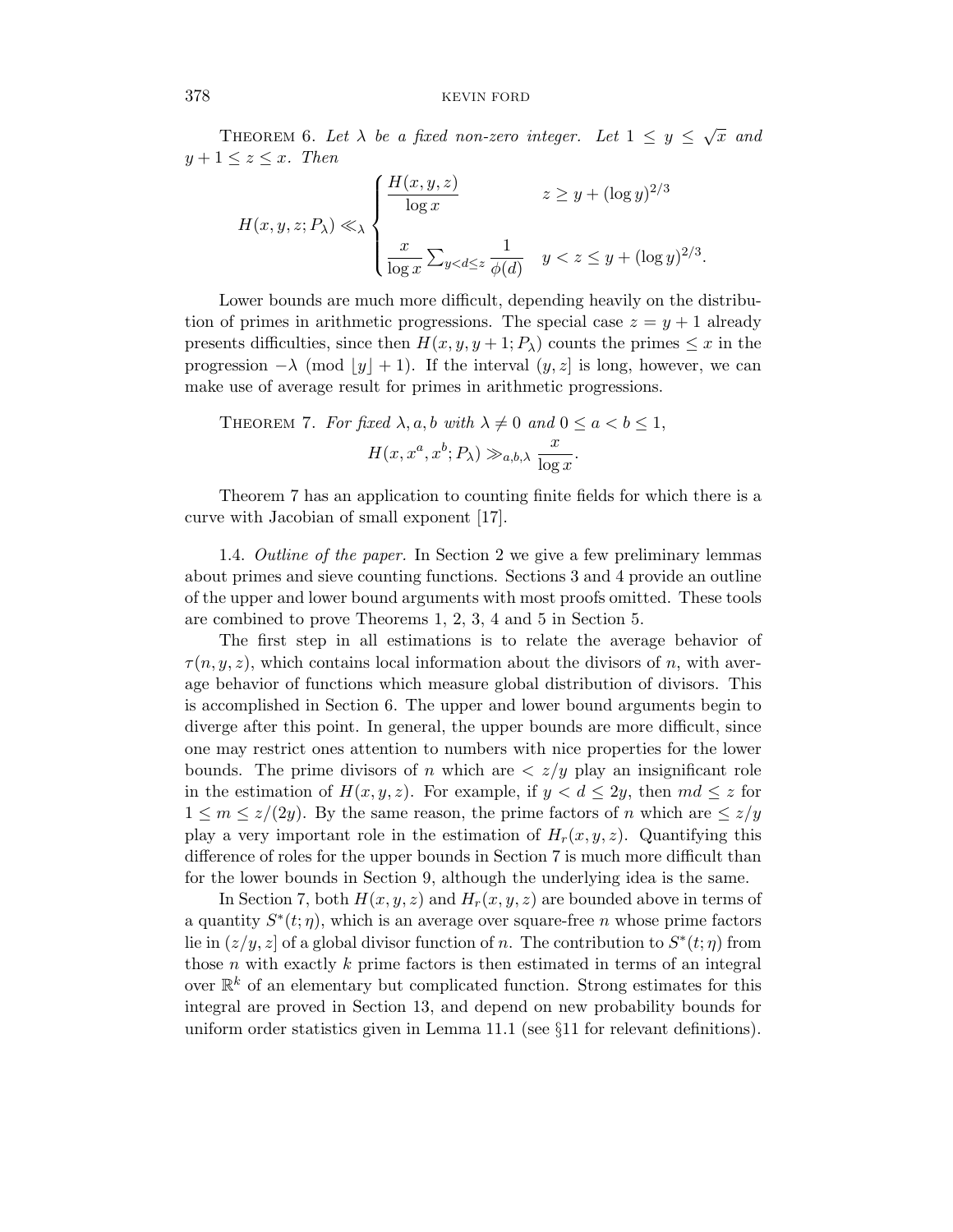The lower bound argument follows roughly the same outline as the upper bound, but the details are quite different. Averages over the 'global' divisor functions are estimated in terms of averages of a function which counts 'isolated' divisors of numbers (divisors which are not too close to other divisors) in Section 9. Averages over counts of isolated divisors of numbers with  $k$  prime factors are bounded below in terms of the volume of a certain complicated region in  $\mathbb{R}^k$ . Bounding from below the volume of this region makes use of the bounds on uniform order statistics from Section 11, and this is accomplished in Section 12. For  $z \geq y + y(\log y)^{1-\log 4+b}$ ,  $b > 0$  fixed, we need only take a single value of  $k$ .

There is an alternative approach to obtaining lower bounds for  $H(x, y, z)$ which avoids the use of bounds for order statistics (see  $\S 2$  of [14]), but they appear to be necessary for our upper bounds and for our lower bounds for  $H_r(x, y, z)$ .

Finally in Section 14, we apply the upper bound tools developed in the prior sections to give upper estimates for  $H(x, y, z; P<sub>\lambda</sub>)$ , proving Theorem 6. Theorem 7 is much simpler and has a self-contained proof in Section 14.

A relatively short, self-contained proof that

$$
H(x, y, 2y) \asymp \frac{x}{(\log y)^{\delta} (\log \log y)^{3/2}} \qquad (3 \le y \le \sqrt{x})
$$

is given in [14]. Aside from part of the lower bound argument, the methods are those given here, omitting complications which arise in the general case.

1.5. Heuristic arguments for  $H(x, y, z)$ . Since the prime factors of n which are  $\langle z/y \rangle$  play a very insignificant role, we essentially must count how many  $n \leq x$  have  $\tau(n', y, z) \geq 1$ , where n' is the product of the primes dividing n lying between  $z/y$  and z. For simplicity, assume n' is squarefree,  $n' \leq z^{100}$  and has k prime factors. When  $z \geq y + y(\log y)^{1-\log 4+c}$ ,  $c > 0$  fixed, the majority of such *n* satisfy  $k - k_0 = O(1)$ , where

$$
k_0 = \left\lfloor \frac{\log \log z - \log \eta}{\log 2} \right\rfloor.
$$

For example, most integers n which have a divisor in  $(y, 2y]$  have  $\frac{\log \log y}{\log 2} + O(1)$ prime factors  $\leq 2y$ .

To see this, assume for the moment that the set  $D(n') = \{\log d : d | n' \}$  is uniformly distributed in [0,  $\log n_1$ ]. Then the probability that  $\tau(n', y, z) \geq 1$ should be about  $2^k \frac{\eta}{\log n_1} \geq 2^k \frac{\eta}{\log z}$ . This is  $\gg 1$  precisely when  $k \geq k_0 + O(1)$ . Using the fact (e.g. Theorem 08 of [24]) that the number of  $n \leq x$  with  $n'$ having k prime factors is approximately

$$
\frac{x\log(z/y+2)}{\log z}\frac{(\log\log z-\log\log(z/y+2))^k}{k!},
$$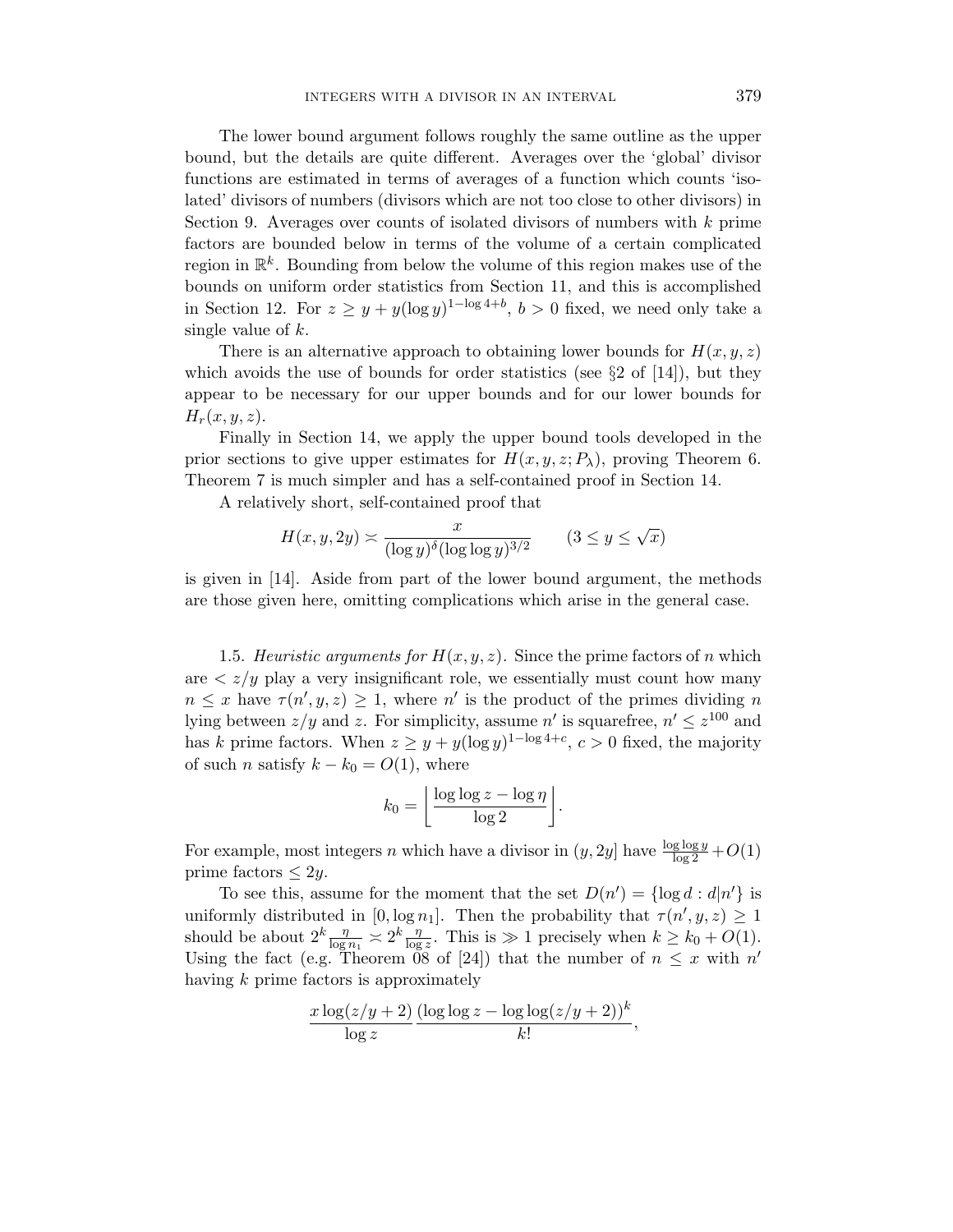we obtain a heuristic estimate for  $H(x, y, z)$  which matches the upper bounds of Theorem T1, sans the log log(3/u) factor in (iii). When  $\beta = o(1)$  or  $\eta > 1$ , this is slightly too big. The reason stems from the uniformity assumption about  $D(n')$ . In fact, for most n' with about  $k_0$  prime factors, the set  $D(n')$ is far from uniform, possessing many clusters of close divisors and large gaps between them. This substantially decreases the likelihood that  $\tau(n', y, z) \geq 1$ . The cause is slight irregularities in the distribution of prime factors of  $n'$  which are guaranteed "almost surely" by large deviation results of probability theory (see e.g. Ch. 1 of [24]). The numbers  $\log \log p$  over  $p|n'$  are well-known to behave like random numbers in  $\log \log \max(2, z/y)$ ,  $\log \log z$ , and any prime that is slightly below its expectation leads to "clumpiness" in  $D(n')$ . What we really should count is the number of  $n$  for which  $n'$  has  $k$  prime factors and  $D(n')$  is roughly uniformly distributed. This corresponds to asking for the prime divisors of  $n'$  to lie all above their expected values. An analogy from probability theory is to ask for the likelihood that a random walk on the real numbers, with each step haveing zero expectation, stays completely to the right of the origin (or a point just to the the left of the origin) after k steps. In Section 11 we give estimates for this probability. In the case  $z = 2y$ , the desired probability is about  $1/k \approx 1/\log \log y$ , which accounts for the discrepancy between the upper estimates in Theorem T1 and the bounds in Theorem 1.

1.6. Some open problems. (i) Strengthen Theorem 1 to an asymptotic formula.

- (ii) Determine the order of  $H_r(x, y, z)$  for  $r \geq 2$  and  $z \geq y^C$  (see the conjecture at the end of §5).
- (iii) Establish the order of  $H_r(x, y, z)$  when  $yz \geq x^{1-c}$ .
- (iv) Make the dependence on r explicit in Theorem 5 and Corollary 7. Hall and Tenenbaum ([24], Ch. 2) conjecture that for each  $r \geq 2$ ,

$$
\lim_{y \to \infty} \frac{\varepsilon_r(y, 2y)}{\varepsilon(y, 2y)} = d_r > 0.
$$

In light of  $(1.6)$ , the sequence  $d_1, d_2, \ldots$  may not be monotone.

(v) Provide lower bounds for  $H(x, y, z; P_\lambda)$  of the expected order for other  $y, z$  not covered by Theorem 7.

Acknowledgements. The author thanks Bruce Berndt, Valery Nevzorov, Walter Philipp, Steven Portnoy, and Doug West for helpful conversations regarding probability estimates for uniform order statistics. The author also thanks Gérald Tenenbaum for several preprints of his work and for informing the author about the theorem of Rogers mentioned above, and thanks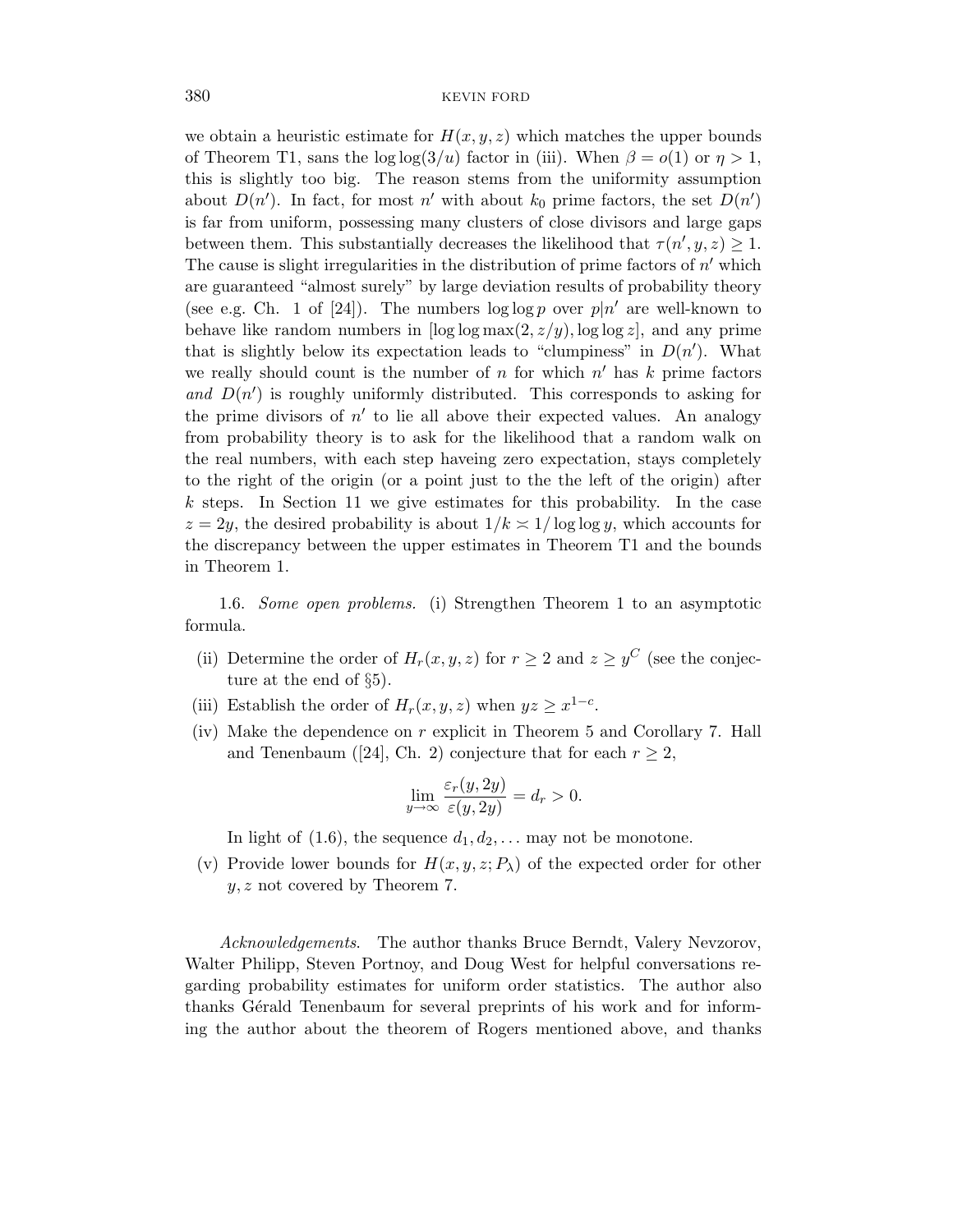Dimitris Koukoulopoulos for discussions which led to a simplification of the proof of Lemma 4.7. The author is grateful to his wife, Denka Kutzarova, for constant support and many helpful conversations about the paper. Much of this paper was written while the author enjoyed the hospitality of the Institute of Mathematics and Informatics, Bulgarian Academy of Sciences. Finally, the author acknowledges the referee for a thorough reading of the paper and for helpful suggestions.

This work was partially supported by National Science Foundation Grant DMS-0301083.

# 2. Preliminary lemmas

Further notation.  $P^+(n)$  is the largest prime factor of n,  $P^-(n)$  is the smallest prime factor of *n*. Adopt the conventions  $P^+(1) = 0$  and  $P^-(1) = \infty$ . Also,  $\omega(n)$  is the number of distinct prime divisors of n,  $\Omega(n)$  is the number of prime power divisors of n,  $\pi(x)$  is the number of primes  $\leq x, \tau(n)$  is the number of divisors of n.  $\mathscr{P}(s,t)$  is the set of positive integers composed of prime factors p satisfying  $s < p \leq t$ . Note that for all  $s, t$  we have  $1 \in \mathcal{P}(s, t)$ .  $\mathscr{P}^*(s,t)$  is the set of square-free members of  $\mathscr{P}(s,t)$ .

We list a few estimates from prime number theory and sieve theory. The first is the Brun-Titchmarsh inequality and the second is a consequence of the Prime Number Theorem with classical de la Valée Poussin error term.

LEMMA 2.1. Uniformly in  $x > y > 1$ , we have  $\pi(x) - \pi(x - y) \ll \frac{y}{\log y}$ .

LEMMA 2.2. For certain constants  $c_0, c_1$ ,

$$
\sum_{p \le x} \frac{1}{p} = \log \log x + c_0 + O(e^{-c_1 \sqrt{\log x}}) \qquad (x \ge 2).
$$

The next result is a simple application of Brun's sieve (see [19]) together with the Prime Number Theorem with classical error term. Although not required for this paper, using bounds on the number of primes in short intervals, the best to date of which is [1], allows us to take  $\Delta$  as small as  $x^{0.525}$  in the lower bound in the next lemma.

LEMMA 2.3. Let  $\Phi(x, z)$  be the number of integers  $\leq x$ , all of whose prime factors are  $> z$ . If  $1 < z^{1/100} \leq \Delta \leq x$ , then

$$
\Phi(x,z) - \Phi(x-\Delta,z) \ll \frac{\Delta}{\log z}.
$$

If  $x \geq 2z$ , z is sufficiently large and  $xe^{-(c_1/2)\sqrt{\log x}} \leq \Delta \leq x$ , then

$$
\Phi(x, z) - \Phi(x - \Delta, z) \gg \frac{\Delta}{\log z}.
$$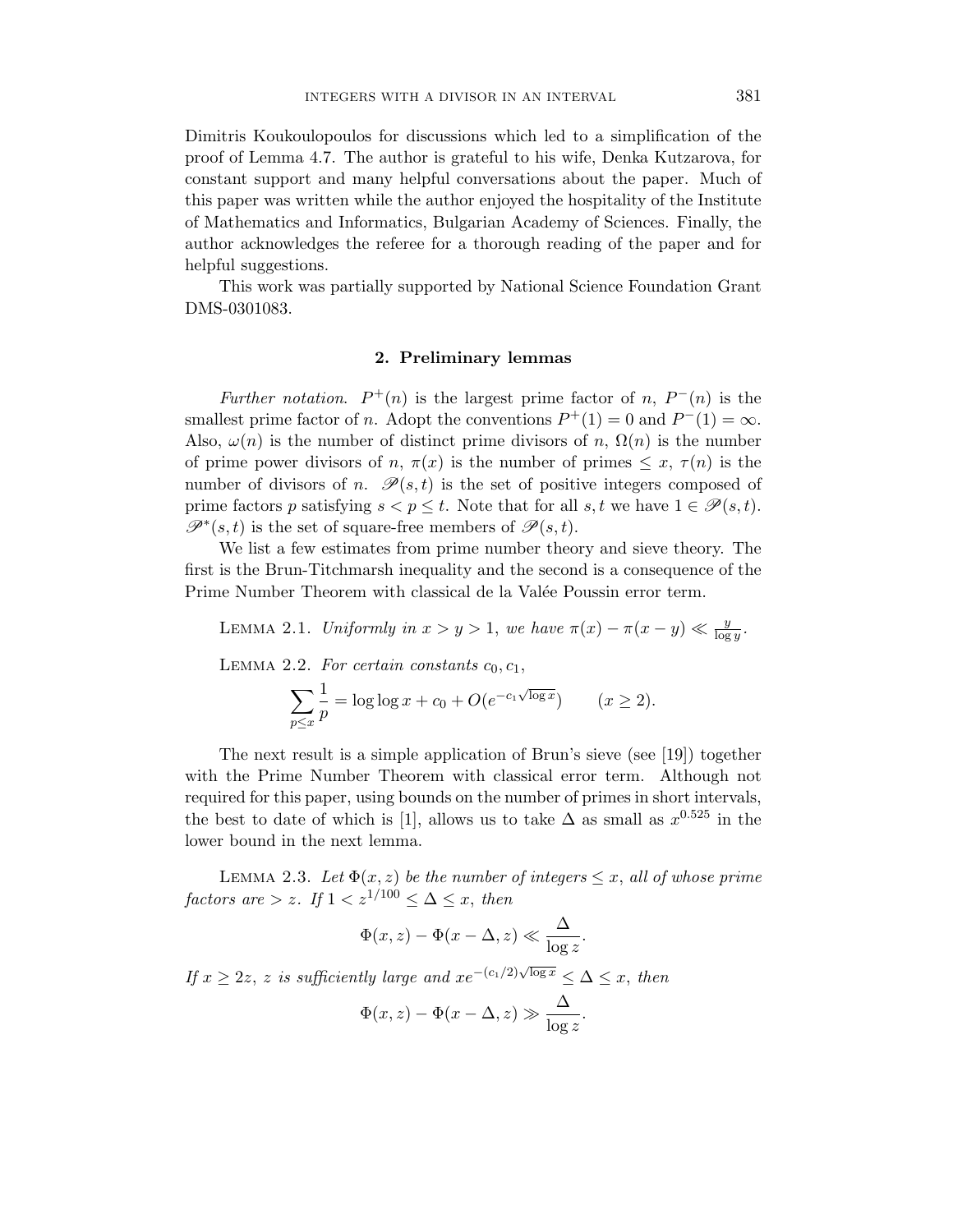The second tool is crude but quite useful due to its uniformity. A proof may be found in Tenenbaum [44].

LEMMA 2.4. Let  $\Psi(x, y)$  be the number of integers  $\leq x$ , all of whose prime factors are  $\leq y$ . Then, uniformly in  $x \geq y \geq 2$ ,

$$
\Psi(x, y) \ll x \exp\{-\frac{\log x}{2 \log y}\}.
$$

LEMMA 2.5. Uniformly in  $x > 0$ ,  $y \ge 2$  and  $z \ge 1.5$ , we have

(2.1) 
$$
\sum_{\substack{n \ge x \\ n \in \mathscr{P}(z,y)}} \frac{1}{n} \ll \frac{\log y}{\log z} e^{-\frac{\log x}{4 \log y}},
$$

(2.2) 
$$
\sum_{\substack{n \ge x \\ n \in \overline{\mathscr{P}}(z,y)}} \frac{\log n}{n} \ll \frac{\log y \log(xy)}{\log z} e^{-\frac{\log x}{4 \log y}},
$$

*Proof.* Without loss of generality we may assume that  $x \geq 1$ . Put  $\alpha =$  $\frac{1}{4 \log y} \leq \frac{2}{5}$  $\frac{2}{5}$ . The result (2.1) is trivial unless  $z < y$ , in which case

$$
\sum_{\substack{n \ge x \\ n \in \mathcal{P}(z,y)}} \frac{1}{n} \le x^{-\alpha} \sum_{n \in \mathcal{P}(z,y)} n^{\alpha - 1} = x^{-\alpha} \prod_{z < p \le y} \left( 1 + p^{\alpha - 1} + p^{2(\alpha - 1)} + \cdots \right)
$$
\n
$$
= x^{-\alpha} \exp \left\{ \sum_{z < p \le y} \left( \frac{1}{p} + O \left( p^{-6/5} + \frac{\alpha \log p}{p} \right) \right) \right\}
$$
\n
$$
\ll x^{-\alpha} \frac{\log y}{\log z},
$$

where we used Lemma 2.2 in the final step. Now set

$$
F(t) = \sum_{\substack{n>t \\ n \in \mathcal{P}(z,y)}} \frac{1}{n}.
$$

By (2.1) and partial summation,

$$
\sum_{\substack{n \ge x \\ n \in \mathcal{P}(z,y)}} \frac{\log n}{n} = F(x) \log x + \int_x^{\infty} \frac{F(t)}{t} dt
$$
\n
$$
\ll \frac{\log y \log x}{\log z} e^{-\frac{\log x}{4 \log y}} + \frac{\log y}{\log z} \int_x^{\infty} t^{-1 - \frac{1}{4 \log y}} dt
$$
\n
$$
\ll \frac{\log y \log(xy)}{\log z} e^{-\frac{\log x}{4 \log y}}.
$$

We shall also need Stirling's formula

(2.3) 
$$
k! = \sqrt{2\pi k} (k/e)^k (1 + O(1/k)),
$$

although in most estimates weaker bounds will suffice.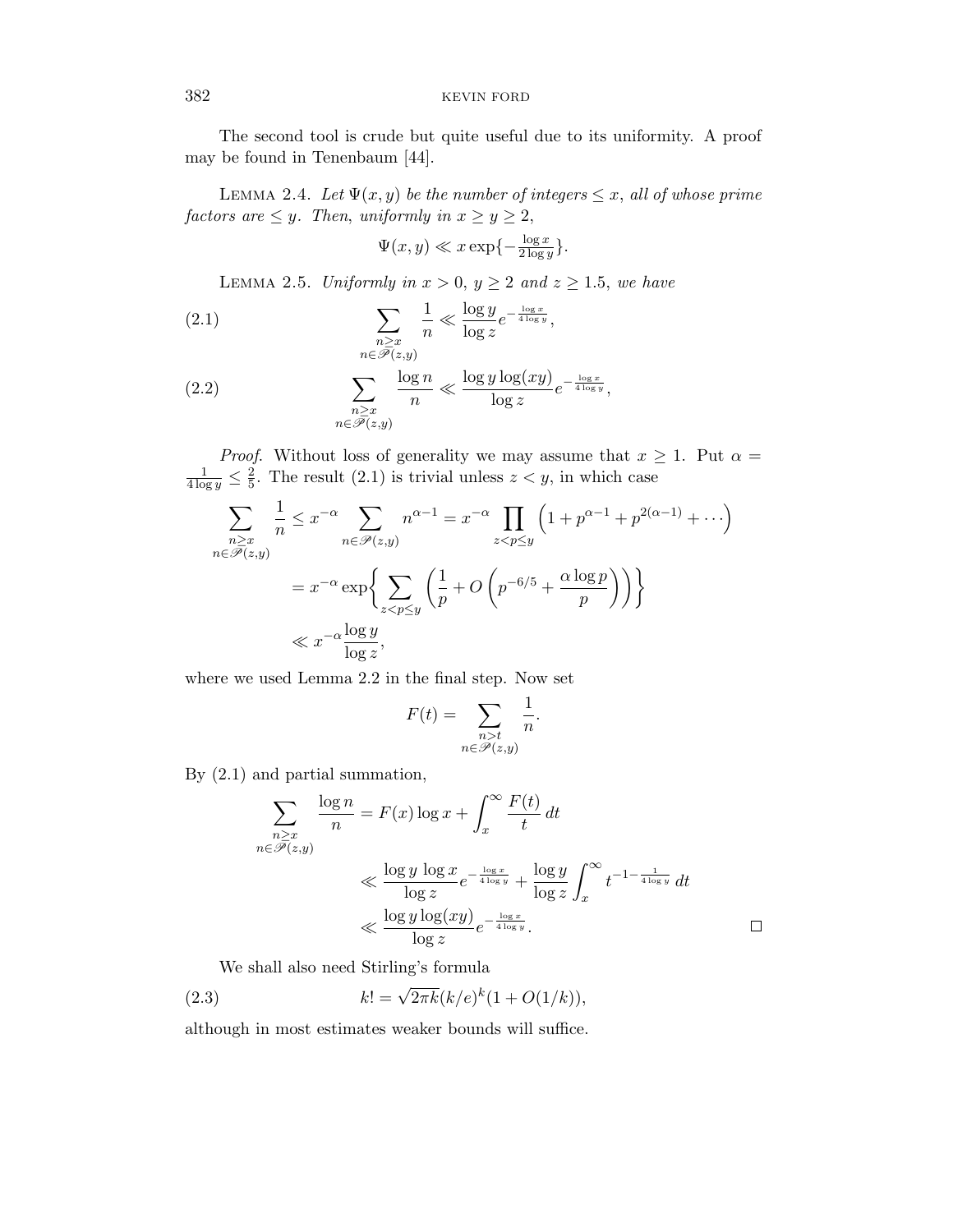Our last lemma is a consequence of Norton's bounds [31] for the partial sums of the exponential series. It is easily derived from Stirling's formula.

LEMMA 2.6. Suppose  $0 \leq h < m \leq x$  and  $m - h \geq \sqrt{x}$ . Then

$$
\sum_{h \le k \le m} \frac{x^k}{k!} \asymp \min\left(\sqrt{x}, \frac{x}{x-m}\right) \frac{x^m}{m!}.
$$

# 3. Upper bounds outline

Initially, we bound  $H(x, y, z)$  and  $H_r(x, y, z)$  in terms of averages of the functions

(3.1) 
$$
L(a; \sigma) = \text{meas}(\mathscr{L}(a; \sigma)), \quad \mathscr{L}(a; \sigma) = \{x : \tau(a, e^x, e^{x+\sigma}) \ge 1\},\
$$

(3.2) 
$$
L_r(a; \sigma) = \operatorname{meas}(\mathscr{L}_r(a; \sigma)), \quad \mathscr{L}_r(a; \sigma) = \{x : \tau(a, e^x, e^{x+\sigma}) = r\}.
$$

Here  $meas(\cdot)$  denotes Lebesgue measure. Both functions measure the global distribution of divisors of  $a$ . Before launching into the estimation of  $H$  and  $H_r$ , we list some basic inequalities for  $L(a; \sigma)$ .

Lemma 3.1. We have

(i) 
$$
L(a; \sigma) \leq \min(\sigma \tau(a), \sigma + \log a);
$$

- (ii) If  $(a, b) = 1$ , then  $L(ab; \sigma) \leq \tau(b)L(a; \sigma)$ ;
- (iii) If  $(a, b) = 1$ , then  $L(ab; \sigma) \leq L(a; \sigma + \log b)$ ;
- (iv) If  $\gamma \leq \sigma$ , then  $L(a; \sigma) \leq (\sigma/\gamma)L(a; \gamma);$
- (v) If  $p_1 < \cdots < p_k$ , then

$$
L(p_1\cdots p_k;\sigma) \leq \min_{0\leq j\leq k} 2^{k-j}(\log(p_1\cdots p_j)+\sigma).
$$

Proof. Part (i) is immediate, since

$$
\mathscr{L}(a;\sigma) = \bigcup_{d|a} [-\sigma + \log d, \log d) \subseteq [-\sigma, \log a).
$$

Parts (ii) and (iii) follow from

$$
\mathscr{L}(ab;\sigma) = \bigcup_{d|b} \{x + \log d : x \in \mathscr{L}(a;\sigma)\} \subseteq \mathscr{L}(a;\sigma + \log b).
$$

Since  $\mathscr{L}(a; \sigma)$  is a union of intervals of length  $\sigma$ , we obtain (iv). Combining parts (i) and (ii) with  $a = p_1 \cdots p_j$  and  $b = p_{j+1} \cdots p_k$  yields (v).  $\Box$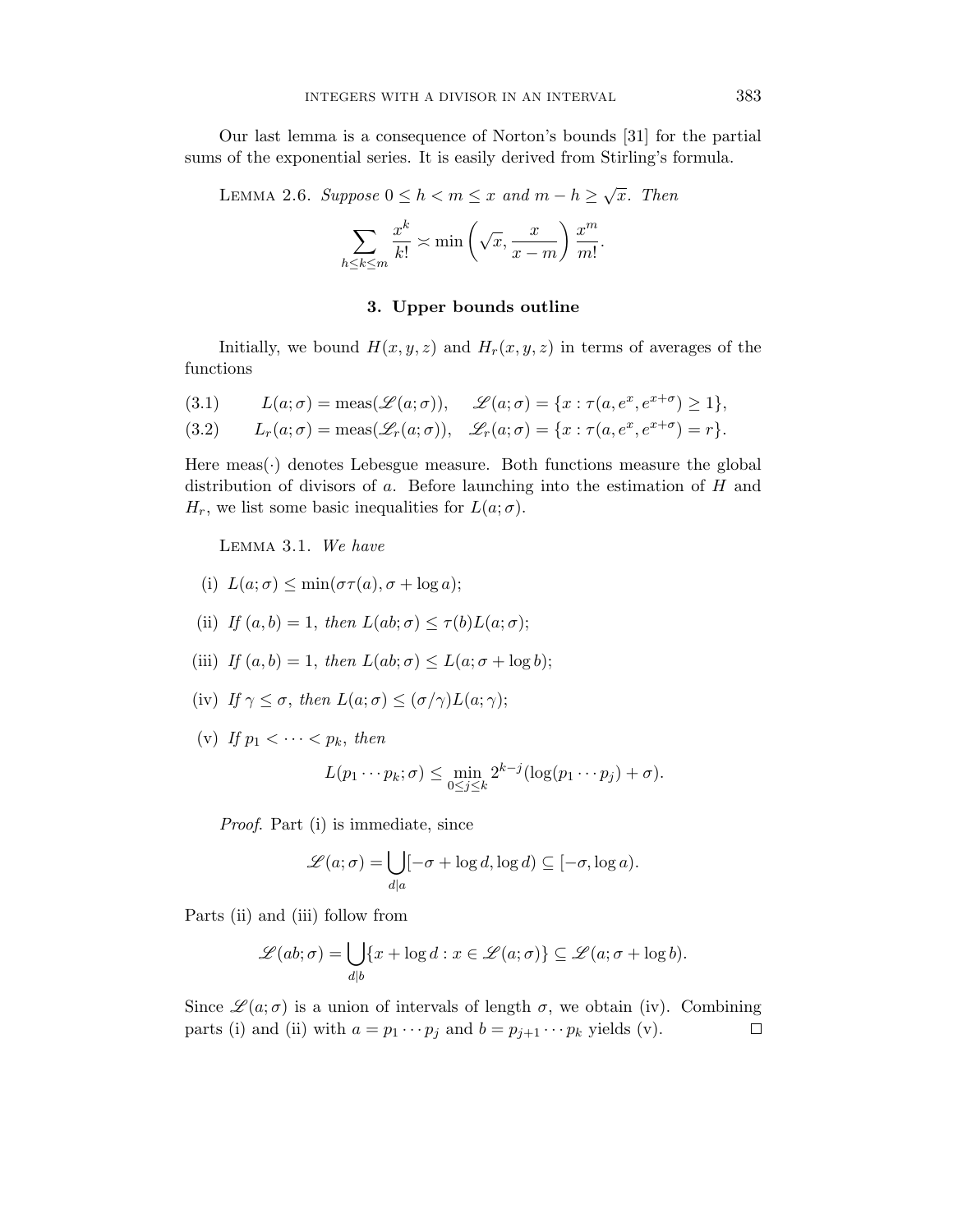Define

(3.3) 
$$
S(t; \sigma) = \sum_{P^+(a) \leq te^{\sigma}} \frac{L(a; \sigma)}{a \log^2(t/a + P^+(a))},
$$

(3.4) 
$$
S_s(t; \sigma) = \sum_{P^+(a) \leq te^{\sigma}} \frac{L_s(a; \sigma)}{a \log^2(t/a + P^+(a))}.
$$

LEMMA 3.2. Suppose  $100 \le y \le \sqrt{x}$ ,  $z = e^{\eta}y \le \min(x^{5/8}, y^{\log \log y})$  and  $\eta \geq \frac{1}{\log n}$  $\frac{1}{\log y}$ . If  $x/\log^{10} z \leq \Delta \leq x$ ,

$$
H(x, y, z) - H(x - \Delta, y, z) \ll \Delta \max_{y^{1/2} \le t \le x} S(t; \eta).
$$

If in addition  $y \geq y_0(r)$ , then

$$
H_r(x, y, z) \ll_r x \max_{\substack{1 \le s \le r \\ \nu(s) \le \nu(r)}} \max_{y^{1/2} \le t \le x} S_s(t; \eta).
$$

Lemma 3.2 will be proved in Section 6. If  $m < z/y$  then  $\tau(n, y, z) \geq 1$ implies  $\tau(nm, y, z^2/y) \geq 1$  and we expect (and prove) that  $H(x, y, z)$  and  $H(x, y, z^2/y)$  have the same order. Thus, for the problem of bounding  $H(x, y, z)$ , the prime factors of n below  $z/y = e^{\eta}$  can essentially be ignored. For the problem of bounding  $H_r(x, y, z)$ , the prime factors of n less than  $z/y$  cannot be ignored and they play a different role in the estimation than the prime factors  $> z/y$ . In the next two lemmas, we estimate both  $S(t; \sigma)$  and  $S_s(t; \sigma)$  in terms of the quantity

(3.5) 
$$
S^*(t; \sigma) = \sum_{a \in \mathscr{P}^*(e^{\sigma}, te^{\sigma})} \frac{L(a; \sigma)}{a \log^2(t^{3/4}/a + P^+(a))}.
$$

Occasionally we will have need of the trivial lower bound

(3.6) 
$$
S^*(t; \sigma) \ge \frac{\sigma}{\log^2 t},
$$

obtained by taking the term  $a = 1$  in (3.5).

LEMMA 3.3. Suppose t is large and  $0 < \sigma \leq \log t$ . Then

$$
S(t; \sigma) \ll (1 + \sigma)S^*(t; \sigma).
$$

Particularly important in the estimation of  $S_s(t;\sigma)$  is the distribution of the gaps between the first  $r + 1$  divisors of a, which ultimately depends on the power of 2 dividing r.

LEMMA 3.4. Suppose  $r \ge 1, C > 1, y \ge y_0(r, C), z = e^{\eta}y, z \le x^{5/8}$  and  $e^{100rC}y \leq z \leq y^C$ . Then

$$
H_r(x, y, z) \ll_{r,C} x(\log \eta)^{\nu(r)+1} \max_{y^{1/2} \le t \le x} S^*(t; \eta).
$$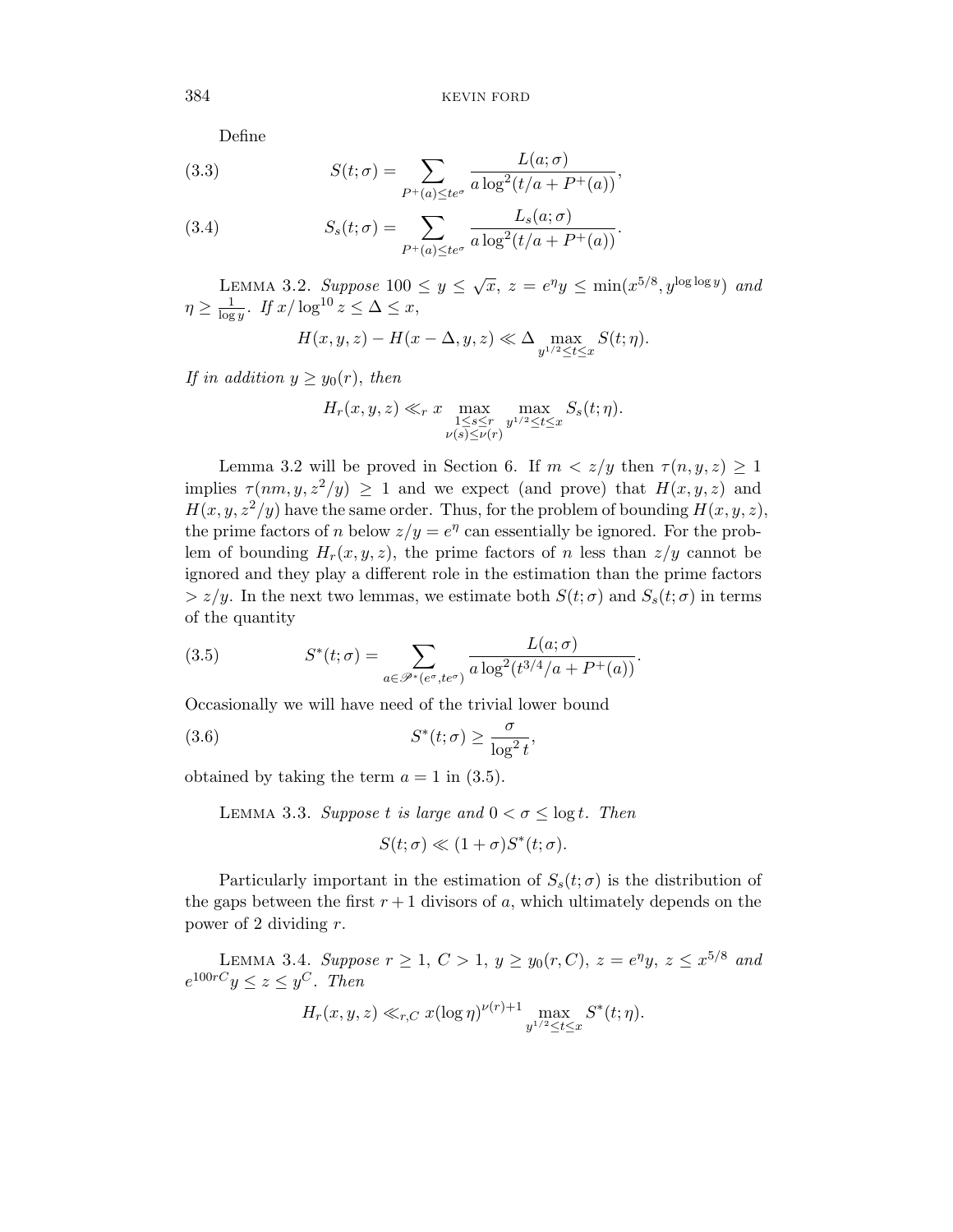Lemmas 3.3 and 3.4 will be proved in Section 7.

To deal with the factor  $\log^2(t^{3/4}/a + P^+(a))$  appearing in (3.5), define

.

(3.7) 
$$
T(\sigma, P, Q) = \sum_{\substack{a \in \mathcal{P}^*(e^{\sigma}, P) \\ a \ge Q}} \frac{L(a; \sigma)}{a}
$$

If  $a \le t^{1/2}$  or  $P^+(a) > t^{1/3000}$ , then  $\log^2(t^{3/4}/a + P^+(a)) \gg \log^2 t$ . Otherwise,  $e^{e^{g-1}} < P^+(a) \leq e^{e^g}$  for some integer g satisfying  $e^{\sigma} \leq e^{e^g} \leq t^{1/1000}$ . Thus we have

(3.8) 
$$
S^*(t; \sigma) \ll \frac{T(\sigma, t e^{\sigma}, 1)}{\log^2 t} + \sum_{\substack{g \in \mathbb{Z}, g \geq 1 \\ e^{\sigma} \leq e^{e^g} \leq t^{1/1000}}} e^{-2g} T(\sigma, e^{e^g}, t^{1/2}).
$$

We break up the sum in  $T(\sigma, P, Q)$  according to the value of  $\omega(a)$  and define

$$
T_k(\sigma, P, Q) = \sum_{\substack{a \in \mathcal{P}^*(e^{\sigma}, P) \\ a \geq Q \\ \omega(a) = k}} \frac{L(a; \sigma)}{a}.
$$

Note that the definition of  $k$  given here is slightly different from that mentioned in the heuristic argument of subsection 1.5, but usually differs only by  $O(1)$ . By Lemma 2.2 and part (v) of Lemma 3.1,  $T_k(\sigma, P, Q)$  will be bounded in terms of

(3.9) 
$$
U_k(v; \alpha) = \int_{R_k} \min_{0 \le j \le k} 2^{-j} \left( 2^{v \xi_1} + \dots + 2^{v \xi_j} + \alpha \right) d\xi,
$$

where

$$
R_k = \{ \xi \in \mathbb{R}^k : 0 \le \xi_1 \le \cdots \le \xi_k \le 1 \}.
$$

For convenience, let  $U_0(v; \alpha) = \alpha$ .

LEMMA 3.5. Suppose 
$$
P \ge 100
$$
,  $0 < \sigma < \log P$ , and  $Q \ge 1$ . Let  

$$
v = \left\lceil \frac{\log \log P - \max(0, \log \sigma)}{\log 2} \right\rceil
$$

and suppose  $0 \leq k \leq 10v$ . Then

$$
T_k(\sigma, P, Q) \ll e^{-\frac{\log Q}{\log P}} (\sigma + 1)(2v \log 2)^k U_k(v; \min(1, \sigma)).
$$

Lemma 3.5 will be proved in Section 8. As a rough heuristic,  $2^{v\xi_1}$  +  $\cdots + 2^{\nu \xi_j} \ll 2^{\nu \xi_j}$  most of the time. Thus, bounding  $U_k(v;\alpha)$  boils down to determining the distribution in  $R_k$  of the function

$$
F(\xi) = \min_{1 \leq j \leq k} (\xi_j - j/v).
$$

The numbers  $\xi_1, \ldots, \xi_k$  can be regarded as independent uniformly distributed random variables on [0, 1], relabeled to have the above ordering, and are known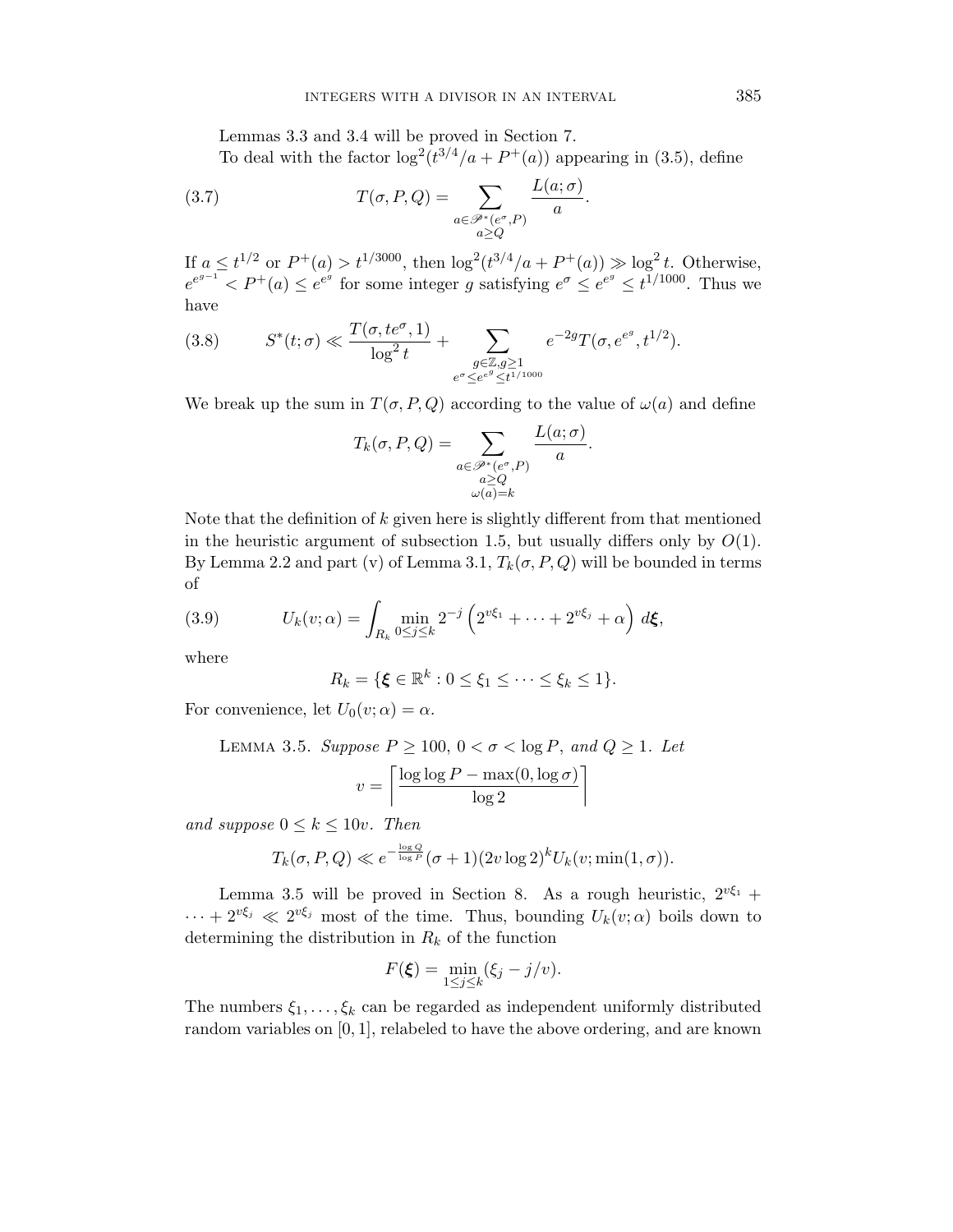as uniform order statistics. Making this heuristic precise, and using results about the distribution of uniform order statistics from Section 11, leads to the next result, which will be proved in Section 13.

LEMMA 3.6. Suppose k, v are integers with  $0 \le k \le 10v$  and  $0 < \alpha \le 1$ . Then

$$
U_k(v;\alpha) \ll \frac{\alpha \min\left(k+1, \left(1+|v-k-\frac{\log \alpha}{\log 2}|^2\right) \log(2/\alpha)\right)}{(k+1)!(\alpha 2^{k-v}+1)}.
$$

Notice that, as a function of  $k$ , the bound in Lemma 3.6 undergoes a change of behavior at  $k = \left| v - \frac{\log \alpha}{\log 2} \right|$ . It is now straightforward to give a relatively simple upper bound for  $T(\sigma, P, Q)$ .

LEMMA 3.7. Suppose P is sufficiently large,  $Q \geq 1$ , and

$$
(\log P)^{-1} \le \sigma < \log P.
$$

Define  $\theta = \theta(\sigma, P)$  and  $\nu = \nu(\sigma, P)$  by  $\sigma = (\log P)^{-\theta}$  and  $\theta = \log 4 - 1 \nu(\log \log P)^{-1/2}$  (these quantities are related to those in (1.2)). Then

$$
T(\sigma, P, Q) \ll \begin{cases} e^{-\frac{\log Q}{\log P}} \frac{\sigma^{\delta - 1} (\log P)^{2 - \delta}}{(\log \frac{\log P}{1 + \sigma} + 1)^{3/2}} & \sigma \ge 1\\ e^{-\frac{\log Q}{\log P}} \frac{(\log P)^{2 - G(\theta)} \log(2/\sigma)}{\max(1, \nu) \log \log P} & \sigma < 1. \end{cases}
$$

*Proof.* Define v as in the statement of Lemma 3.5 and set  $\alpha = \min(1, \sigma)$ . Put  $\gamma = e^{-\frac{\log Q}{\log P}}$ . By Lemmas 3.5 and 3.6, when  $0 \le k \le 10v$ ,

(3.10) 
$$
T_k(\sigma, P, Q) \ll \gamma \alpha (\sigma + 1) Z_k \ll \gamma \sigma Z_k,
$$

$$
Z_k = \frac{\min(k+1, (1+|v-k - \frac{\log \alpha}{\log 2}|^2) \log(2/\alpha))}{(k+1)!(\alpha 2^{k-v} + 1)} (2v \log 2)^k.
$$

Put  $k_1 = \left| v - \frac{\log \alpha}{\log 2} \right|$  and note that  $v \leq k_1 \leq 2v$ . Now, (3.11)  $b^2 + 1$   $(2v \log 2)^{k_1+b}$   $\log(2/\alpha)(2v \log 2)^{k_1}$ 

$$
\sum_{k_1 \leq k \leq 10v} Z_k \ll \log(2/\alpha) \sum_{b \geq 0} \frac{b^2 + 1}{2^b} \frac{(2v \log 2)^{n_1 + \sigma}}{(k_1 + b + 1)!} \ll \frac{\log(2/\alpha) (2v \log 2)^{n_1}}{(k_1 + 1)!}.
$$

By  $L(a; \sigma) \leq 2^{\omega(a)}\sigma$ ,

$$
\sum_{k \ge 10v} T_k(\sigma, P, Q) \le Q^{-1/\log P} \sigma \sum_{k \ge 10v} 2^k \sum_{\substack{a \in \mathcal{P}^*(e^{\sigma}, P) \\ \omega(a) = k}} \frac{1}{a^{1-1/\log P}}
$$

$$
\le \gamma \sigma \sum_{k \ge 10v} \frac{2^k}{k!} \left( \sum_{e^{\sigma} < p \le P} \frac{1}{p^{1-1/\log P}} \right)^k
$$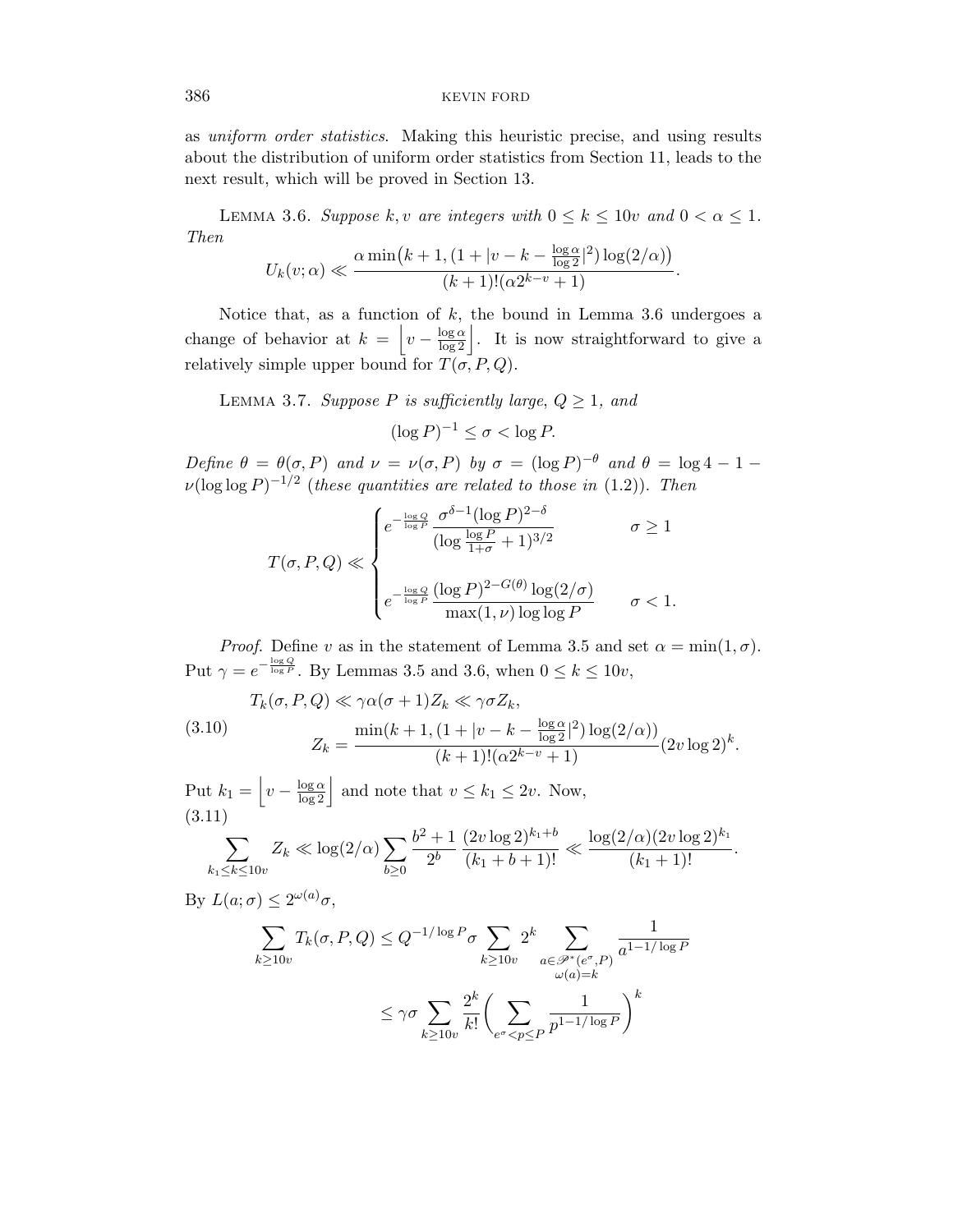$$
= \gamma \sigma \sum_{k \ge 10v} \frac{(2v \log 2 + O(1))^k}{k!}
$$

$$
\ll \gamma \sigma \frac{(2v \log 2)^{10v}}{(10v)!}
$$

$$
\ll \gamma \sigma \frac{(2v \log 2)^{k_1}}{(k_1 + 1)!}.
$$

Together with (3.10) and (3.11), we conclude that

(3.12) 
$$
\sum_{k \ge k_1} T_k(\sigma, P, Q) \ll \frac{\gamma \sigma \log(2/\alpha) (2v \log 2)^{k_1}}{(k_1 + 1)!}.
$$

Suppose that  $\theta \leq \frac{1}{3}$  $\frac{1}{3}$ , so that  $k_1 \leq \frac{4}{3}$  $\frac{4}{3}v$ . Since  $\frac{4}{3} < 2 \log 2$ , (3.10) implies

$$
\sum_{0 \le k \le k_1} Z_k \ll \log(2/\alpha) \sum_{0 \le k \le k_1} (k_1 - k + 1)^2 \frac{(2v \log 2)^k}{(k+1)!} \ll \frac{\log(2/\alpha)(2v \log 2)^{k_1}}{(k_1 + 1)!}.
$$

Combined with (3.10), (3.12) and Stirling's formula, this gives

(3.13) 
$$
T(\sigma, P, Q) \ll \frac{\gamma \sigma \log(2/\alpha) (2v \log 2)^{k_1}}{(k_1 + 1)!}
$$

$$
\ll \frac{\gamma \sigma \log(2/\alpha)}{v^{3/2}} \left(\frac{2ev \log 2}{k_1}\right)^{k_1} \qquad (\theta \le \frac{1}{3}).
$$

When  $\sigma \geq 1$ , we have  $\theta \leq 0$ ,  $\alpha = 1$ ,  $k_1 = v$ , and

$$
(2e \log 2)^{v} \asymp \left(\frac{\log P}{\sigma}\right)^{2-\delta},
$$

and so the lemma follows in this case. We also have

$$
v = \frac{\log \log P}{\log 2} + O(1), \qquad k_1 = (1 + \theta) \frac{\log \log P}{\log 2} + O(1) \qquad (0 \le \theta \le 1)
$$

and

$$
\left(\frac{2ev\log 2}{k_1}\right)^{k_1} \asymp (\log P)^{2+\theta-G(\theta)} \qquad (0 \le \theta \le \log 4 - 1).
$$

Thus, if  $0 \leq \theta \leq \frac{1}{3}$  $\frac{1}{3}$ , then  $\nu \asymp (\log \log P)^{1/2}$  and the lemma follows from (3.13). If  $\frac{1}{3} \le \theta \le 1$ , (3.10) and Lemma 2.6 give

$$
\sum_{0 \le k \le k_1} Z_k \ll \sum_{0 \le k \le k_1} \frac{(2v \log 2)^k}{k!} \ll \begin{cases} e^{2v \log 2}, & k_1 \ge 2v \log 2 - \sqrt{v} \\ & \sqrt{v}(2v \log 2)^{k_1}, & k_1 < 2v \log 2 - \sqrt{v} \\ & \nu k_1!, & k_1 < 2v \log 2 - \sqrt{v} \\ & \max(1, \nu) \log \log P \end{cases}
$$

Together with (3.10) and (3.12), this proves the lemma in the final case. $\Box$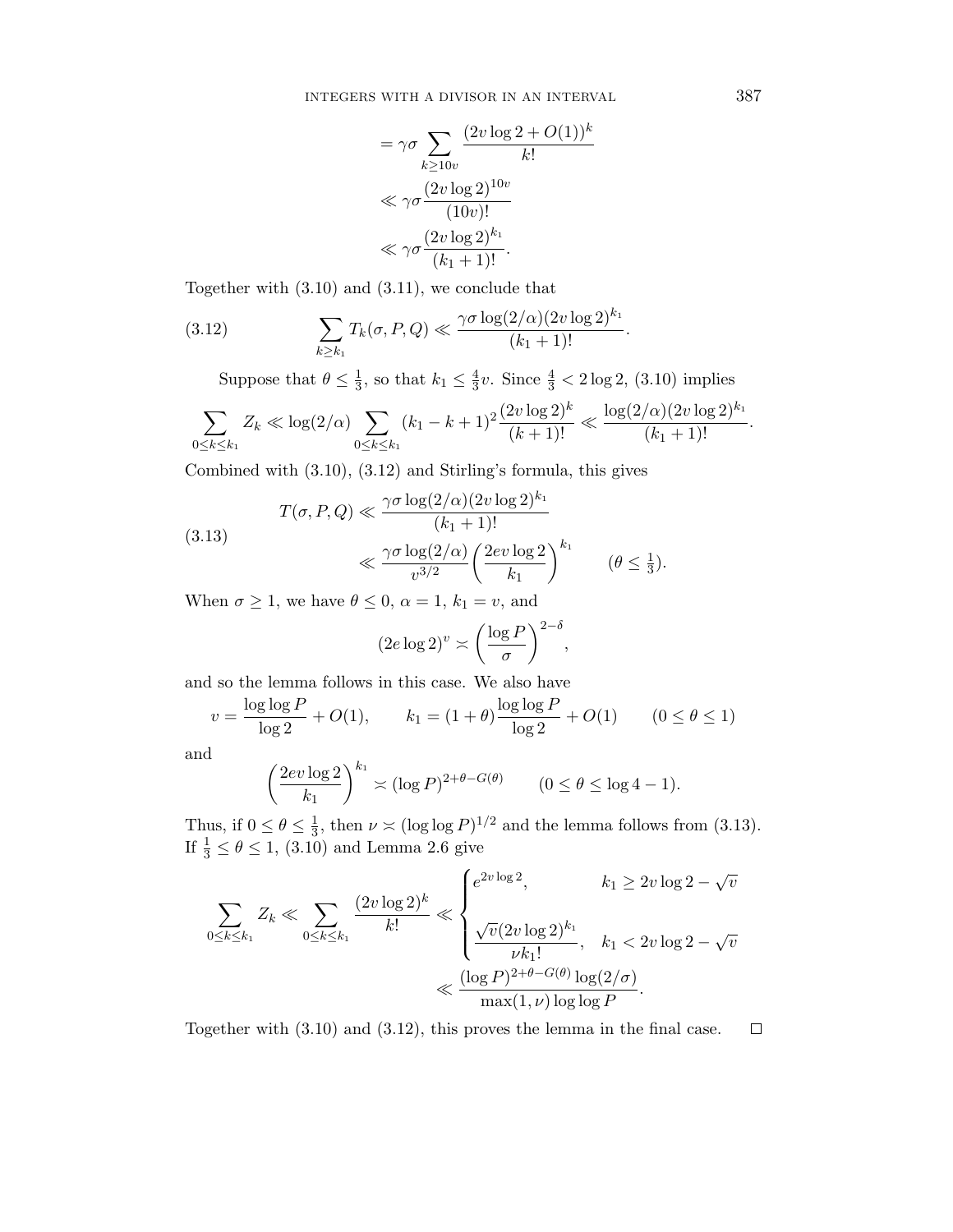LEMMA 3.8. Suppose t is large and  $\sigma \geq (\log t)^{-1/2}$ . Put  $\theta = \theta(\sigma, t)$  and  $\nu = \nu(\sigma, t)$ . Then

$$
S^*(t, \sigma) \ll \begin{cases} \frac{\sigma^{\delta - 1} (\sigma + \log t)^{2 - \delta}}{(\log t)^2 (\log(\sigma + \log t) - \log \sigma + 1)^{3/2}}, & \sigma \ge 1 \\ & \\ \frac{\log(2/\sigma)}{(\log \log t) \max(1, \nu) (\log t)^{G(\theta)}}, & \sigma \le 1. \end{cases}
$$

*Proof.* First suppose  $\sigma \geq 1$ . By (3.8) and Lemma 3.7, writing  $g =$  $\log \log t - \ell$  gives

$$
S^*(t; \sigma) \ll \frac{\sigma^{\delta - 1}}{(\log t)^{\delta}} \left[ \left( \frac{\sigma + \log t}{\log t} \right)^{2 - \delta} \frac{1}{(\log(\sigma + \log t) - \log \sigma + 1)^{3/2}} + \sum_{1 \leq \ell \leq \log \log t - \log \sigma} \frac{e^{\delta \ell}}{e^{\epsilon - 1} (\log \log t - \log \sigma + 1 - \ell)^{3/2}} \right].
$$

The sum on  $\ell$  is empty if  $\sigma > \log t$ . Otherwise, the sum on  $\ell$  is dominated by terms with  $\ell \ll 1$ , and this proves the lemma in this case.

Suppose that  $\sigma$  < 1. By Lemma 3.7, the first term in (3.8) is

$$
\ll \frac{\log(2/\sigma)}{\max(1,\nu)(\log t)^{G(\theta)}\log\log t}.
$$

We use Lemma 3.7 when  $e^{-g} \leq \sigma$ . The contribution of these terms (if any) in (3.8) is

$$
\ll \log(2/\sigma) \sum_{\log\frac{1}{\sigma} < g \le \log\log t} \frac{e^{-gG(-(\log\sigma)/g)}}{e^{(e^{-g-1}\log t)}g\max(1,\sqrt{g}(1-\log 4-\frac{\log\sigma}{g}))} \ll \frac{\log(2/\sigma)}{\max(1,\nu)(\log t)^{G(\theta)}\log\log t}.
$$

When  $g < \log(1/\sigma) \leq \frac{1}{2}$  $\frac{1}{2}$  log log t, Lemma 3.5 gives

$$
T_k(\sigma, e^{e^g}, t^{1/2}) \ll e^{-\frac{1}{2}\sqrt{\log t}} (2v \log 2)^k U_k(v; \sigma) \le e^{-\frac{1}{2}\sqrt{\log t}} (2v \log 2)^k \sigma / k!,
$$

where  $v = \frac{g}{\log 2} + O(1)$ . Summing on k and g yields

$$
\sum_{g < \log \frac{1}{\sigma}} e^{-2g} T(\sigma, e^{e^g}, t^{1/2}) \ll \sum_{g \leq \frac{1}{2} \log \log t} \sigma e^{-\frac{1}{2} \sqrt{\log t}} \ll \exp \{-\frac{1}{3} (\log t)^{1/2}\},
$$

which is negligible compared to the contribution of the terms in  $(3.8)$  with  $g \geq \log(1/\sigma)$ .  $\Box$ 

For fixed  $\sigma$ ,  $\theta(\sigma, t)$  is decreasing,  $\nu(\sigma, t)$  is increasing and  $G(\theta)/\theta$  is increasing, as functions of  $t$ . Thus, we have the following.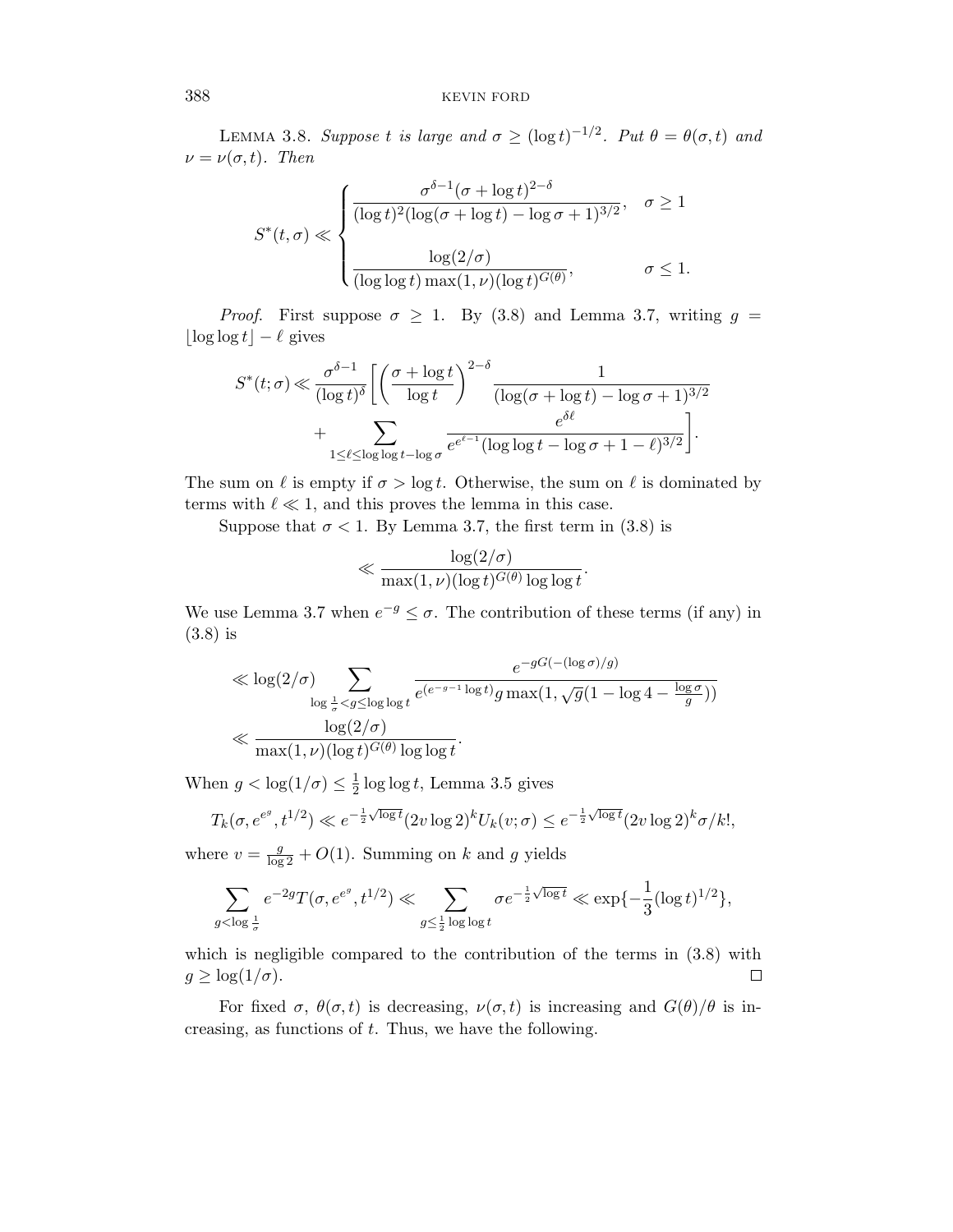LEMMA 3.9. Suppose y is large and  $\eta \ge (\log y)^{-0.4}$ . Then

$$
\max_{t \ge y^{1/2}} S^*(t; \eta) \ll \begin{cases} \frac{\eta^{\delta - 1} (\eta + \log y)^{2 - \delta}}{(\log y)^2 (\log(\eta + \log y) - \log \eta + 1)^{3/2}}, & \eta \ge 1 \\ \frac{\log(2/\eta)}{(\log \log y) \max(1, \nu(\eta, y))(\log y)^{G(\theta(\eta, y))}}, & \eta \le 1. \end{cases}
$$

# 4. Lower bounds outline

As with the upper bounds, we initially bound  $H(x, y, z)$  in terms of sums over  $L(a; \sigma)$  and bound  $H_r(x, y, z)$  in terms of sums over  $L_s(a; \sigma)$  (but only for  $s = r$ ). The initial bounds are similar to those in Lemma 3.2.

LEMMA 4.1. Suppose  $y_0 \le y < z = e^{\eta}y$ ,  $\frac{1}{\log^{20} y} \le \eta \le \frac{\log y}{100}$ ,  $y \le \sqrt{x}$  and  $x/\log^{10} z \leq \Delta \leq x$ . Then

$$
H(x, y, z) - H(x - \Delta, y, z) \ge H^*(x, y, z) - H^*(x - \Delta, y, z)
$$
  

$$
\gg \frac{\Delta}{\log^2 y} \sum_{\substack{a \le y^{1/8} \\ \mu^2(a) = 1}} \frac{L(a; \eta)}{a}.
$$

Suppose  $r \geq 1, 0 < c \leq \frac{1}{8}$  $\frac{1}{8}$ ,  $C > 0$ ,  $y_0(r, c, C) \le y < z = e^{\eta}y$ ,  $\frac{1}{\log^2 y} \le \eta \le$  $C \log y$  and  $z \leq x^{1/2-c}$ . Then

$$
H_r(x, y, z) \gg_{r,c,C} \frac{x}{\log^2 y} \sum_{a \leq y^{2c}} \frac{L_r(a; \eta)}{a}.
$$

Lemma 4.1 will be proved in Section 6. Both  $L(a; \sigma)$  and  $L_r(a; \sigma)$  may be bounded below in terms of the function

(4.1) 
$$
I(n; \sigma) = |\{d|n : \tau(n, de^{-\sigma}, de^{\sigma}) = 1\}|.
$$

Introduced by Tenenbaum [43],  $I(n; \sigma)$  counts  $\sigma$ -isolated divisors of n.

In the first part of Lemma 4.1, take square-free  $a = h'h$ , where  $h' \le z/y \le$  $y^{1/100}$  and  $P^{-}(h) > z/y$ . Clearly

$$
L(h'h;\eta) \ge L(h;\eta) \ge \eta I(h;\eta),
$$

and summing over  $q$  we obtain the following.

LEMMA 4.2. Suppose  $y_0 \le y < z = e^{\eta}y$ ,  $\frac{1}{\log^{20}y} \le \eta \le \frac{\log y}{100}$ ,  $y \le \sqrt{x}$  and  $\frac{x}{\log^{10} z} \leq \Delta \leq x$ . Then

$$
H^*(x, y, z) - H^*(x - \Delta, y, z) \gg \frac{\eta(1 + \eta)\Delta}{\log^2 y} \sum_{\substack{h \leq y^{1/10} \\ P^-(h) > z/y}} \frac{I(h; \eta)}{h}
$$

.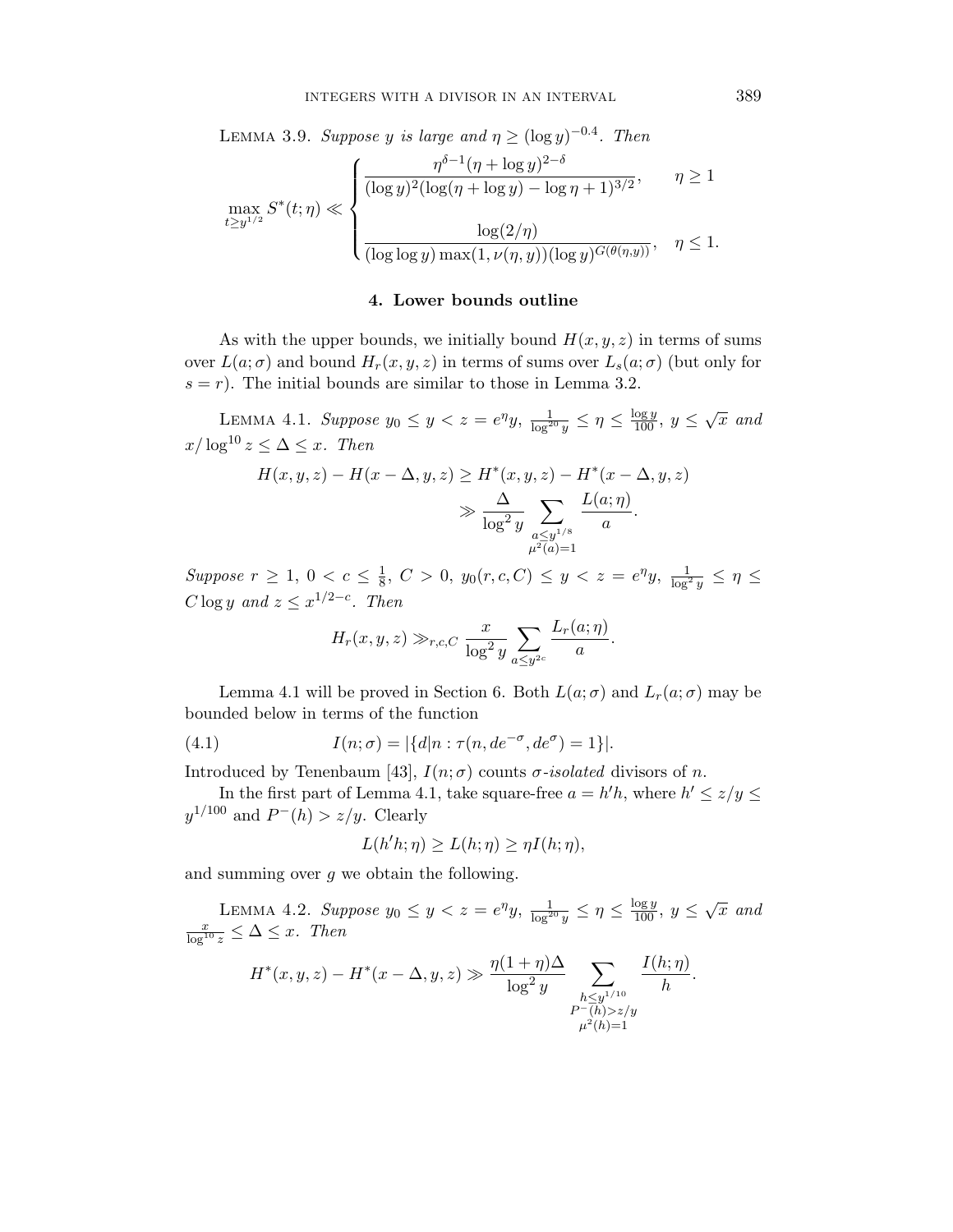We follow two methods for bounding  $H_r(x, y, z)$  from below, the first useful for  $z \ll y$  and the second useful for large z.

LEMMA 4.3. Suppose  $r \geq 1, 0 < c' \leq \frac{1}{8}$  $\frac{1}{8}$ ,  $y_0(r, c') \le y < z = e^{\eta}y \le x^{1/2 - c'}$ and  $\frac{1}{\log^2 y} \leq \eta \leq \frac{c' \log y}{10r}$  $rac{10g y}{10r}$ . Then

$$
H_r(x, y, z) \gg_{r, c'} \frac{\eta^r x}{(\log y)^{r+1}} \sum_{a \leq y^{c'/100r}} \frac{I(a; \eta)^r}{a}.
$$

Lemma 4.3 and its proof are essentially taken from Lemme 4 of Tenenbaum [43]. The main difference is the upper limit of allowable z: Lemme 4 of [43] requires  $z \leq x^{\frac{1}{r+1}-c}$ .

In the second method, the prime factors of a which are  $\langle z/y \rangle$  play a special role as in Lemma 3.4.

LEMMA 4.4. (i) Suppose  $r \ge 1, C > 0, 0 < c' \le \frac{1}{8}$  $\frac{1}{8}$ ,  $y_0(r, c', C) \le y < z =$  $e^{\eta}y \leq x^{1/2-c'}$  and  $1000r \cdot 3^{2r} \leq \eta \leq C \log y$ . Then  $H_r(x,y,z) \gg_{r,c',C}$  $\eta(\log \eta)^{\nu(r)+1}x$  $\log^2 y$  $\sum$  $h\leq y^{c'}$  $I(h;2\eta)$  $\frac{n}{h}$ .

 $P^-(h) > e^{2\eta}$ 

(ii) If  $r \geq 1, 0 < c \leq \frac{1}{8}$  $\frac{1}{8}$ ,  $y \ge y_0(r, c)$  and  $y^2 \le z \le x^{1-c}/y$ , then  $H_r(x, y, z) \gg_{r,c} \frac{x(\log \log y)^{\nu(r)+1}}{\log x}$  $\frac{\log y}{\log z}$ .

Lemmas 4.3 and 4.4 will be proved in Section 9. The number of isolated divisors of a number can be easily bounded from below in terms of

(4.2) 
$$
W(a; \sigma) = |\{(d_1, d_2) : d_1|a, d_2|a, |\log(d_1/d_2)| \leq \sigma\}|.
$$

This function, introduced by Hall [21], is essential in the study of the propinquity of divisors (see also [23], [28], [29], Chapters 4 and 5 of [24], [33], and [45]). The following lemma is similar to Lemme 5 of Tenenbaum [43].

LEMMA 4.5. There exists 
$$
I(a; \sigma)
$$
 such that  
\n
$$
I(a; \sigma)^r \ge 2^{-r} \tau(a)^{r-1} (3\tau(a) - 2W(a; \sigma)).
$$

*Proof.* For each divisor d of a not counted by  $I(a; \sigma)$  there is at least one other divisor d' satisfying  $d/e^{\sigma} \leq d' \leq de^{\sigma}$ , so that the pair  $(d, d')$  is counted by  $W(a;\sigma)$ . Thus

$$
W(a; \sigma) \ge \tau(a) + (\tau(a) - I(a; \sigma)) = 2\tau(a) - I(a; \sigma).
$$

The lemma is trivial when  $W(a;\sigma) \geq \frac{3}{2}$  $\frac{3}{2}\tau(a)$ . Otherwise,

$$
I(a; \sigma)^r \ge (2\tau(a) - W(a; \sigma))^r \ge \left(\frac{\tau(a)}{2}\right)^{r-1}(\frac{3}{2}\tau(a) - W(a; \sigma)). \square
$$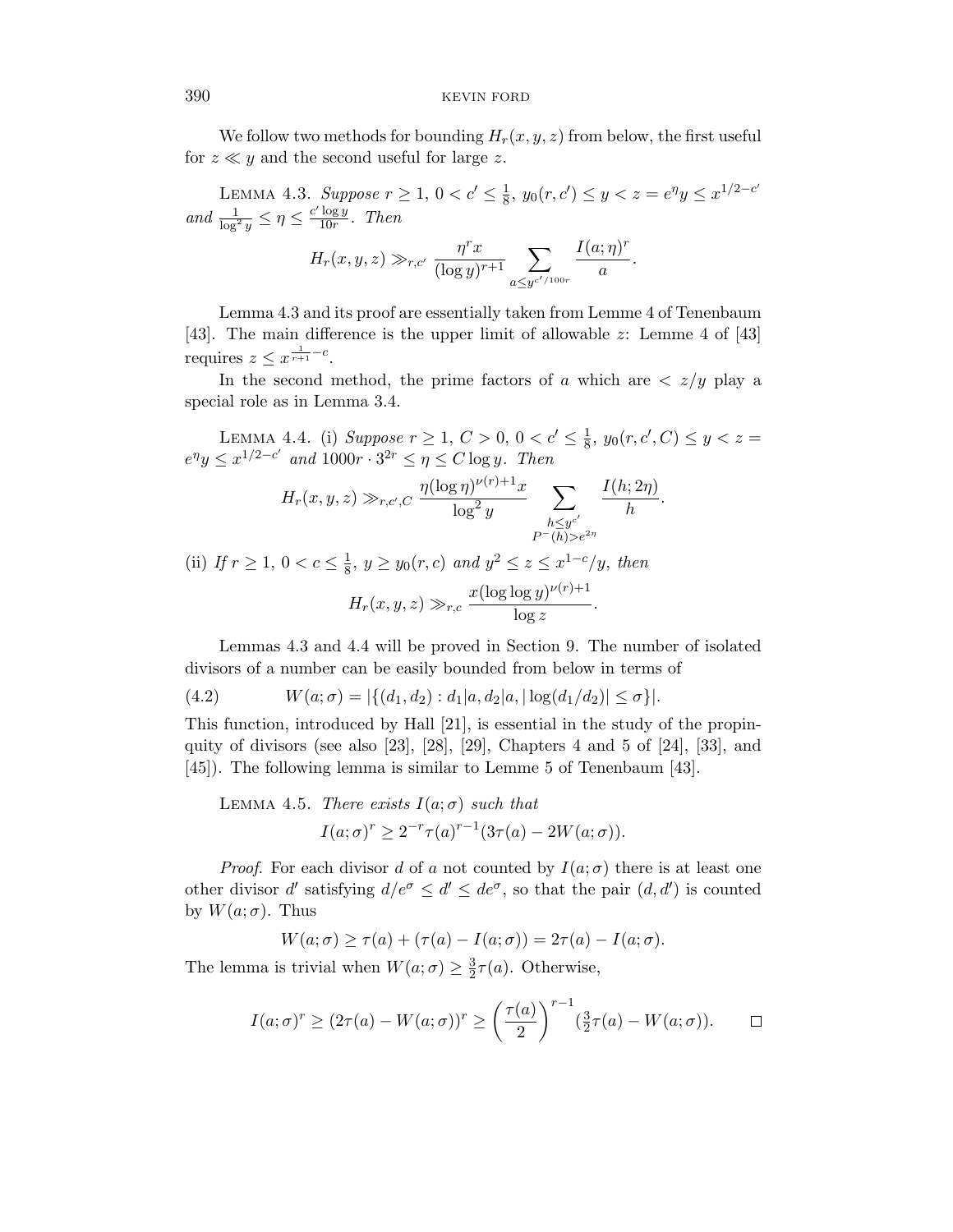With Lemma 4.5, lower bounds for  $H(x, y, z)$  and  $H_r(x, y, z)$  are obtained via upper bounds on sums over  $W(a;\sigma)/a$ . Such upper bounds are achieved by partitioning the primes into sets  $D_1, D_2, \ldots$  and separately considering numbers a with a fixed number of prime factors in each interval  $D_i$ .

Each set  $D_i$  will consist of the primes in an interval  $(\lambda_{i-1}, \lambda_i]$ , with  $\lambda_i \approx$  $\lambda_{j-1}^2$ . More precisely, let  $\lambda_0 = 1.9$  and inductively define  $\lambda_j$  for  $j \geq 1$  as the largest prime so that

(4.3) 
$$
\sum_{\lambda_{j-1} < p \le \lambda_j} \frac{1}{p} \le \log 2.
$$

For example,  $\lambda_1 = 2$  and  $\lambda_2 = 7$ . Write  $\lambda_j = \exp\{2^{\mu_j}\}.$ 

LEMMA 4.6. There are constants  $c_3, c_4$  so that  $|\mu_j - j - c_3| \le c_4 2^{-j}$  for all  $j \geq 0$ .

*Proof.* Clearly  $\lambda_j \to \infty$  as  $j \to \infty$ . By (4.3) and Lemma 2.2 with crude error term,

$$
\log \log \lambda_j - \log \log \lambda_{j-1} = \log 2 + O(1/\log \lambda_{j-1}).
$$

Thus, for large j,  $\log \lambda_j \geq 1.9 \log \lambda_{j-1}$  and hence  $\sum_j 1/\log \lambda_{j-1}$  converges. Now,  $\mu_j = j + O(1)$  and for  $r > s \geq 1$ 

(4.4) 
$$
\mu_r - \mu_s = r - s + O\left(\sum_{j\geq s} 2^{-\mu_{j-1}}\right) = r - s + O(2^{-s}).
$$

Therefore, the sequence  $(\mu_j - j)$  is a Cauchy sequence converging to some value c<sub>3</sub>, and  $|\mu_j - j - c_3| = O(2^{-j}).$  $\Box$ 

For a vector  $\mathbf{b} = (b_1, \ldots, b_h)$  of non-negative integers, let  $\mathscr{A}(\mathbf{b})$  be the set of square-free integers a composed of exactly  $b_i$  prime factors in  $D_i$  for each j. Denote  $k = b_1 + \cdots + b_h$ . For the remainder of this section, M will be a sufficiently large absolute constant, which we take to be an even integer.

LEMMA 4.7. Suppose  $\sigma > 0$ ,  $\mathbf{b} = (b_1, \ldots, b_h)$  and define  $m = \min\{j :$  $b_j \geq 1$ . If  $\sigma < 1$ , further assume that  $m \geq M$  and  $b_j \leq 2^{j/2}$  for each j. Then

$$
\sum_{a\in\mathscr{A}(\mathbf{b})}\frac{W(a;\sigma)}{a}\leq \frac{(2\log 2)^k}{b_m!\cdots b_h!}\left[1.01+2^{c_5}\sigma\sum_{j=m}^h 2^{-j+b_m+\cdots+b_j}\right],
$$

where  $c_5$  is an absolute constant.

We next apply Lemma 4.7 for many vectors b.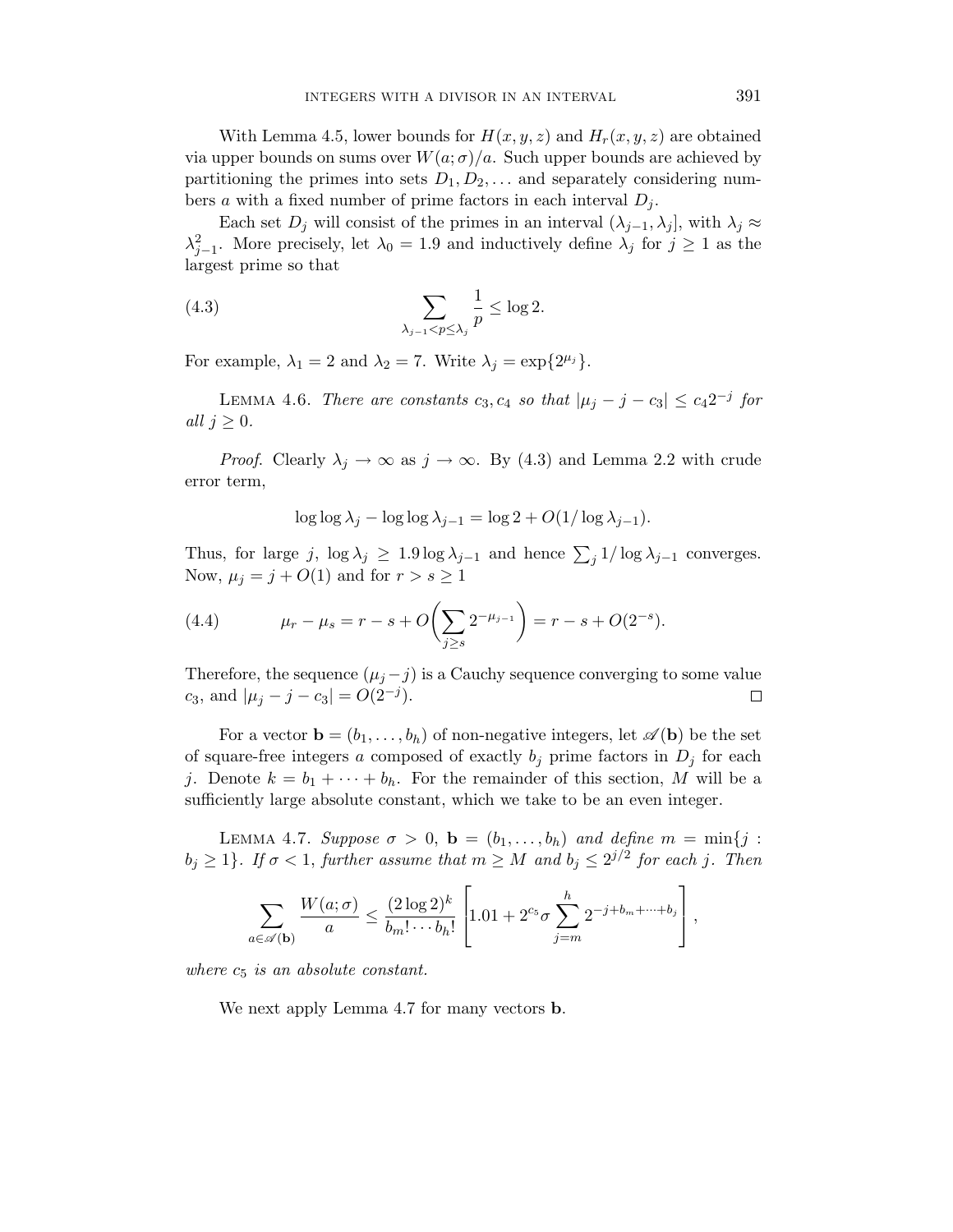LEMMA 4.8. Suppose  $0 < \alpha \leq 1$ ,  $y \geq y_0(\alpha)$  and  $0 < \sigma \leq 2^{-2M-1/\alpha} \log y$ . Define

$$
v = \left\lfloor \frac{\log \log y - \max(0, \log \sigma)}{\log 2} - 2M - 1/\alpha + 1 \right\rfloor,
$$
  

$$
s = M + \max\left(0, \left\lfloor \frac{\log \sigma}{\log 2} \right\rfloor\right) - c_5 - 10 - \frac{\log \sigma}{\log 2}.
$$

Suppose  $k \geq M+1$ . Then, for some subset  $\mathscr A$  of the squarefree integers  $a \leq y^{\alpha}$ satisfying  $P^-(a) > e^{\sigma}$  and  $\omega(a) = k$ , we have

$$
\sum_{a \in \mathscr{A}} \frac{3\tau(a) - 2W(a; \sigma)}{a} \ge \frac{1}{3} (2v \log 2)^k \operatorname{Vol}(Y_k(s, v)),
$$

where  $Y_k(s, v)$  is the set of  $\boldsymbol{\xi} = (\xi_1, \dots, \xi_k) \in \mathbb{R}^k$  satisfying

(i)  $0 \le \xi_1 \le \cdots \le \xi_k < 1;$ (ii) For  $1 \leq i \leq$ √  $k-M$ ,  $\xi_{M+i^2} > i/v$  and  $\xi_{k+1-(M+i^2)} < 1-i/v;$ (iii)  $\sum_{j=1}^{k} 2^{j-v\xi_j} \leq 2^s$ .

Condition (ii) in the definition of  $Y_k(s, v)$  is very mild and does not affect the volume very much. It arises from taking numbers  $a \in \mathscr{A}$  which have neither too many small prime factors nor too many large prime factors. Lemmas 4.7 and 4.8 will be proved in Section 10. The volume of  $Y_k(s, v)$  can be estimated using bounds on uniform order statistics  $(\S11)$ . Once the volume has been bounded from below, we are in position to complete the lower bounds in Theorems 1–5.

LEMMA 4.9. Suppose  $v \ge 1$ ,  $10M \le k \le 100(v-1)$ ,  $s \ge M/2 + 1$  and  $0 \leq k - v \leq s - M/3 - 1$ . Then

$$
Vol(Y_k(s, v)) \gg \frac{k - v + 1}{(k + 1)!}.
$$

Lemma 4.9 will be proved in Section 12.

# 5. Proof of Theorems 1, 2, 3, 4 and 5

Suppose throughout that  $z \geq y+1$  and  $y \geq y_0$  (Theorem 1 is trivial if  $y < y_0$ ).

Upper bounds in Theorems 1, 2 and 3 when  $y \leq \sqrt{x}$ . If  $0 < \eta \leq 1$  and  $\Delta \geq \sqrt{x}$ , then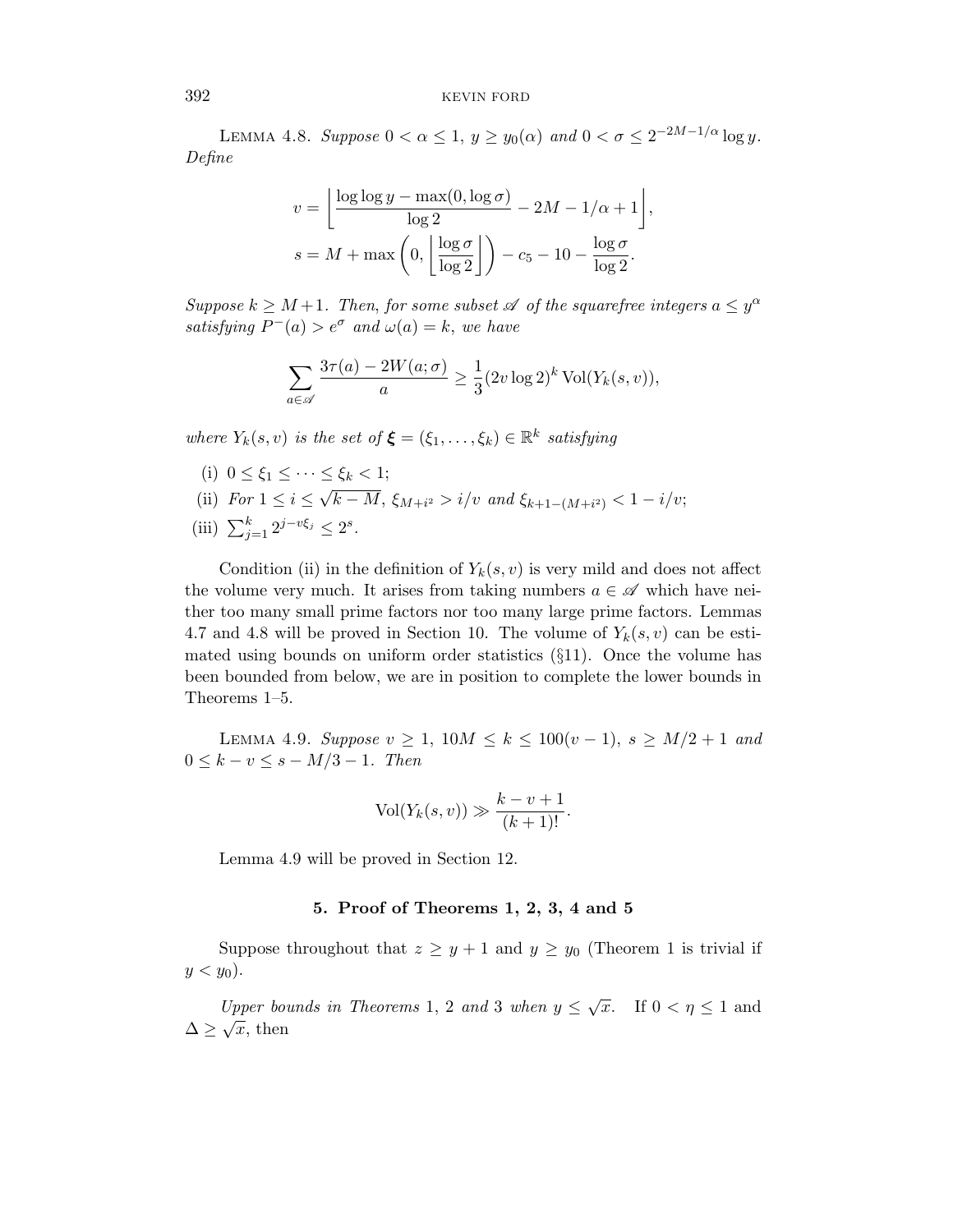$$
H(x, y, z) - H(x - \Delta, y, z) \le \sum_{y < d \le z} \left(\frac{\Delta}{d} + 1\right)
$$
\n
$$
\ll \eta \Delta + (z - y)
$$
\n
$$
\ll \eta \Delta.
$$

This proves the upper bounds in the three theorems when  $z \leq z_0(y)$ . For  $z_0(y) \leq z \leq y^{1.001}$ , the desired bounds follow from Lemmas 3.2, 3.3 and 3.9. When  $\beta \gg 1$ , our upper bound coincides with that of Theorem T1 (ii). When  $z \geq y^{1.001}$ , the trivial bound  $H(x, y, z) - H(x - \Delta, y, z) \leq \Delta + 1$  suffices.

Lower bounds in Theorems 1, 2 and 3 when  $y \leq \sqrt{x}$ . Assume  $\frac{x}{\log^{10} z}$   $\leq$  $\Delta \leq x$  for the estimation of  $H(x, y, z) - H(x - \Delta, y, z)$  and  $\frac{x}{\log y} \leq \Delta \leq x$  in the estimation of  $H^*(x, y, z) - H^*(x - \Delta, y, z)$ .

If  $0 < \eta \leq \frac{1}{\log^{20} y}$ , then

$$
H(x, y, z) - H(x - \Delta, y, z) \ge \sum_{y < d \le z} \left\lfloor \frac{x}{d} \right\rfloor - \left\lfloor \frac{x - \Delta}{d} \right\rfloor
$$
\n
$$
- \sum_{y < d_1 < d_2 \le z} \left\lfloor \frac{x}{\operatorname{lcm}[d_1, d_2]} \right\rfloor - \left\lfloor \frac{x - \Delta}{\operatorname{lcm}[d_1, d_2]} \right\rfloor
$$
\n
$$
\ge \Delta \left( \sum_{y < d \le z} \frac{1}{d} - \sum_{y < d_1 < d_2 \le z} \frac{1}{\operatorname{lcm}[d_1, d_2]} \right) - 2(z - y + 1)^2.
$$

Let  $m = (d_1, d_2)$ , so that  $m \leq z - y$ . Write  $d_1 = t_1 m$ ,  $d_2 = t_2 m$ . Then

$$
H(x, y, z) - H(x - \Delta, y, z) \ge \Delta \left( \sum_{y < d \le z} \frac{1}{d} - \sum_{m \le z - y} \frac{1}{m} \sum_{\frac{y}{m} < t_1 < t_2 \le \frac{z}{m}} \frac{1}{t_1 t_2} \right)
$$

$$
- O(\eta^2 y^2)
$$

$$
= \Delta \sum_{y < d \le z} \frac{1}{d} - O(\Delta \eta^2 \log y + \eta^2 x)
$$

$$
= \Delta \sum_{y < d \le z} \frac{1}{d} - O(\eta \Delta (\log y)^{-10}).
$$

The sum on d is  $\gg \eta$ , and we conclude the lower bound in Theorem 1 (v) and Theorem 2 for this range of  $y, z$ .

Now suppose  $g > 0$ ,  $y \ge y_0(g)$ ,  $0 < \eta \le \frac{1}{\log^{20} y}$  and there are  $\ge g(z - y)$ square-free integers in  $(y, z]$ . By a theorem of Filaseta and Trifonov [13], this last condition holds unconditionally with  $g=\frac{1}{2}$  $\frac{1}{2}$  provided  $z \geq y + Ky^{1/5} \log y$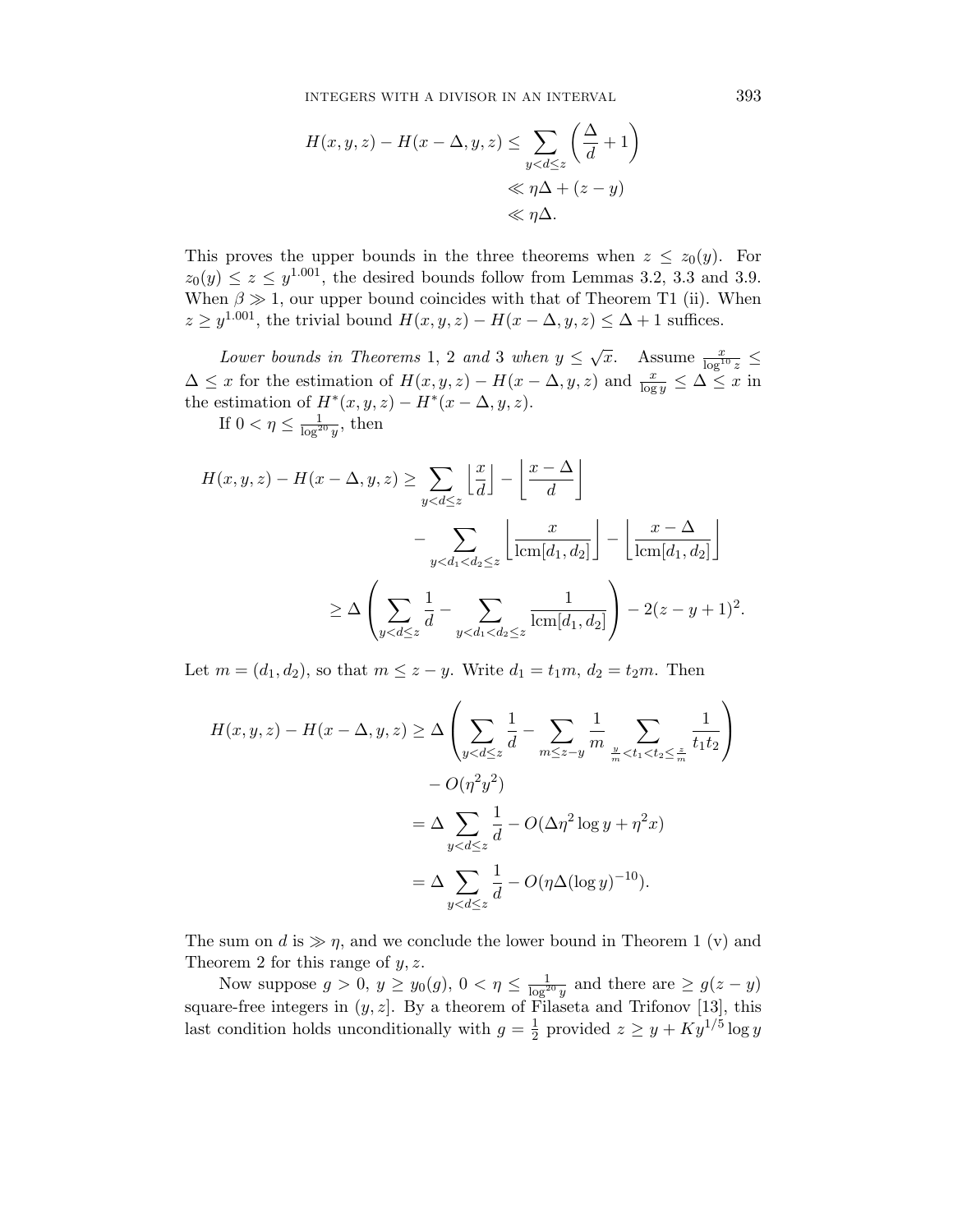for a large constant  $K$ . We obtain

$$
H^*(x, y, z) - H^*(x - \Delta, y, z) \ge \sum_{y < d \le z} \sum_{x - \Delta < e \le x} \mu^2(e) - \sum_{y < d_1 < d_2 \le z} \frac{x}{\text{lcm}[d_1, d_2]} \\
\ge \sum_{y < d \le z} \mu^2(d) \sum_{\substack{x - \Delta < f \le \frac{x}{d} \\ (f, d) = 1}} \mu^2(f) - O(\eta^2 x \log y).
$$

A simple elementary argument yields

$$
\sum_{\substack{f \leq w \\ (d,f)=1}} \mu^2(f) = C_d w + O\left(w^{1/2} \tau(d)\right),
$$

where

$$
C_d = \frac{\phi(d)}{d} \prod_{p \nmid d} (1 - 1/p^2).
$$

Thus,

$$
H^*(x, y, z) - H^*(x - \Delta, y, z) \gg \frac{\Delta}{y^2} \sum_{y < d \le z} \mu^2(d)\phi(d) - O(\eta \Delta(\log y)^{-18}).
$$

Now apply the estimate

(5.1) 
$$
\sum_{n \leq x} \frac{1}{\phi(n)} = C_1 \log x + C_2 + O\left(\frac{(\log x)^{2/3}}{x}\right)
$$

due to Sitaramachandra Rao [35], where  $C_1, C_2$  are certain constants (Landau had in 1900 proved a weaker version with error term  $O(\frac{\log x}{x})$  $\frac{gx}{x}$ ). By the Cauchy-Schwarz inequality and our assumption,

$$
\sum_{y
$$

We conclude that

$$
H^*(x, y, z) - H^*(x - \Delta, y, z) \gg \eta \Delta,
$$

which completes the proof of the lower bound in Theorem 3 in this case.

Next, suppose  $\frac{1}{\log^{20} y} \leq \eta \leq \frac{1}{100}$  and define  $\beta, \xi$  by (1.2). Let  $\sigma = \eta$ ,  $0 < \alpha \leq 1, g \geq 1$  and  $y \geq y_0(\alpha, g)$ . In Lemma 4.8, we have

$$
v = \left\lfloor \frac{\log \log y}{\log 2} - 2M - 1/\alpha + 1 \right\rfloor,
$$
  

$$
s = M + c_3 - 21 - \frac{\log \eta}{\log 2} \ge \frac{M}{2} + 1 - \frac{\log \eta}{\log 2}.
$$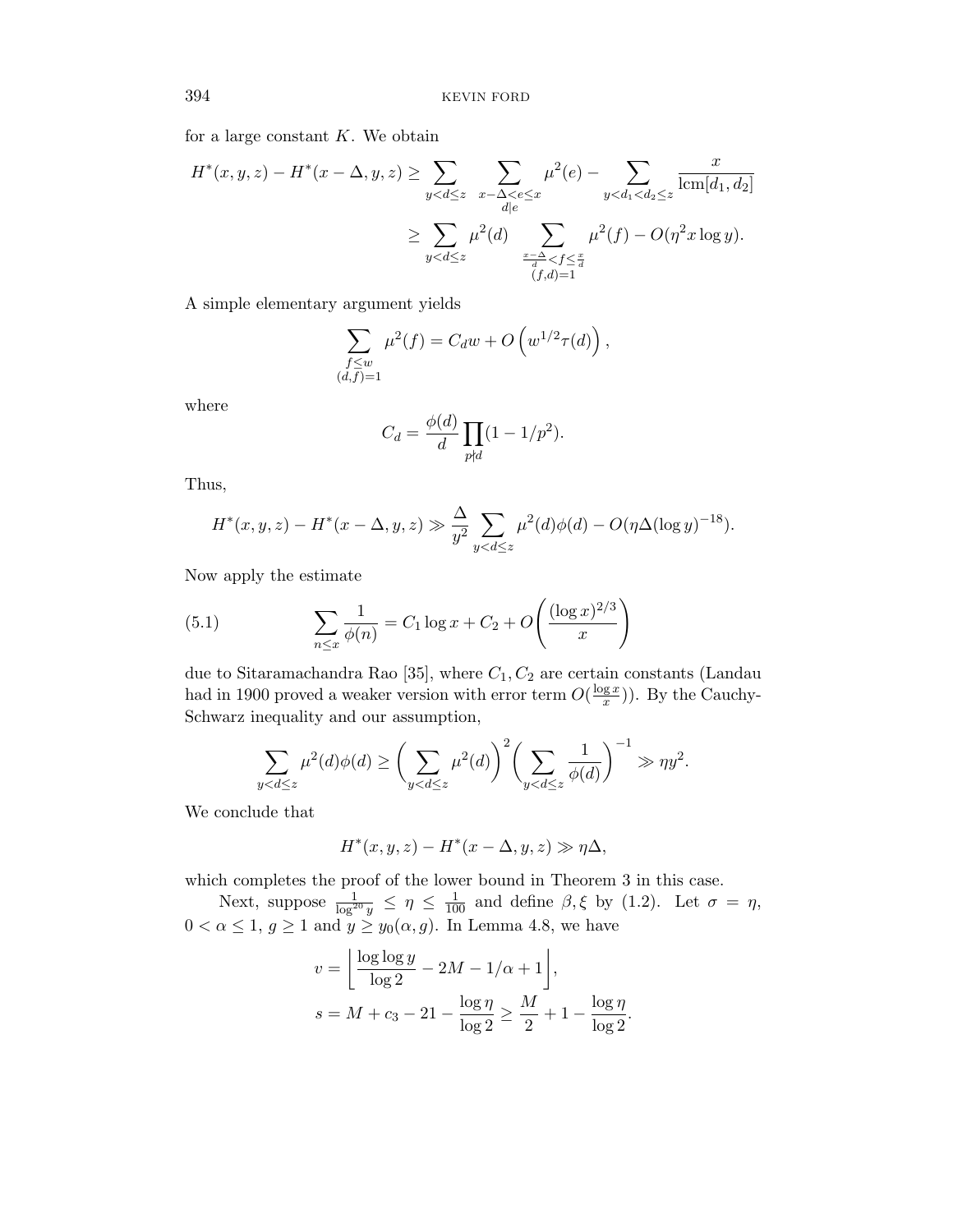We will apply Lemmas  $4.8$  and  $4.9$  with all  $k$  satisfying

$$
(1 + \beta/100)v \le k \le \min(1 + \beta, \log 4)v.
$$

This includes at least one value of k since  $\frac{\log 100}{\log \log y} \le \beta \le 20$ . Also, by (1.2),

$$
k - v \le \beta v = \frac{-\log \eta}{\log \log y} v \le s - M/3 - 1,
$$

so that all hypotheses of Lemma 4.9 are satisfied. For each such  $k$  we obtain

$$
\sum_{a \in \mathscr{A}} \frac{3\tau(a) - 2W(a; \eta)}{a} \gg_{g,\alpha} \beta \frac{(2v \log 2)^k}{k!},
$$

for some subset  $\mathscr A$  of the squarefree integers  $a \leq y^{\alpha}$  with  $\omega(a) = k$  and  $P^-(a) > e^{\eta}$ . By Lemma 4.5,

(5.2) 
$$
\sum_{\substack{a \le y^{\alpha} \\ \omega(a)=k \\ \mu^2(a)=1}} \frac{I(a;\eta)^g}{a} \gg_{g,\alpha} \beta \frac{(2^g v \log 2)^k}{k!}.
$$

When  $g = 1$ , Lemma 2.6 gives

(5.3) 
$$
\frac{\eta}{\log^2 y} \sum_{\substack{a \le y^\alpha \\ \mu^2(a) = 1}} \frac{I(a; \eta)}{a} \gg_\alpha \frac{\beta}{\max(1, -\xi)(\log y)^{G(\beta)}}
$$

By Lemma 4.2 and (5.3) with  $\alpha = \frac{1}{10}$ , we obtain

(5.4)  

$$
H(x, y, z) - H(x - \Delta, y, z) \ge H^*(x, y, z) - H^*(x - \Delta, y, z)
$$

$$
\gg \frac{\beta \Delta}{\max(1, -\xi)(\log y)^{G(\beta)}}.
$$

Next, let  $0 < \alpha \le 1$ ,  $\gamma = 2^{-20M-1/\alpha}$ , and suppose that  $\frac{1}{100} \le \eta \le \gamma \log y$ . Let  $g \ge 1$ ,  $y \ge y_0(\alpha, g)$  and assume  $\sigma = \eta$  or  $\sigma = 2\eta$ . In Lemmas 4.8 and 4.9,  $v \ge 18M$  and  $s \ge M/2 + 1$  if M is large enough. Using the single term  $k = v$ , we have (note  $e^{\eta} = y^u$ )

$$
\sum_{a \in \mathscr{A}} \frac{3\tau(a) - 2W(a; \sigma)}{a} \gg_{g,\alpha} \frac{(2v \log 2)^v}{v \cdot v!} \gg \frac{u^{\delta - 2}}{(-\log u)^{3/2}},
$$

for a subset  $\mathscr A$  of the squarefree integers  $a \leq y^{\alpha}$  satisfying  $\omega(a) = k$  and  $P^-(a) > e^{\sigma}$ . Lemma 4.5 then gives

(5.5) 
$$
\sum_{\substack{a \le y^{\alpha} \\ P^-(a) > e^{\sigma} \\ \mu^2(a) = 1}} \frac{I(a; \sigma)^g}{a} \gg_{g,\alpha} \frac{2^{v(g-1)} u^{\delta - 2}}{(-\log u)^{3/2}} \gg_g \frac{u^{\delta - 1 - g}}{(-\log u)^{3/2}}.
$$

.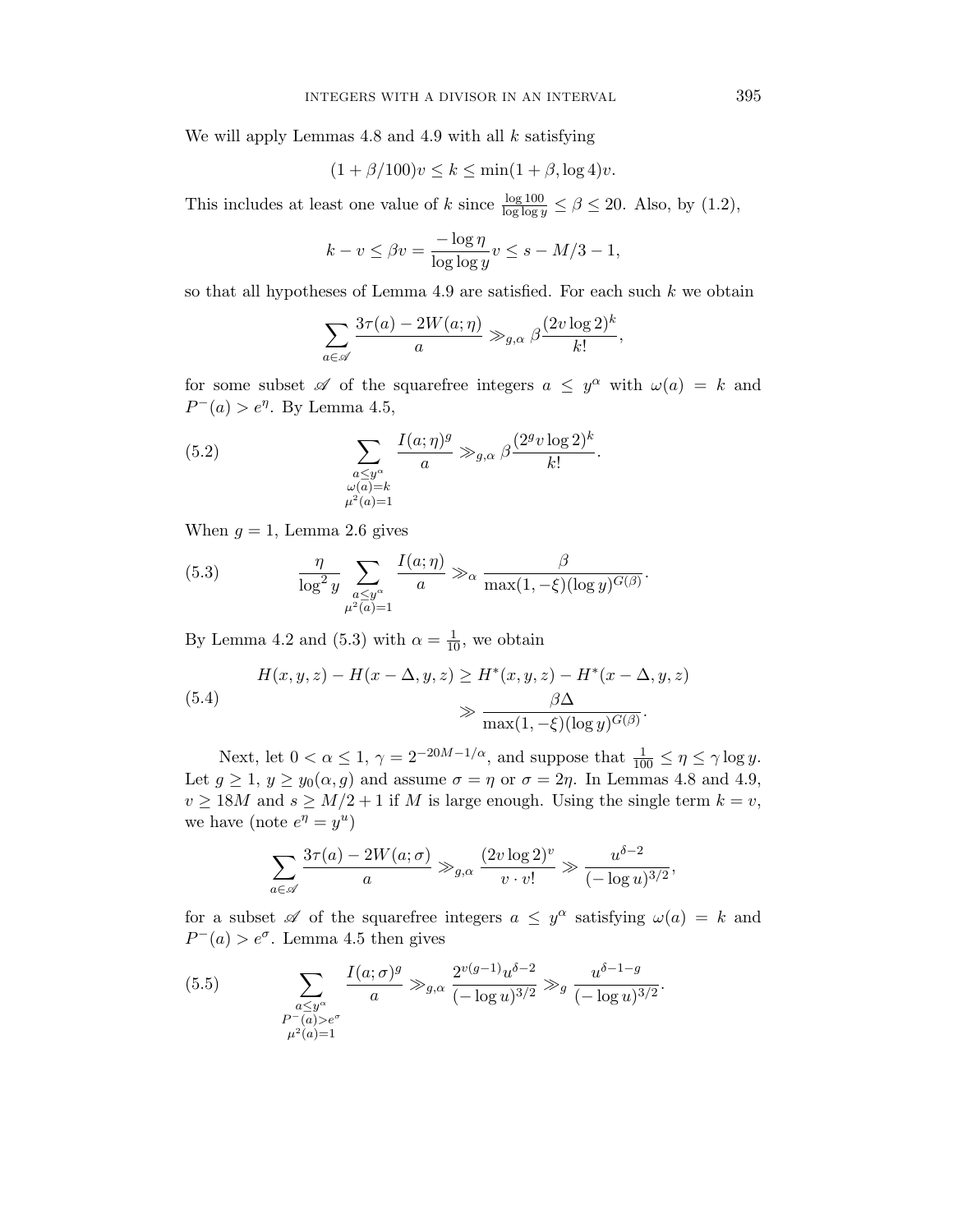.

By Lemma 4.2 and (5.5) with  $g = 1$  and  $\alpha = \frac{1}{10}$ ,

(5.6) 
$$
H^*(x, y, z) - H^*(x - \Delta, y, z) \gg \Delta \frac{u^{\delta}}{(-\log u)^{3/2}}
$$

Finally, if  $z \geq y^{1+\gamma}$ , then by (5.6)

$$
H(x, y, z) - H(x - \Delta, y, z) \ge H(x, y, y^{1+\gamma}) - H(x - \Delta, y, y^{1+\gamma}) \gg \Delta
$$

and

$$
H^*(x, y, z) - H^*(x - \Delta, y, z) \ge H^*(x, y, y^{1+\gamma}) - H^*(x - \Delta, y, y^{1+\gamma}) \gg \Delta.
$$

Corollary 1 also follows in the case  $y_i \leq \sqrt{x_i}$   $(i = 1, 2)$ .

*Proof of Theorem* 1 (vi). Assume throughout that  $y > \sqrt{x}$  and  $y + 1 \leq$  $z \leq x$ . If  $\frac{x}{y} < \frac{x}{z} + 1$  and  $y < d_1 < d_2 \leq z$ , then

$$
\operatorname{lcm}[d_1, d_2] = \frac{d_1 d_2}{(d_1, d_2)} > \frac{y(y + (d_1, d_2))}{(d_1, d_2)} \ge y + \frac{y^2}{z - y} \ge x.
$$

Hence

$$
H(x, y, z) = \sum_{y < d \leq z} \left\lfloor \frac{x}{d} \right\rfloor \asymp \eta x.
$$

Now assume  $\frac{x}{y} \geq \frac{x}{z} + 1$ . If  $y > x/y_0$ , then  $H(x, y, z) \gg |z| - |y| \gg x$ since  $z \geq \frac{xy}{x-y} \geq \frac{y_0}{y_0-y}$  $\frac{y_0}{y_0-1}y$ . Thus

$$
H(x, y, z) \asymp x \asymp H(x, \frac{x}{z}, \frac{x}{y}).
$$

Next suppose  $\sqrt{x} < y \leq x/y_0$  and  $\eta \leq \frac{1}{\log^2(x/y)}$ . Here,

$$
H(x,y,z) = \sum_{y
$$

The sum on d is  $\asymp \eta x$ . Writing  $m = (d_1, d_2)$ , the big-O term is

$$
\ll \sum_{y^2/x < m \leq z-y} \frac{1}{m} \sum_{\frac{y}{m} < t_1 < t_2 \leq \frac{z}{m}} \frac{1}{t_1 t_2} \ll \eta^2 \log(x/y) \ll \frac{\eta}{\log(x/y)}.
$$

Since  $\log(x/y) \asymp \log(x/z)$ ,

$$
H(x, y, z) \asymp \eta x \asymp H(x, \frac{x}{z}, \frac{x}{y})
$$

in this case.

Lastly, suppose  $\eta \ge \frac{1}{\log^2(x/y)}$ . Partition  $\left(\frac{x}{\log^2(x/y)}, x\right)$  into intervals  $(x_1, x_2]$ , where  $x_2 - x_1 \in \left[\frac{x_2}{1 - 3x}\right]$  $\log^3(x/y)$  $, \frac{2x_2}{x_1}$  $\log^3(x/y)$ .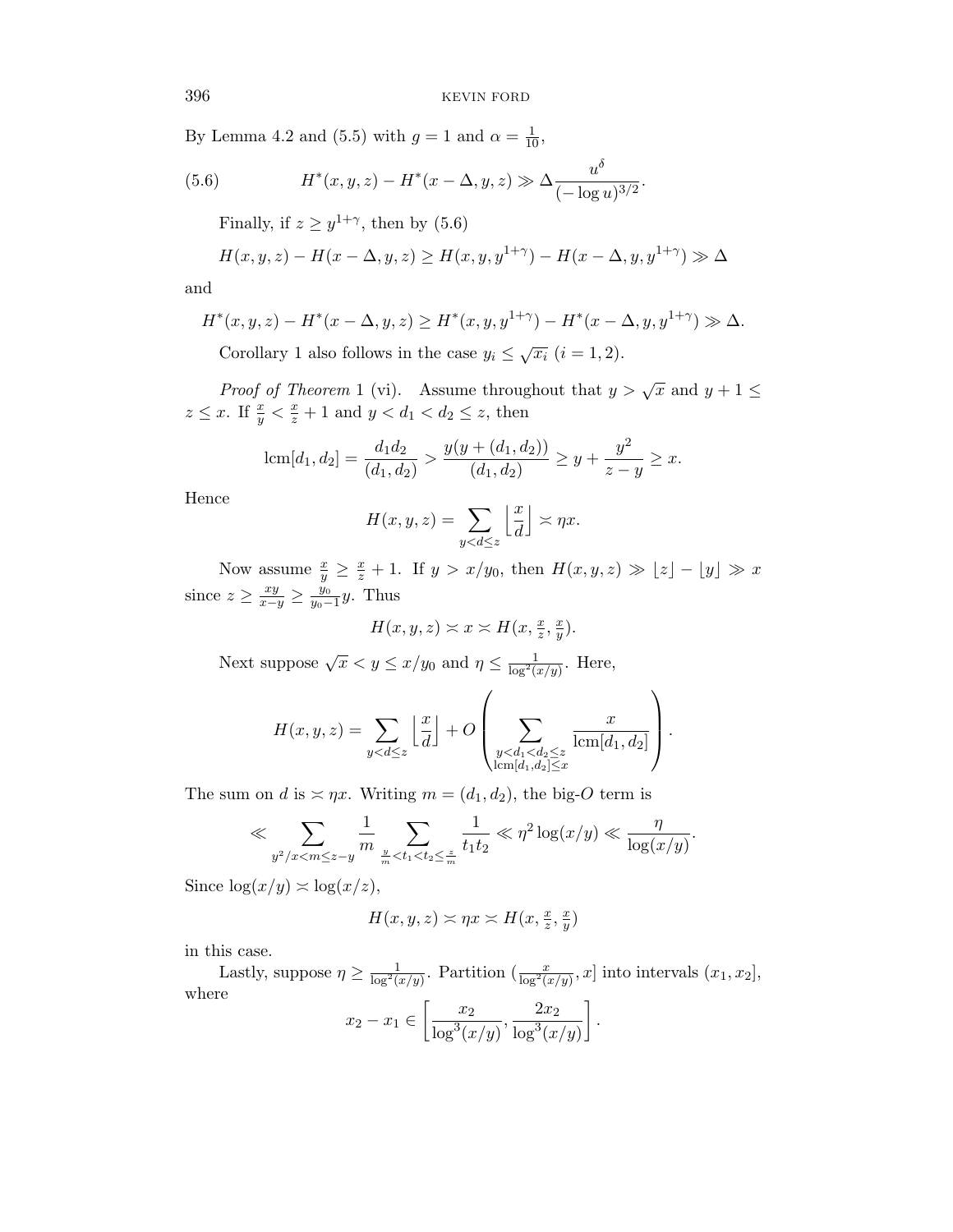We have, for *n* lying in such an interval  $(x_1, x_2]$ ,

$$
\tau(n,\frac{x_2}{z},\frac{x_1}{y}) \ge 1 \implies \tau(n,y,z) \ge 1 \implies \tau(n,\frac{x_1}{z},\frac{x_2}{y}) \ge 1.
$$

We obtain the upper bound

$$
H(x,y,z) \le \frac{x}{\log^2(x/y)} + \sum_{x_1,x_2} H(x_2, \frac{x_1}{z}, \frac{x_2}{y}) - H(x_1, \frac{x_1}{z}, \frac{x_2}{y}).
$$

For large enough  $y_0$ ,

$$
\log\left(\frac{x_2}{y}\right) \ge \log\left(\frac{x}{y\log^2(x/y)}\right) \ge \frac{1}{2}\log\left(\frac{x}{y}\right),
$$

and thus

$$
x_2 - x_1 \ge \frac{x_2}{\log^4(x_2/y)}.
$$

Also,

$$
\log\left(\frac{x_2/y}{x_1/z}\right) \asymp \eta, \qquad \frac{x_1}{z} \le \frac{x_1}{\sqrt{x}} \le \sqrt{x_2},
$$

so that by Theorem 2 and the part of Corollary 1 already proved,

$$
H(x_2, \frac{x_1}{z}, \frac{x_2}{y}) - H(x_1, \frac{x_1}{z}, \frac{x_2}{y}) \ll \frac{x_2 - x_1}{x_2} H(x_2, \frac{x_1}{z}, \frac{x_2}{y}) \ll \frac{x_2 - x_1}{x} H(x, \frac{x}{z}, \frac{x}{y}).
$$

Summing over intervals  $(x_1, x_2)$  gives the desired upper bound. The lower estimate is obtained in the same way starting from

$$
H(x, y, z) \ge \sum_{x_1, x_2} H(x_2, \frac{x_2}{z}, \frac{x_1}{y}) - H(x_1, \frac{x_2}{z}, \frac{x_1}{y}).
$$

This completes the proof of Theorems 1, 2, and 3.

Proof of Theorems 4 and 5 when  $z \le y^C$ . Suppose  $y_0(r) + 1 \le y + 1 \le z \le$  $x^{5/8}$ . When  $z \le e^{100rC}y$ , the trivial bound  $H_r(x, y, z) \le H(x, y, z)$  suffices for an upper bound. For  $e^{100rC}y \leq z \leq y^C$ , the desired upper bound follows from Lemmas 3.4 and 3.9, plus the lower bound for  $H(x, y, z)$  given in Theorem 1.

If  $r = 1$  and  $\eta \leq \frac{1}{\log^2 y}$ , arguing as in the lower bounds for  $H(x, y, z)$ , we have

$$
H_1(x, y, z) \ge \sum_{y < d \le z} \left\lfloor \frac{x}{d} \right\rfloor - O(\eta^2 x \log y) \gg \eta x \gg H(x, y, z).
$$

If  $r \ge 1$  and  $\frac{1}{\log^2 y} \le \eta \le \frac{1}{100}$ , combining (5.2) (taking  $\alpha = \frac{c}{300}$  $\frac{c}{300r}$  and  $g = r$ ) and Lemma 4.3 with  $c' = c/3$  gives

(5.7) 
$$
H_r(x, y, z) \gg_{r,c} \frac{\beta \eta^r x}{(\log y)^{r+1}} \sum_{(1+\frac{\beta}{100})v \le k \le \min(1+\beta, \log 4)v} \frac{(2^r v \log 2)^k}{k!}.
$$

When  $r = 1$ , Lemma 2.6 gives

$$
H_1(x, y, z) \gg_c \frac{\beta x}{\max(1, -\xi)(\log y)^{G(\beta)}}.
$$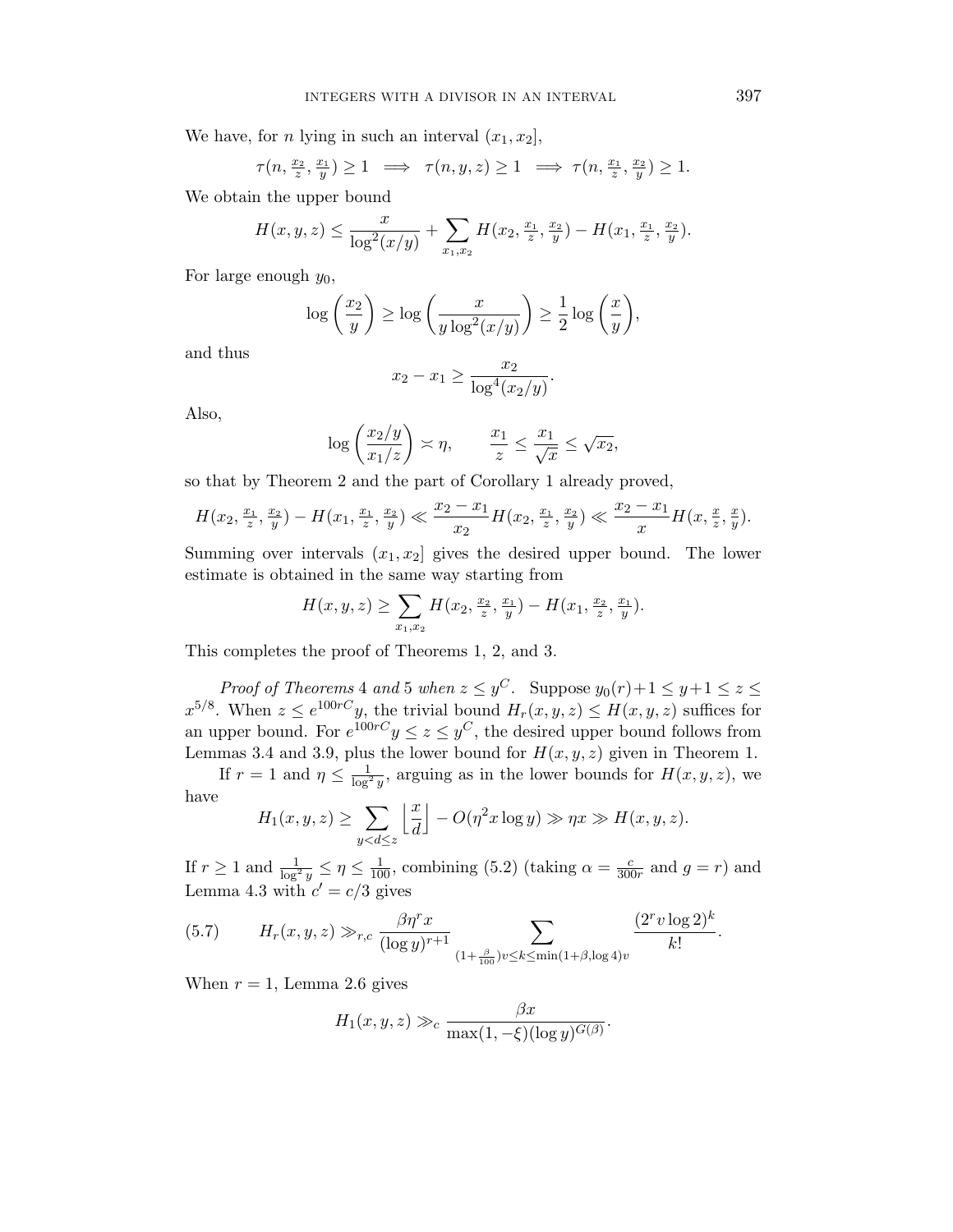When  $r \ge 2$ ,  $z \ge z_0(y)$  and  $\eta \le \frac{1}{100}$ , the sum on k in (5.7) is dominated by the term  $k = |(1 + \beta)v|$ , whence by Stirling's formula, (1.3) and Theorem 1,

$$
H_r(x, y, z) \gg_{r,c} \frac{\beta x}{(\log \log y)^{1/2} (\log y)^{G(\beta)}}\n\gg_{r,c} H(x, y, z) \frac{\max(1, -\xi)}{\sqrt{\log \log y}}.
$$

Next, let  $\alpha = \frac{c}{300}$  $\frac{c}{300r}$ ,  $\gamma = 2^{-2M-1/\alpha}$  and suppose  $\frac{1}{100} \leq \eta \leq \gamma \log y$  and  $c' = c/3$ . When  $\eta \ge 1000r \cdot 3^{2r}$ , apply Lemma 4.4 and the  $g = 1$  case of (5.5). Otherwise apply Lemma 4.3 and the  $g = r$  case of (5.5). In either case, we obtain

(5.8) 
$$
H_r(x, y, z) \gg_{r,c} x \frac{u^{\delta} (\log(2 + \eta))^{\nu(r)+1}}{\eta(-\log u)^{3/2}}
$$

$$
\gg_{r,c} H(x, y, z) \frac{(\log(2 + \eta))^{\nu(r)+1}}{\eta}
$$

Note that by (1.3),  $G(\beta) = \delta + O(1/\log \log y)$  for  $1.01y \leq z \leq 2y$ , and so  $(\log y)^{G(\beta)} \asymp (\frac{\log y}{n})$  $(\frac{gy}{\eta})^{\delta}$  in this range. The desired lower bound for  $H_r(x, y, z)$  now follows from  $(5.8)$  and the upper bound for  $H(x, y, z)$  in Theorem 1. When  $y^{1+\gamma} \leq z \leq \min(y^C, x^{1/2-c/3})$  (for  $r = 1$ , take  $C = 10$ ), we take the  $h = 1$  term in the sum in Lemma 4.4 (i), obtaining

.

(5.9) 
$$
H_r(x, y, z) \gg_{r,c,C} \frac{x(\log \log y)^{\nu(r)+1}}{\log y}.
$$

Finally, when  $x^{1/2-c/3} < z \leq x^{5/8}$ ,  $z \leq y^C$  and  $yz \leq x^{1-c}$ , the desired lower bound is given in Lemma 4.4 (ii) since  $y \leq x^{1/2-2c/3}$  and thus  $\min(y, z/y) \ge y^{c/3}.$ 

*Proof of Theorem* 5 (1.7). Apply Lemma 4.4 (ii) with  $c = \frac{1}{16}$ .

*Proof of Theorem* 4 when  $y^{10} \le z \le x^{5/8}$ . This proof is quite simple and does not depend on the results of Sections 3 and 4. In this range,  $H(x, y, z)$  $\gg x$ . Write each *n* with  $\tau(n, y, z) = 1$  in the form

$$
n = klm, \qquad P^+(k) \le y, \qquad l \in \mathscr{P}(y, z), \qquad P^-(m) > z.
$$

If  $p^2|l$  for some prime p, then  $p > \sqrt{z}$  and thus the number of such n is  $x \sim \sqrt{z}$ . Otherwise,  $l = 1$  or l is prime. Also  $k \leq y^2$ , for otherwise k has at least 2 divisors in  $(y, z]$ . Thus,  $kl \leq y^2z \leq z^{3/2} \leq x^{15/16}$ .

The number of *n* with  $m = 1$  is  $\leq x^{15/16}$ . Now suppose  $m > 1$ . For each  $k, l, x/kl \geq x^{1/16} \geq z^{1/16}$ . By Lemma 2.3, the number of m is  $\ll x/(kl \log z)$ . Clearly k and l can't both be 1. If  $k = 1$ , then l is prime and by Lemma 2.2, the number of such  $n$  is

$$
\ll \frac{x}{\log z} \sum_{y < p \leq z} \frac{1}{p} \ll \frac{x(\log \log z - \log \log y)}{\log z}.
$$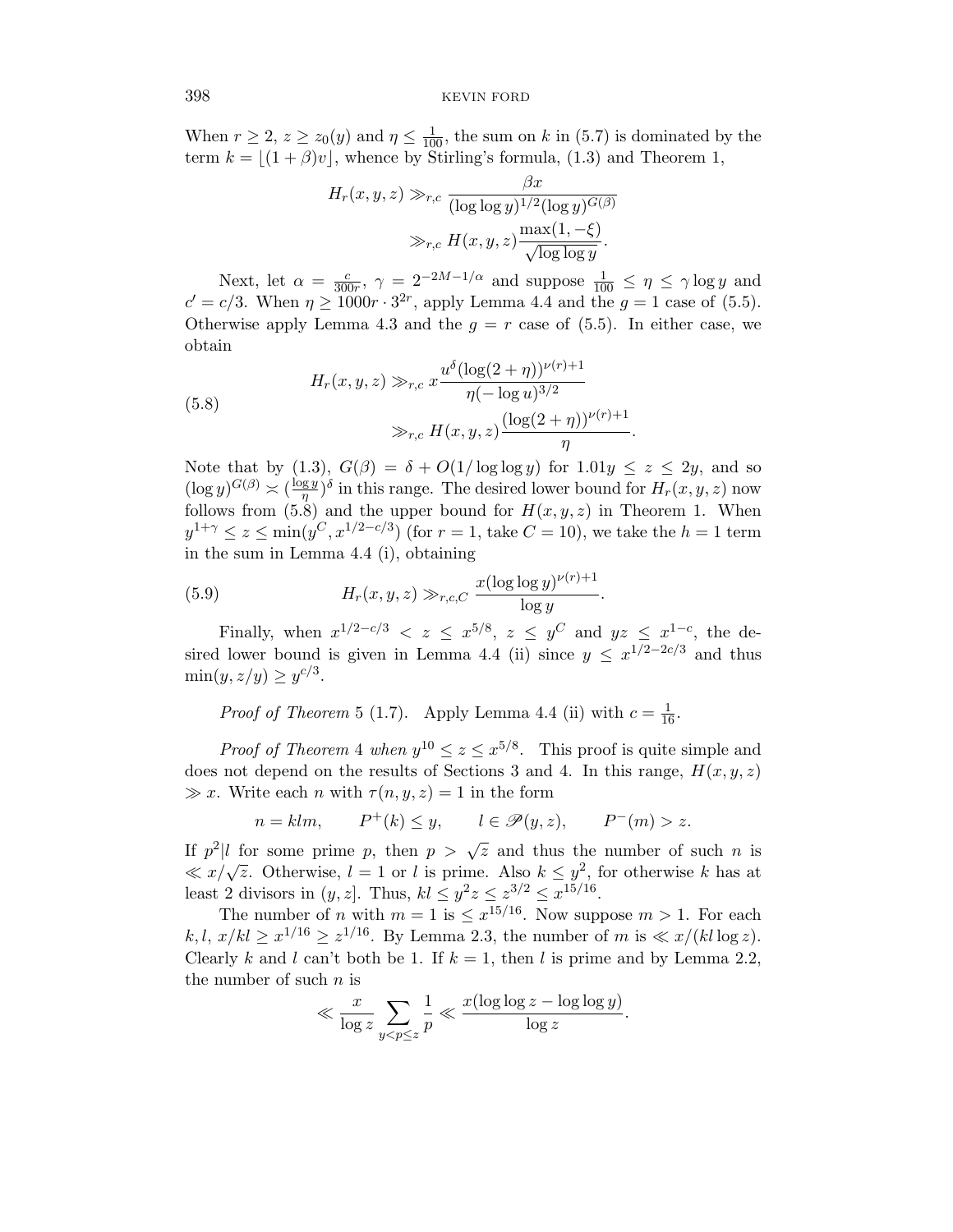If  $l > 1$  and  $k > 1$ , then  $k \leq y$  and also  $z/P^{-1}(k) < l \leq z$ . For a given k, the sum over l of  $1/l$  is  $\ll \frac{\log P^{-}(k)}{\log z}$  $\frac{(F - (k)}{\log z}$ . Also,

$$
\sum_{2\leq k\leq y}\frac{\log P^-(k)}{k}\leq \sum_{p\leq y}\frac{\log p}{p}\sum_{k'\in\mathscr{P}(p-1/2,y)}\frac{1}{k'}\ll (\log y)\log\log y.
$$

Thus, the number of such  $n$  is

$$
\ll \frac{x(\log y) \log \log y}{\log^2 z} \ll \frac{x \log \log y}{\log z}.
$$

The last case to consider is  $l = 1$  and  $k > 1$ . Here  $k/P^-(k) \leq y < k$ . and we write  $k = pk'$ , where  $p = P^-(k)$ ,  $P^-(k') \geq p$  and  $y/p < k' \leq y$ . By Lemma 2.3 and partial summation, the number of such  $n$  is

$$
\ll \frac{x}{\log z} \sum_{p \leq y} \frac{1}{p} \sum_{\substack{P-(k') \geq p \\ y/p < k' \leq y}} \frac{1}{k'} \ll \frac{x}{\log z} \sum_{p \leq y} \frac{1}{p} \ll \frac{x \log \log y}{\log z}.
$$

Putting these estimates together proves the upper bound.

For the lower bound, first note that if  $kl \leq \frac{x}{2}$  $\frac{x}{2z}$ , then by Lemma 2.3, the number of m is  $\gg \frac{x}{kl \log z}$ . The number of n with  $k = 1, l$  a prime in  $(y, z^{1/3})$ and  $P^-(m) > z$  is

$$
\gg \frac{x}{\log z} \sum_{y < p \leq z^{1/3}} \frac{1}{p} \gg \frac{x(\log \log z - \log \log y)}{\log z}.
$$

Next, let  $l = 1$  and put  $k = ph$ , where  $10 < p \leq y^{1/4}$ ,  $P^{-}(h) > p$  and  $y/p < h \leq y$ . The number of such n is, by Lemma 2.3 and partial summation,

$$
\gg \frac{x}{\log z} \sum_{10 < p \le y^{1/4}} \frac{1}{p} \sum_{\substack{j \in \mathbb{Z} \\ y/p < 2^j \le y/2}} \frac{\Phi(2^{j+1}, p) - \Phi(2^j, p)}{2^j}
$$

$$
\gg \frac{x}{\log z} \sum_{10 < p \le y^{1/4}} \frac{1}{p} \gg \frac{x \log \log y}{\log z}.
$$

This completes the lower bound.

Remarks. By extending the methods used to prove Theorem 4 when  $y^{10} \le z \le x^{5/8}$ , it should be possible to determine the order of  $H_r(x, y, z)$  for  $y^{10} \le z \le x^{1/2}$  for any fixed  $r \ge 2$ . We conjecture that for each  $r \ge 1$  and  $y^{10} \le z \le x^{1/2},$ 

$$
\frac{H_r(x,y,z)}{x} \asymp \frac{Q_r(\log\log y, \log\log z)}{\log z}
$$

for some polynomial  $Q_r$ .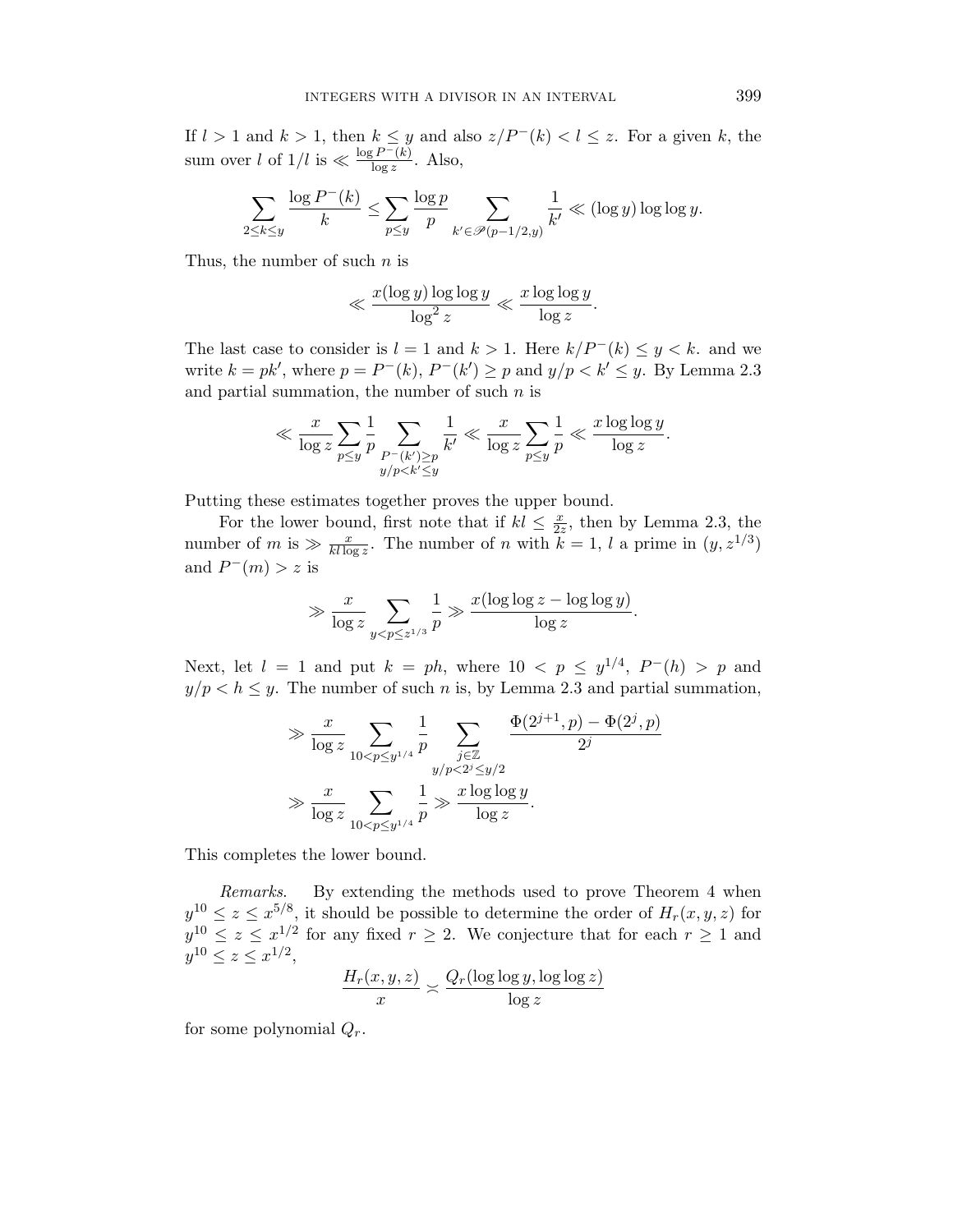# 6. Initial sums over  $L(a; \sigma)$  and  $L_s(a; \sigma)$

The object of this section is to prove Lemmas 3.2 and 4.1. The upper bounds are more complicated, due to having to count integers with  $d|n, y$  $d \leq z$  and  $P^+(d) = z^{o(1)}$ . It is convenient to work with divisors  $d|n$  with  $P^+(d) < P^+(n)$ . If this is not the case, then the complementary divisor  $n/d$ does satisfy  $P^+(n/d) < P^+(n)$  (here we assume that  $P^+(n)^2 \nmid n$ , the number of exceptions being very small). We put  $n$  into a very short interval, so that when  $y < d \leq z$ ,  $n/d$  lies in an interval  $(y', z')$  with  $\log(z'/y') \approx \log(z/y)$ .

LEMMA 6.1. Suppose  $y, z, x_1, x_2$  are positive real numbers satisfying

$$
100 \le y < z = e^{\sigma} y \le x_1^{3/4}, \quad z \le y^{\log \log y},
$$

and

$$
\sigma \ge \frac{1}{10 \log^2 z}, \quad \frac{3^{10} x_1}{\log^{10} z} \le x_2 - x_1 \le \frac{x_1}{\log^4 z}.
$$

Then

$$
H(x_2, y, z) - H(x_1, y, z) \ll (x_2 - x_1) [S(y; \sigma) + S(x_2/z; \sigma)].
$$

If in addition  $r \geq 1$  and  $y \geq y_0(r)$ , then

$$
H_r(x_2, y, z) - H_r(x_1, y, z) \ll_r (x_2 - x_1) \sum_{\substack{1 \le s \le r \\ \nu(s) \le \nu(r)}} [S_s(y; \sigma) + S_s(x_2/z; \sigma)].
$$

*Proof.* Let  $\mathscr A$  be the set of integers  $n \in (x_1, x_2]$  satisfying

(i)  $\tau(n, y, z) \geq 1$ ;

(ii) 
$$
\tau(n, x_1/z, x_2/z) = 0;
$$

- (iii) if p is prime,  $p|n$  and  $p > log^{10} z$ , then  $p^2 \nmid n$ ;
- (iv) if  $d|n$  with  $y < d \le z$ , then  $P^+(d) > \log^{20} z$  and  $P^+(n/d) > \log^{20} (x_2/y)$ .

Let  $\mathscr{A}_r$  be the set of  $n \in \mathscr{A}$  with  $\tau(n, y, z) = r$ . Since  $x_2 - x_1 \geq x_1/z$ , the number of integers in  $(x_1, x_2]$  not satisfying (ii) is at most

$$
\sum_{x_1/z \le d \le x_2/z} \left( \frac{x_2 - x_1}{d} + 1 \right) \ll \frac{(x_2 - x_1)^2}{x_1} \ll \frac{x_2 - x_1}{\log^4 z}.
$$

The number of integers in  $(x_1, x_2]$  failing (iii) is

$$
\leq \sum_{\log^{10} z < p \leq \sqrt{x_2}} \left( \frac{x_2 - x_1}{p^2} + 1 \right) \ll \frac{x_2 - x_1}{\log^{10} z}.
$$

Put  $y_1 = y, z_1 = z, y_2 = x_2/z$  and  $z_2 = x_2/y$ . Every  $n \in (x_1, x_2]$  satisfying (i) and (ii) can be written in the form

(6.1) 
$$
n = m_1 m_2
$$
,  $y_j < m_j \le z_j$   $(j = 1, 2)$ .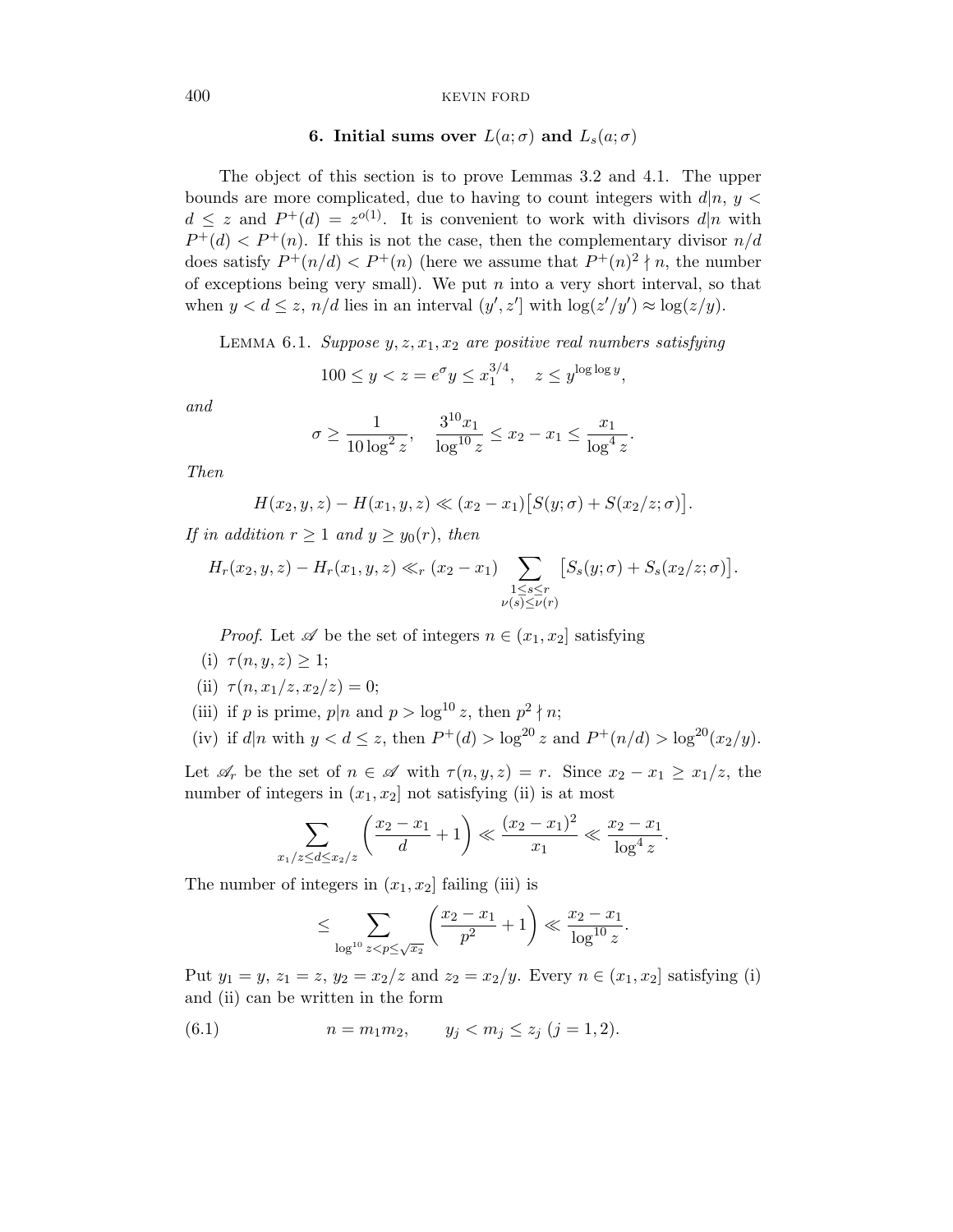Note that  $z_2 \ge x_1^{1/4} \ge z_1^{1/3}$  $j_1^{1/3}$  and so  $y_j \geq z_j^{1/(3\log\log z_j)}$  $j_j^{1/(3 \log \log z_j)}$  for  $j = 1, 2$ . By Lemma 2.5, the number of integers  $\leq x_2$  not satisfying (iv) is

$$
\leq \sum_{j=1}^{2} \sum_{\substack{m_j > y_j \\ P^+(m_j) \leq \log^{20} z_j}} \frac{x_2}{m_j} \ll x_2 \sum_{j=1}^{2} (\log \log z_j) e^{-\frac{\log y_j}{80 \log \log z_j}} \ll \frac{x_2 - x_1}{\log^{10} z}.
$$

We conclude that

(6.2) 
$$
H(x_2, y, z) - H(x_1, y, z) \le |\mathscr{A}| + O\left(\frac{x_2 - x_1}{\log^4 z}\right),
$$

$$
H_r(x_2, y, z) - H_r(x_1, y, z) \le |\mathscr{A}_r| + O\left(\frac{x_2 - x_1}{\log^4 z}\right).
$$

We follow similar procedures for bounding  $|\mathscr{A}|$  and  $|\mathscr{A}_r|$ . First, writing  $n \in \mathscr{A}$  in the form (6.1), we see by (iv) that  $P^+(m_j) > \log^{20} z_j$  for  $j = 1, 2$ . By (iii),  $P^+(m_1) \neq P^+(m_2)$ . Suppose that

(6.3) 
$$
p = P^{+}(m_{j}) < P^{+}(m_{3-j}) \qquad (j = 1 \text{ or } j = 2),
$$

and write

(6.4) 
$$
n = abp
$$
,  $P^+(a) < p < P^-(b)$ ,  $b > p$ .

We have  $\tau(a, y_j/p, z_j/p) \geq 1$ , which implies

$$
\log(y_j/p) \in \mathcal{L}(a;\sigma).
$$

Each  $n \in \mathcal{A}_r$  may be written uniquely as

$$
n = m_{11}m_{12} = m_{21}m_{22} = \cdots = m_{r1}m_{r2},
$$

where  $y_1 < m_{11} < \cdots < m_{r1} \le z_1$  and  $y_2 < m_{r2} < \cdots < m_{12} \le z_2$ . There may be divisors of n lying in  $(y_1, z_1] \cap (y_2, z_2]$ , in which case  $m_{i1} = m_{i2}$  for some pairs i, i'. Let  $p_{ij} = P^+(m_{ij})$  for each i, j. Since  $p_{i1} \neq p_{i2}$  for each i,  $p_{ij} \neq P^+(n)$  for exactly r pairs of indices i, j. Therefore, there is an integer s with  $1 \leq s \leq r$  and  $\nu(s) \leq \nu(r)$ , a  $j \in \{1,2\}$  and a prime  $p < P^+(n)$ , so that exactly s of the primes  $p_1, \ldots, p_{rj}$  are equal to p. Writing n in the form (6.4), we see that  $\tau(a, y_j/p, z_j/p) = s$ , and thus

$$
\log(y_j/p) \in \mathscr{L}_s(a;\sigma).
$$

By (iv) and  $(6.4)$ ,

(6.5) 
$$
b > p > \log^{20} z_j \ge \log^{20} (z^{1/3})
$$

and so

$$
\frac{x_2 - x_1}{ap} \ge \frac{x_2 - x_1}{x_2} p \ge \frac{p}{\log^{10}(z^{1/3})} > p^{1/2}.
$$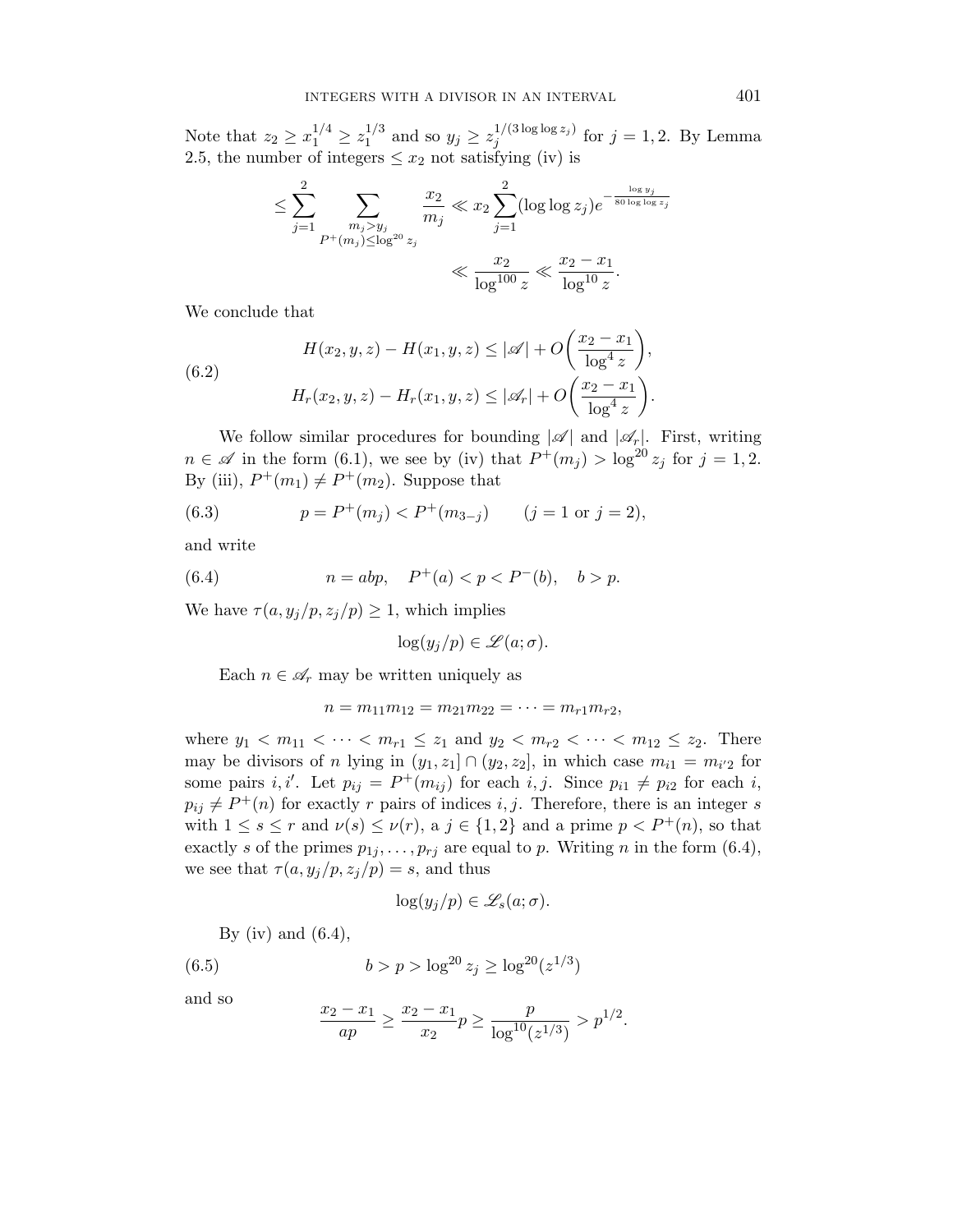By Lemma 2.3, given  $a$  and  $p$ , the number of possible  $b$  is at most

$$
\Phi\left(\frac{x_2}{ap},p\right) - \Phi\left(\frac{x_1}{ap},p\right) \ll \frac{x_2 - x_1}{ap \log p}.
$$

Let  $Q_j(a) := \max(\log^{20} z_j, P^+(a))$ , so that  $p > Q_j(a)$ . By (6.4) and (6.5),

$$
|\mathscr{A}| \ll (x_2 - x_1) \sum_{j=1}^2 \sum_{P^+(a) \le z_j} \frac{1}{a} \sum_{\substack{\log(y_j/p) \in \mathscr{L}(a; \sigma) \\ p > Q_j(a)}} \frac{1}{p \log p},
$$

$$
^{(0.0)}
$$

$$
|\mathscr{A}_r| \ll (x_2 - x_1) \sum_{j=1}^2 \sum_{\substack{1 \le s \le r \\ \nu(s) \le \nu(r)}} \sum_{P^+(a) \le z_j} \frac{1}{a} \sum_{\substack{\log(y_j/p) \in \mathscr{L}_s(a; \sigma) \\ p > Q_j(a)}} \frac{1}{p \log p}.
$$

Let  $\mathscr{L} = \mathscr{L}(a; \sigma)$  or  $\mathscr{L} = \mathscr{L}_s(a; \sigma)$ , as appropriate. Then

$$
\log(y_j/p) \in \mathscr{S} := \mathscr{L} \cap \left[ -\sigma, \log\left( \frac{y_j}{Q_j(a)} \right) \right).
$$

The set  $\mathscr L$  is the disjoint union of intervals, each with a left endpoint  $-\sigma + \log d$ for some  $d|a$  or a right endpoint log d for some  $d|a$ . Therefore,  $\mathscr S$  has the same property with the possible exception of one interval whose right endpoint is  $\log(y_i/Q_i(a))$ . Breaking long intervals into many short ones, we may partition  $\mathscr S$  into intervals  $I_i$ , each of length  $1/\log^{10} z_j$ , and intervals  $I'_i$ , each with left endpoint  $-\sigma + \log d$  or right endpoint  $\log d$  for some  $d|a$  (with one possible exception) and of length  $\langle 1/\log^{10} z_j$ . If  $I_i = [A, B)$ , then  $y_j e^{-B} \ge \log^{20} z_j$ . By Lemma 2.1,

$$
\sum_{\log(y_j/p)\in I_i} \frac{1}{p\log p} \le \frac{\pi(y_j e^{-A}) - \pi(y_j e^{-B})}{y_j e^{-B} \log(y_j e^{-B})} \ll \frac{B-A}{\log^2(y_j e^{-B})}.
$$

Since  $B \le \log a$  and  $B \le \log(y_i/P^+(a))$  when  $a > 1$ , we have

$$
\log(y_j e^{-B}) \ge \log \max(y_j/a, P^+(a)).
$$

Adding the contributions of all intervals  $I_i$  gives

$$
\sum_{\log(y_j/p)\in \cup I_i} \frac{1}{p\log p} \ll \frac{\text{meas}(\mathscr{L})}{\log^2(y_j/a + P^+(a))}.
$$

Trivially, for each i

$$
\sum_{\log(y_j/p)\in I_i'}\frac{1}{p\log p}\leq \sum_{\log(y_j/m)\in I_i'}\frac{1}{m}\ll \frac{1}{\log^{10}z_j}.
$$

The number of intervals  $I'_i$  is  $\leq 2\tau(a) + 1 \leq 3\tau(a)$ , and thus

$$
\sum_{\log(y_j/p)\in\mathscr{S}}\frac{1}{p\log p}\ll \frac{\operatorname{meas}(\mathscr{L})}{\log^2(y_j/a+P^+(a))}+\frac{\tau(a)}{\log^{10}z_j}.
$$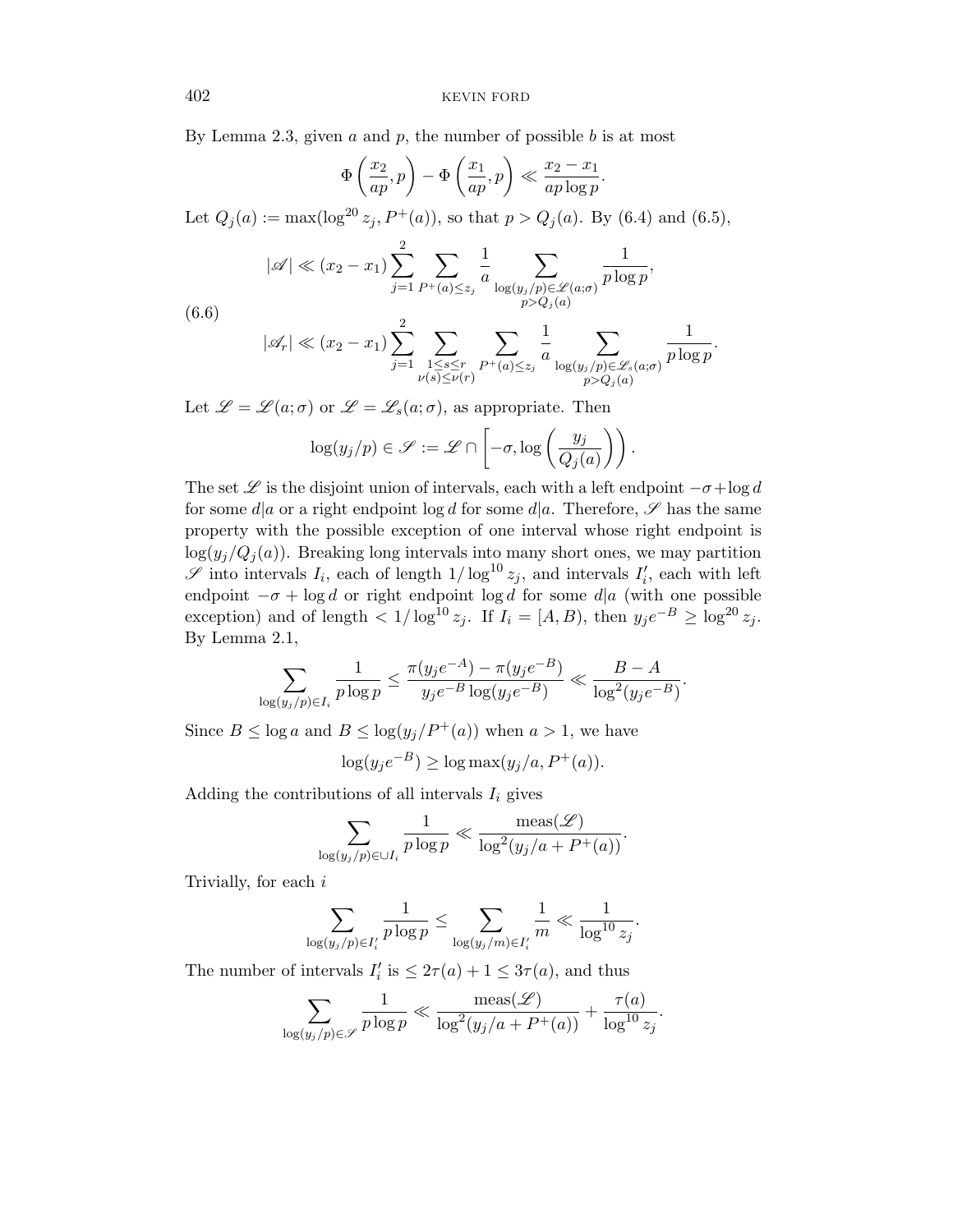Next, we sum on  $a, j$  and s in  $(6.6)$  and use

$$
\sum_{P^+(a)\leq z_j} \frac{\tau(a)}{a} = \prod_{p\leq z_j} \left(1 + \frac{2}{p} + \frac{3}{p^2} + \cdots \right) \ll \log^2 z_j.
$$

By  $(6.2)$ , this gives

$$
H(x_2, y, z) - H(x_1, y, z) \ll (x_2 - x_1) \left[ \frac{1}{\log^4 z} + S(y_1; \sigma) + S(y_2; \sigma) \right],
$$
  

$$
H_r(x_2, y, z) - H_r(x_1, y, z) \ll (x_2 - x_1) \left[ \frac{1}{\log^4 z} + \sum_{\substack{1 \le s \le r \\ \nu(s) \le \nu(r)}} (S_s(y_1; \sigma) + S_s(y_2; \sigma)) \right].
$$

Since  $L_1(1;\sigma) = \sigma$ , we have

$$
S(y_1; \sigma) \ge S_1(y_1; \sigma) \ge \frac{\sigma}{\log^2 y_1} \ge \frac{1}{10 \log^4 z},
$$

and this completes the proof.

*Proof of Lemma* 3.2. Let  $x_0 = \max(x - \Delta, x/\log^{100} z)$ , partition  $(x_0, x]$ into intervals  $(x_1, x_2]$  with  $x_2 - x_1 \asymp x_1/\log^9 z$  and apply Lemma 6.1 (with  $\sigma = \eta$ ) to each. For each pair  $(x_1, x_2)$ , we have  $z \leq x^{5/8} \leq x_1^{3/4}$  $_1^{3/4},\,\sigma\geq\frac{1}{\log y}\geq$  $\frac{1}{\log^2 z}$  and  $x_2/z \geq x^{1/3} \geq y^{1/2}$ . Thus

$$
H(x, y, z) - H(x - \Delta, y, z) \ll \frac{x}{\log^{100} z} + \Delta \max_{y^{1/2} \le t \le x} S(t; \eta),
$$
  

$$
H_r(x, y, z) \ll \frac{x}{\log^{100} z} + x \max_{\substack{1 \le s \le r \\ \nu(s) \le \nu(r)}} \max_{y^{1/2} \le t \le x} S_s(t; \eta).
$$

Since  $L_1(1;\eta) = \eta \geq \frac{1}{\log n}$  $\frac{1}{\log y}$ , we have  $S(y; \eta) \geq S_1(y; \eta) \geq 1/\log^3 y$ . The lemma follows.  $\Box$ 

Turning now to the lower bounds, our task is simpler because we may restrict the integers  $n$  in any manner we choose.

*Proof of Lemma* 4.1. First we derive the lower bound for  $H^*(x, y, z)$  –  $H^*(x - \Delta, y, z)$ . Consider all square-free integers  $n = abp \in (x - \Delta, x]$ , where (i)  $a \leq y^{1/8}$ ;

(ii) q|b and q prime implies  $y^{1/4} < q < y^{7/8}$  or  $q > z$ ;

(iii) p is prime and  $\log(y/p) \in \mathscr{L}(a;\eta)$ .

Condition (iii) ensures that  $ap$  has a divisor in  $(y, z]$ , and so does n as well. By (i) and (iii),  $y/z \le y/p \le a \le y^{1/8}$ ; thus  $y^{7/8} \le p \le z$ . Hence each n has a unique representation in the form  $abp$ . For fixed a and  $p$ ,

$$
\frac{x}{ap} \ge \frac{x}{y^{1/8}z} \ge y^{1/2}.
$$

 $\Box$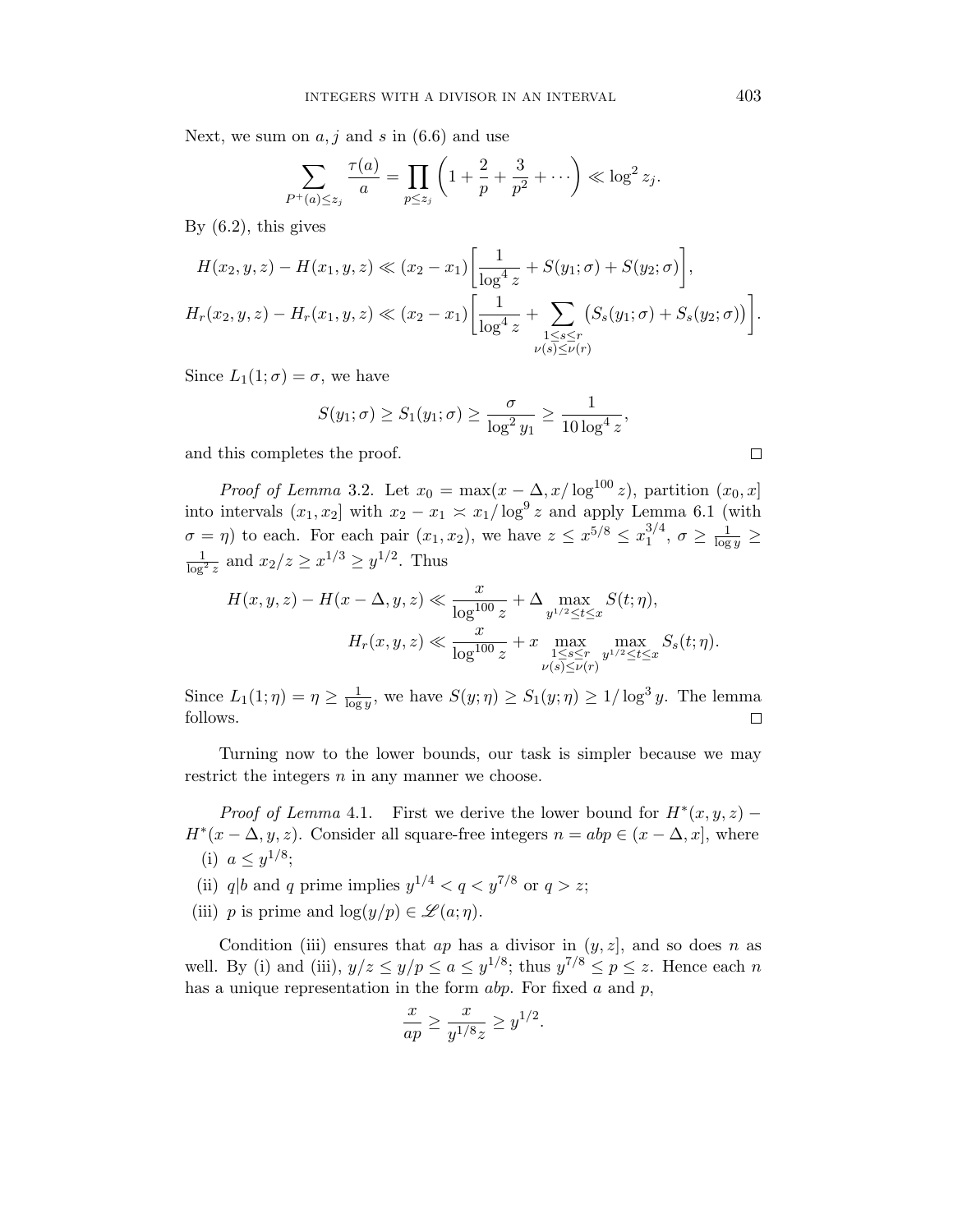.

.

,

Also,  $\Delta \geq x/\log^{10} z$ , so that

$$
\frac{\Delta}{ap} \ge \frac{x}{ap \log^{10}(x/ap)}
$$

If  $y^{1/2} \leq x/(ap) \leq 2z$ , we count b with  $P^{-}(b) > y^{1/4}$  (so automatically  $P^{+}(b) <$  $y^{7/8}$ ). By Lemma 2.3, the number of such b is  $\gg \Delta/(ap \log y)$ . When  $x/(ap) >$ 2z, take b so that  $P^-(b) > z$ . By Lemma 2.3, the number of such b is  $\gg$  $\frac{\Delta}{ap \log z} \gg \frac{\Delta}{ap \log y}$  as well. The number of b which are not square-free is at most

$$
\sum_{q>y^{1/4}} \frac{x}{apq^2} \ll \frac{x}{app^{1/4}} \ll \frac{\Delta}{app^{1/5}}
$$

Thus, we obtain

$$
H^*(x, y, z) - H^*(x - \Delta, y, z) \gg \frac{\Delta}{\log y} \sum_{\substack{a \le y^{1/8} \\ \mu^2(a) = 1}} \frac{1}{a} \sum_{\log(y/p) \in \mathcal{L}(a; \eta)} \frac{1}{p}.
$$

For each a satisfying (i),  $\mathscr{L}(a;\eta)$  consists of a disjoint union of intervals, each with length  $\geq \eta$ . Breaking long intervals into shorter ones, we may partition  $\mathscr{L}(a;\eta)$  into intervals each with length between  $\frac{1}{2\log^2 y}$  and  $\frac{1}{\log^2 y}$ . If  $[v, v+w]$  is one such interval, then  $v+w \leq \log a \leq \frac{\log y}{8}$  $\frac{g y}{8}$  and thus by Lemma 2.2,

$$
\sum_{v \le \log(y/p) < v + w} \frac{1}{p} = \sum_{y e^{-v - w} < p \le y e^{-v}} \frac{1}{p} \gg \frac{w}{\log y}.
$$

Combining all such intervals gives

$$
\sum_{\log(y/p)\in\mathscr{L}(a;\eta)}\frac{1}{p}\gg\frac{L(a;\eta)}{\log y}
$$

which completes the proof of the first assertion.

Next we derive the lower bound for  $H_r(x, y, z)$ . Consider all integers  $n = abp \leq x$ , where

- (i)  $a \leq y^{2c}$ ;
- (ii)  $\log(y/p) \in \mathscr{L}_r(a;\eta);$
- (iii)  $P^-(b) > z$ .

We have  $y^{1-2c} \leq p \leq z$ , and so each n has a unique representation as abp. If  $d|n$ with  $y < d \le z$ , then  $d = pd'$  for some  $d'|a$ , thus (ii) ensures that  $\tau(n, y, z) = r$ . Since  $ap \leq z^{1+2c} \leq x/4z$ , for a given pair  $a, p$ , Lemma 2.3 implies that the number of b is  $\gg \frac{x}{ap \log z} \gg \frac{x}{Cap \log y}$ . In contrast with  $\mathscr{L}(a;\eta)$ ,  $\mathscr{L}_r(a;\eta)$  may not consist only of intervals of length  $\geq \eta$ . With a fixed, partition  $\mathscr{L}_r(a;\eta)$  as

$$
\mathscr{L}_r(a;\eta) = \left(\bigcup_{i=1}^N I_i\right) \cup \left(\bigcup_{j=1}^M I'_j\right),\,
$$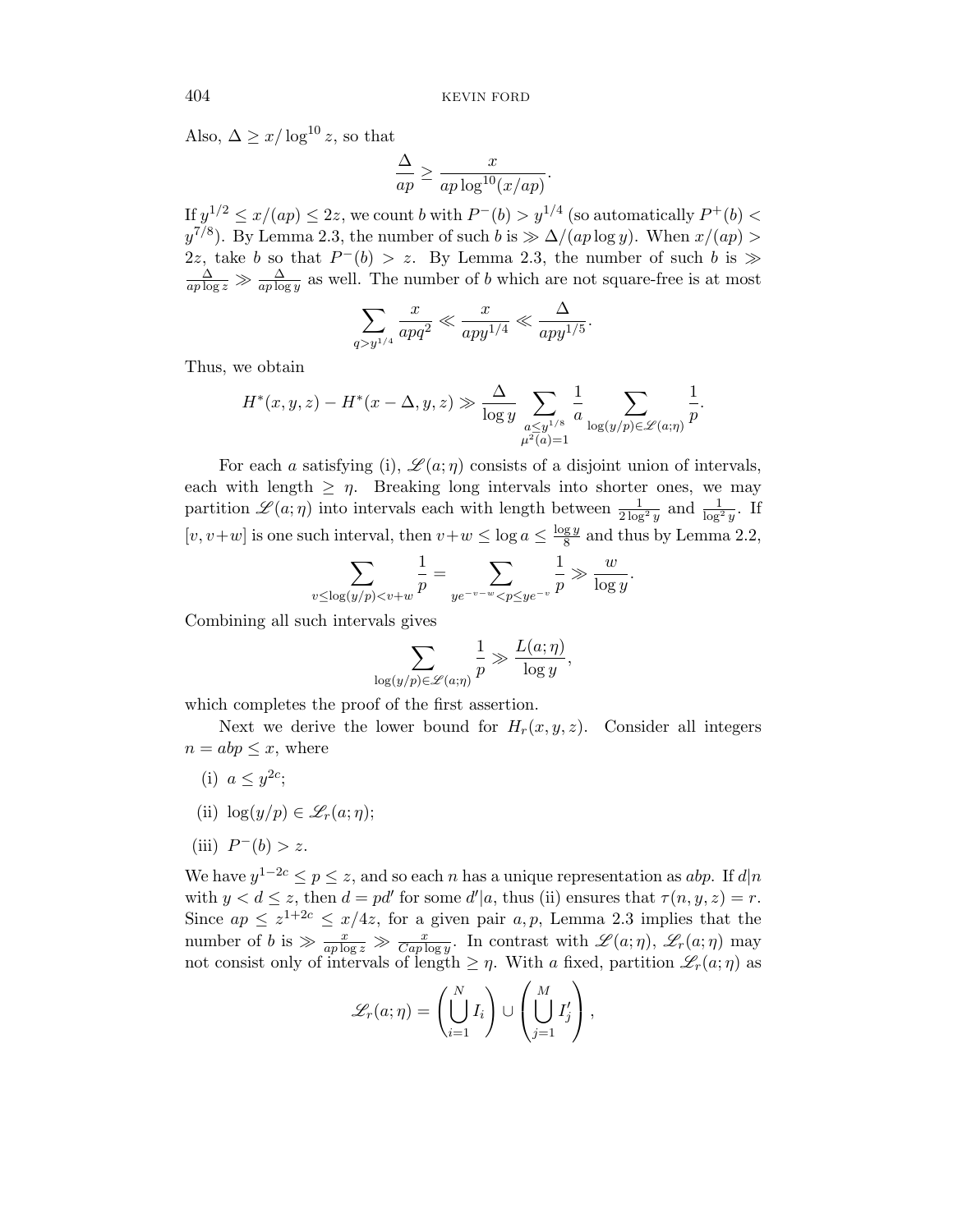where each  $I_i$  is an interval of length  $w = 1/\log^{3r+7} y$ , and each  $I'_j$  is an interval of length  $\lt w$  and with a left endpoint  $-\eta + \log d$  or a right endpoint  $\log d$  for some  $d|a$ . Clearly M

$$
\sum_{j=1}^{M} \text{meas}(I'_j) \le \frac{2\tau(a)}{\log^{3r+7} y}.
$$

Consider one interval  $I_i = [v, v + w]$ . Since  $v \ge -\eta$ ,  $e^{v+w} \le a \le y^{2c}$  and  $y \geq y_0(r, c)$ , Lemma 2.2 gives

$$
\sum_{\log(y/p)\in I_i}\frac{1}{p}\gg_C\frac{w}{\log y}.
$$

Adding the contributions of all intervals  $I_i$  gives

$$
\sum_{\log(y/p)\in\mathscr{L}_r(a;\eta)}\frac{1}{p}\geq K\left(\frac{L_r(a;\eta)}{\log y}-\frac{2\tau(a)}{\log^{3r+8}y}\right),\,
$$

where  $K$  is a positive constant which depends on  $C$ . Summing over  $a$  gives

$$
H_r(x,y,z) \gg_{r,c,C} \frac{x}{\log^2 y} \left( \sum_{a \leq y^{2c}} \frac{L_r(a;\eta)}{a} - \frac{2}{\log^{3r+7} y} \sum_{a \leq y^{2c}} \frac{\tau(a)}{a} \right).
$$

The second sum on a is  $O(\log^2 y)$ , thus it suffices to show that the first sum on  $a$  is  $\gg (\log y)^{-3r-2}$ . By standard prime number estimates, there is an interval of length  $100r \log \log y$  contained in  $[\log^3 y, 2 \log^3 y]$  which contains r primes  $p_1 < \cdots < p_r$ . If  $a_0 = p_1 \cdots p_r$  and y is large enough, then  $\log p_r - \log p_1 \leq \eta/10$ and  $\log(p_1p_2) - \log(p_r) \ge \log \log y$ . Hence

$$
L_r(a_0; \eta) \ge \min(\eta, \log \log y) - \log(p_r/p_1) \ge \frac{1}{2\log^2 y}.
$$

Therefore

$$
\frac{L_r(a_0;\eta)}{a_0}\gg_r \frac{1}{(\log y)^{3r+2}},
$$

and this completes the proof.

# 7. Upper bounds in terms of  $S^*(t; \sigma)$

In this section we prove Lemmas 3.3 and 3.4.

*Proof of Lemma* 3.3. We will show that for  $0 < \sigma \leq \log t$ ,

(7.1) 
$$
S(t; \sigma) \ll (1 + \sigma) \hat{S}(t; \sigma),
$$

where

(7.2) 
$$
\hat{S}(t;\sigma) = \sum_{a \in \mathscr{P}(e^{\sigma},te^{\sigma})} \frac{L(a;\sigma)}{a \log^2(t^{7/8}/a + P^+(a))},
$$

 $\Box$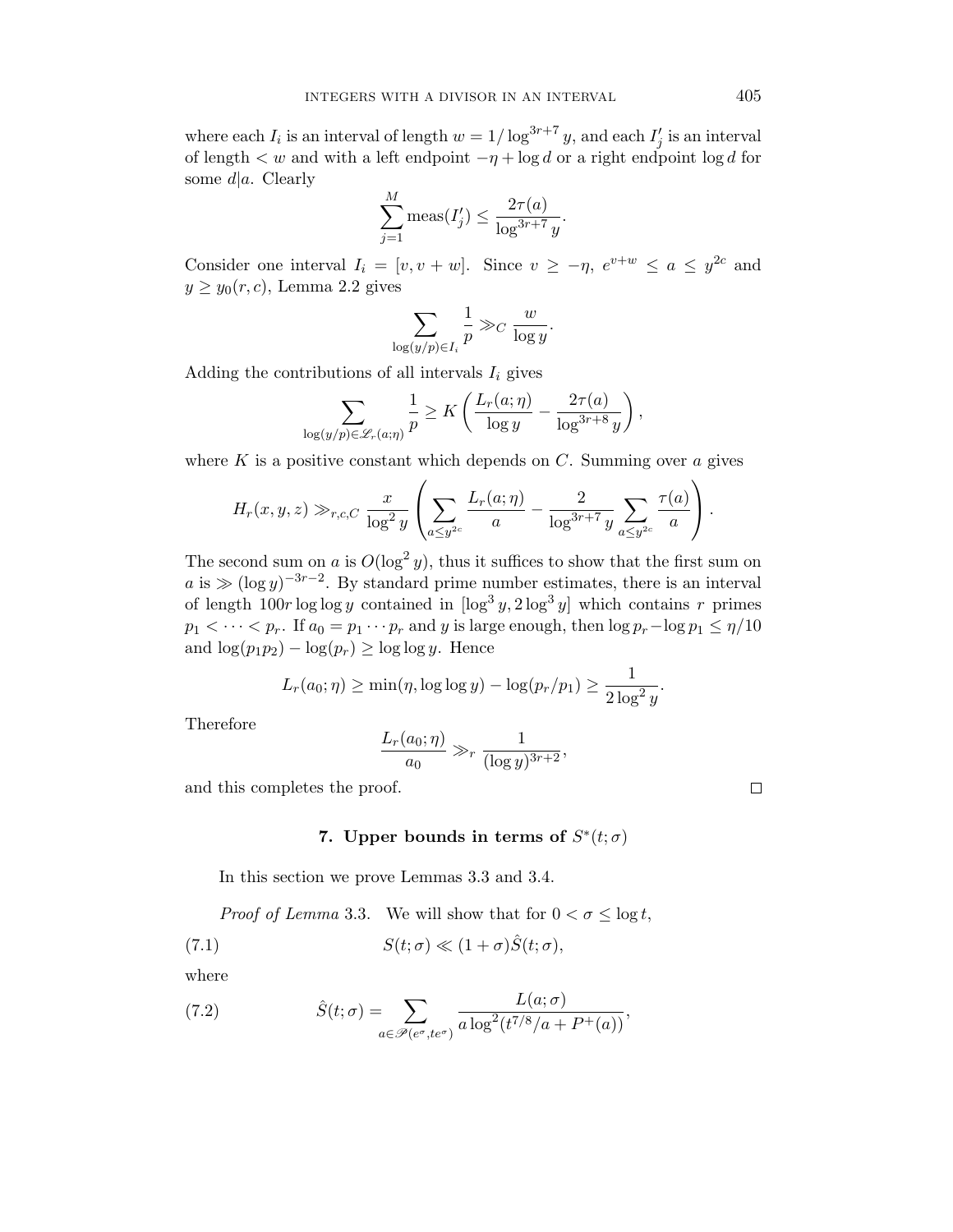and then prove

(7.3) 
$$
\hat{S}(t; \sigma) \ll S^*(t; \sigma) \qquad (t \text{ large}, \sigma > 0).
$$

First, assume  $\sigma \ge \log 2$ , else (7.1) is trivial. In (3.3), write each  $a = a_1 a_2$ , where  $P^+(a_1) \leq e^{\sigma} < P^-(a_2)$ . By Lemma 3.1 (iii) and (iv),

(7.4) 
$$
L(a; \sigma) \le L(a_2; \sigma + \log a_1) \le \left(1 + \frac{\log a_1}{\sigma}\right) L(a_2; \sigma).
$$

The contribution to  $S(t; \sigma)$  from those a with  $a_1 \geq t^{1/8}$  is thus

(7.5) 
$$
\ll \frac{1}{\sigma} \sum_{\substack{P^+(a_1)\leq e^{\sigma} \\ a_1 > t^{1/8}}} \frac{\log a_1}{a_1 \log^2 P^+(a_1)} \sum_{a_2 \in \mathscr{P}(e^{\sigma}, te^{\sigma})} \frac{L(a_2; \sigma)}{a_2}.
$$

By Lemma 2.5, the sum on  $a_1$  in (7.5) is

$$
\leq 4 \sum_{j \in \mathbb{Z}: t^{2^{-j}} \leq e^{2\sigma}} \frac{2^{2j}}{\log^2 t} \sum_{\substack{a_1 > t^{1/8} \\ t^{2^{-j-1}} < P^+(a_1) \leq t^{2^{-j}}}} \frac{\log a_1}{a_1}
$$
\n
$$
\ll \sum_{j \in \mathbb{Z}: 2^j \geq \frac{\log t}{2\sigma}} 2^j e^{-2^{j-5}}
$$
\n
$$
\ll \frac{\sigma^2}{\log^2 t} \left[ \left( \frac{\log t}{\sigma} \right)^3 \exp \left\{ -\frac{1}{64} \frac{\log t}{\sigma} \right\} \right] \ll \frac{\sigma^2}{\log^2 t}
$$

It follows that the expression in (7.5) is  $\ll \sigma \hat{S}(t; \sigma)$ . By (7.4),  $P^+(a) \ge P^+(a_2)$ and Lemma 2.5, the contribution to  $S(t; \sigma)$  from those a with  $a_1 \leq t^{1/8}$  is at most

.

$$
\sum_{P^+(a_1)\leq e^{\sigma}}\frac{1+\frac{1}{\sigma}\log a_1}{a_1}\sum_{a_2\in\mathscr{P}(e^{\sigma},te^{\sigma})}\frac{L(a_2;\sigma)}{a_2\log^2(t^{7/8}/a_2+P^+(a_2))}\ll\sigma\hat{S}(t;\sigma).
$$

This proves (7.1). Next, in (7.2) write  $a = a_1 a_2$  with

$$
a_1 = \prod_{p^{\beta} || a, \beta \geq 2} p^{\beta},
$$

so that  $(a_1, a_2) = 1$  and  $a_2$  is square-free. By Lemma 3.1,

(7.6) 
$$
L(a; \sigma) \leq \tau(a_1) L(a_2; \sigma) \leq \sigma \tau(a_1) \tau(a_2).
$$

Also

(7.7) 
$$
\sum_{a_1 > w} \frac{\tau(a_1)}{a_1} \ll \sum_{a_1 > w} a_1^{-3/4} \ll w^{-1/4} \quad (w \ge 1).
$$

The contribution to  $\hat{S}(t; \sigma)$  coming from those a with  $a_1 \geq t^{1/8}$  is thus

(7.8) 
$$
\ll \sigma \sum_{a_2 \in \mathscr{P}^*(e^{\sigma}, te^{\sigma})} \frac{\tau(a_2)}{a_2} \sum_{a_1 \ge t^{1/8}} \frac{\tau(a_1)}{a_1} \ll \frac{\sigma \log^2 t}{t^{1/32}} \ll S^*(t; \sigma),
$$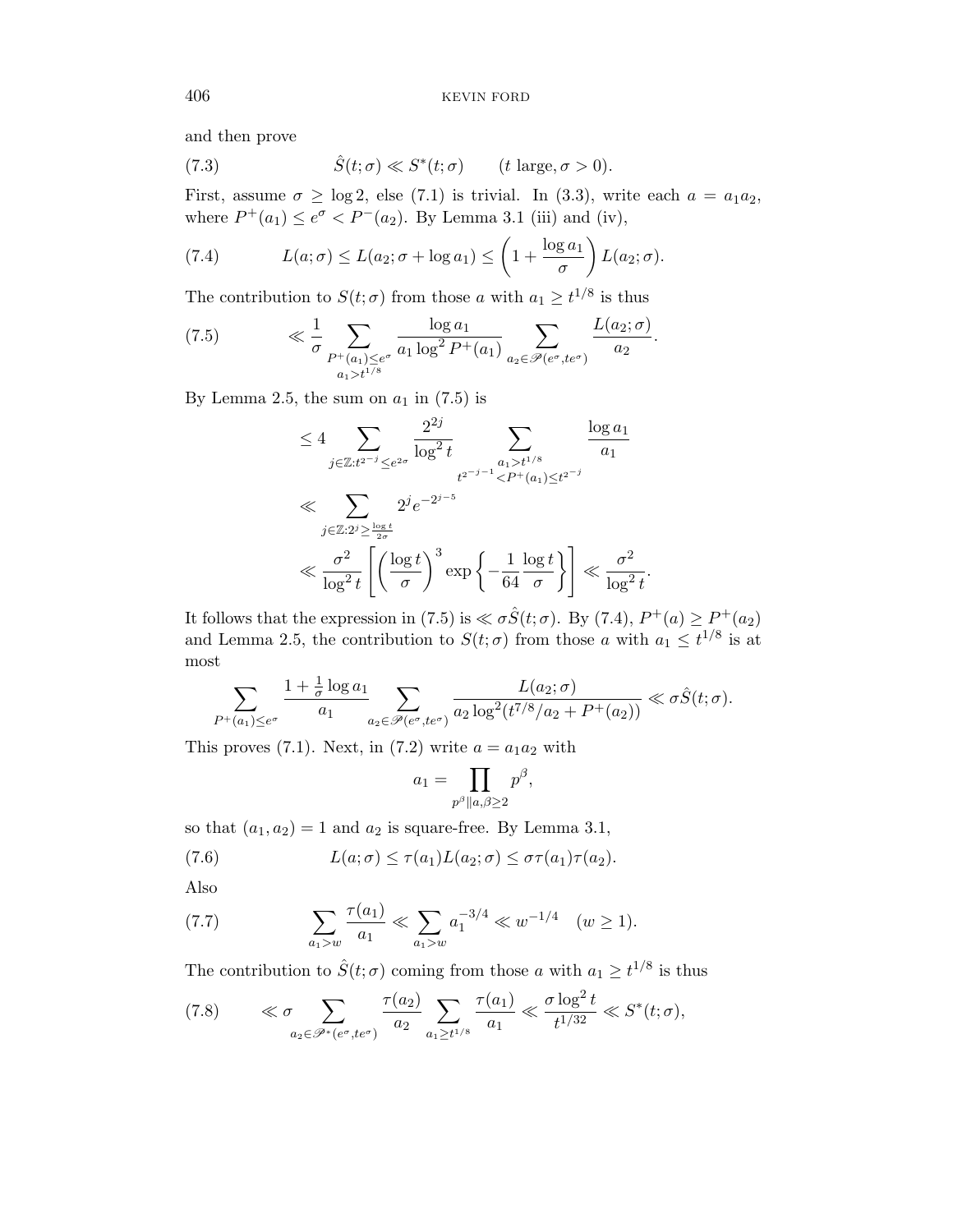where we used (3.6) in the last step. Using  $P^+(a) \ge P^+(a_2)$  and (7.6), we see that the contribution to  $\hat{S}(t; \sigma)$  from those a with  $a_1 < t^{1/8}$  is

$$
\leq \sum_{a_1} \frac{\tau(a_1)}{a_1} \sum_{a_2 \in \mathscr{P}^*(e^{\sigma}, te^{\sigma})} \frac{L(a_2; \sigma)}{a_2 \log^2(t^{3/4}/a_2 + P^+(a_2))} \ll S^*(t; \sigma).
$$

This proves (7.3).

Lemma 3.4 depends on the distribution of the first  $r+1$  divisors of typical integers. Throughout the remainder of this section, let  $d_i(n)$  denote the j-th smallest divisor of *n*.

LEMMA 7.1. Let n have prime factorization  $n = p_1^{e_1} \cdots p_f^{e_f}$  $_{f}^{e_{f}},$  where  $p_{1}$   $<$  $\cdots < p_f$ . Let  $N = \tau(n)$ ,  $1 \leq \ell \leq N-1$  and define v uniquely by

(7.9) 
$$
(e_1 + 1) \cdots (e_{v-1} + 1) | \ell, \qquad (e_1 + 1) \cdots (e_v + 1) | \ell.
$$

Then  $d_{\ell+1}(n)/d_{\ell}(n) \leq p_{\nu}$ .

Remarks. Lemma 7.1 is nearly best possible, e.g. if one takes  $e_1 = \cdots =$  $e_f = 1$  and chooses the prime divisors of n so that  $p_i > p_{i-1}^4$  for  $2 \le i \le f$ , then  $v = \nu(\ell) + 1$  and

$$
\frac{d_{\ell+1}(n)}{d_{\ell}(n)} = \frac{p_v}{p_1 \cdots p_{v-1}} \ge p_v^{2/3}
$$

for every  $\ell$ . Moreover, this represents the typical case and is the origin of the exponent  $\nu(r) + 1$  appearing in Lemma 3.4 and Theorem 5.

*Proof.* We apply induction on f, the case  $f = 1$  being trivial. Assume the statement is true for  $f = m$  and take an integer n with prime factorization  $n = p_1^{e_1} \cdots p_{m+1}^{e_{m+1}}$ , where  $p_1 < \cdots < p_{m+1}$ . Put  $N = \tau(n)$ , suppose  $1 \leq \ell \leq N-1$ and define v by (7.9). The conclusion is trivial if  $v = m + 1$ ; so suppose  $v \leq m$ . Let  $h = p_1^{e_1} \cdots p_m^{e_m}$  and  $E = e_{m+1} + 1$ . For  $0 \le j \le E - 1$ , let

$$
a_j = |\{i \le \ell : p_{m+1}^j || d_i(n)\}| = |\{d | h : d p_{m+1}^j \le d_\ell(n)\}|.
$$

Since  $a_0 + \cdots + a_{E-1} = \ell$ , by (7.9) there is a j so that  $(e_1 + 1) \cdots (e_v + 1) \nmid a_j$ (in particular  $1 \leq a_j \leq \tau(h) - 1$ ). Define u by

$$
(e_1 + 1) \cdots (e_{u-1} + 1)|a_j
$$
,  $(e_1 + 1) \cdots (e_u + 1) |a_j$ ,

so that  $1 \le u \le v$ . Finally,  $d_{a_j+1}(h)p_{m+1}^j$  is a divisor of n that is larger than  $d_{\ell}(n)$ . Therefore, by the induction hypothesis,

$$
\frac{d_{\ell+1}(n)}{d_{\ell}(n)} \le \frac{d_{a_j+1}(h)p_{m+1}^j}{d_{a_j}(h)p_{m+1}^j} \le p_u \le p_v.
$$

 $\Box$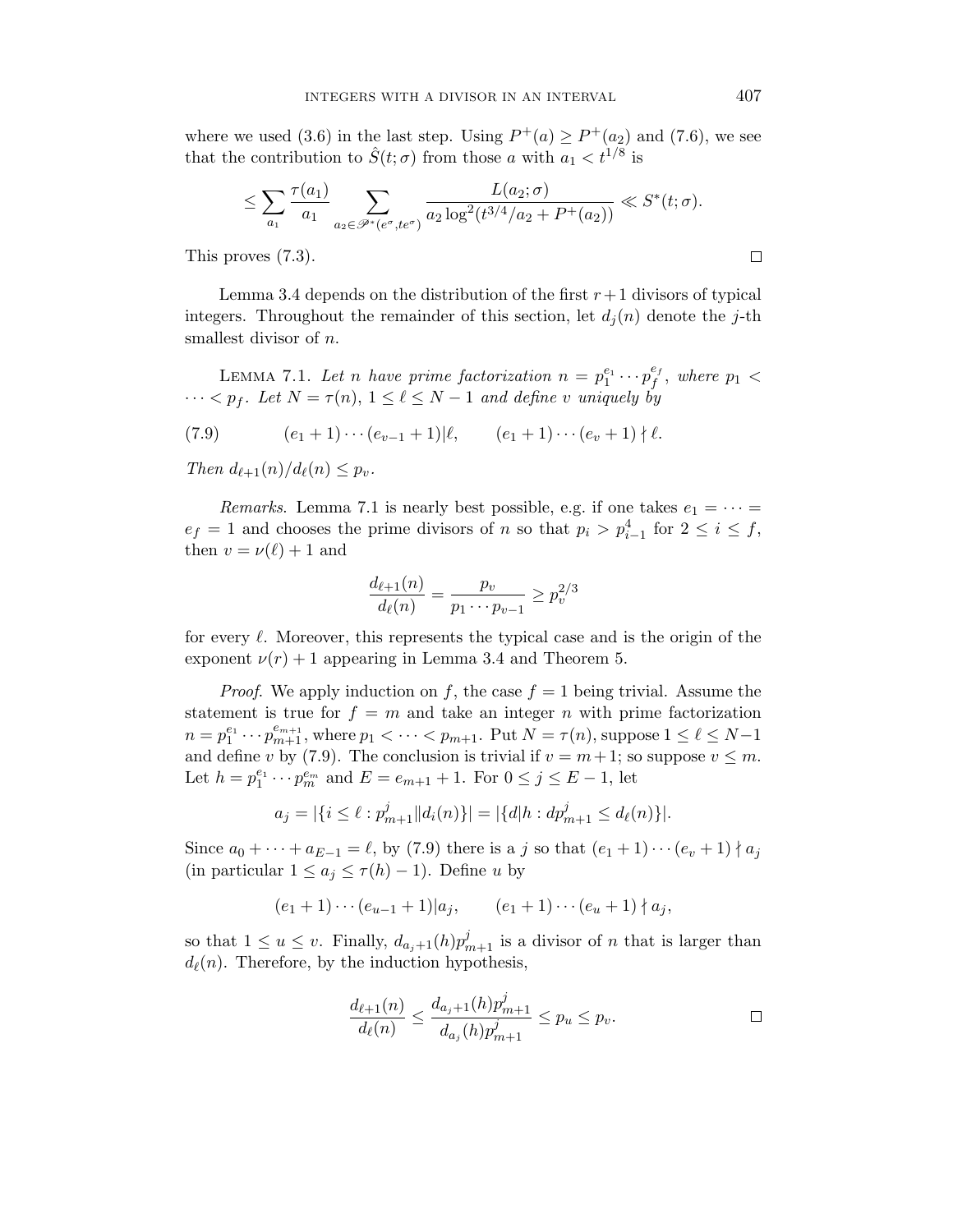Using Lemma 7.1, we can obtain upper bounds of averages of ratios of consecutive divisors of numbers.

LEMMA 7.2. Fix  $\ell \geq 1$ . Uniformly in  $x \geq 1$ ,  $y \geq 4$ ,  $\sum$  $P^+(n) \leq y$ n≥x  $\tau(n) \geq \ell+1$  $log(d_{\ell+1}(n)/d_{\ell}(n))$  $\frac{(n)/d_\ell(n))}{n} \ll_\ell (\log y)(\log \log y)^{\nu(\ell)+1} \exp \biggl\{-\frac{\log x}{4\log y}$  $4 \log y$  $\big\}$ .

*Proof.* Denote by  $S$  the sum in the lemma. Let  $V$  be the largest number so that  $\ell$  is the product of V integers, each at least 2 (if  $\ell = 1$ , set  $V = 0$ ). Suppose  $n > x$ ,  $\tau(n) \geq \ell + 1$  and  $P^+(n) \leq y$ . For each such *n* there is a unique v between 1 and  $V + 1$ , so that  $n = p_1^{e_1} \cdots p_v^{e_v} m$ , where  $p_1 < \cdots < p_v$ ,  $m \in \mathscr{P}(p_v, y)$  and

(7.10) 
$$
(e_1 + 1) \cdots (e_{v-1} + 1) | \ell, \qquad (e_1 + 1) \cdots (e_v + 1) | \ell.
$$

By Lemma 7.1,  $d_{\ell+1}(n)/d_{\ell}(n) \leq p_v$ . Since  $e_1 + \cdots + e_{v-1} \leq \ell, m > x/y^{\ell+e_v}$ . Thus  $S \leq AB$ , where (ignoring the second condition in (7.10) and the condition  $p_v > p_{v-1}$ 

$$
A = \sum_{v=1}^{V+1} \sum_{e_1, \dots, e_{v-1}} \sum_{\substack{p_1 < \dots < p_{v-1} \le y \\ p \le y}} \frac{1}{p_1^{e_1} \cdots p_{v-1}^{e_{v-1}}},
$$
  

$$
B = \sum_{\substack{p \le y \\ f \ge 1}} \frac{\log p}{p_f^f} \sum_{\substack{m \in \mathcal{P}(p,y) \\ m > x/y^{e+f}}} \frac{1}{m}.
$$

For each tuple  $v, e_1, \ldots, e_{v-1}$  satisfying the first condition of (7.10), at most  $\nu(\ell)$  of the numbers  $e_i$  can equal 1. Thus, by Lemma 2.2,

$$
A \ll_v (\log \log y)^{\nu(\ell)}
$$

By Lemmas 2.2 and 2.5,

$$
B \ll (\log y) \sum_{\substack{p \le y \\ f \ge 1}} \frac{1}{p^f} \exp \left\{-\frac{\log(x/y^{\ell+f})}{4 \log y}\right\}
$$
  

$$
\le e^{\frac{\ell}{4} - \frac{\log x}{4 \log y}} (\log y) \sum_{f=1}^{\infty} e^{f/4} \sum_{p \le y} p^{-f}
$$
  

$$
\ll_{\ell} (\log y) (\log \log y) e^{-\frac{\log x}{4 \log y}}.
$$

.

Proof of Lemma 3.4. In light of Lemma 3.2, it suffices to show that (7.11)  $S_s(t; \eta) \ll_r (\log \eta)^{\nu(r)+1} S^*(t; \eta)$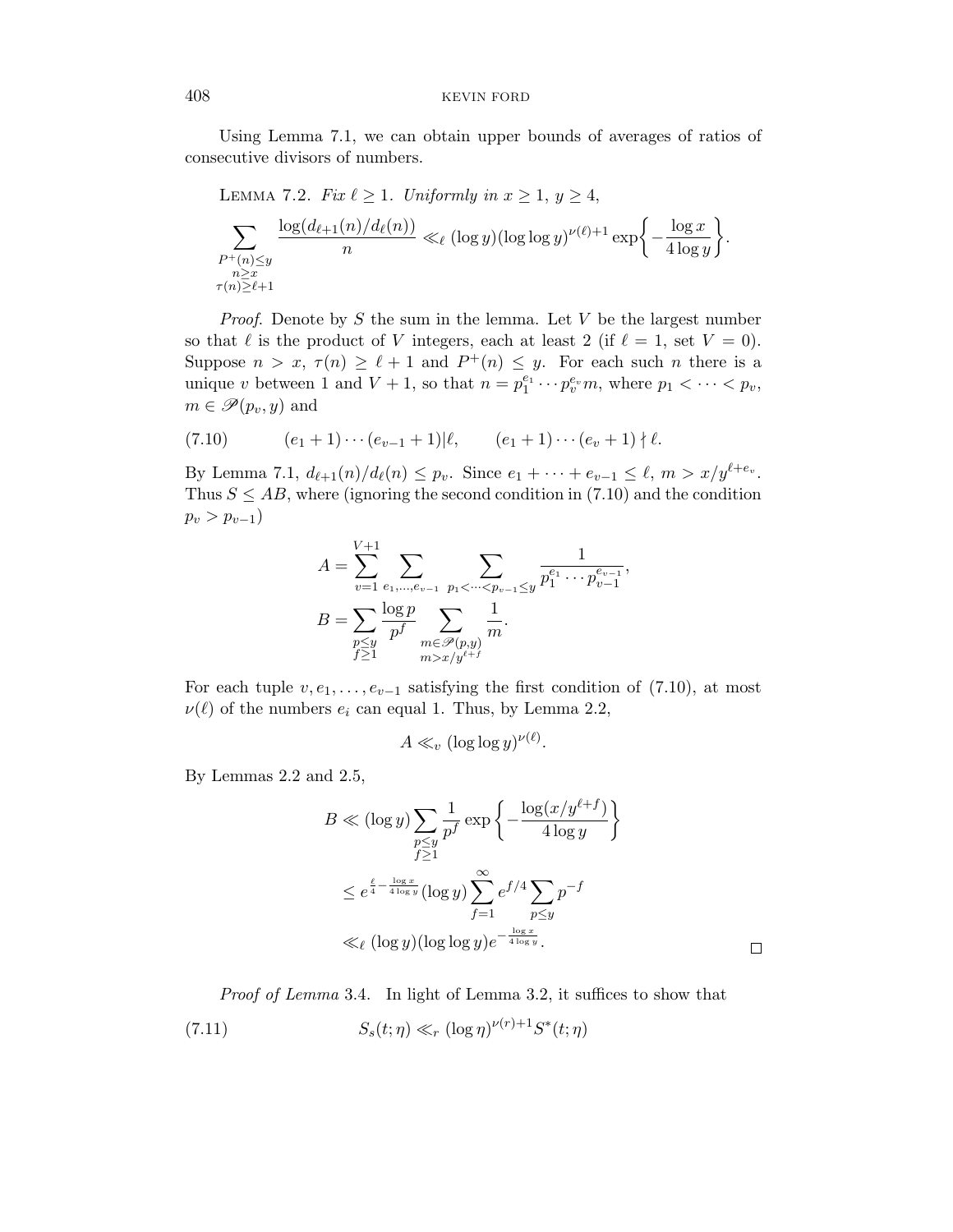for each s satisfying  $1 \leq s \leq r$ ,  $\nu(s) \leq \nu(r)$  and each  $t \geq y^{1/2}$ . Let  $\theta = \frac{\eta}{100Cr}$ . By hypothesis,  $\theta \ge 1$ . In (3.4), write each  $a = gh$ , where  $P^+(g) \le e^{\theta} < P^-(h)$ . Put  $m = \tau(g)$ . We have  $S_s(t, \eta) = T_1 + T_2 + T_3$ , where  $T_1$  is the sum over numbers a with  $m \leq s$  and  $\nu(m) \leq \nu(s)$ ;  $T_2$  is the sum over those a with  $g \leq t^{1/16}$  and with  $m > s$  or  $\nu(m) > \nu(s)$ ; and  $T_3$  is the sum over the remaining a.

For  $T_1$ , we use  $L_s(gh;\eta) \leq L(gh;\eta) \leq mL(h;\eta)$ , which is a consequence of Lemma 3.1. Also,

$$
g \le e^{m\theta} \le e^{r\theta} \le (z/y)^{1/100C} \le y^{1/100} \le t^{1/50};
$$

thus  $t/(gh) + P^+(gh) \ge t^{15/16}/h + P^+(h)$ . This gives

(7.12) 
$$
T_1 \leq r \sum_{\substack{P^+(g) \leq e^{\theta} \\ \tau(g) = m \leq s, \nu(m) \leq \nu(s)}} \frac{1}{g} \sum_{h \in \mathscr{P}(e^{\theta}, te^{\eta})} \frac{L(h; \eta)}{h \log^2(t^{15/16}/h + P^+(h))}.
$$

Factor each g as  $p_1^{e_1} \cdots p_j^{e_j}$  $j^e_j$ . Since  $m = (e_1 + 1) \cdots (e_j + 1)$  and  $j \le \frac{\log s}{\log 2}$ , there are at most  $\nu(m)$  indices j with  $e_j = 1$ . Therefore, by Lemma 2.2, the sum on  $g$  in  $(7.12)$  is

$$
\leq \sum_{j} \sum_{\substack{e_1,\cdots,e_j\\p_1,\ldots,p_j\leq e^{\theta}}} \frac{1}{p_1^{e_1}\cdots p_j^{e_j}} \ll_m (\log 2\theta)^{\nu(m)} \ll_r (\log \eta)^{\nu(r)}.
$$

Consequently,

(7.13) 
$$
T_1 \ll_r (\log \eta)^{\nu(r)} \sum_{h \in \mathscr{P}(e^{\theta}, te^{\eta})} \frac{L(h; \eta)}{h \log^2(t^{15/16}/h + P^+(h))}.
$$

For g satisfying  $m > s$  or  $\nu(m) > \nu(s)$ , we first prove that

(7.14) 
$$
L_s(gh;\eta) \leq 4r \frac{L(h;\eta)}{\theta} \max_{\substack{1 \leq \ell \leq \min(s,m-1) \\ \nu(\ell) \leq \nu(s)}} \log \left( \frac{d_{\ell+1}(g)}{d_{\ell}(g)} \right).
$$

Write  $D_j = d_j(gh)$  for  $1 \leq j \leq \tau(gh)$ . If  $\tau(gh, e^u, e^{u+\eta}) = s$ , then  $[u, u + \eta]$ contains an interval  $[\alpha, \beta]$  so that  $\tau(gh, e^{\alpha}, e^{\beta}) = 0$  and  $\beta - \alpha \geq \eta/(s+1) \geq 2\theta$ . Let

$$
J = \{1 \le j \le \tau(gh) - 1 : \log(D_{j+1}/D_j) \ge 2\theta\},\newline M_j = \{u \in \mathbb{R} : e^u < D_j \le e^{u+\eta}, \tau(gh, e^u, e^{u+\eta}) = s\} \quad (1 \le j \le \tau(gh)).
$$

If  $\tau(gh, e^u, e^{u+\eta}) = s$ , then either  $u \in M_1 \cup M_{\tau(gh)}$  or for some  $j \in J$ ,  $u \in$  $M_j \cup M_{j+1}$ . Hence

(7.15) 
$$
L_s(a; \eta) \le (2|J| + 2) \max_j \text{meas}(M_j).
$$

Since  $P^+(g) \leq e^{\theta}$ , if  $j \in J$ , then  $g|D_j$  and  $(g, D_{j+1}) = 1$ , and thus  $D_j/g$ and  $D_{j+1}$  are consecutive divisors of h. Also  $D_{j+1}/(D_j/g) \geq e^{2\theta}$ , hence the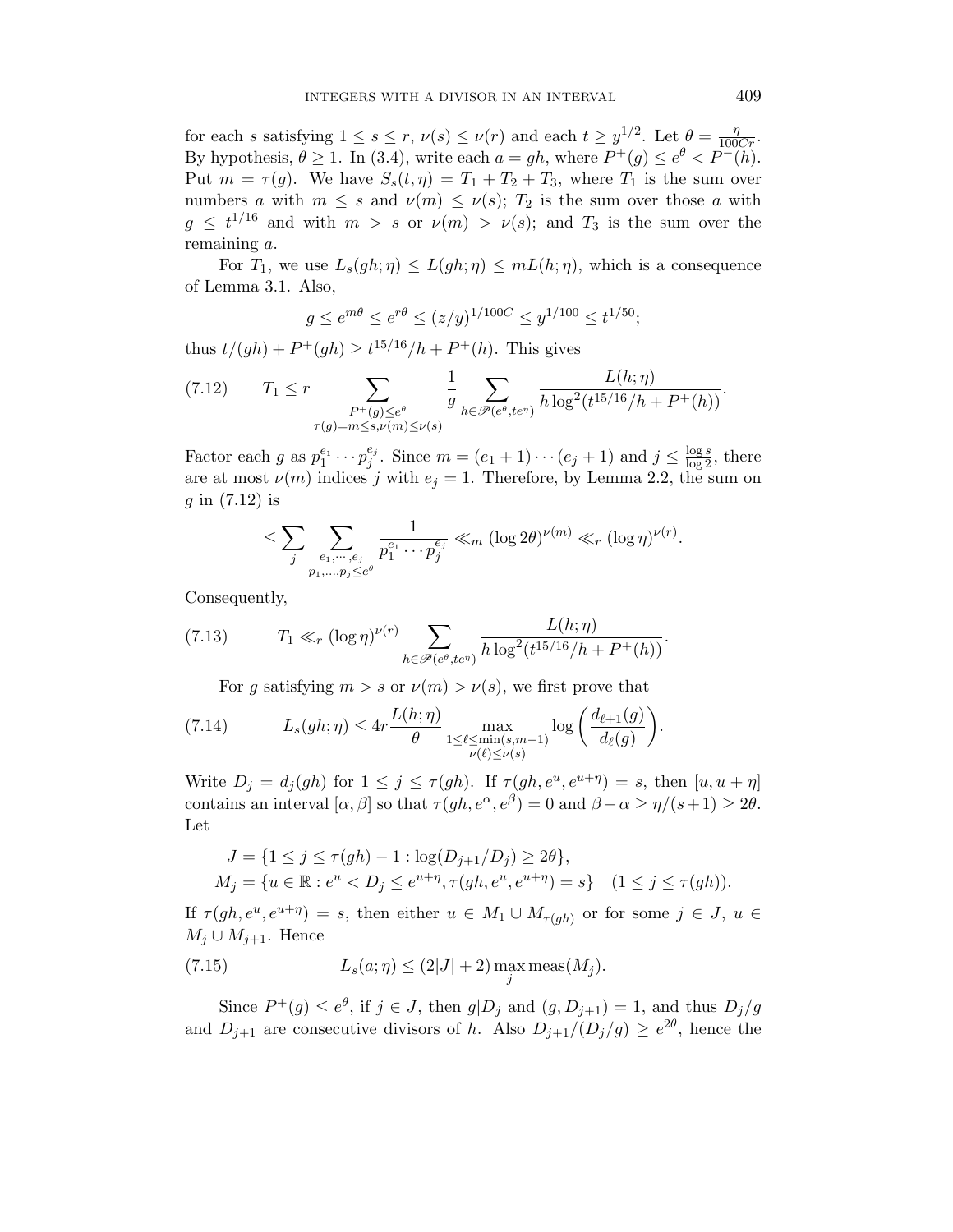intervals (log  $D_{j+1} - \theta$ , log  $D_{j+1}$ ) are disjoint. All such intervals lie in  $\mathscr{L}(h; \theta)$ , thus  $L(h; \theta) \ge \theta |J|$ , and, since  $L(h; \theta) \ge \theta$ ,

(7.16) 
$$
2|J| + 2 \le 2\frac{L(h;\theta)}{\theta} + 2 \le \frac{4L(h;\theta)}{\theta}.
$$

Fix  $j$  and let

$$
\mathscr{B} = \{b \in \mathbb{Z} : \max(1, j + 1 - s) \le b \le \min(j, \tau(gh) + 1 - s)\},\
$$

i.e., if  $u \in M_j$ , then the s divisors of gh lying in  $(e^u, e^{u+\eta})$  are  $D_b, \ldots, D_{b+s-1}$ for some  $b \in \mathcal{B}$ . Fix one such  $b \in \mathcal{B}$  and let

$$
M_{j,b} = \{ u \in M_j : e^u < D_b < \cdots < D_{b+s-1} \leq e^{u+\eta} \}.
$$

For each  $f|h$ , let

$$
\mathscr{K}_f = \{j : d_j(g)f \in \{D_b, \ldots, D_{b+s-1}\}\},\
$$

which is a set of consecutive integers. Also, since  $d_{j+1}(g)/d_j(g) \leq e^{\theta} < e^{\frac{\eta}{s+1}},$ each set  $\mathscr{K}_f$  contains 1 or m. Let  $K_f = |\mathscr{K}_f|$ . Since  $\sum_f K_f = s$ , there is some f so that  $K_f \geq 1$  and  $\nu(K_f) \leq \nu(s)$ . We have  $K_f < m$ , otherwise  $s \geq m$  and  $\nu(K_f) = \nu(m) > \nu(s)$ . If  $\mathscr{K}_f = \{1, 2, ..., K_f\}$ , then  $D_{b+s} \leq d_{K_f+1}(g)f$ , so that

$$
\operatorname{meas}(M_{j,b}) \le \log \left( \frac{d_{K_f+1}(g)}{d_{K_f}(g)} \right).
$$

Likewise, if  $\mathcal{K}_f = \{m - K_f + 1, \ldots, m\}$ , then

$$
\operatorname{meas}(M_{j,b}) \le \log\left(\frac{d_{m-K_f+1}(g)}{d_{m-K_f}(g)}\right) = \log\left(\frac{d_{K_f+1}(g)}{d_{K_f}(g)}\right),
$$

by the symmetry of the divisors of g. Since  $|\mathscr{B}| \leq s$ ,

$$
\operatorname{meas}(M_j) \le s \max_{\substack{1 \le \ell \le \min(s,m-1) \\ \nu(\ell) \le \nu(s)}} \log \left( \frac{d_{\ell+1}(g)}{d_{\ell}(g)} \right).
$$

Combined with (7.15) and (7.16), this proves (7.14).

If  $g \le t^{1/16}$ , then  $t/gh + P^+(gh) \ge t^{15/16}/h + P^+(h)$ . Thus, by (7.14) and Lemma 7.2,

$$
(7.17)
$$

$$
T_2 \leq \frac{4r}{\theta} \max_{\substack{1 \leq \ell \leq s \\ \nu(\ell) \leq \nu(s)}} \sum_{\substack{P^+(g) \leq e^{\theta} \\ \tau(g) \geq \ell+1}} \frac{\log(\frac{d_{\ell+1}(g)}{d_{\ell}(g)})}{g} \sum_{h \in \mathscr{P}(e^{\theta}, te^{\eta})} \frac{L(h; \eta)}{h \log^2(t^{15/16}/h + P^+(h))}
$$
  

$$
\ll_r (\log \eta)^{\nu(s)+1} \sum_{h \in \mathscr{P}(e^{\theta}, te^{\eta})} \frac{L(h; \eta)}{h \log^2(t^{15/16}/h + P^+(h))}.
$$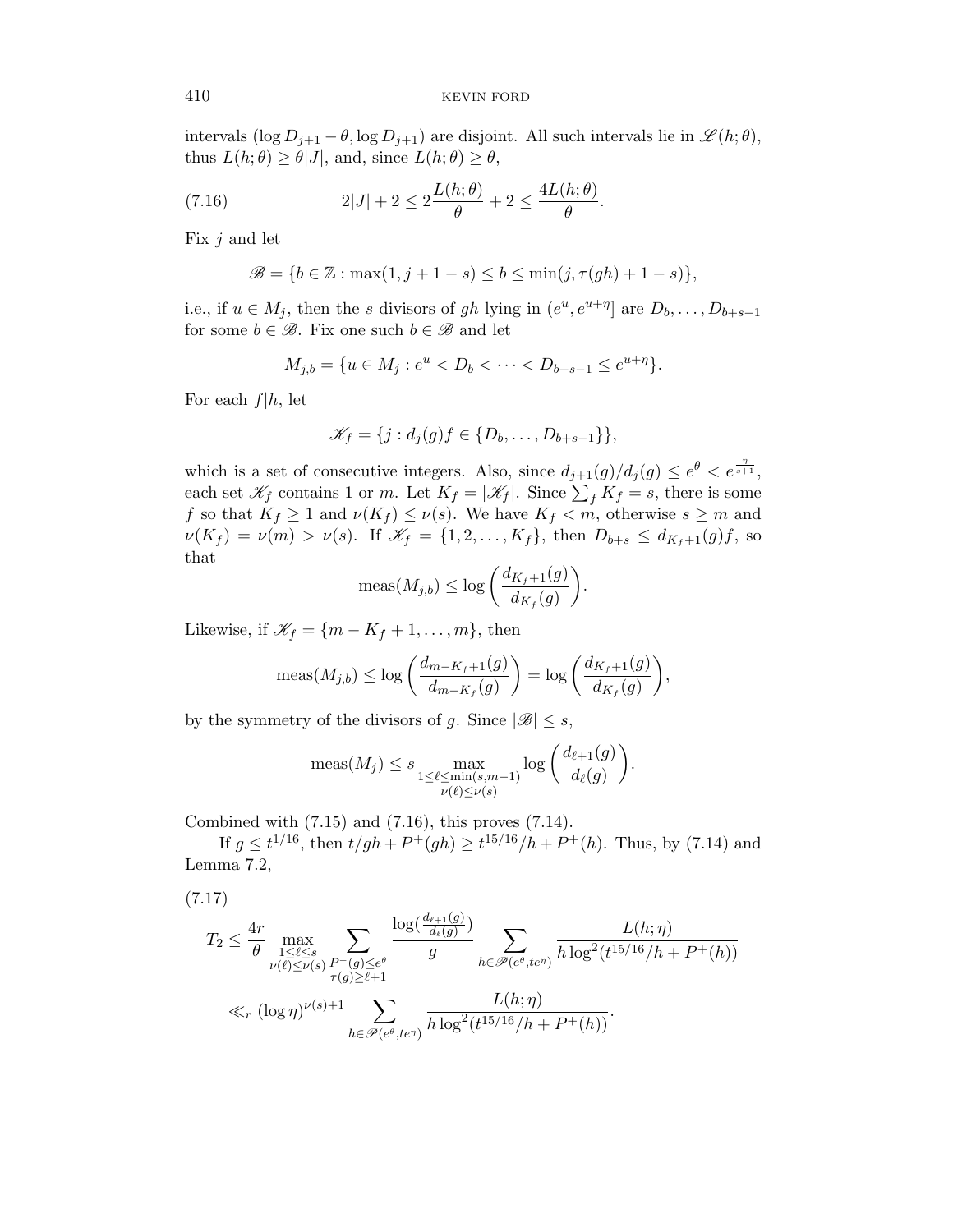If  $g > t^{1/16}$ , we use the bound  $t/(gh) + P^+(gh) \ge P^+(g)$ . By Lemma 3.1,  $L(h;\eta) \leq \eta \tau(h)$ . Since

$$
\sum_{h \in \mathscr{P}(e^{\theta}, te^{\eta})} \frac{\tau(h)}{h} \ll \frac{\log^2(te^{\eta})}{\theta^2} \ll_{r,C} \left(\frac{\log t}{\theta}\right)^2,
$$

we have, by  $(7.14)$ ,

(7.18) 
$$
T_3 \ll_{r,C} \left(\frac{\log t}{\theta}\right)^2 \max_{\substack{1 \leq \ell \leq s \\ \nu(\ell) \leq \nu(s)}} \sum_{\substack{P^+(g) \leq e^{\theta} \\ \tau(g) \geq \ell+1 \\ g > t^{1/16}}} \frac{\log(d_{\ell+1}(g)/d_{\ell}(g))}{g \log^2 P^+(g)}.
$$

By Lemma 7.2 and partial summation (with respect to  $P^+(g)$ ), the sum on g in (7.18) is

$$
\ll (\log \theta)^{\nu(\ell)+1} \left[ \frac{1}{\theta} e^{-\frac{\log t}{64\theta}} + \int_{2}^{e^{\theta}} \frac{e^{-\frac{\log t}{64\log u}}}{u \log^{2} u} du \right]
$$
  

$$
\leq (\log \theta)^{\nu(\ell)+1} \left( \frac{1}{\theta} + \frac{64}{\log t} \right) e^{-\frac{\log t}{64\theta}}.
$$

Since  $\theta \ll_{r,C} \log t$ , (7.18) and (3.6) give

$$
T_3 \ll_{r,C} (\log \eta)^{\nu(s)+1} \frac{\theta}{\log^2 t} \left[ \left( \frac{\log t}{\theta} \right)^4 e^{-\frac{\log t}{64\theta}} \right]
$$
  

$$
\ll_{r,C} (\log \eta)^{\nu(r)+1} \frac{\theta}{\log^2 t} \ll_{r,C} (\log \eta)^{\nu(r)+1} S^*(t;\eta).
$$

Combining this with  $(7.13)$  and  $(7.17)$ , we obtain

$$
S_s(t,\eta) \ll_{r,C} (\log \eta)^{\nu(r)+1} \left( S^*(t,\eta) + \sum_{h \in \mathscr{P}(e^{\theta},te^{\eta})} \frac{L(h;\eta)}{h \log^2(t^{15/16}/h + P^+(h))} \right).
$$

As in the proof of (7.1), write each h in the above sum as  $h = a_1 a_2$ , where  $a_1 \in \mathscr{P}(e^{\theta}, e^{\eta})$  and  $a_2 \in \mathscr{P}(e^{\eta}, te^{\eta})$ . Let  $T_4$  be the contribution to the sum from those h with  $a_1 \n\t\le t^{1/16}$ , and let  $T_5$  be the remaining portion of the sum. By Lemma 3.1,  $L(h; \eta) \leq \tau(a_1) L(a_2; \eta)$ , and we also have

$$
\sum_{a_1 \in \mathscr{P}(e^{\theta}, e^{\eta})} \frac{\tau(a_1)}{a_1} \ll \left(\frac{\eta}{\theta}\right)^2 \ll_{r, C} 1.
$$

Thus  $T_4 \ll_{r,C} \hat{S}(t; \eta)$ . When  $a_1 > t^{1/16}$ , Lemma 3.1 gives

$$
L(h; \eta) \le \left(1 + \frac{\log a_1}{\eta}\right) L(a_2; \eta) \ll_{r, C} \frac{\log a_1}{\eta} L(a_2; \eta).
$$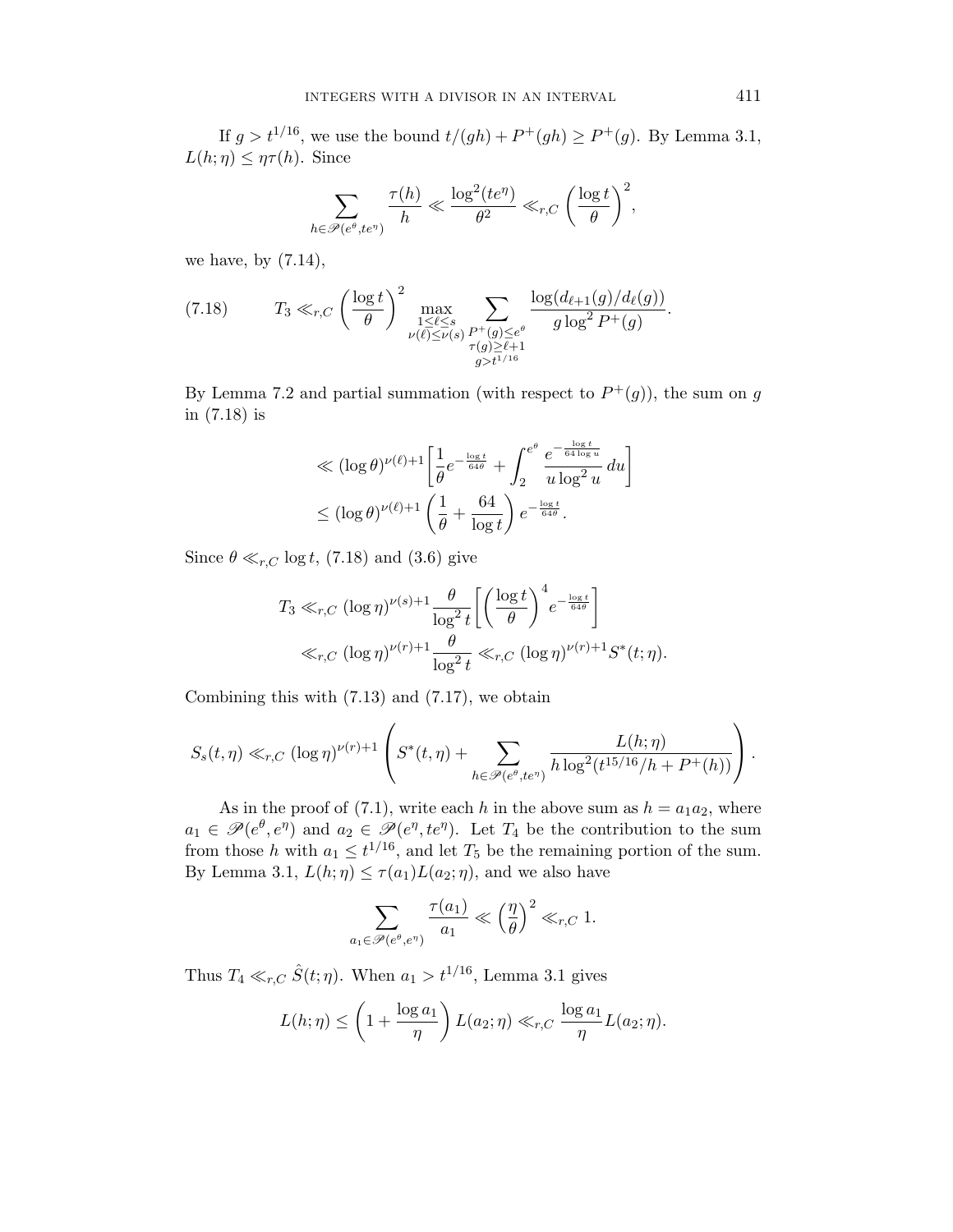Also,  $t^{15/16}/h + P^+(h) \ge P^+(a_1) \ge e^{\theta}$ , so

$$
T_5 \ll_{r,C} \frac{1}{\eta^3} \sum_{\substack{a_1 \in \mathcal{P}(e^{\theta}, e^{\eta}) \\ a_1 > t^{1/16}}} \frac{\log a_1}{a_1} \sum_{a_2 \in \mathcal{P}(e^{\eta}, te^{\eta})} \frac{L(a_2; \eta)}{a_2}
$$

By Lemma 2.5, the sum on  $a_1$  is

$$
\ll_{r,C} \frac{\eta^3}{\log^2 t} \left[ \left( \frac{\log t}{\eta} \right)^3 e^{-\frac{\log t}{64\eta}} \right] \ll_{r,C} \frac{\eta^3}{\log^2 t}.
$$

Thus,  $T_5 \ll_{r,C} \hat{S}(t;\eta)$  and hence

$$
S_s(t;\eta) \ll_{r,C} (\log \eta)^{\nu(r)+1} \bigl(S^*(t;\eta) + \hat{S}(t;\eta)\bigr).
$$

The lemma now follows from (7.3).

# 8. Upper bounds: reduction to an integral

In this section we prove Lemma 3.5. We have  $T_0(\sigma, P, Q) = 0$  if  $Q > 1$ and  $T_0(\sigma, P, 1) = \sigma$ . Now let  $k \geq 1$  and put  $\gamma = \frac{1}{\log n}$  $\frac{1}{\log P}$ . We have

$$
T_k(\sigma, P, Q) \le Q^{-\gamma} \sum_{\substack{a \in \mathscr{P}^*(e^{\sigma}, P) \\ \omega(a) = k}} \frac{L(a; \sigma)}{a^{1-\gamma}}.
$$

The parameter  $\gamma$  has been chosen so that the sum is only a constant multiplicative factor larger than the corresponding sum with  $\gamma = 0$ . Since  $p^{\gamma} \leq$  $1 + 2\gamma \log p$  for  $p \leq P$ , we have

$$
\sum_{e^{\sigma}
$$

By an argument similar to that used to construct the sets  $D_i$  in Section 4, we find that there is an absolute constant  $K$  so that the following holds for all  $\sigma$ , P: the interval  $(e^{\sigma}, P]$  may be partitioned into subintervals  $E_0, \ldots, E_{v+K-1}$ with  $v$  as given in Lemma 3.5 and for each  $j$ ,

$$
\sum_{p\in E_j}\frac{1}{p^{1-\gamma}}\leq \log 2
$$

and

(8.1) 
$$
p \in E_j \implies \frac{\log \log p - \log(1 + \sigma)}{\log 2} \leq j + K.
$$

Consider  $a = p_1 \cdots p_k$ ,  $e^{\sigma} < p_1 < \cdots < p_k \le P$  and define  $j_i$  by  $p_i \in E_{j_i}$  $(1 \le i \le k)$ . Put  $l_i = \frac{\log \log p_i}{\log 2}$ . By Lemma 3.1 (v) and (8.1),

$$
L(a; \sigma) \le 2^k \min_{0 \le g \le k} 2^{-g} (2^{l_1} + \dots + 2^{l_g} + \sigma)
$$
  
\$\le (\sigma + 1)2^{k+K}F(\mathbf{j}),\$

 $\Box$ 

.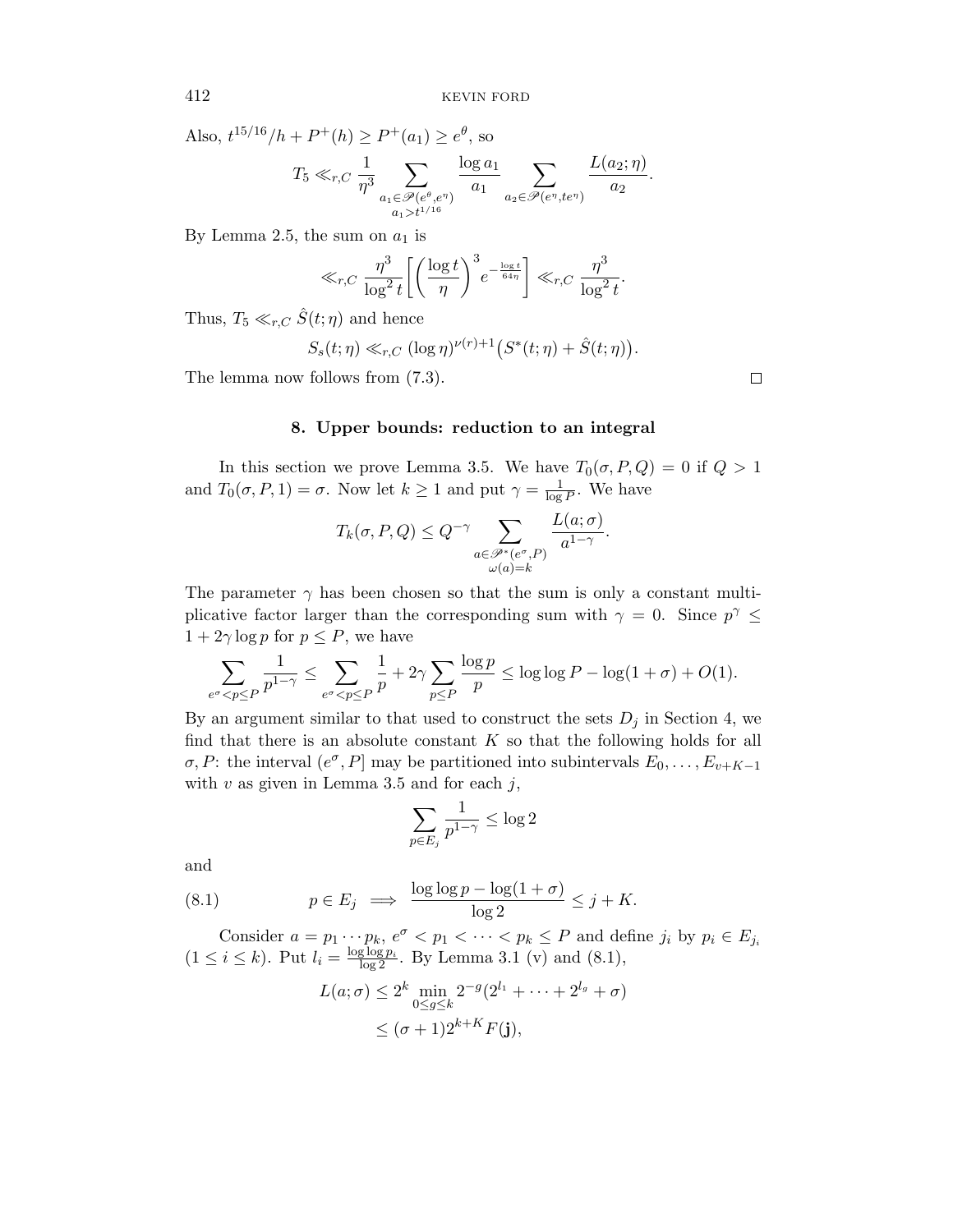where

$$
F(\mathbf{j}) = \min_{0 \le g \le k} 2^{-g} (2^{j_1} + \cdots + 2^{j_g} + \min(1, \sigma)).
$$

Let J denote the set of vectors j satisfying  $0 \le j_1 \le \cdots \le j_k \le v + K - 1$ . Then

$$
T_k(\sigma, P, Q) \leq Q^{-\gamma} 2^{k+K} \sum_{\mathbf{j} \in J} F(\mathbf{j}) \sum_{\substack{p_1 < \dots < p_k \\ p_i \in E_{j_i} \ (1 \leq i \leq k)}} \frac{1}{(p_1 \cdots p_k)^{1-\gamma}}.
$$

If  $b_j$  is the number of primes  $p_i$  in  $E_j$  for  $0 \leq j \leq v + K - 1$ , the sum over  $p_1, \cdots, p_k$  above is at most

$$
\prod_{j=0}^{v+K-1} \frac{1}{b_j!} \left( \sum_{p \in E_j} \frac{1}{p^{1-\gamma}} \right)^{b_j} \le \frac{(\log 2)^k}{b_0! \cdots b_{v+K-1}!}
$$
  
=  $((v+K) \log 2)^k \int_{R(\mathbf{j})} 1 d\xi$   
 $\le e^{10K} (v \log 2)^k \int_{R(\mathbf{j})} 1 d\xi,$ 

where

 $R(j) = \{0 \le \xi_1 \le \cdots \le \xi_k \le 1 : j_i \le (v + K)\xi_i \le j_i + 1 \ \forall i\} \subseteq R_k.$ Finally, since  $2^{j_i} \leq 2^{(v+K)\xi_i} \leq 2^{K}2^{v\xi_i}$  for each i,

$$
\sum_{\mathbf{j}\in J} F(\mathbf{j}) \int_{R(\mathbf{j})} 1 d\mathbf{\xi} \le 2^K U_k(v;\alpha).
$$

# 9. Lower bounds: isolated divisors

In this section we prove Lemmas 4.3 and 4.4.

Proof of Lemma 4.3. Write 
$$
a = a'p_1 \cdots p_r
$$
, where  
\n
$$
a' \le y^{\frac{c'}{100r}}, \qquad y^{\frac{c'}{2r}} < p_1 < \cdots < p_r \le y^{\frac{c'}{r}}.
$$

We have

(9.1) 
$$
\sum_{a \leq y^{2c'}} \frac{L_r(a; \eta)}{a} \geq \sum_{a'} \frac{1}{a'} \int \sum_{\substack{p_1, \dots, p_r \\ \tau(a'p_1 \cdots p_r, e^u, e^{u+\eta}) = r}} \frac{1}{p_1 \cdots p_r} du.
$$

Fix a' and fix u so that  $y^{\frac{0.6c'}{r}} \leq e^u \leq y^{\frac{0.7c'}{r}}$ . The measure of such u is  $\gg_{r,c'}$  log y. Since  $e^{u+\eta} \leq y^{\frac{0.8c'}{r}}$ , a divisor of  $a'p_1 \cdots p_r$  lying in  $(e^u, e^{u+\eta})$  must have the form  $dp_i$ , where  $d|a'$  and  $1 \leq i \leq r$ . If

(9.2) 
$$
\log\left(\frac{e^u}{p_i}\right) \in \mathscr{L}_1(a';\eta) \qquad (1 \le i \le r),
$$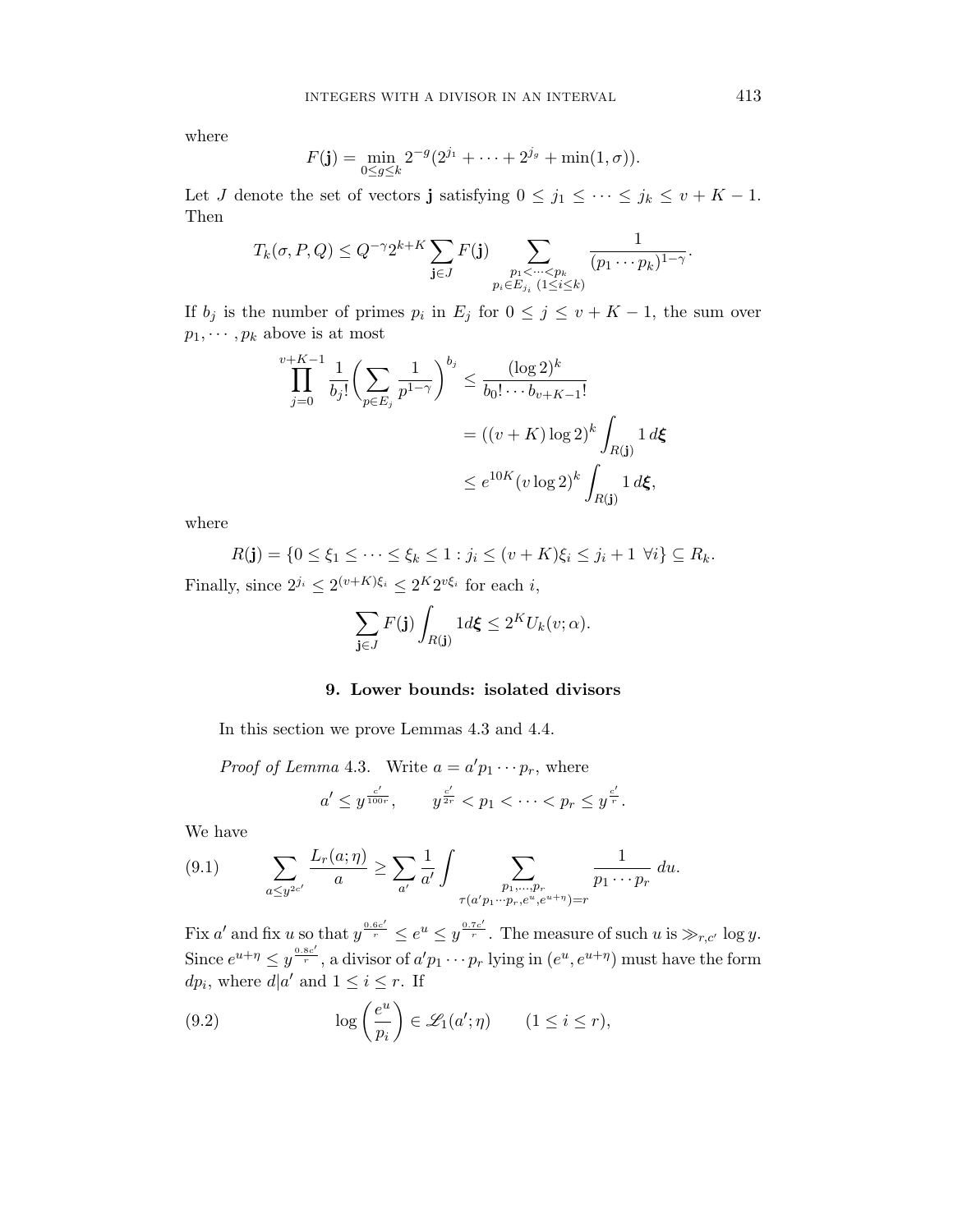there are exactly r such divisors. Assume that  $I(a';\eta) \geq 1$ . If we take, for each i,  $e^u/d_i < p_i \le e^{u+\eta}/d_i$  for some  $\eta$ -isolated divisor  $d_i$  of  $a'$ , then (9.2) will be satisfied. By Lemma 2.2, the sum over  $p_1, \ldots, p_r$  in (9.1) is

$$
\geq \frac{1}{r!} \prod_{i=1}^r \biggl(\sum_{\log(e^u/p_i) \in \mathscr{L}_1(a';\eta)} \frac{1}{p_i}\biggr) - O_{r,c'}\biggl(\frac{1}{y^{c'/2r}}\biggr) \gg_{r,c'} \biggl(\frac{\eta I(a';\eta)}{\log y}\biggr)^r.
$$

By inserting this into (9.1) and using Lemma 4.1, we complete the proof.  $\Box$ 

*Proof of Lemma 4.4.* (i) Write  $a = gh$ , where  $g \leq K := \min(e^{\eta}, y^{c'})$ ,  $e^{2\eta} < P^{-}(h)$ ,  $h \leq y^{c'}$  and  $\tau(g) \geq r+1$ . In particular, if  $\eta \geq \frac{c'}{2}$  $\frac{c'}{2} \log y$ , then  $h = 1$ . Let f be a 2*η*-isolated divisor of h. As before, let  $d_j(g)$  be the jth smallest divisor of g. If  $fd_r(g) \leq e^{u+\eta} \leq fd_{r+1}(g)$ , then  $\tau(gh, e^u, e^{u+\eta}) = r$ and hence

$$
L_r(gh;\eta) \ge \log\left(\frac{d_{r+1}(g)}{d_r(g)}\right)I(h;2\eta).
$$

By Lemma 4.1,

(9.3) 
$$
H_r(x, y, z) \gg_{r, c', C} \frac{x}{\log^2 y} A_r(K) \sum_{\substack{h \leq y^{c'} \\ P^-(h) > e^{2\eta}}} \frac{I(h; 2\eta)}{h},
$$

where

$$
A_r(K) = \sum_{\substack{g \leq K \\ \tau(g) \geq r+1}} \frac{\log(d_{r+1}(g)/d_r(g))}{g}.
$$

To complete the proof of part (i) of the lemma, it suffices to show

(9.4) 
$$
A_r(K) \gg_r (\log K) (\log \log K)^{\nu(r)+1}
$$
  $(K \ge e^{1000 \cdot 3^{2r}})$ 

and note that  $K \geq e^{\eta c'/C}$ . We restrict attention to those  $g = p_1 \cdots p_r m$ , with

$$
(9.5) \t\t p_1 \le K^{1/3^{2r}}, \quad p_{j-1}^3 < p_j < K^{1/3^{2r-2j+2}} \quad (2 \le j \le r),
$$

 $P^-(m) > p_r$  and  $m \leq K^{1/2}$ . Inequality (9.5) implies that

$$
\frac{d_{r+1}(g)}{d_r(g)} = \frac{p_v}{p_1 \cdots p_{v-1}} \ge p_v^{1/2}, \quad v = \nu(r) + 1.
$$

Hence

$$
A \ge \frac{1}{2} \sum_{\substack{p_1, \dots, p_r \\ (9.5)}} \frac{\log p_v}{p_1 \cdots p_r} \sum_{\substack{P^-(m) > p_r \\ m \le K^{1/2}}} \frac{1}{m}.
$$

Since  $p_r \leq K^{1/9}$ , by Lemma 2.3 and partial summation, the sum on m is  $\gg \frac{\log K}{\log p_r}$ . If  $v = r$ , then  $r \in \{1, 2\}$  and we obtain

$$
A \gg \log K \sum_{p_1, \cdots, p_r} \frac{1}{p_1 \cdots p_r} \gg \log K (\log \log K)^r,
$$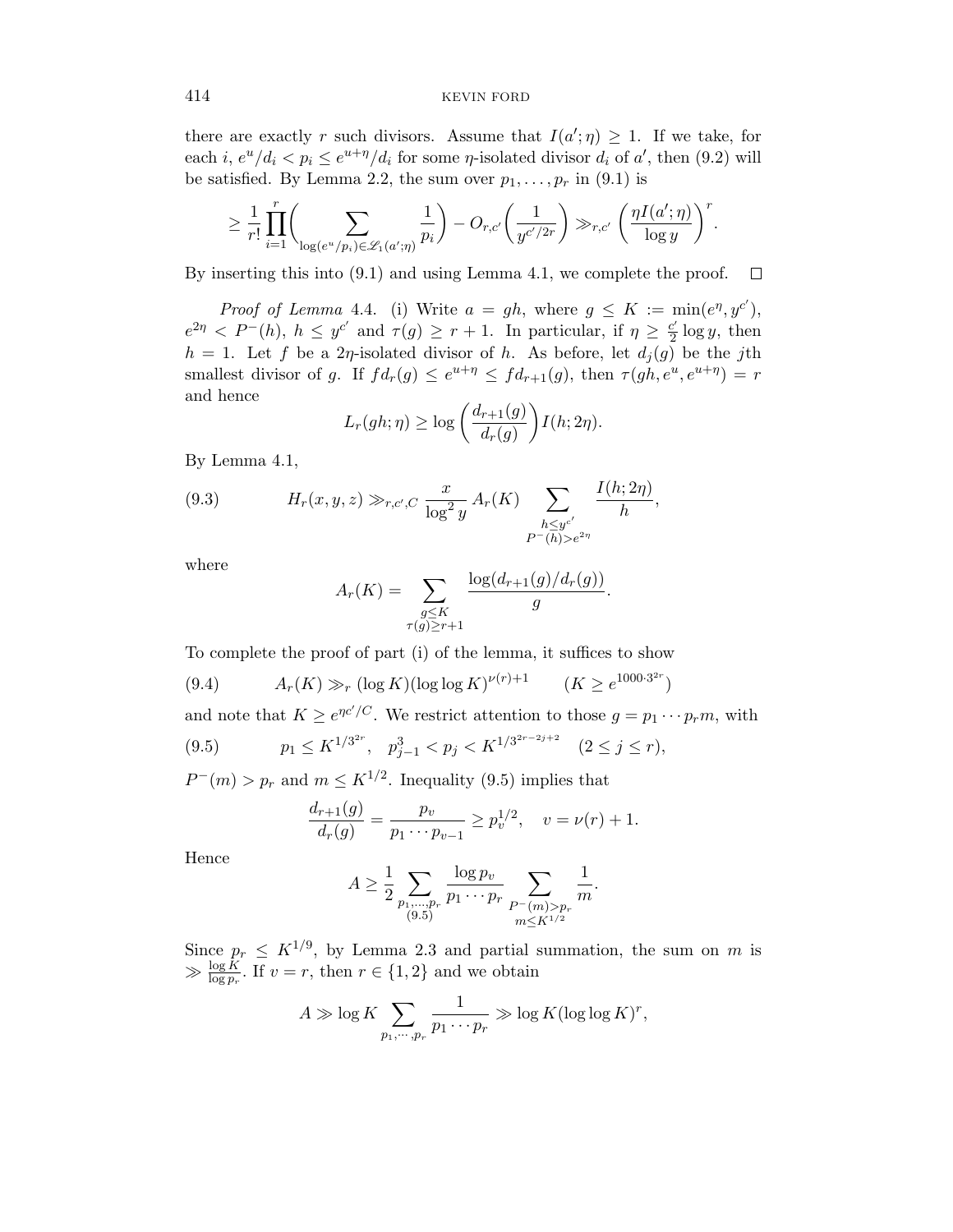proving  $(9.4)$  in this case. Otherwise,  $v < r$ . By Lemma 2.2 and Bertrand's Postulate, if  $u > w^2 > 4$ , then

$$
\sum_{w
$$

Applying this iteratively and using (9.5), we obtain

$$
\sum_{p_{v+1},...,p_r} \frac{1}{p_{v+1}\cdots p_r \log p_r} \gg_r \frac{1}{\log p_v}.
$$

Finally, we have

$$
\sum_{p_1,\cdots,p_v} \frac{1}{p_1\cdots p_v} \gg_r (\log \log K)^v = (\log \log K)^{\nu(r)+1}.
$$

This is trivially true when  $K \leq K_0(r)$ , for a large constant  $K_0(r)$ , and for larger K the sum includes  $p_1, \ldots, p_v$  satisfying

$$
p_i \in \left(\exp[(\log K)^{i/2r}], \exp[(\log K)^{(i+1/2)/2r}]\right) (1 \le i \le v)
$$

by  $(9.5)$ . This proves  $(9.4)$  in the second case.

(ii) Suppose  $y_0(r, c) \leq y$  and  $y^2 \leq z \leq x^{1-c}/y$ . Consider  $n = gpq$ , where  $g \leq y^{c/2}, \tau(g) \geq r+1, p$  is prime,  $yd_r(g)/g < p \leq yd_{r+1}(g)/g, P^{-}(q) > z$ and  $\frac{x}{2pg} < q \leq \frac{x}{pg}$  $\frac{x}{pg}$ . We have  $y \ge p > y/g > g$ , so each *n* has at most one factorization of this type. If  $d|n$  and  $y < d \leq z$ , then p|d. Thus  $\tau(n, y, z) = r$ , because

$$
\frac{pg}{d_{r+1}(g)}\leq y<\frac{pg}{d_{r}(g)}<\frac{pg}{d_{r-1}(g)}<\cdots
$$

Since  $pg \leq yx^{c/2} \leq \frac{x}{4x^c}$  $\frac{x}{4z}$ , Lemma 2.3 implies that for each pair  $g, p$ , the number of q is  $\gg \frac{x}{pg \log z}$ . By Lemma 2.2, for each g,

$$
\sum \frac{1}{p} \gg \frac{\log(d_{r+1}(g)/d_r(g))}{\log y}.
$$

Using  $(9.4)$ , the number of such *n* is

$$
\gg \frac{x}{(\log y)(\log z)} A_r(y^{c/2}) \gg_{r,c} \frac{x(\log \log y)^{\nu(r)+1}}{\log z}.
$$

#### 10. Lower bounds: reduction to a volume

*Proof of Lemma 4.7.* Recall the definitions of the sets  $D_j$  and numbers  $\lambda_j$  from Section 4. For  $j \geq 0$  let  $b'_j = \sum_{i \leq j} b_j$ . Let  $a = p_1 \cdots p_k$ , where  $k = b_1 + \cdots + b_h,$ 

(10.1) 
$$
p_{b'_{j-1}+1}, \ldots, p_{b'_{j}} \in D_j \qquad (m \le j \le h)
$$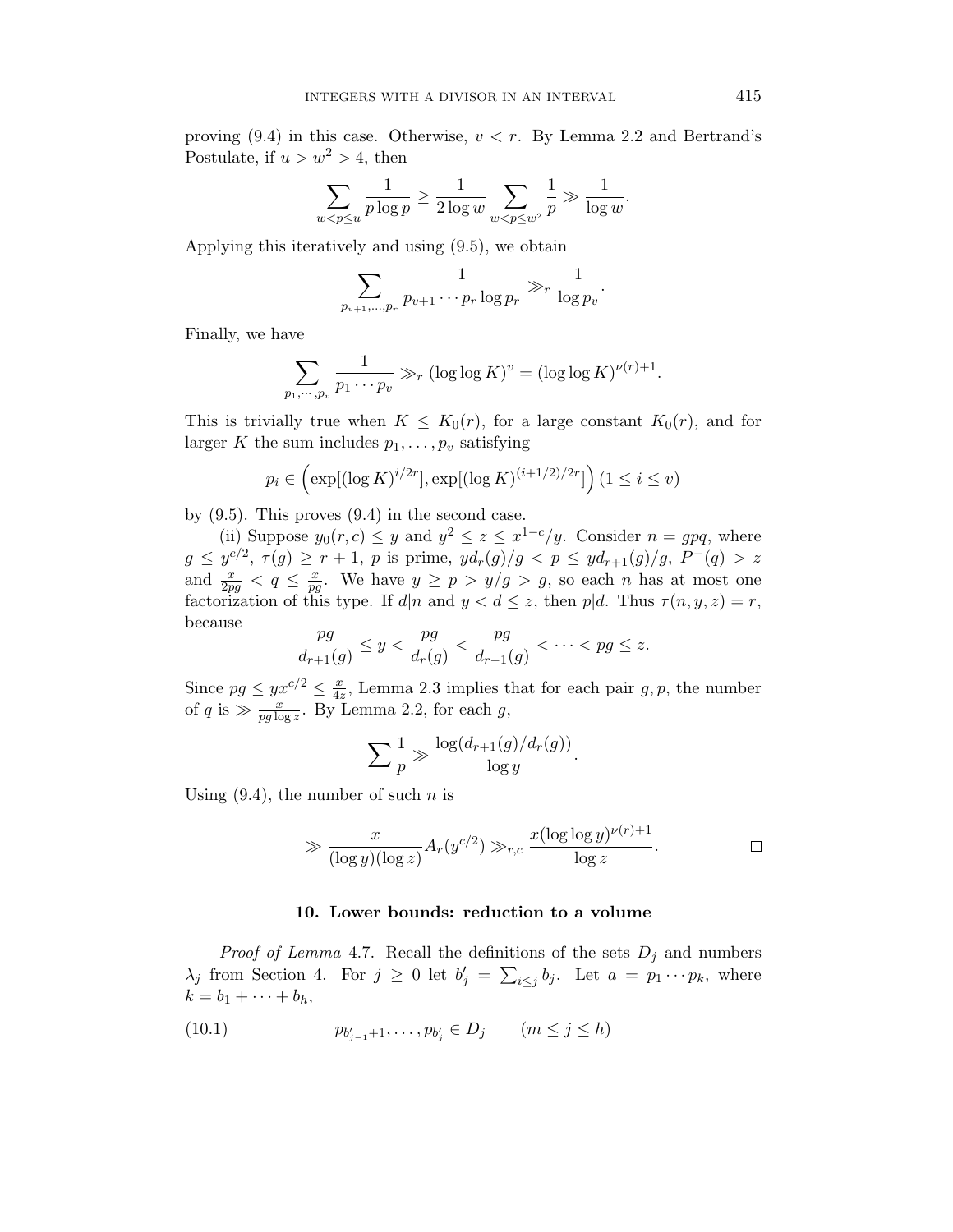and the primes in each interval  $D_j$  are unordered. Observe that  $W(p_1 \cdots p_k; \sigma)$ is the number of pairs  $Y, Z \subseteq \{1, \ldots, k\}$  with

(10.2) 
$$
\left| \sum_{i \in Y} \log p_i - \sum_{i \in Z} \log p_i \right| \leq \sigma.
$$

We thus have

(10.3) 
$$
\sum_{a \in \mathscr{A}(\mathbf{b})} \frac{W(a; \sigma)}{a} \leq \frac{1}{b_m! \cdots b_h!} \sum_{Y, Z \subseteq \{1, \ldots, k\}} \sum_{\substack{p_1, \ldots, p_k \\ (10.1), (10.2)}} \frac{1}{p_1 \cdots p_k}.
$$

The contribution from terms with  $Y = Z$  is

(10.4) 
$$
\frac{2^k}{b_m! \cdots b_h!} \sum_{\substack{p_1, \ldots, p_k \\ (10.1)}} \frac{1}{p_1 \cdots p_k} \leq \frac{(2 \log 2)^k}{b_m! \cdots b_h!}.
$$

If  $Y \neq Z$ , let  $I = \max[(Y \cup Z) - (Y \cap Z)]$  and define  $E(I)$  by  $p_I \in D_{E(I)}$ , i.e.,  $b'_{E(I)-1} < I \leq b'_{E(I)}$ . Let

$$
\ell = \min\{j : \lambda_j \ge \sigma^{-2}\}.
$$

We distinguish two cases: (i)  $E(I) > \ell$ ; (ii)  $m \le E(I) \le \ell$ .

In case (i), fix all of the  $p_i$  except for  $p_i$ . Inequality (10.2) implies that  $U \leq p_I \leq e^{2\sigma} U$  for some number  $U \geq \lambda_{E(I)}$ . If  $\sigma \geq 1$ , then by  $(2.2)$ ,

$$
\sum_{U \le p_I \le e^{2\sigma}U} \frac{1}{p_I} \ll \log \left(1 + \frac{2\sigma}{\log U}\right) \ll \frac{\sigma}{\log U} \ll \sigma 2^{-E(I)}.
$$

If  $\sigma$  < 1, Lemma 2.1 implies

$$
\sum_{U \leq p_I \leq e^{2\sigma}U} \frac{1}{p_I} \ll \frac{\sigma}{\log(\sigma U)} \ll \frac{\sigma}{\log U} \ll \sigma 2^{-E(I)},
$$

where the second inequality follows from  $U \geq \lambda_{\ell} \geq \sigma^{-2}$ . Thus, by (4.3) the inner sum on the right side of (10.3) is  $\ll \sigma 2^{-E(I)}(\log 2)^k$ . With I fixed, there correspond  $2^{k-I+1}4^{I-1} = 2^{k+I-1}$  pairs Y, Z. We find that the contribution to the right side of  $(10.3)$  from those Y, Z counted in case  $(i)$  is

$$
\ll \frac{\sigma (2 \log 2)^k}{b_m! \cdots b_h!} \sum_{I=1}^k 2^{I - E(I)} \ll \frac{\sigma (2 \log 2)^k}{b_m! \cdots b_h!} \sum_{j=m}^h 2^{-j} \sum_{b'_{j-1} < I \le b'_j} 2^I \ll \frac{\sigma (2 \log 2)^k}{b_m! \cdots b_h!} \sum_{j=m}^h 2^{-j + b_m + \cdots + b_j}.
$$

For case (ii), note that  $\sigma < 1$  and write

$$
a = a' p_{b'_\ell+1} \cdots p_k, \qquad a' = p_1 \cdots p_{b'_\ell}.
$$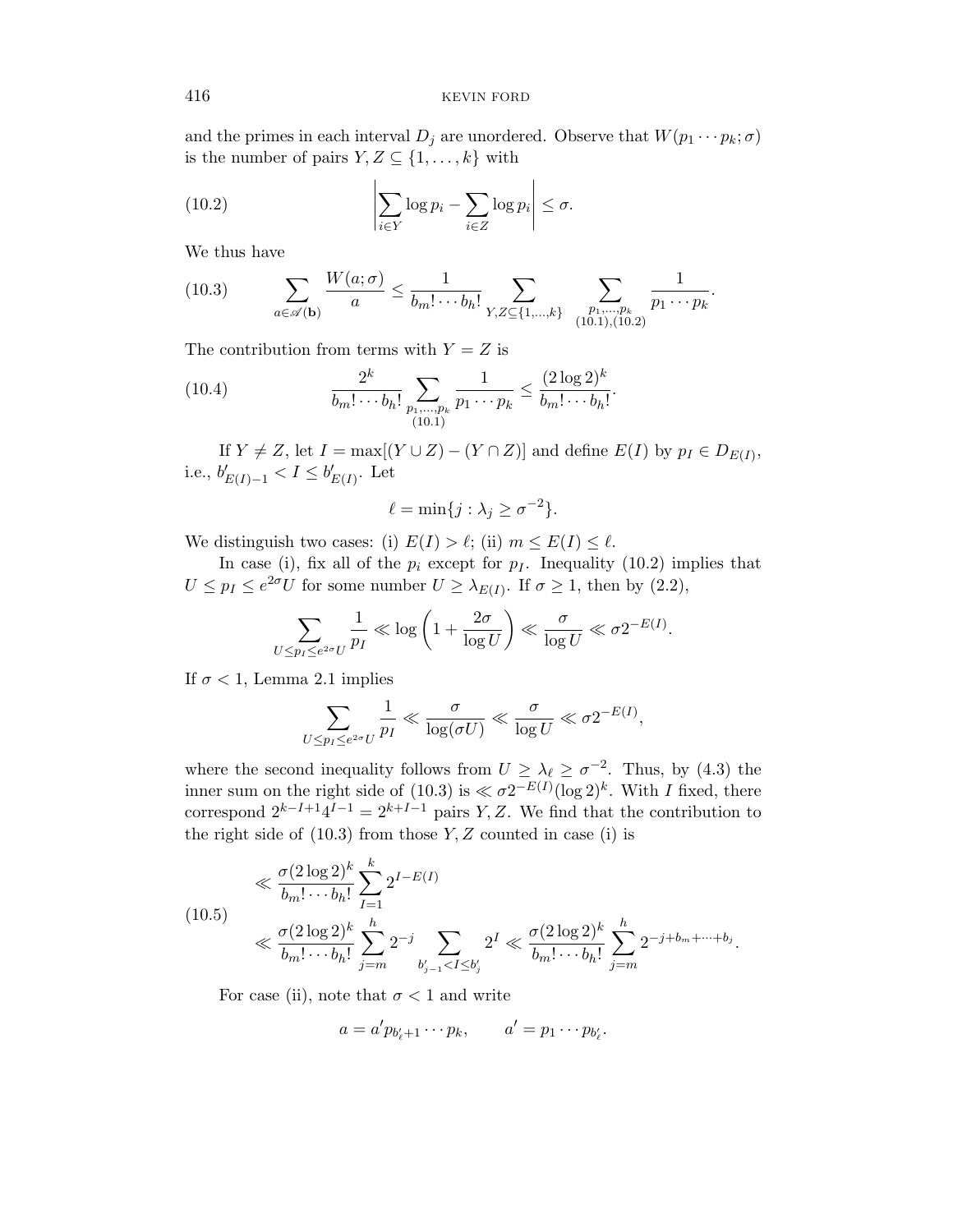By hypothesis,  $Y \cap \{b'_{\ell} + 1, ..., k\} = Z \cap \{b'_{\ell} + 1, ..., k\}$ . By (4.3), the contribution to the right side of  $(10.3)$  from those Y, Z counted in case (ii) is

$$
\leq \frac{(2\log 2)^{b_{\ell+1}+\cdots+b_h}}{b_{\ell+1}!\ldots b_h!}\sum_{a'}\frac{W(a';\sigma)-\tau(a')}{a'}.
$$

Suppose  $d_1|a'$ ,  $d_2|a'$  and  $1 < d_2/d_1 \le e^{\sigma}$ . Let  $d = (d_1, d_2)$ ,  $d_1 = f_1d$ ,  $d_2 = f_2d$ and  $a' = df_1 f_2 a''$ . Then

$$
\sum_{a'} \frac{W(a'; \sigma) - \tau(a')}{a'} \le 2 \sum_{P^+(a'' df_1) \le \lambda_{\ell}} \frac{1}{a'' df_1} \sum_{f_1 < f_2 \le e^{\sigma} f_1} \frac{1}{f_2}
$$
\n
$$
\le 4\sigma \sum_{P^+(a'' df_1) \le \lambda_{\ell}} \frac{1}{a'' df_1}
$$
\n
$$
= 4\sigma \prod_{p \le \lambda_{\ell}} \left(1 + \frac{1}{p}\right)^3
$$
\n
$$
\le 4\sigma \exp\left(3 \sum_{p \le \lambda_{\ell}} \frac{1}{p}\right) \le 2^{3\ell + 2} \sigma.
$$

Since  $\sigma > \lambda_{\ell-1}^{-1/2}$ , we have  $2^{3\ell+2}\sigma < \exp\{-2^{2\ell/3}\}\$ if m is large. On the other hand, we have assumed that  $b_j \leq 2^{j/2}$  for every j, and thus

$$
\frac{1}{b_m! \cdots b_\ell!} \ge \left(2^{(\ell/2) \cdot 2^{\ell/2}}\right)^{-\ell} \ge 100 \exp\{-2^{2\ell/3}\} > 100 \cdot 2^{3\ell+2} \sigma
$$

for large  $m$ . Therefore, the contribution to the right side of  $(10.3)$  from those  $Y, Z$  counted in case (ii) is

(10.6) 
$$
\leq 0.01 \frac{(2 \log 2)^k}{b_m! \cdots b_h!}.
$$

Together, (10.3), (10.4), (10.5), and (10.6) imply that

$$
\sum_{a \in \mathscr{A}(\mathbf{b})} \frac{W(a;\sigma)}{a} \le \frac{(2\log 2)^k}{b_m! \dots b_h!} \left[1.01 + O\left(\sigma \sum_{j=m}^h 2^{-j+b_m+\dots+b_j}\right)\right]. \qquad \Box
$$

*Proof of Lemma* 4.8. Let  $m = M + \max\left(0, \left|\frac{\log \sigma}{\log 2}\right|\right)$ , put  $h = v + m - 1$ and suppose **b** satisfies  $b_j = 0$   $(1 \le j \le m-1)$ ,  $b_1 + \cdots + b_h = k$  and

(10.7) for all  $j \ge 1$ ,  $b_j \le 2^{j/10}$  and  $b_{h+1-j} \le 2^{(M+j)/10}$ .

Since  $h \leq \frac{\log \log y}{\log 2} - M - 1/\alpha$ ,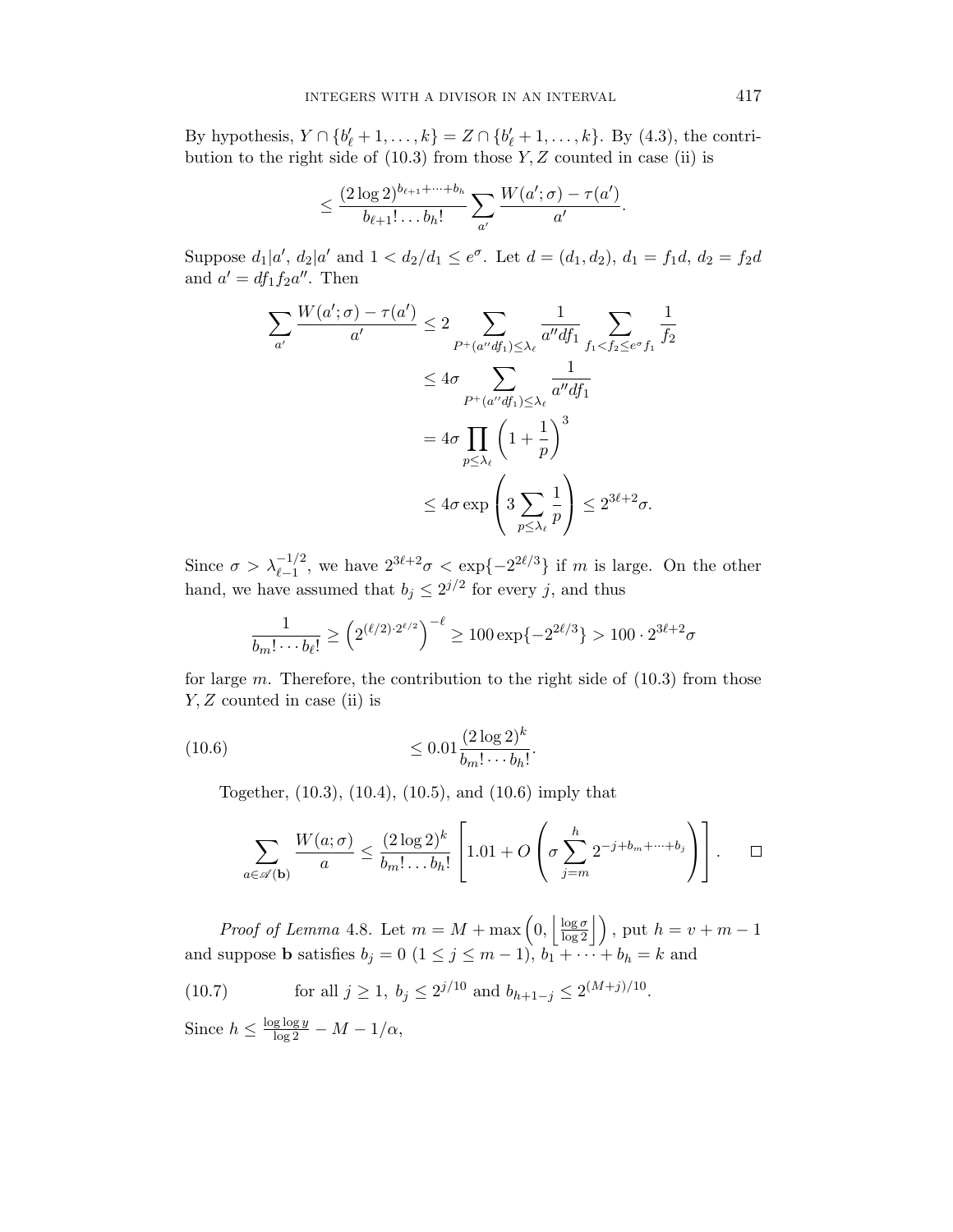$$
\sum_{j} b_{j} 2^{j} \le 2^{h + \frac{M+1}{10}} (1 + 2^{-0.9} + 2^{-1.8} + \cdots)
$$
  

$$
\le 2^{h + M/10 + 2}
$$
  

$$
\le \frac{\log y}{2^{\frac{9}{10}M - 2 + 1/\alpha}} \le \frac{\alpha \log y}{2^{c_3 + c_4}}.
$$

Using Lemma 4.6, it follows that  $a \leq y^{\alpha}$  for  $a \in \mathscr{A}(\mathbf{b})$ . Also  $P^-(a) > \lambda_{m-1}$  $> e^{\sigma}$ . By the definition of the sets  $D_j$ ,

h

$$
\sum_{a \in \mathscr{A}(\mathbf{b})} \frac{1}{a} = \prod_{j=m}^{h} \frac{1}{b_j!} \Biggl( \sum_{p_1 \in D_j} \frac{1}{p_1} \sum_{p_2 \in D_j} \frac{1}{p_2} \cdots \sum_{p_{b_j} \notin \{p_1, \dots, p_{b_j-1}\}} \frac{1}{p_{b_j}} \Biggr)
$$
\n
$$
\geq \prod_{j=m}^{h} \frac{1}{b_j!} \Biggl( \sum_{p \in D_j} \frac{1}{p} - \frac{b_j - 1}{\lambda_{j-1}} \Biggr)^{b_j}
$$
\n
$$
\geq \prod_{j=m}^{h} \frac{1}{b_j!} \Biggl( \log 2 - \frac{b_j}{\lambda_{j-1}} \Biggr)^{b_j}
$$
\n
$$
\geq \frac{(\log 2)^k}{b_m! \cdots b_h!} \prod_{j=m}^{h} \Biggl( 1 - \frac{2^{j/10}}{\exp\{2^{j-1+c_3-c_4}\}} \Biggr)^{2^{j/10}}
$$
\n
$$
\geq 0.999 \frac{(\log 2)^k}{b_m! \cdots b_h!}.
$$

By Lemma 4.7 and (10.8),

$$
\sum_{a \in \mathscr{A}(\mathbf{b})} \frac{3\tau(a) - 2W(a;\sigma)}{a} \ge \frac{(2\log 2)^k}{b_m! \cdots b_h!} \left[ 0.9 - 2^{c_5+1} \sigma \sum_{j=m}^h 2^{-j + b_m + \cdots + b_j} \right].
$$

For  $1 \le i \le v$ , set  $g_i = b_{m-1+i}$ . We have  $2^{(M+i-1)/10} \ge M + i^2$  for  $M \ge 200$ and  $i \geq 1$ , so (10.7) is implied by

(10.9) 
$$
\forall i \ge 1, g_i \le M + i^2 \text{ and } g_{v+1-i} \le M + i^2.
$$

Assume in addition that

(10.10) 
$$
2^{m-1} \sum_{j=m}^{h} 2^{-j+b_m+\cdots+b_j} = \sum_{i=1}^{v} 2^{-i+g_1+\cdots+g_i} \le 2^{s+1}.
$$

Since  $2^{s-m+2} = \frac{1}{\sigma}$  $\frac{1}{\sigma}2^{-c_5-8}$ , we obtain

(10.11) 
$$
\sum_{a \in \mathscr{A}(\mathbf{b})} \frac{3\tau(a) - 2W(a;\sigma)}{a} \ge \frac{(2\log 2)^k}{3g_1! \cdots g_v!}.
$$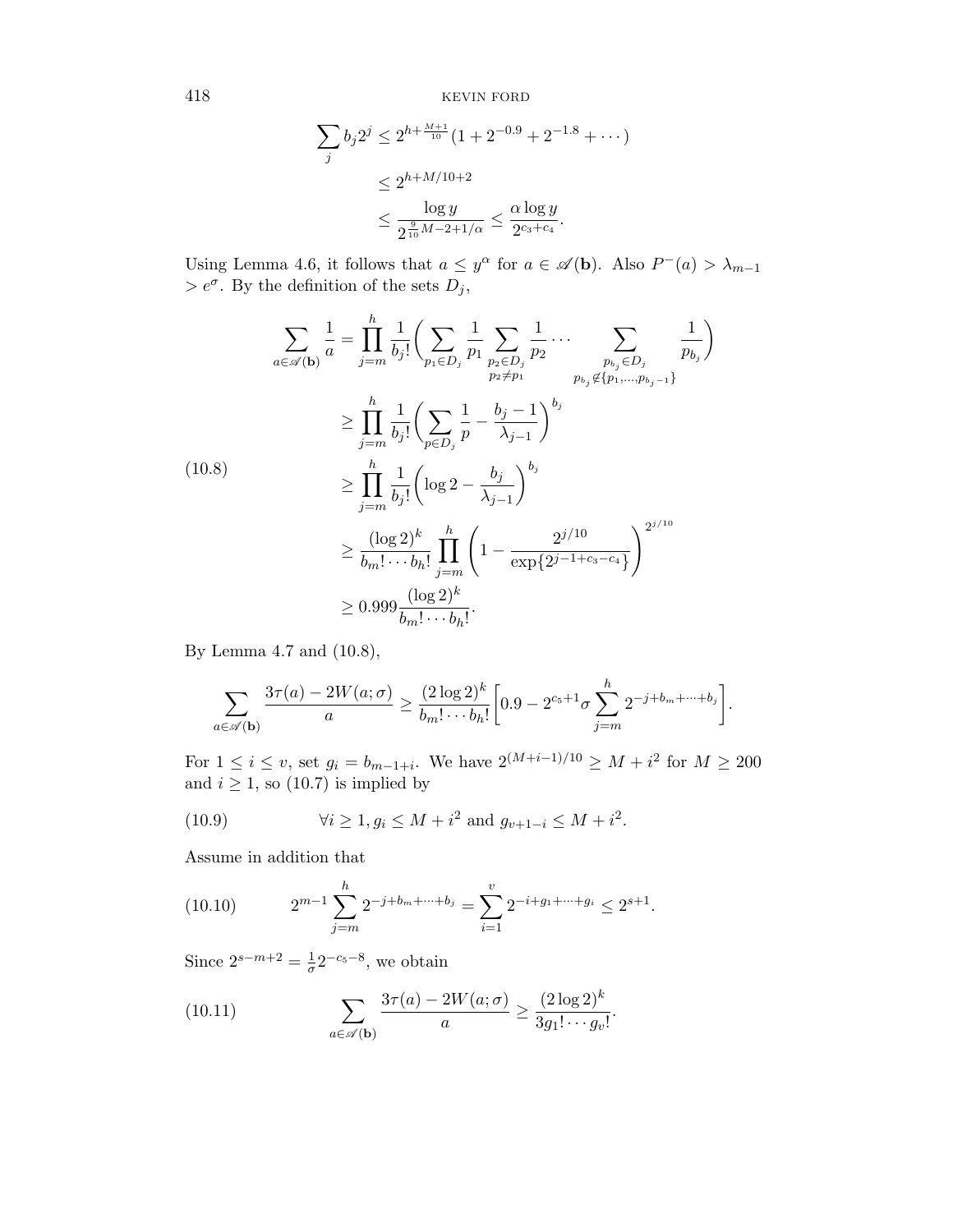Let  $\mathscr G$  be the set of  $\mathbf g = (g_1, \dots, g_v)$  with  $g_1 + \dots + g_v = k$  and also satisfying (10.9) and (10.10). We have

(10.12) 
$$
\frac{1}{g_1! \cdots g_v!} = \text{Vol}(R(\mathbf{g})),
$$

where  $R(\mathbf{g})$  is the set of  $\mathbf{x} \in \mathbb{R}^k$  with  $0 \leq x_1 \leq \cdots \leq x_k < v$  and exactly  $g_i$  of the variables  $x_j$  lie in  $[i - 1, i)$  for each i. We claim that

(10.13) 
$$
\text{Vol}(\cup_{\mathbf{g}\in\mathscr{G}} R(\mathbf{g})) \geq v^k \text{ Vol}(Y_k(s,v)).
$$

Take  $\xi \in Y_k(s, v)$  with  $\xi_k < 1$  and let  $x_j = v \xi_j$  for each j. Let  $g_i$  be the number of  $x_j$  lying in  $[i - 1, i)$ . By condition (ii) in the definition of  $Y_k(s, v)$ ,

$$
x_{M+i^2} > i
$$
 and  $x_{k+1-(M+i^2)} < v - i$   $(1 \le i \le \sqrt{k-M}),$ 

which implies (10.9). Condition (iii) in the definition of  $Y_k(s, v)$  implies

$$
2^{s} \ge \sum_{j=1}^{k} 2^{j-x_j} \ge \sum_{i=1}^{v} 2^{-i} \sum_{j:x_j \in [i-1,i)} 2^{j} \ge \sum_{i=1}^{v} 2^{-i+g_1+\dots+g_i-1}.
$$

Because (10.9) and (10.10) hold,  $g \in \mathscr{G}$  and  $x \in R(g)$ . This proves the claim (10.13). Finally, combining (10.11), (10.12) and (10.13) proves the lemma.  $\Box$ 

#### 11. Uniform order statistics

Let  $X_1, \ldots, X_k$  be independent, uniformly distributed random variables in [0, 1], and let  $\xi_1, \ldots, \xi_k$  be their order statistics, so that  $0 \leq \xi_1 \leq \cdots \leq \xi_k \leq 1$ . Our main interest in this section is to estimate  $Q_k(u, v)$ , the probability that  $\xi_i \geq \frac{i-u}{v}$  $\frac{-u}{v}$  for every *i*. The special case  $Q_k(\lambda \sqrt{k}, k)$  is the distribution function (as a function of  $\lambda$ ) of the quantity

$$
D_k^+ = -\sqrt{k} \inf_{1 \le i \le k} (\xi_i - i/k) = \sqrt{k} \sup_{0 \le y \le 1} \left( k^{-1} \sum_{X_i \le y} 1 - y \right),
$$

which is one of the Kolmogorov-Smirnov statistics. In 1939, N. V. Smirnov proved [36] for each fixed  $\lambda \geq 0$  the asymptotic formula

$$
Q_k(\lambda \sqrt{k}, k) \sim 1 - e^{-2\lambda^2} \qquad (k \to \infty).
$$

We need bounds on  $Q_k(u, v)$  which are uniform in k, u and v, particularly when u is small or  $u + v - n$  is small.

LEMMA 11.1. For a given pair u, v, let  $w = w(u, v) = u+v-n$ . Uniformly in  $u > 0$ ,  $w > 0$  and  $k \ge 1$ ,

(11.1) 
$$
Q_k(u,v) \ll \frac{(u+1)(w+1)^2}{k}.
$$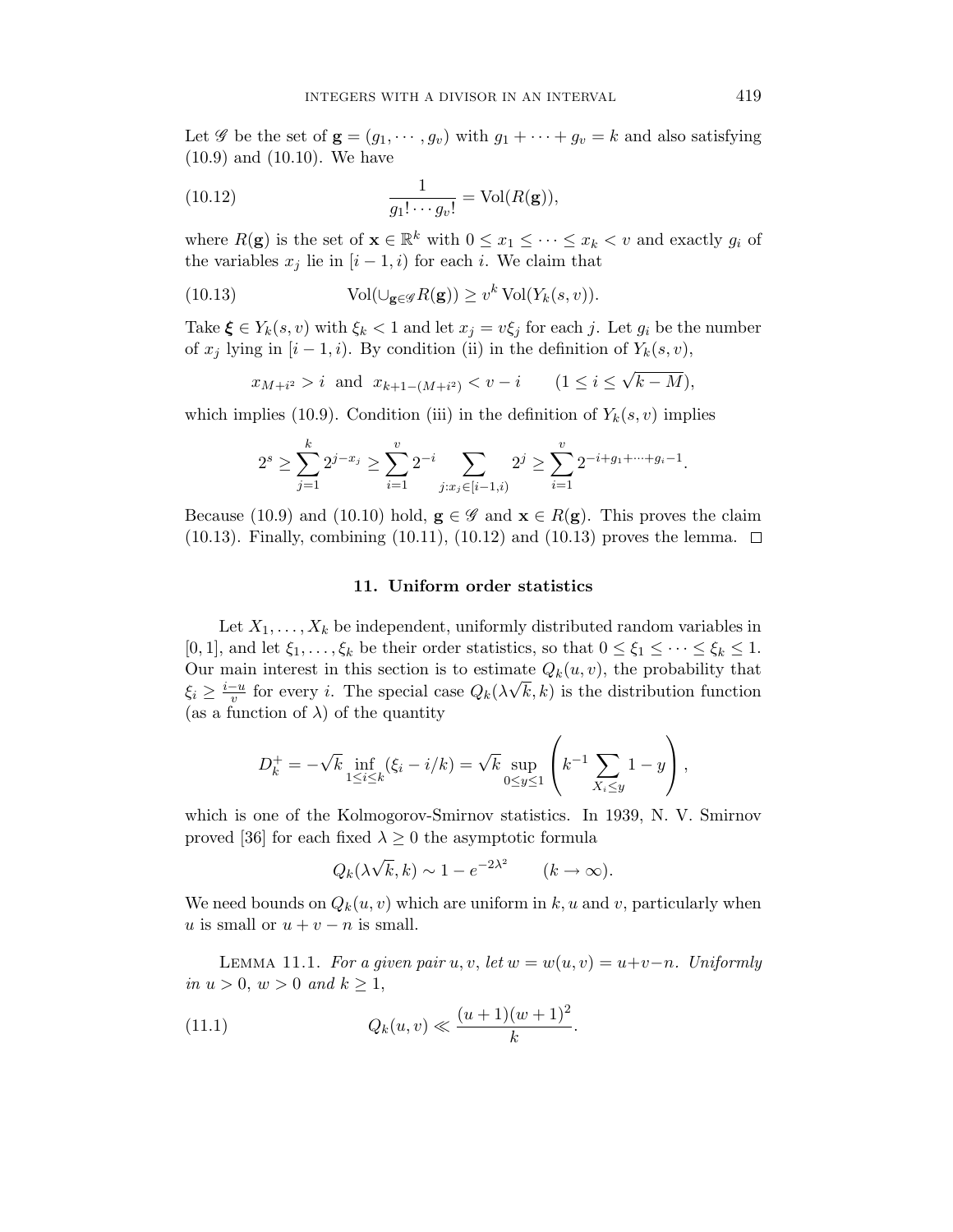If  $k \geq 1$  and  $1 \leq u \leq k$ , then

(11.2) 
$$
Q_k(u, k+1-u) \ge \frac{u-1/2}{k+1/2}.
$$

Remarks. The more precise estimate

$$
Q_k(u, v) = 1 - e^{-2uw/k} + O\left(\frac{u + w}{k}\right) \qquad (k \ge 1, u \ge 0, w \ge 0),
$$

which was proved in an earlier version of this paper, has a much longer proof which will be given in a separate paper [15].

*Proof.* If  $\min_{1 \leq i \leq k} (\xi_i - \frac{i-u_i}{v_i})$  $\frac{v-u}{v}$ )  $\leq 0$ , let l be the smallest index with  $\xi_l \leq \frac{l-u}{v}$ and write  $\xi_l = \frac{l-u-\lambda}{v}$ , so that  $0 \leq \lambda \leq 1$ . Also let  $\frac{u-\lambda}{v}$ , so that  $0 \leq \lambda \leq 1$ . Also let

$$
R_l(\lambda) = \text{Vol}\left\{0 \leq \xi_1 \leq \cdots \leq \xi_{l-1} \leq \frac{l-u-\lambda}{v} : \xi_i \geq \frac{i-u}{v} \ (1 \leq i \leq l-1)\right\}.
$$

Then

$$
Q_k(u, v) = 1 - \frac{k!}{v} \int_0^1 \sum_{u + \lambda \le l \le k} R_l(\lambda) \operatorname{Vol} \left\{ \frac{l - u - \lambda}{v} \le \xi_{l+1} \le \dots \le \xi_k \le 1 \right\} d\lambda
$$
  
= 
$$
1 - \frac{k!}{v} \int_0^1 \sum_{u + \lambda \le l \le k} \frac{R_l(\lambda)}{(k - l)!} \left( \frac{k + w + \lambda - l}{v} \right)^{k - l} d\lambda.
$$

Let  $0 \le a \le k - u$  and suppose that  $\xi_k \le 1 - \frac{w+a}{v} = \frac{k-u-a}{v}$  $\frac{u-a}{v}$ . Then  $\min_{1 \leq i \leq k} \xi_i - \frac{i-u}{v} \leq 0$ . Defining l and  $\lambda$  as before, we have

$$
\left(1 - \frac{w+a}{v}\right)^k = k! \operatorname{Vol} \left\{ 0 \le \xi_1 \le \dots \le \xi_k \le 1 - \frac{w+a}{v} \right\}
$$
  
=  $\frac{k!}{v} \int_0^1 \sum_{u+\lambda \le l \le k-a+\lambda} \frac{R_l(\lambda)}{(k-l)!} \left(\frac{k-l-a+\lambda}{v}\right)^{k-l} d\lambda.$ 

Thus, for any  $A > 0$ ,

(11.3) 
$$
Q_k(u, v) = 1 - A \left( 1 - \frac{w + a}{v} \right)^k
$$
  

$$
- \frac{k!}{v} \int_0^1 \sum_{k-a+\lambda < l \le k} \frac{R_l(\lambda)}{(k-l)!} \left( \frac{k+w+\lambda-l}{v} \right)^{k-l} d\lambda
$$

$$
+ \frac{k!}{v} \int_0^1 \sum_{l=|u+\lambda+1|} \frac{R_l(\lambda)}{(k-l)! v^{k-l}} \left[ A(k-l-a+\lambda)^{k-l} - (k-l+w+\lambda)^{k-l} \right] d\lambda.
$$

To prove (11.1), we may assume without loss of generality that  $k \geq 10$ ,  $u \leq k/10$  and  $w \leq \sqrt{k}$ . Let  $a = 2w + 2$ , and note that  $2 - \lambda \geq \lambda$ . Now,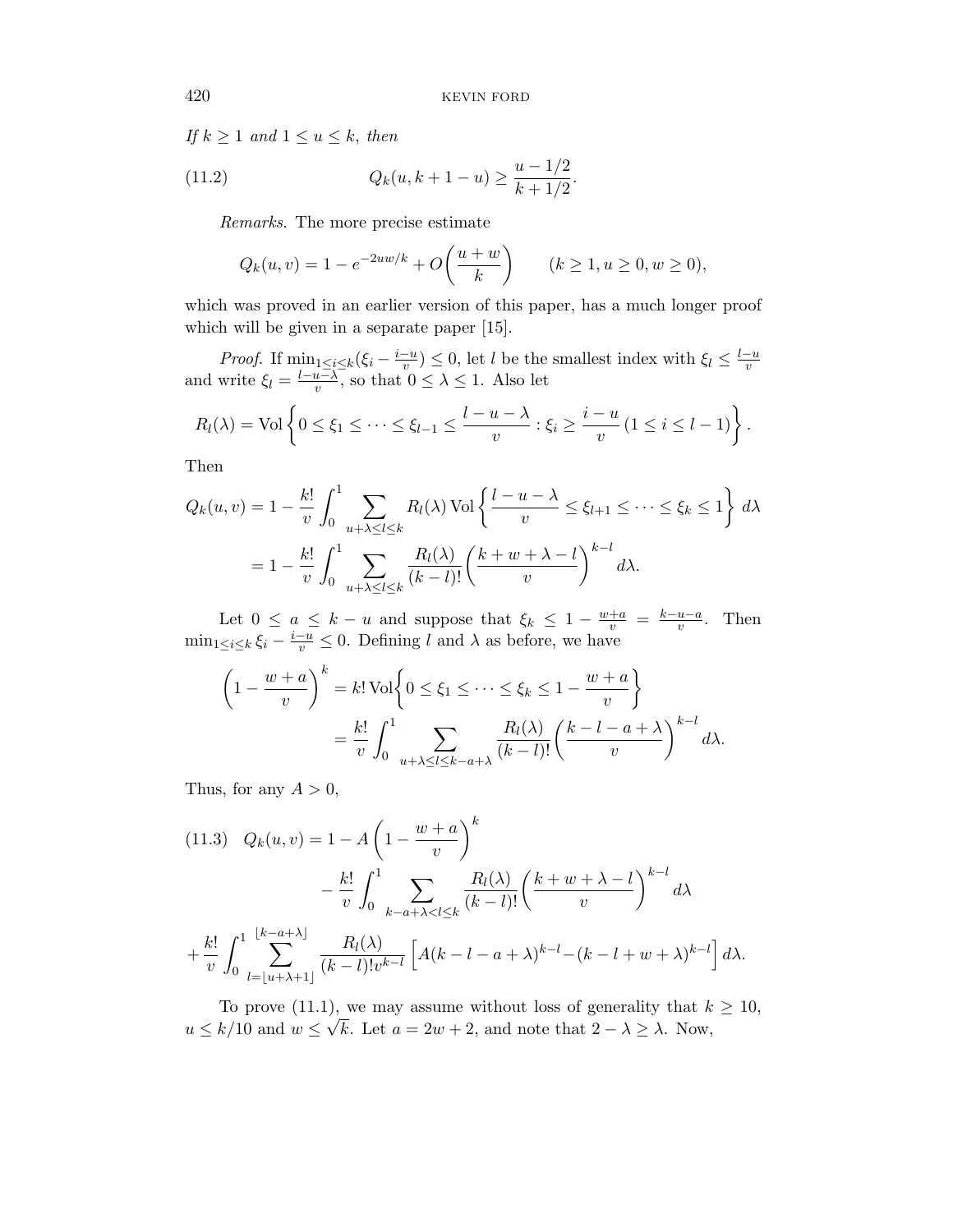$$
\left(\frac{k-l-w-2+\lambda}{k-l+w+\lambda}\right)^{k-l} = \left(1 - \frac{w+2-\lambda}{k-l}\right)^{k-l} \left(1 + \frac{w+\lambda}{k-l}\right)^{-(k-l)}
$$

$$
= \exp\left\{-(2w+2) + \sum_{j=2}^{\infty} \frac{-(w+2-\lambda)^j + (-1)^j (w+\lambda)^j}{j(k-l)^{j-1}}\right\}
$$

$$
\leq e^{-(2w+2)}.
$$

Thus, taking  $A = e^{2w+2}$  in (11.3), we conclude that

$$
Q_k(u, v) \le 1 - e^{2w+2} \left( 1 - \frac{2w+2}{v} \right)^k
$$
  
=  $1 - \exp \left\{ \frac{2w+2}{v} (v - k + O(w)) \right\}$   
=  $1 - \exp \left\{ \frac{-2uw + O(u + w^2 + 1)}{v} \right\}$   
 $\le \frac{2uw + O(u + w^2 + 1)}{v} \ll \frac{(u + 1)(w + 1)^2}{k}$ 

To prove (11.2), let  $a = 0$  in (11.3). The first sum on l in (11.3) is empty, and

$$
\left(\frac{k-l+w+\lambda}{k-l+\lambda}\right)^{k-l} = \left(1+\frac{w}{k-l+\lambda}\right)^{k-l} \le e^w.
$$

Thus, taking  $A = e^w$  in (11.3), we obtain

$$
Q_k(u, v) \ge 1 - e^w \left(1 - \frac{w}{v}\right)^k
$$

.

Now let  $v = k + 1 - u$  (so that  $w = 1$ ) and let  $f(x) = e^x(1 - \frac{x}{k+1-u})^k$ . For  $0 \leq x \leq 1$ ,

$$
f'(x) = -f(x)\frac{u-1+x}{k+1-u-x} \le 0;
$$

hence

$$
f(1) = 1 - \int_0^1 f(x) \frac{u - 1 + x}{k + 1 - u - x} dx
$$
  
\n
$$
\leq 1 - \frac{f(1)}{k + 1 - u} \int_0^1 u - 1 + x \, dx = 1 - \frac{u - 1/2}{k + 1 - u} f(1).
$$

This implies that  $f(1) \leq \frac{k+1-u}{k+1/2}$  $\frac{k+1-u}{k+1/2}$  and (11.2) follows.

 $\Box$ 

# 12. The lower bound volume

In this section we prove Lemma 4.9 using Lemma 11.1. We begin with a crude upper bound on a combinatorial sum which will also be needed for the upper bound integral in Section 13.

.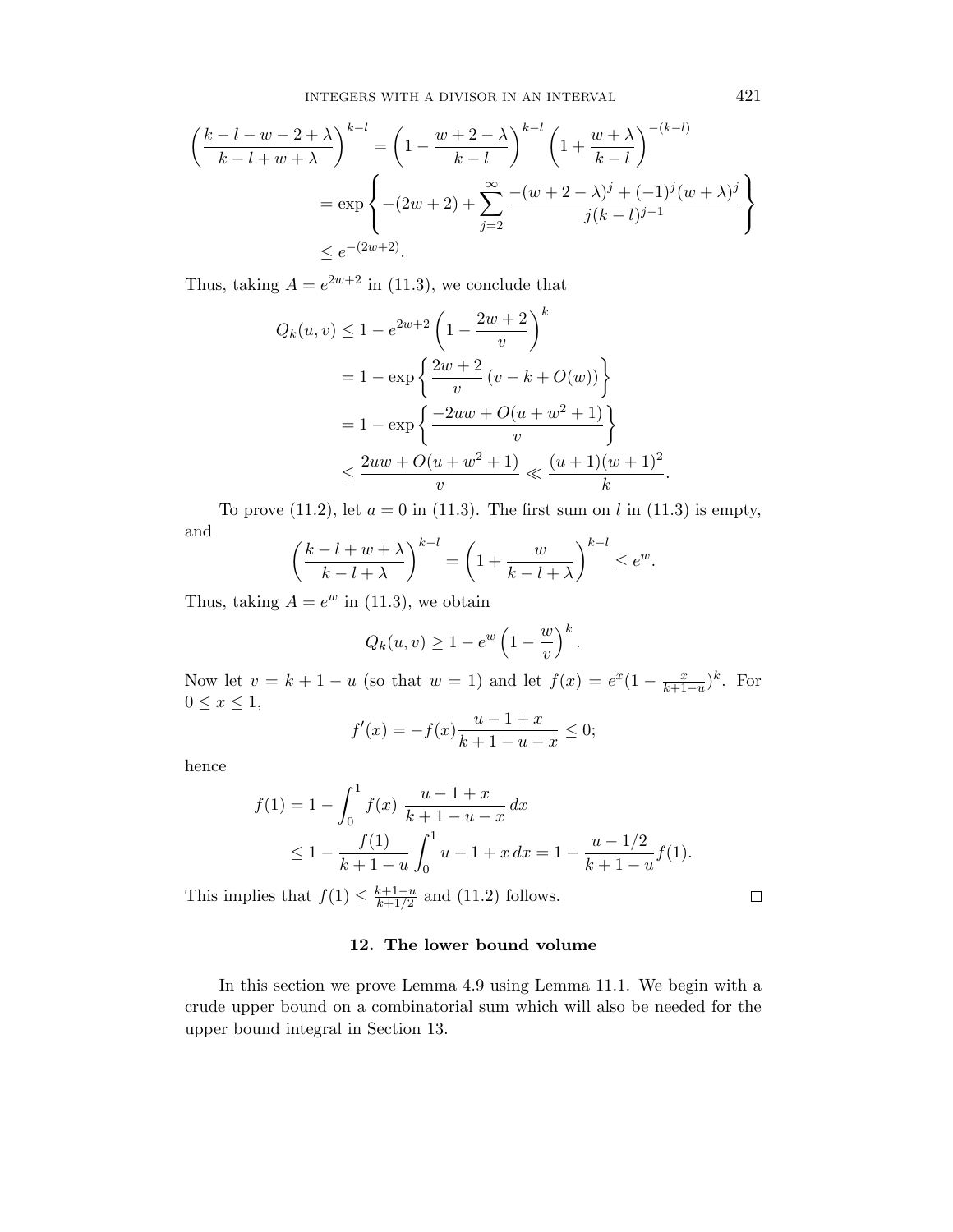LEMMA 12.1. Let  $0 < \varepsilon \leq 1$ ,  $t \geq 10$ , and suppose a, b are real numbers with  $a + b > -(1 - \varepsilon)t$ . Then

$$
\sum_{\substack{1 \le j \le t-1 \\ -a < j < b+t}} {t \choose j} (a+j)^{j-1} (b+t-j)^{t-j-1} \le e^{5+1/\varepsilon} (t+a+b)^{t-1}.
$$

*Proof.* Let  $C_t(a, b)$  denote the sum in the lemma. Since  $C_t(a, b) = C_t(b, a)$ , we may suppose  $a \leq b$ . We also assume that  $a > 1-t$  and  $b > 1-t$ , otherwise  $C_t(a, b) = 0$ . The associated "complete" sum is evaluated exactly using one of Abel's identities ([34, p. 20, Eq. (20)])

$$
(12.1) \sum_{j=0}^{t} {t \choose j} (a+j)^{j-1} (b+t-j)^{t-j-1} = \left(\frac{1}{a} + \frac{1}{b}\right) (t+a+b)^{t-1} \qquad (ab \neq 0).
$$

Note that  $C_t(a, b)$  is increasing in a and in b. If  $-1 \le a \le b$ , put  $A =$  $\max(1/2, a)$  and  $B = \max(1/2, b)$ . By (12.1),

(12.2)  

$$
C_t(a,b) \le C_t(A,B) \le \left(\frac{1}{A} + \frac{1}{B}\right)(t + A + B)^{t-1}
$$

$$
\le 4(t + a + b + 3)^{t-1}
$$

$$
\le 4e^{\frac{3(t-1)}{t+a+b}}(t + a + b)^{t-1} < e^5(t + a + b)^{t-1}.
$$

Next assume  $a < -1 \leq b$ . Since  $(1 - 1/x)^x$  is an increasing function for  $x > 1$ , when  $j > -a$  we have

$$
(a+j)^{j-1} = (j-1)^{j-1} \left(1 - \frac{-a-1}{j-1}\right)^{j-1} \le (j-1)^{j-1} \left(1 - \frac{-a-1}{t-1}\right)^{t-1}.
$$

Also,  $(a+1)b \leq (1-\varepsilon)t < \frac{1-\varepsilon}{\varepsilon}(t+a+b)$ . Thus, by (12.2),

$$
C_t(a,b) \le \left(\frac{t+a}{t-1}\right)^{t-1} C_t(-1,b)
$$
  
\n
$$
\le e^5 \left(\frac{(t+a)(t+b-1)}{t-1}\right)^{t-1} = e^5 \left(t+a+b+\frac{(a+1)b}{t-1}\right)^{t-1}
$$
  
\n
$$
< e^{4+1/\varepsilon}(t+a+b)^{t-1}.
$$

Lastly, suppose  $a \leq b < -1$ . By (12.2),

$$
C_t(a,b) \le \max_{-a < j < b+t} \left(\frac{j+a}{j-1}\right)^{j-1} \left(\frac{b+t-j}{t-j-1}\right)^{t-j-1} C_t(-1,-1)
$$
\n
$$
\le e^5(t-2)^{t-1} \max_{-a < j < b+t} \left(\frac{j+a}{j-1}\right)^{j-1} \left(\frac{b+t-j}{t-j-1}\right)^{t-j-1}.
$$

As a function of real j, the maximum above occurs when  $\frac{j+a}{j-1} = \frac{b+t-j}{t-j-1}$  $\frac{b+t-j}{t-j-1}$ ; that is,  $j = \frac{(t-1)(a+1)+b+1}{a+b+2}$ . By our assumptions on a, b and t, it is clear that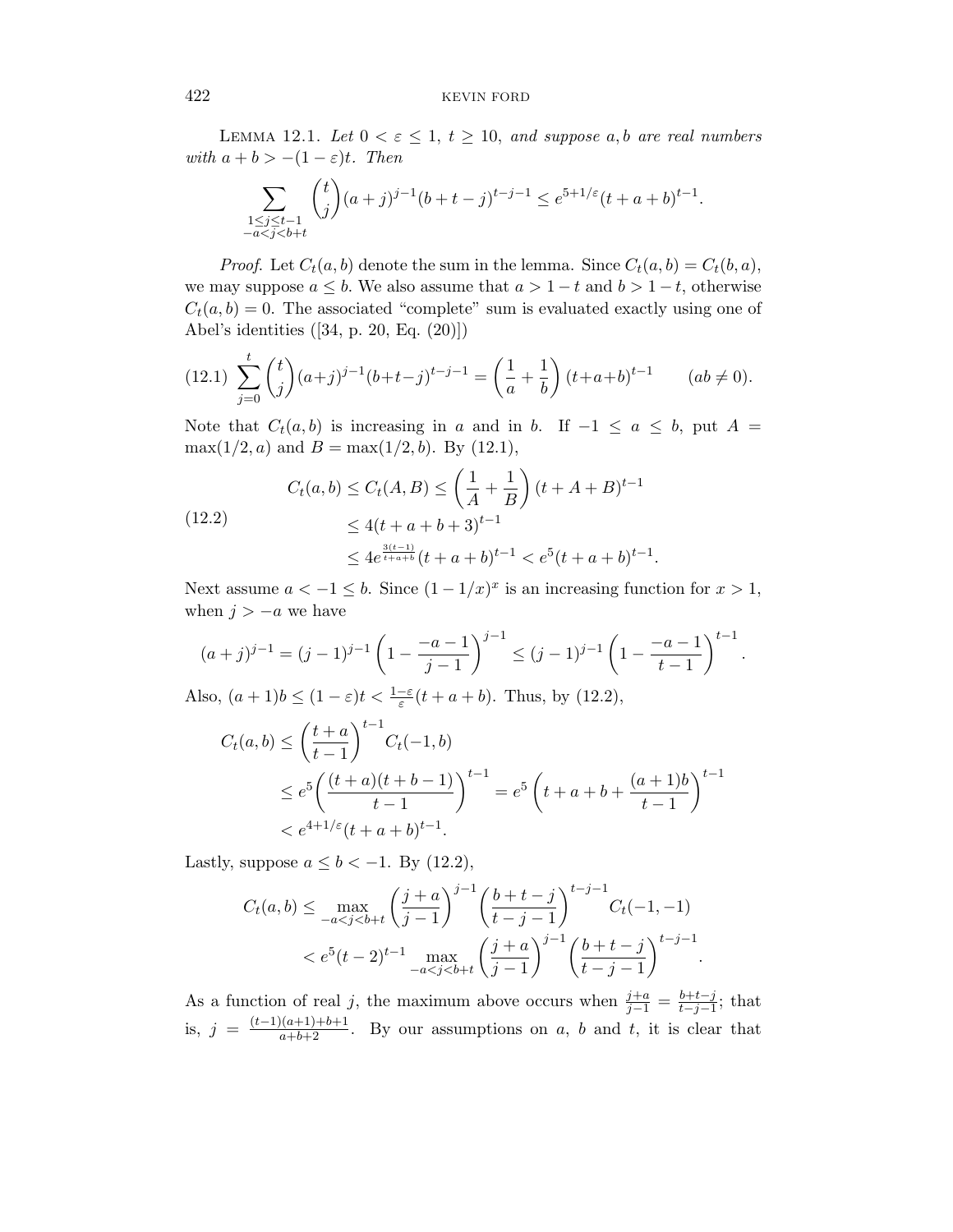1 < j < t−1. Hence j+a and  $b+t-j$  have the same sign, so that  $-a < j < b+t$ . Then

$$
C_t(a,b) \le e^5 \left( \frac{t+a+b}{t-2} \right)^{t-2} (t-2)^{t-1}
$$
  
<  $\le e^{-1} e^5 (t+a+b)^{t-1}$   
<  $\le e^{5+1/\varepsilon} (t+a+b)^{t-1}.$ 

Proof of Lemma 4.9. For brevity, write

(12.3) 
$$
S_k(u, v) = \{ \xi : 0 \le \xi_1 \le \cdots \le \xi_k \le 1 : \xi_i \ge \frac{i - u}{v} \forall i \},
$$

so that  $Q_k(u,v) = k! \operatorname{Vol}(S_k(u,v)).$  Let

(12.4) 
$$
F_{k,v}(\xi) = \sum_{j=1}^k 2^{j-v\xi_j}.
$$

Assume  $v, k, s$  satisfy the hypotheses of Lemma 4.9, and put  $u = k + 1 - v$ . For  $1 \le a \le k$ ,  $0 \le b \le k$ , let

$$
V_1(a, b) = Vol{\xi \in S_k(u, v) : \xi_a \le b/v},
$$
  
\n
$$
V_2(a, b) = Vol{\xi \in S_k(u, v) : \xi_{k+1-a} \ge 1 - b/v}.
$$

Make the change of variables  $\theta_i = \xi_{a+i}$ , so that  $\theta_i \geq \frac{i-(u-a)}{v}$  $\frac{u-a}{v}$   $(1 \leq i \leq k-a).$ By Lemma 11.1, we have

$$
V_1(a,b) \le \text{Vol}\{0 \le \xi_1 \le \dots \le \xi_a \le \frac{b}{v}\} \text{Vol}(S_{k-a}(u-a,v))
$$
  
= 
$$
\frac{(b/v)^a}{a!(k-a)!} Q_{k-a}(u-a,v)
$$
  

$$
\le \frac{b^a}{a!k!} \left(\frac{k}{v}\right)^a Q_{k-a}(u-a,v)
$$
  

$$
\le \frac{(100b)^a u}{a!k!(k-a+1)}.
$$

Similarly,

(12.6)  
\n
$$
V_2(a, b) \le \text{Vol}(S_{k-a}(u, v)) \text{ Vol}\{1 - \frac{b}{v} \le \xi_{k+1-a} \le \dots \le \xi_k \le 1\}
$$
\n
$$
\le \frac{(b/v)^a}{a!(k-a)!} Q_{k-a}(u, v)
$$
\n
$$
\le \frac{a^2 (100b)^a u}{a!k!(k-a+1)}.
$$

Next, we show that  $F_{k,v}(\xi)$  is  $\ll 2^u$  on average for  $\xi \in S_k(u, v)$ . We integrate each term in the sum (12.4) separately, introducing  $y = v\xi_j - j + u$ , so that

$$
\max(0, u - j) \le y \le u + v - j
$$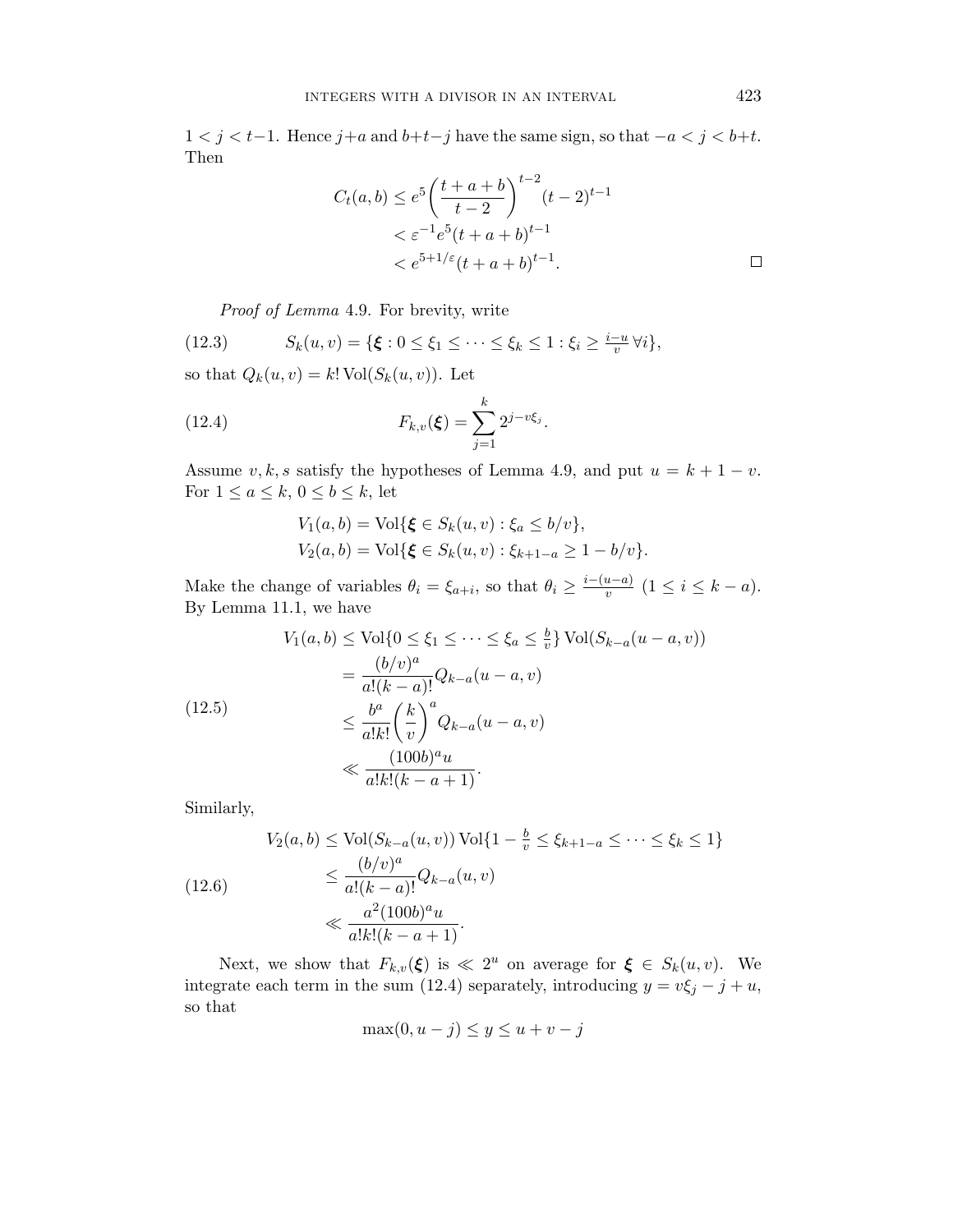and

$$
0 \le \xi_1 \le \cdots \le \xi_{j-1} \le \frac{j-u+y}{v} \le \xi_{j+1} \le \cdots \le \xi_k \le 1.
$$

Let

$$
\theta_i = \frac{v\xi_i}{j - u + y} \quad (1 \le i \le j - 1),
$$
  

$$
\zeta_i = \frac{v}{u + v - j - y} \left( \xi_{j + i} - \frac{j - u + y}{v} \right) \quad (1 \le i \le k - j).
$$

Then  $\theta \in S_{j-1}(u, j-u+y)$  and  $\zeta \in S_{k-j}(y, u+v-j-y)$ . By Lemma 11.1, we obtain

$$
\int_{S_k(u,v)} F_{k,v}(\xi) d\xi = \frac{2^u}{v} \sum_{j=1}^k \int_{\max(0,u-j)}^{u+v-j} 2^{-y} \left(\frac{j-u+y}{v}\right)^{j-1} \frac{Q_{j-1}(u,j-u+y)}{(j-1)!}
$$
\n
$$
\times \left(\frac{u+v-j-y}{v}\right)^{k-j} \frac{Q_{k-j}(y,u+v-j-y)}{(k-j)!} dy
$$
\n
$$
\ll \frac{2^u u}{v^k (k+1)!} \int_0^{u+v-1} (y+1)^3 2^{-y} \sum_{\substack{1 \le j \le k \\ u-y < j < u+v-y}} \binom{k+1}{j}
$$
\n
$$
\times (j+y-u)^{j-1} (u+v-y-j)^{k-j} dy.
$$

Since  $k \le 100v - 100$ ,  $-u = v - 1 - k \ge -0.99k$ . By Lemma 12.1 (with  $t = k + 1, a = y - u, b = -y \text{ and } \varepsilon = 0.01$ , for each y the sum on j on the right side is  $\ll v^k$ . Since  $\int_0^\infty (y+1)^3 2^{-y} dy = O(1)$ , we conclude that

(12.7) 
$$
\int\limits_{S_k(u,v)} F_{k,v}(\boldsymbol{\xi}) d\boldsymbol{\xi} \ll \frac{2^u u}{(k+1)!}.
$$

Next,

(12.8) 
$$
\text{Vol}(Y_k(s, v)) \ge \text{Vol}\{\xi \in S_k(u, v) : F_{k,v}(\xi) \le 2^s\} \\ - \sum_{1 \le i \le \sqrt{k-M}} (V_1(M + i^2, i) + V_2(M + i^2, i)).
$$

By (12.5), (12.6) and the simple inequality  $h! > (h/e)^h$ ,

(12.9)  
\n
$$
\sum_{j=1}^{2} \sum_{1 \le i \le \sqrt{k-M}} V_j(M + i^2, i) \ll \frac{u}{k!} \sum_{1 \le i \le \sqrt{k-M}} \frac{(M + i^2)^2 (100i)^{M + i^2}}{(M + i^2)!(k + 1 - M - i^2)} \ll \frac{u}{2^M \cdot (k + 1)!}.
$$

Also,

$$
\text{Vol}\{\xi \in S_k(u,v) : F_{k,v}(\xi) \le 2^s\} \ge \text{Vol}(S_k(u,v)) - 2^{-s} \int_{S_k(u,v)} F_{k,v}(\xi) d\xi
$$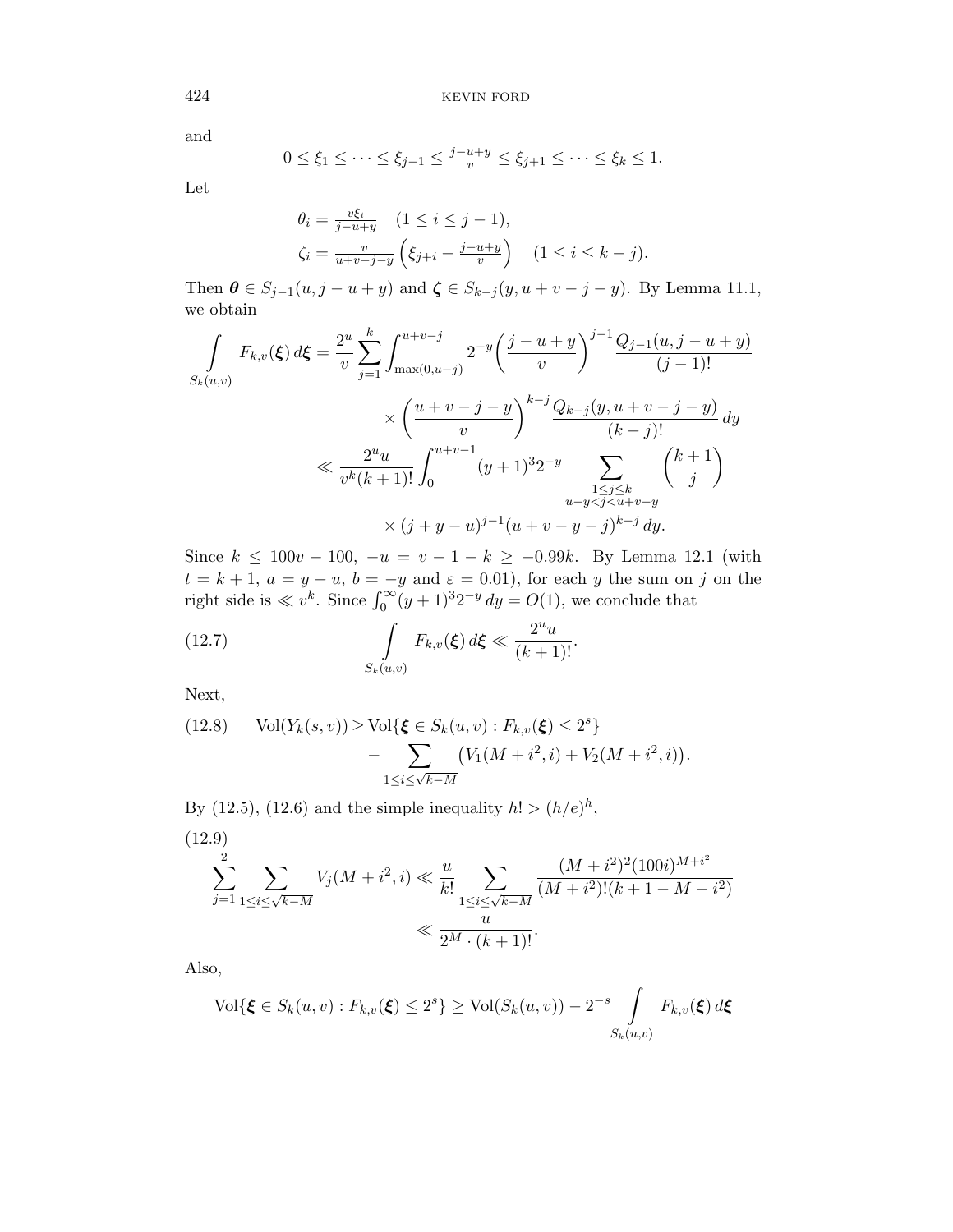and, by Lemma 11.1,

$$
Vol(S_k(u, v)) \ge \frac{u}{3(k+1)!}.
$$

Combining this with (12.7), (12.8) and (12.9), we conclude that

$$
Vol(Y_k(s, v)) \ge \frac{u}{(k+1)!} \left( \frac{1}{4} - \frac{K_1}{2^M} - K_2 2^{u-s} \right),
$$

where  $K_1$  and  $K_2$  are positive absolute constants. By hypothesis,  $u = k + 1$  $v \leq s - M/3$ , and the lemma follows provided M is large enough.  $\Box$ 

## 13. The upper bound integral

The purpose of this section is to use the bounds on uniform order statistics proved in Section 11 to prove Lemma 3.6. The primary tools are bounds for the volumes of subsets of  $S_k(u, v)$  (defined in (12.3)) in which one or more coordinates is abnormally small or large.

LEMMA 13.1. Suppose  $g, k, t, u, v \in \mathbb{Z}$  satisfy

$$
2 \le g \le k/2, \ t \ge -1, \ v \ge k/10, \ u \ge 0, \ u + v \ge k + 1.
$$

Let R be the subset of  $\xi \in S_k(u, v)$  where, for some  $l \geq g+1$ ,

(13.1) 
$$
\frac{l-u}{v} \le \xi_l \le \frac{l-u+1}{v}, \qquad \xi_{l-g} \ge \frac{l-u-t}{v}.
$$

Then

$$
Vol(R) \ll \frac{(10(t+1))^g}{(g-2)!} \frac{(u+1)(u+v-k)^2}{(k+1)!}.
$$

*Proof.* Fix l satisfying  $\max(u, g + 1) \leq l \leq k$ . Let  $R_l$  be the subset of  $\xi \in$  $S_k(u, v)$  satisfying (13.1) for this particular l. We have  $Vol(R_l) \leq V_1 V_2 V_3 V_4$ , where by Lemma 11.1,

$$
V_1 = \text{Vol}\{0 \le \xi_1 \le \dots \le \xi_{l-g-1} \le \frac{l-u+1}{v} : \xi_i \ge \frac{i-u}{v} \forall i\}
$$
  
\n
$$
= \left(\frac{l-u+1}{v}\right)^{l-g-1} \frac{Q_{l-g-1}(u, l-u+1)}{(l-g-1)!}
$$
  
\n
$$
\ll \left(\frac{l-u+1}{v}\right)^{l-g-1} \frac{(u+1)g^2}{(l-g)!},
$$
  
\n
$$
V_2 = \text{Vol}\{\frac{l-u-t}{v} \le \xi_{l-g} \le \dots \le \xi_{l-1} \le \frac{l-u+1}{v}\} = \frac{1}{g!} \left(\frac{t+1}{v}\right)^g,
$$
  
\n
$$
V_3 = \text{Vol}\{\frac{l-u}{v} \le \xi_l \le \frac{l-u+1}{v}\} = \frac{1}{v},
$$
  
\n
$$
V_4 = \text{Vol}\{\xi_{l+1} \le \dots \le \xi_k \le 1 : \xi_i \ge \frac{i-u}{v} \forall i\}
$$
  
\n
$$
= \frac{1}{(k-l)!} \left(\frac{u+v-l}{v}\right)^{k-l} Q_{k-l}(0, u+v-l)
$$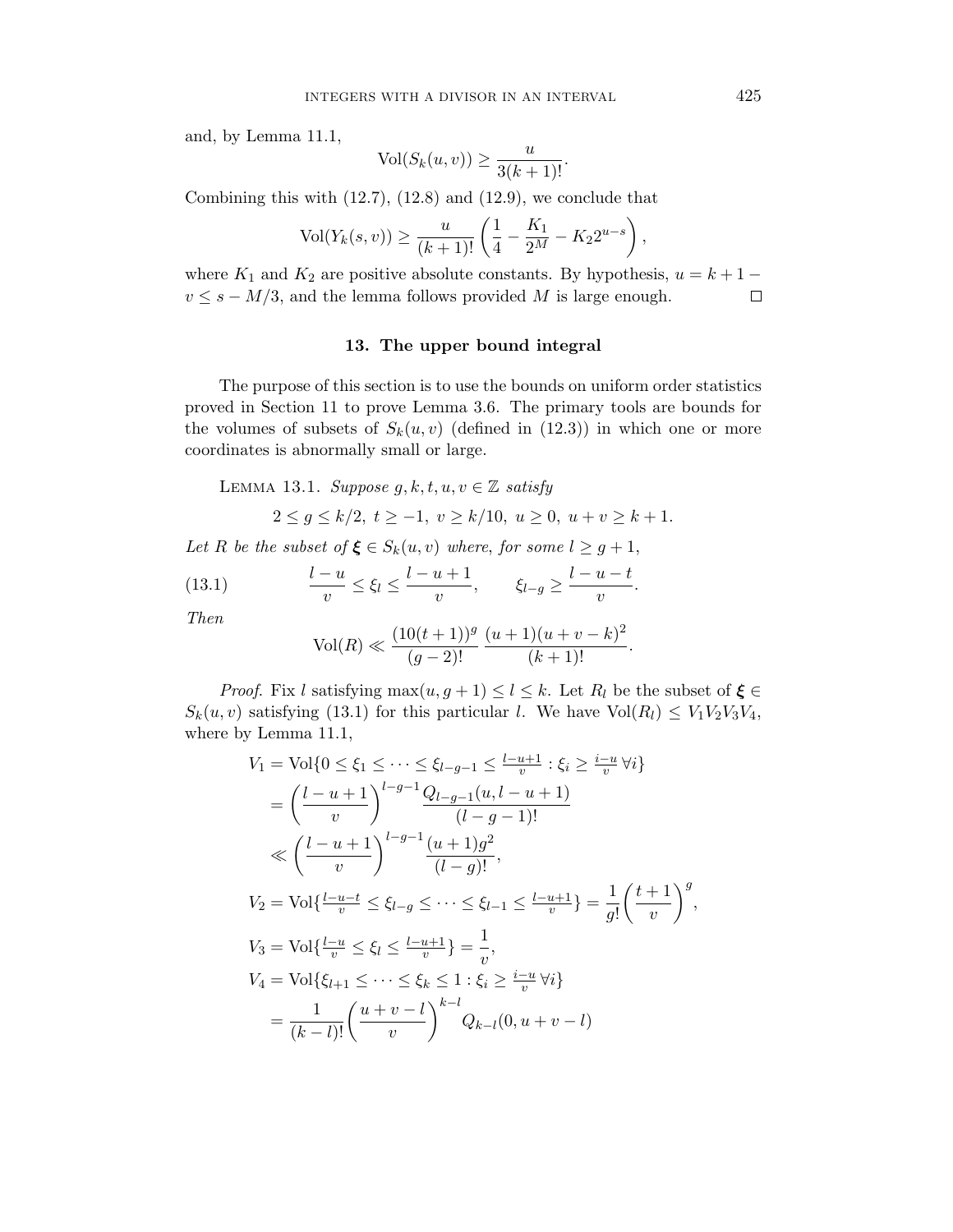$$
\ll \frac{(u+v-l)^{k-l-1}(u+v-k)^2}{v^{k-l}(k-l)!}.
$$

Thus

$$
\text{Vol}(R) \ll \frac{(t+1)^g(u+1)(u+v-k)^2}{(g-2)!v^k(k-g)!} \sum_{l} \binom{k-g}{l-g} (l-u+1)^{l-g-1} (u+v-l)^{k-l-1}.
$$

By Lemma 12.1 (with  $t = k - g$ ,  $a = g + 1 - u$ ,  $b = u + v - k$  and  $\varepsilon = \frac{1}{10}$ ), the sum on  $l$  is

$$
\ll (v+1)^{k-g-1} \ll \frac{v^{k-g}}{k} \le \frac{v^k(k-g)!}{k \cdot k!} \left(\frac{k}{v}\right)^g \ll \frac{v^k 10^g (k-g)!}{(k+1)!},
$$

and the lemma follows.

To bound  $U_k(v; \alpha)$ , we will bound the volume of the set

(13.2) 
$$
\mathcal{T}(k, v, \gamma) = \{ \xi \in \mathbb{R}^k : 0 \le \xi_1 \le \dots \le \xi_k \le 1, \\ 2^{v\xi_1} + \dots + 2^{v\xi_j} \ge 2^{j-\gamma} \ (1 \le j \le k) \}.
$$

LEMMA 13.2. Suppose  $k, v, \gamma$  are integers with  $1 \leq k \leq 10v$  and  $\gamma \geq 0$ . Set  $b = k - v$ . Then

$$
Vol(\mathcal{T}(k, v, \gamma)) \ll \frac{Y}{2^{2^{b-\gamma}}(k+1)!},
$$

where

$$
Y = \begin{cases} b & \text{if } b \ge \gamma + 5 \\ (\gamma + 5 - b)^2 (\gamma + 1) & \text{if } b \le \gamma + 4. \end{cases}
$$

*Proof.* Let  $r = \max(5, b - \gamma)$  and  $\xi \in \mathcal{T}(k, v, \gamma)$ . Then either

(13.3) 
$$
\xi_j > \frac{j - \gamma - r}{v} \quad (1 \le j \le k)
$$

or

$$
(13.4) \quad \min_{1 \le j \le k} (\xi_j - \frac{j - \gamma}{v}) = \xi_l - \frac{l - \gamma}{v} \in \left[\frac{-h}{v}, \frac{1 - h}{v}\right]
$$

for some integers  $h\geq r+1, 1\leq l\leq k.$ 

 $\Box$ 

Let  $V_1$  be the volume of  $\xi \in \mathcal{T}(k, v, \gamma)$  satisfying (13.3). If  $b \ge \gamma + 5$ , (13.3) is not possible, so  $b \le \gamma + 4$  and  $r = 5$ . By Lemma 11.1,

$$
V_1 \le \frac{Q_k(\gamma+5, v)}{k!} \ll \frac{(\gamma+6)(\gamma+6-b)^2}{(k+1)!} \ll \frac{Y}{2^{2^{b-\gamma}}(k+1)!}.
$$

If  $(13.4)$  holds, then there is an integer m satisfying

(13.5) 
$$
m \ge h - 3, \ 2^m < \frac{l}{2}, \ \xi_{l-2^m} \ge \frac{l-\gamma-2m}{v}.
$$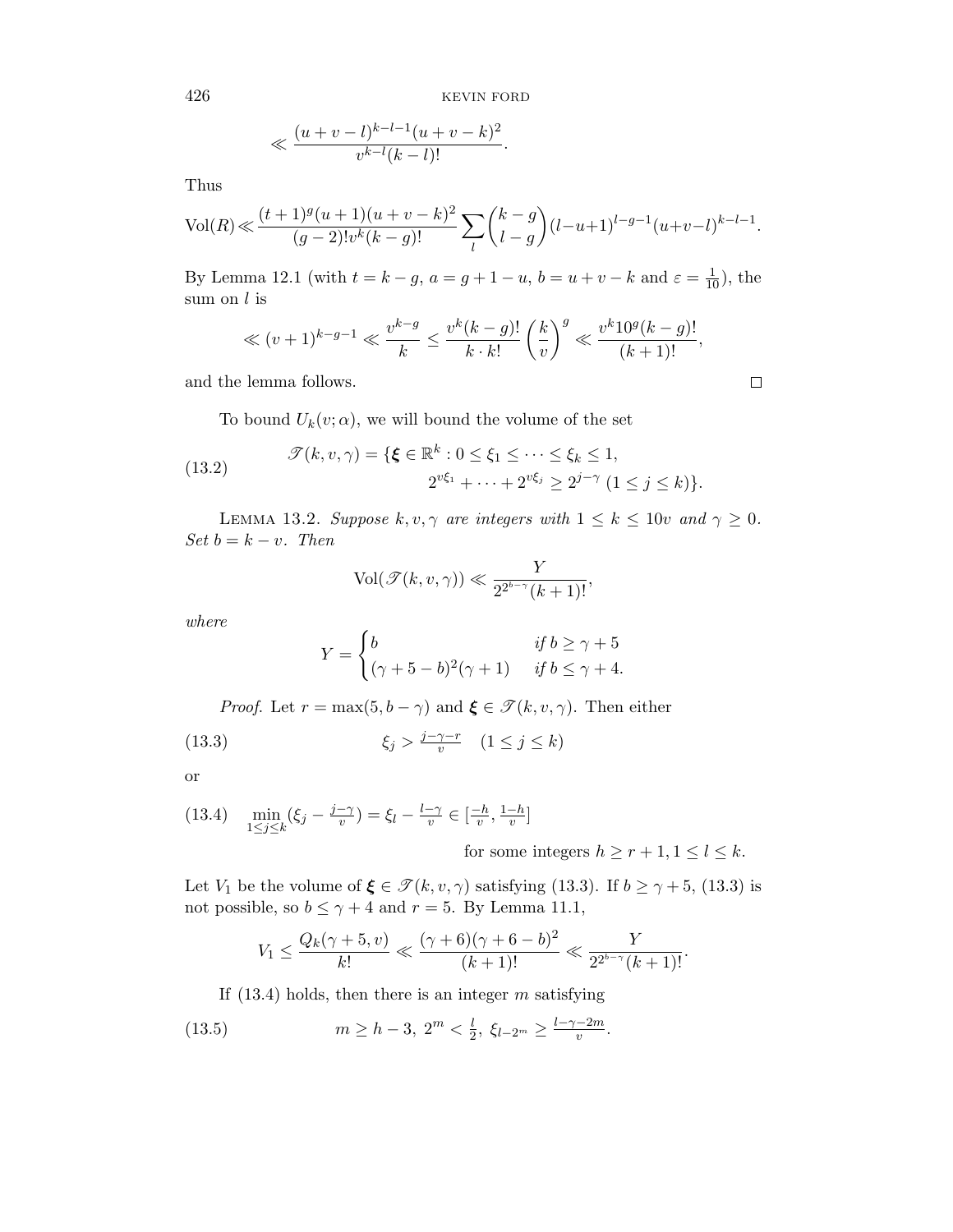To see  $(13.5)$ , suppose such an m does not exist. Then

$$
2^{v\xi_1} + \dots + 2^{v\xi_l} \le 2 \sum_{l/2 < j \le l} 2^{v\xi_j}
$$
  
< 
$$
< 2\left(2^{h-3}2^{l-\gamma-h+1} + \sum_{m \ge h-3} 2^m 2^{l-\gamma-2m}\right)
$$
  

$$
\le 2^{l-\gamma},
$$

a contradiction. Let  $V_2$  be the volume of  $\xi \in \mathcal{T}(k, v, \gamma)$  satisfying (13.4). Fix h and m satisfying (13.5) and apply Lemma 13.1 with  $u = \gamma + h$ ,  $g = 2^m$ ,  $t = 2m$ . The volume of such  $\xi$  is

$$
\ll \frac{(\gamma + h + 1)(\gamma + h - b)^2}{(k+1)!} \frac{(20m+10)^{2^m}}{(2^m-2)!}
$$
  

$$
\ll \frac{(\gamma + h + 1)(\gamma + h - b)^2}{2^{2^{m+3}}(k+1)!}.
$$

The sum of  $2^{-2^{m+3}}$  over  $m \geq h-3$  is  $\ll 2^{-2^h}$ . Summing over  $h \geq r+1$  gives

$$
V_2 \ll \frac{(\gamma + r + 2)(\gamma - b + r + 2)^2}{2^{2^{r+1}}(k+1)!} \ll \frac{Y}{2^{2^{b-\gamma}}(k+1)!}.
$$

*Proof of Lemma* 3.6. Assume  $k \geq 1$ , since the lemma is trivial when  $k = 0$ . Put  $b = k - v$  and define

$$
F(\boldsymbol{\xi}) = \min_{0 \leq j \leq k} 2^{-j} \left( 2^{v \xi_1} + \cdots + 2^{v \xi_j} + \alpha \right).
$$

Let  $t = \left|\frac{\log \alpha}{\log 2}\right| \leq 0$ . For integers  $m \geq 0$ , consider  $\xi \in R_k$  satisfying  $2^{-m} \alpha \leq$  $F(\boldsymbol{\xi}) < 2^{\overline{1-m}} \alpha$ . For  $1 \leq j \leq k$ ,

$$
2^{-j} \left( 2^{v\xi_1} + \dots + 2^{v\xi_j} \right) \ge \max(2^{-j}, (2^{-m} - 2^{-j})\alpha) \ge 2^{t-m-1},
$$

so that  $\xi \in \mathcal{T}(k, v, m + 1 - t)$ . Hence, by Lemma 13.2,

$$
U_k(v; \alpha) \le \sum_{m \ge 0} 2^{1-m} \alpha \operatorname{Vol}(\mathcal{T}(k, v, m+1-t))
$$
  
\$\ll \frac{\alpha}{(k+1)!} \sum\_{m \ge 0} \frac{2^{-m} Y\_m}{2^{2^{b+t-m-1}}},\$  

$$
Y_m = \begin{cases} b & \text{if } m \le b+t-6\\ (m+6-t-b)^2(m+2-t) & \text{if } m \ge b+t-5. \end{cases}
$$

Next,

$$
\sum_{m\geq 0} \frac{2^{-m} Y_m}{2^{2^{b+t-m-1}}} = \sum_{0\leq m\leq b+t-6} \frac{b}{2^m 2^{2^{b+t-m-1}}}
$$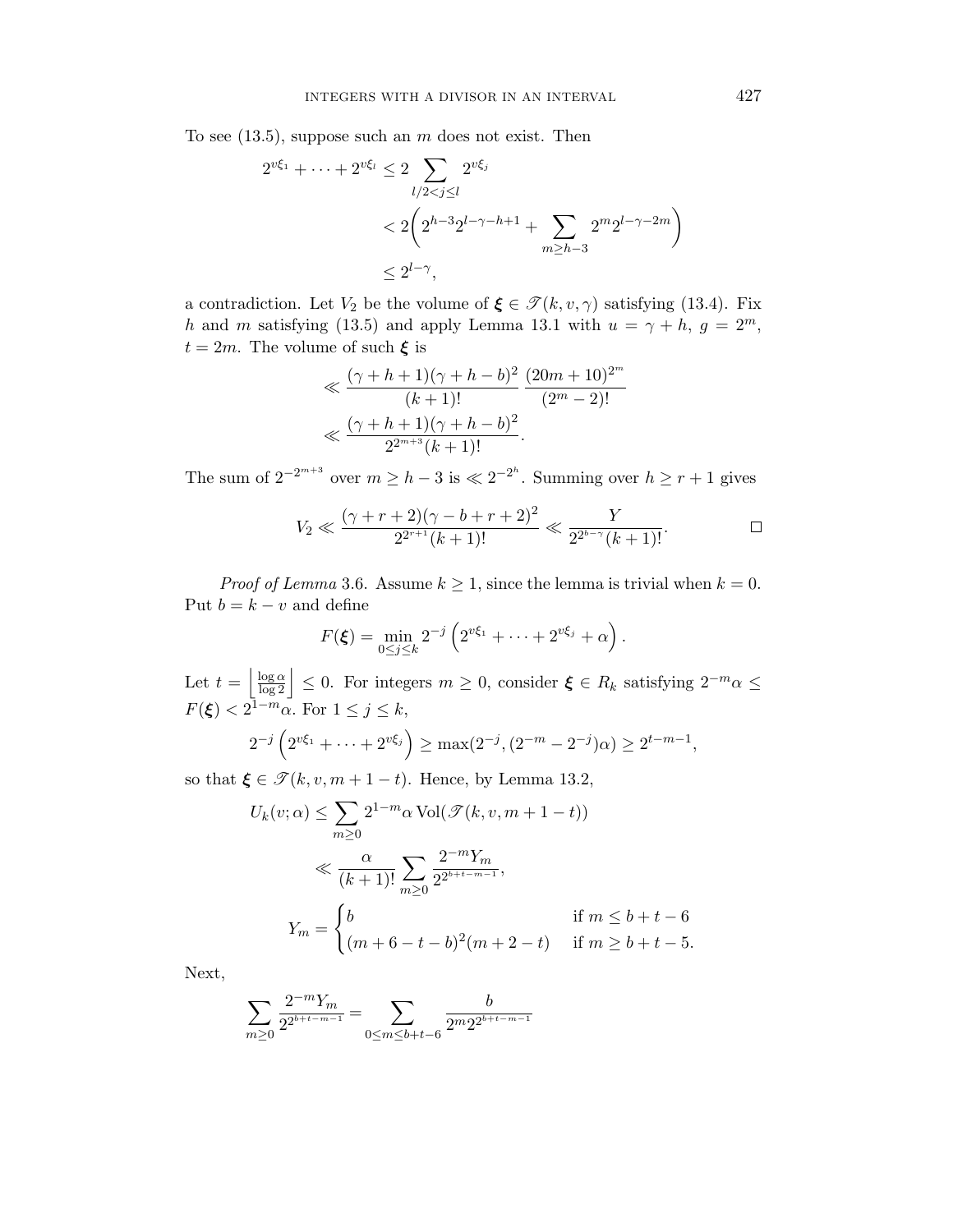+ 
$$
\sum_{m \ge \max(0, b+t-5)} \frac{(m+6-t-b)^2(m+2-t)}{2^m}.
$$

If  $b \geq 6-t$ , each sum on the right side is  $\ll b2^{-b-t}$ . If  $b \leq 5-t$ , the first sum is empty and the second is  $\ll (6 - t - b)^2(2 - t)$ . In both cases

$$
\sum_{m\geq 0} \frac{2^{-m}Y_m}{2^{2^{b+t-m-1}}} \ll \frac{(1+|b+t|^2)(1-t)}{2^{b+t}+1},
$$

whence

$$
U_k(v; \alpha) \ll \frac{\alpha (1+|v-k-\frac{\log \alpha}{\log 2}|^2) \log(2/\alpha)}{(k+1)!(\alpha 2^{k-v}+1)}.
$$

Sometimes this is worse than the simpler bound

(13.6) 
$$
U_k(v; \alpha) \ll \frac{\alpha}{k! (\alpha 2^{k-v} + 1)},
$$

which we now prove. When  $\alpha 2^{k-v} \leq 1$ , (13.6) follows from the trivial bound  $U_k(v; \alpha) \leq \alpha/k!$ . Otherwise,

$$
U_k(v; \alpha) \le 2^{1-k} \int_R 2^{v\xi_1} + \dots + 2^{v\xi_k} d\xi
$$
  
=  $2^{1-k} \sum_{j=1}^k \int_0^1 2^{vy} \frac{y^{j-1} (1-y)^{k-j}}{(j-1)!(k-j)!} dy$   
=  $\frac{2^{1-k} (2^v - 1)}{v(k-1)!} \le \frac{20}{2^{k-v} k!}$ 

#### 14. Divisors of shifted primes

Proof of Theorem 6. We first take care of some easy cases. When  $z \leq z_0(y)$ ,  $H(x, y, z) \approx \eta x$ . By the Brun-Titchmarsh inequality for primes in arithmetic progressions (e.g. [30]),

$$
H(x, y, z; P_\lambda) \ll \frac{x}{\log x} \sum_{y < d \leq z} \frac{1}{\phi(d)}.
$$

The theorem in this case follows from the asymptotic formula (5.1).

If  $z \geq y^{1.001}$ , then  $H(x, y, z) \approx x$  and  $H(x, y, z; P_\lambda) \leq \pi(x) \ll \frac{x}{\log x}$ . The most difficult case is when  $z_0(y) \leq z \leq y^{1.001}$ . We follow the outline from Section 3, inserting a sieve estimate at the appropriate point.

LEMMA 14.1. Suppose  $10 \le y < z = e^{\eta}y, y \le \sqrt{x}, (\log y)^{-1/2} \le \eta \le \frac{\log y}{1000}.$ Then

$$
H(x, y, z; P\lambda) \ll x \max_{y^{1/2} \le t \le x} \sum_{P^+(a) \le te^{\eta}} \frac{L(a; \eta)/\phi(a)}{\log^2\left(\frac{t}{a} + P^+(a)\right) \log\left(\frac{x^{0.49}}{a} + P^+(a)\right)}.
$$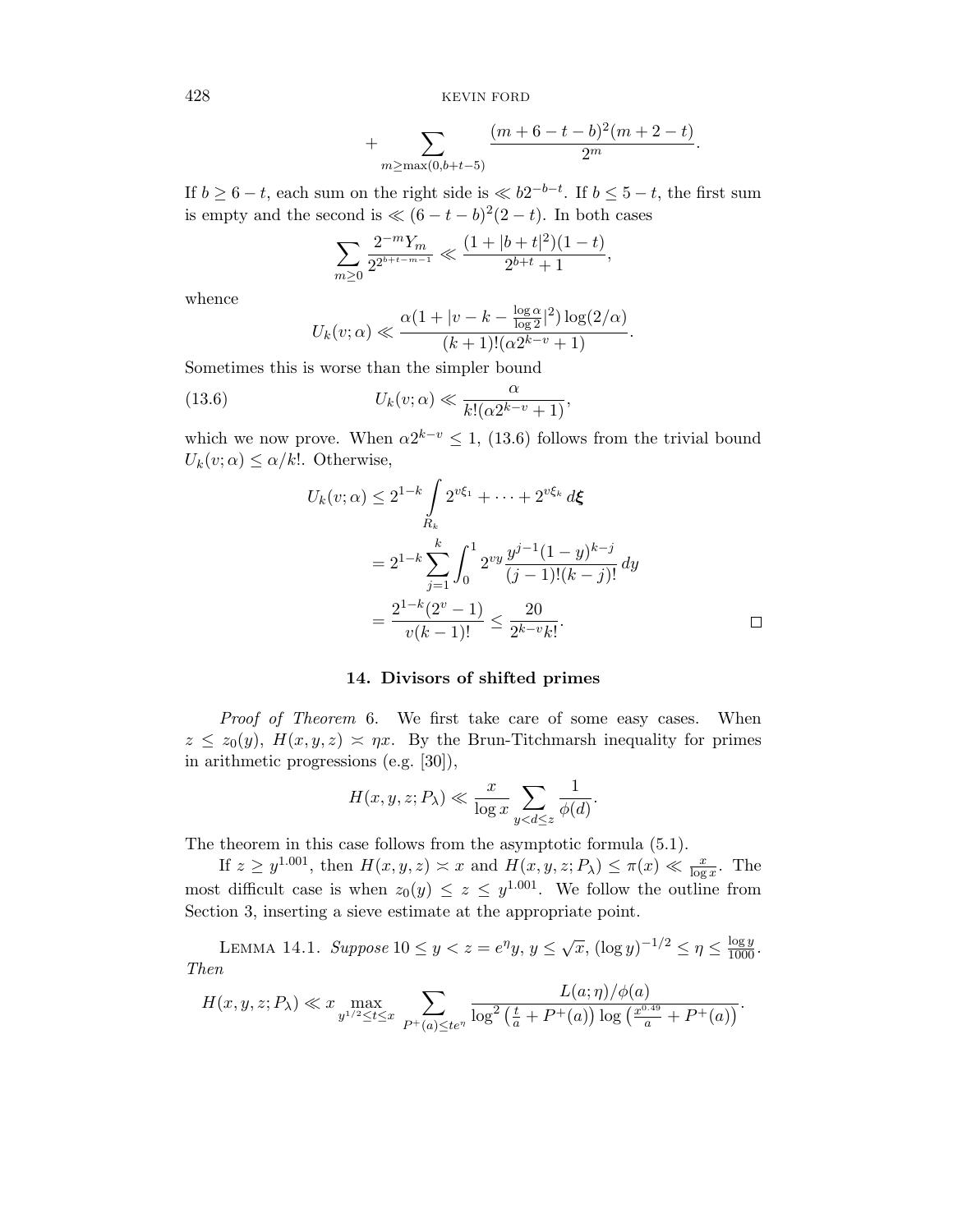The proof of Lemma 14.1 is similar to Lemma 3.2, and will be given at the end of this section. By the proof of Lemma 3.3 and the Cauchy-Schwarz inequality, we obtain

(14.1) 
$$
H(x, y, z; P_\lambda) \ll x(1+\eta) \max_{y^{1/2} \le t \le x} S^*(t; \eta)^{1/2} \widetilde{S}(t; \eta)^{1/2},
$$

where

$$
\widetilde{S}(t;\eta) = \sum_{a \in \mathscr{P}^*(e^{\eta},te^{\eta})} \frac{a}{\phi^2(a)} \frac{L(a;\eta)}{\log^2(x^{0.4}/a + P^+(a))}.
$$

In the same way that (3.8) was proved, we obtain

$$
\widetilde{S}(t;\eta) \ll \frac{\widetilde{T}(\eta, t e^{\eta}, 1)}{\log^2 x} + \sum_{\substack{k \in \mathbb{Z}, k \geq 1 \\ e^{\eta} \leq e^{e^{k-1}} \leq t e^{\eta}}} e^{-2k} \widetilde{T}(\sigma, e^{e^k}, x^{1/10}),
$$

where

$$
\widetilde{T}(\sigma, P, Q) = \sum_{\substack{a \in \mathscr{P}^*(e^{\sigma}, P) \\ a \ge Q}} \frac{a}{\phi^2(a)} L(a; \sigma).
$$

Similarly, we define  $\widetilde{T}_k(\sigma, P, Q)$ . The bound given in Lemma 3.5 holds with  $T_k(\sigma, P, Q)$  replaced by  $\widetilde{T}_k(\sigma, P, Q)$ . The only change in the proof is to define  $E_i$  so that

$$
\sum_{p \in E_j} \left( \frac{p}{(p-1)^2} \right)^{1-\gamma} \le \log 2.
$$

Therefore, Lemma 3.9 holds with  $S^*(t; \eta)$  replaced by  $\widetilde{S}(t; \eta)$ , and the theorem follows from (14.1).

Proof of Lemma 14.1. Suppose  $q \leq x, q$  is prime and  $\tau(q + \lambda, y, z) \geq 1$ . We distinguish two cases. First, assume  $z \leq \exp\{(\log x)^{9/10}\}$ . Let  $y < d \leq z$ ,  $d|(q + \lambda)$  and set  $p = P^+(d)$ . Write  $q + \lambda = apb$ , where  $P^+(a) \leq p \leq P^-(b)$ .  $u_1(q + \lambda)$  and set  $p = 1$  (a). Write  $q + \lambda = 4p\delta$ , where T<br>The number of q with  $ap > \sqrt{x}$  is, by Lemma 2.5, at most

$$
\sum_{\substack{m>\sqrt{x}\\P^+(m)\leq z}}\frac{x}{m}\ll \frac{x\log x}{\log z}e^{-\frac{\log x}{8\log z}}\ll \frac{x}{\log^{10}z}.
$$

Now suppose  $ap \leq \sqrt{x}$ . Given  $a, p$ , we wish to count the number of  $b \leq x/(ap)$ with  $P^-(b) \geq p$  and  $abp - \lambda$  prime. By the arithmetic form of the large sieve inequality [30], the number of  $b$  is

$$
\ll \frac{x}{\phi(ap)\log x \log p} \ll \frac{x}{\log x} \frac{1}{\phi(a)p\log p}.
$$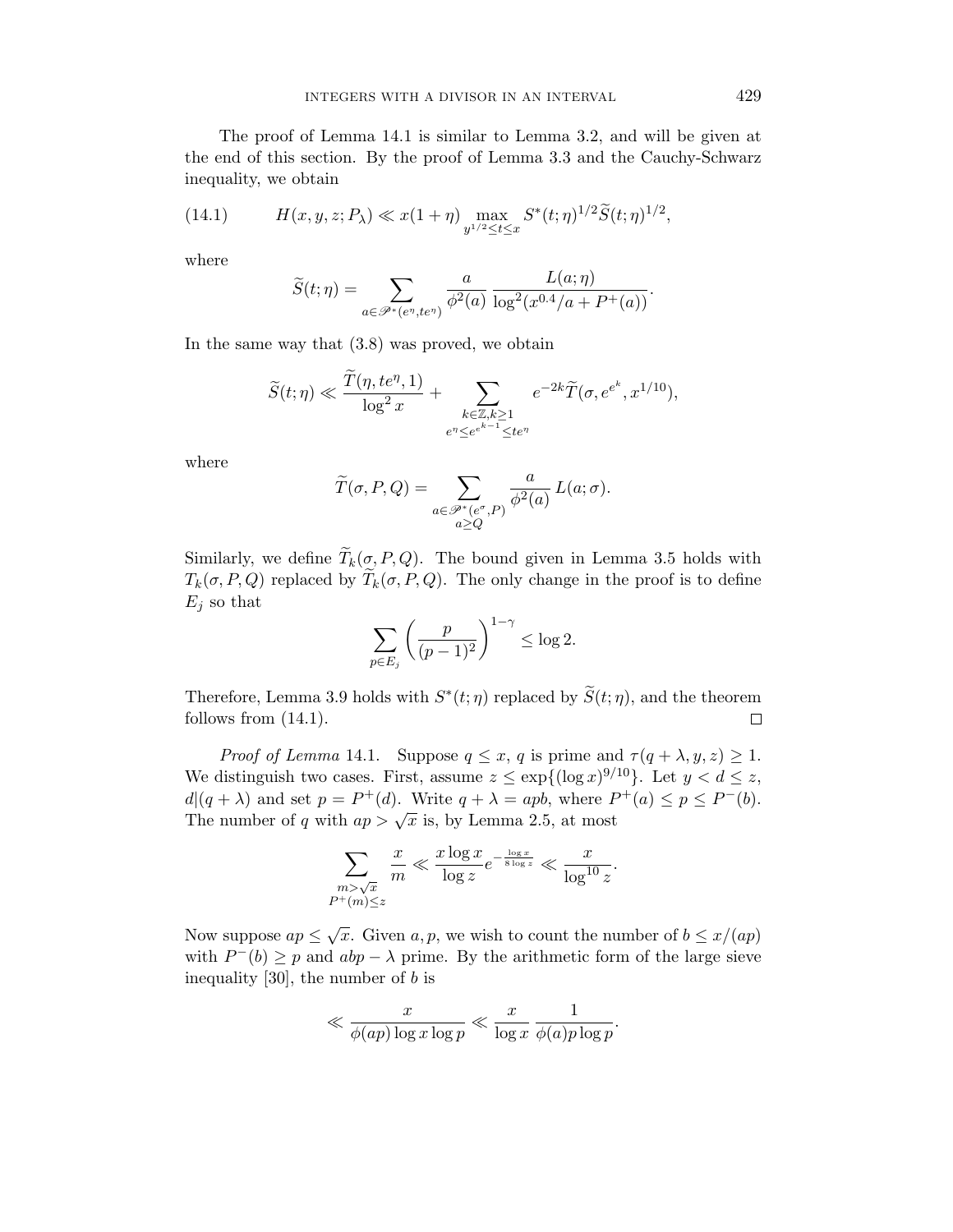As in the proof of Lemma  $6.1$ , for each  $a$  we have

$$
\sum_{\substack{\tau(a,y/p,z/p)\geq 1\\p\geq P^+(a)}}\frac{1}{p\log p}\ll \frac{L(a;\eta)}{\log^2(y/a+P^+(a))}
$$

and Lemma 14.1 follows in this case.

Now suppose  $z > \exp{\{(\log x)^{9/10}\}}$ . Put  $\sigma = \eta$  and suppose  $x_1, x_2$  satisfy the hypotheses of Lemma 6.1. Define  $\mathscr A$  as in that lemma, and let  $\mathscr A^*$  be the set of  $n \in \mathscr{A}$  for which  $n - \lambda$  is prime. By the argument leading to (6.2), and since  $\log z \ge (\log x)^{9/10}$ , we obtain

$$
H(x_2, y, z; P_\lambda) - H(x_1, y, z; P_\lambda) \le |\mathscr{A}^*| + O\bigg(\frac{x_2 - x_1}{\log^{3.6} x_1}\bigg).
$$

Assume (6.3) and write  $q + \lambda$  in the form (6.4). Given a and p, we wish to count the number of  $b \in (\frac{x_1}{ap}, \frac{x_2}{ap}]$  with  $P^-(b) > p$ ,  $b > p$ , and  $apb - \lambda$  prime. Here

$$
\frac{x_2 - x_1}{ap} \ge \frac{x_1}{ap \log^{10} z} \ge \max\left(p^{1/2}, \frac{x_1^{0.999}}{az_j}\right) := Q.
$$

We apply the arithmetic form of the large sieve  $[30]$ , eliminating those  $b$  with  $b \equiv 0 \pmod{\varpi}$  for some prime  $\varpi < p^{1/10}$  and those b with  $apb - \lambda \equiv 0$ (mod  $\varpi$ ) for some prime  $\varpi \leq Q^{1/3}$ . The number of remaining b is

$$
\ll \frac{x_2 - x_1}{\phi(ap) \log p \log Q} \ll \frac{x_2 - x_1}{\phi(a) p \log p \log(x_1^{0.999}/(az_1) + y_1/a + P^+(a))}.
$$

As in the proof of Lemma 6.1, the sum over p of  $\frac{1}{p \log p}$  is

$$
\ll \frac{L(a;\eta)}{\log^2(y_j/a + P^+(a))}.
$$

Thus

$$
H(x_2, y, z; P_\lambda) - H(x_1, y, z; P_\lambda) \le (x_2 - x_1) \left[ O\left(\frac{1}{\log^{3.6} x}\right) + \sum_{j=1}^2 \sum_{P^+(a) \le z_j} \frac{L(a; \eta)}{\phi(a) \log^2(y_j/a + P^+(a)) \log(x_1^{0.999}/az_j + y_j/a + P^+(a))} \right].
$$

Since  $z_j \le y_j^{1.001} \le x^{0.001} y_j$ , we have

$$
\frac{x_1^{0.999}}{z_j} + y_j \ge x_1^{0.499}.
$$

By considering the term  $a = 1$  alone, we see that the double sum exceeds

$$
\eta/\log^3 y_1 \ge (\log x_1)^{-3.6}
$$

.

Lastly, we sum over short intervals  $(x_1, x_2] \subseteq [x/\log^5 x, x]$ .

 $\Box$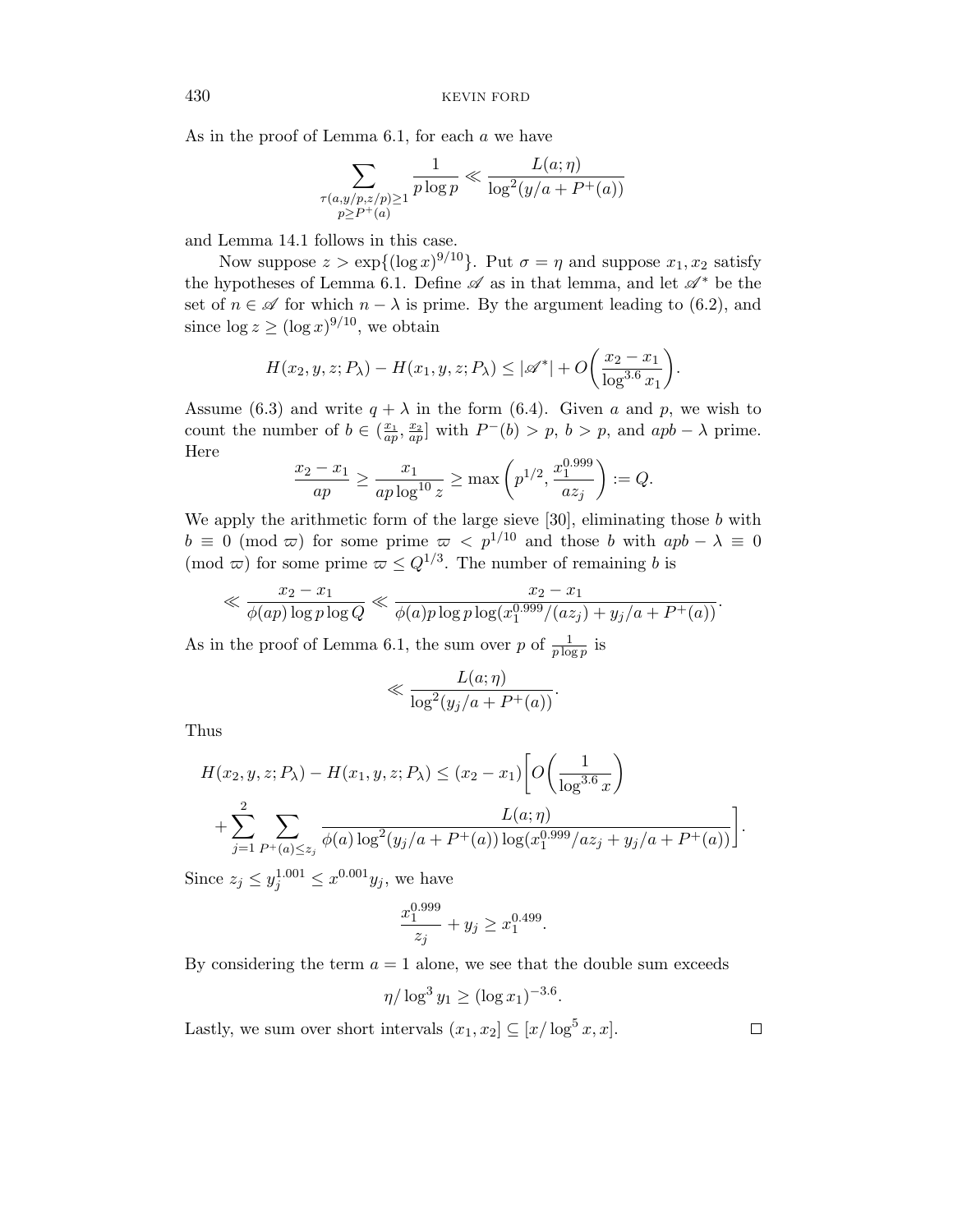*Proof of Theorem 7.* First, suppose  $0 < \alpha < \beta < \frac{1}{2}$ . Let  $N_p$  denote the number of primes  $q \in (x/2, x]$  with  $q \equiv -\lambda \pmod{p}$ . For large x, a given number  $q + \lambda$  can be divisible by at most  $\left| 1/\alpha \right| + 1$  primes  $p > x^{\alpha}$ . Thus, using the Bombieri-Vinogradov theorem (see e.g., Chapter 28 of [4]), we have

(14.2)  

$$
H(x, x^{\alpha}, x^{\beta}; P_{\lambda}) - H(x/2, x^{\alpha}, x^{\beta}; P_{\lambda}) \ge \frac{1}{\lfloor 1/\alpha \rfloor + 1} \sum_{x^{\alpha} < p \le x^{\beta}} N_p
$$

$$
\gg_{\alpha, \lambda} \frac{x}{\log x} \sum_{x^{\alpha} < p \le x^{\beta}} \frac{1}{p - 1}
$$

$$
\gg_{\alpha, \beta, \lambda} \frac{x}{\log x}.
$$

The theorem follows when  $0 \le a < b \le \frac{1}{2}$  $\frac{1}{2}$  by applying (14.2) with  $\alpha$ ,  $\beta$  chosen so that  $a < \alpha < \beta < b$ . When  $0 \le a < \frac{1}{2} < b$ , the theorem follows by applying (14.2) with  $a < \alpha < \frac{1}{2}$  and  $\beta = \frac{1}{2}$  $\frac{1}{2}$ . Finally, suppose  $\frac{1}{2} \leq a < b \leq 1$ and let  $a', b'$  be numbers with  $a < a' < b' < b$ . For large  $x, q \in (x/2, x]$ implies  $q + \lambda \in (x/4, 2x]$ . Thus, if  $d|(q + \lambda)$  and  $x^{1-b'} < d \leq x^{1-a'}$ , then the complementary divisor  $\frac{q+\lambda}{d}$  lies in  $(\frac{1}{4}x^{a'}, 2x^{b'}]$ . For large x,  $\frac{q+\lambda}{d}$  $\frac{d}{d} \in (x^a, x^b]$  and thus the theorem follows by taking  $\alpha = 1 - b'$  and  $\beta = 1 - a'$  in (14.2).

University of Illinois at Urbana-Champaign, Urbana, IL E-mail address: ford@math.uiuc.edu

#### **REFERENCES**

- [1] R. C. Baker, G. Harman, and J. Pintz, The difference between consecutive primes. II, Proc. London Math. Soc. (3) 83 (2001), 532–562.
- [2] A. S. Besicovitch, On the density of certain sequences of integers, Math. Ann. 110 (1934), 336–341.
- [3] C. COBELI, K. FORD, and A. ZAHARESCU, The jumping champions of the Farey series, Acta Arith. 110 (2003), 259–274.
- [4] H. DAVENPORT, *Multiplicative Number Theory*, third ed., *Graduate Texts in Mathemat*ics, 74, Springer-Verlag, New York, 2000; revised and with a preface by Hugh L. Montgomery.
- [5] P. ERDOS, Note on the sequences of integers no one of which is divisible by any other, J. London Math. Soc. 10 (1935), 126–128.
- [6] ———, A generalization of a theorem of Besicovitch, *J. London Math. Soc.* 11 (1936), 92–98.
- [7] ———, Some remarks on number theory, Riveon Lematematika 9 (1955), 45–48 (Hebrew. English summary).
- [8] P. Erdos, An asymptotic inequality in the theory of numbers, Vestnik Leningrad Univ. 15 (1960), 41–49 (Russian).
- [9] P. ERDŐS and R. L. GRAHAM, Old and new problems and results in combinatorial number theory, Monographies de L'Enseignement Mathématique (Monographs of L'Enseignement Mathématique) 28, Université de Genève L'Enseignement Mathématique, Geneva, 1980.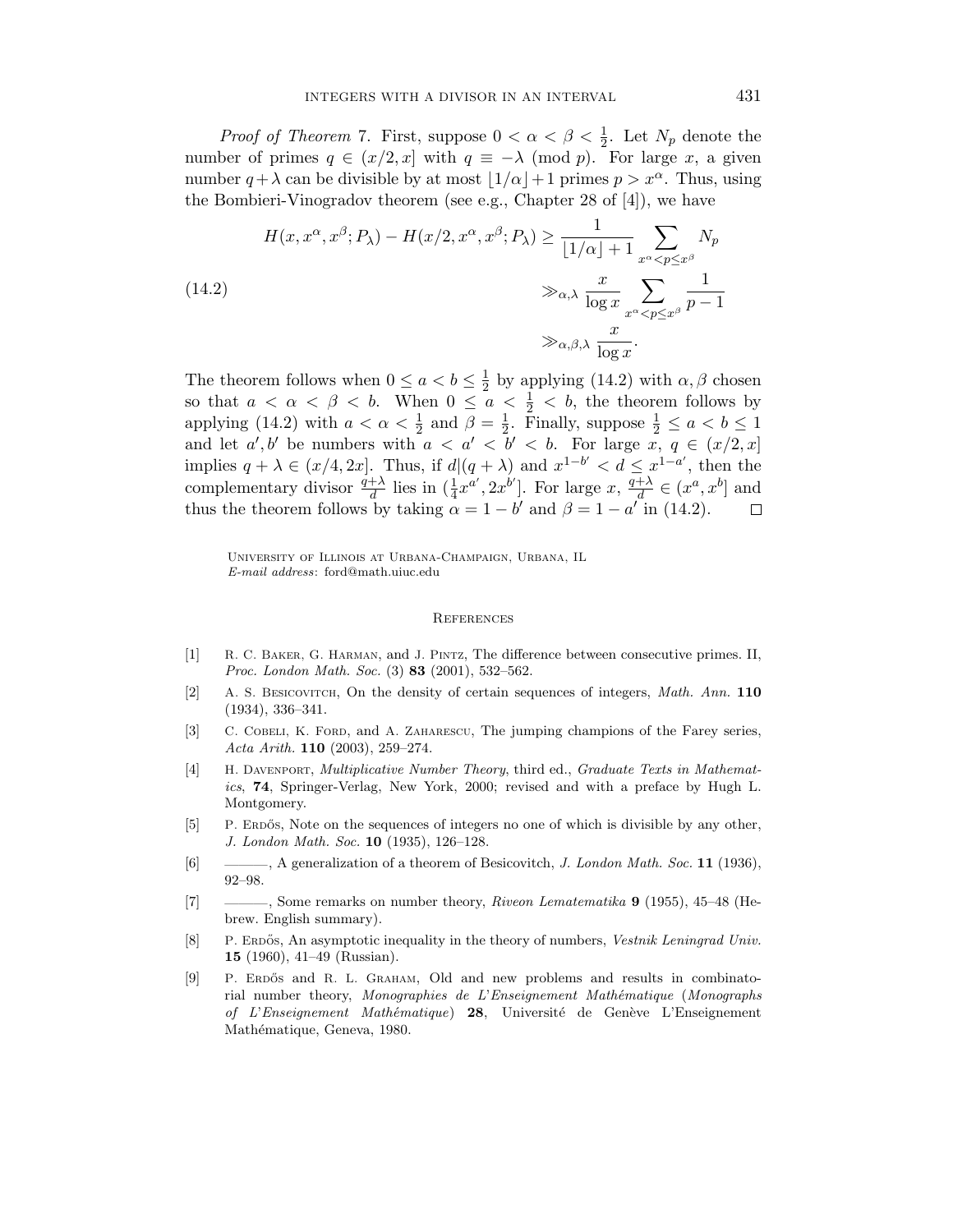- [10] P. ERDOS and M. RAM MURTY, On the order of a (mod  $p$ ), Number Theory (Ottawa, ON, 1996), CRM Proc. Lecture Notes 19, Amer. Math. Soc., Providence, RI, 1999, pp. 87–97.
- [11] P. Erdos˝ and G. Tenenbaum, Sur la structure de la suite des diviseurs d'un entier, Ann. Inst. Fourier (Grenoble) **31** (1981), no. 1, ix, 17-37.
- [12] ——, Sur les diviseurs consécutifs d'un entier, *Bull. Soc. Math. France* 111 (1983), no. 2, 125–145.
- [13] M. Filaseta and O. Trifonov, On gaps between squarefree numbers. II, J. London Math. Soc. **45** (1992), 215-221.
- [14] K. FORD, Integers with a divisor in  $(y, 2y]$ , Proc. of the workshop Anatomy Integers (Montréal, 2006), CRM Proceedings and Lecture Notes  $46$  (2008), to appear.
- [15] ———, Sharp probability estimates for generalized Smirnov statistics, Monatshefte Math. **153** (2008), 205-216.
- [16] K. Ford, M. R. Khan, I. E. Shparlinski, and C. L. Yankov, On the maximal difference between an element and its inverse in residue rings, Proc. Amer. Math. Soc. 133 (2005), no. 12, 3463–3468 (electronic).
- [17] K. Ford and I. E. Shparlinski, On curves over finite fields with Jacobians with small exponent, Internat. J. Number Theory (2008), to appear.
- [18] K. Ford and G. Tenenbaum, The distribution of integers with at least two divisors in a short interval, Quart. J. Math. Oxford 58 (2007), 187–201.
- [19] H. Halberstam and H.-E. Richert, Sieve Methods, Academic Press (A subsidiary of Harcourt Brace Jovanovich, Publishers), New York, 1974, London Mathematical Society Monographs, No. 4.
- [20] H. HALBERSTAM and K. F. ROTH, Sequences, Oxford University Clarendon Press, 1966.
- [21] R. R. HALL, The propinquity of divisors, J. London Math. Soc. 19 (1979), 35–40.
- [22] ———, Sets of Multiples, Cambridge Tracts in Mathematics 118, Cambridge University Press, Cambridge, 1996.
- [23] R. R. HALL and G. TENENBAUM, Sur la proximité des diviseurs, Recent Progress in Analytic Number Theory 1 (Durham, 1979), Academic Press, London, 1981, pp. 103– 113.
- [24] ———, Divisors, Cambridge Tracts in Mathematics 90, Cambridge University Press, Cambridge, 1988.
- [25] ———, The set of multiples of a short interval, Number Theory (New York, 1989/1990), Springer-Verlag, New York, 1991, pp. 119–128.
- [26] D. R. Heath-Brown, Linear relations amongst sums of two squares, Number Theory and Algebraic Geometry, London Math. Soc. Lecture Note Ser. 303, Cambridge Univ. Press, Cambridge, 2003, pp. 133–176.
- [27] K.-H. Indlekofer and N. M. Timofeev, Divisors of shifted primes, Publ. Math. Debrecen 60 (2002), 307–345.
- [28] H. MAIER and G. TENENBAUM, On the set of divisors of an integer, Invent. Math. 76 (1984), 121–128.
- [29] H. Maier and G. Tenenbaum, On the normal concentration of divisors, J. London Math. Soc. **31** (1985), 393-400.
- [30] H. L. MONTGOMERY and R. C. VAUGHAN, The large sieve, *Mathematika* 20 (1973), 119– 134.